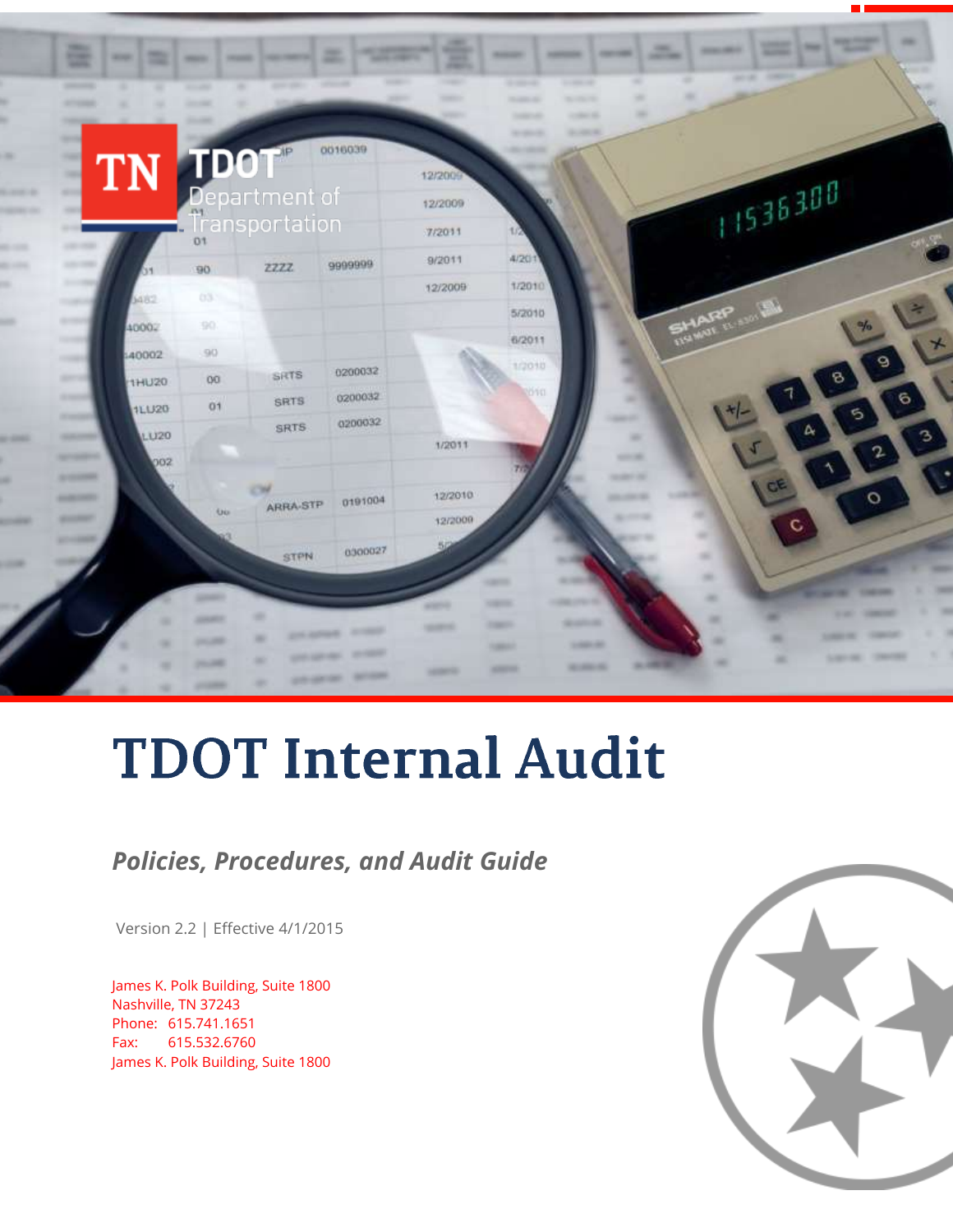# **TABLE OF CONTENTS**

| 1                       |      |  |  |  |
|-------------------------|------|--|--|--|
|                         | 1.1  |  |  |  |
|                         | 1.2  |  |  |  |
|                         | 1.3  |  |  |  |
|                         | 1.4  |  |  |  |
|                         | 1.5  |  |  |  |
|                         | 1.6  |  |  |  |
| $\overline{2}$          |      |  |  |  |
|                         | 2.1  |  |  |  |
|                         | 2.2  |  |  |  |
| 3                       |      |  |  |  |
|                         | 3.1  |  |  |  |
|                         | 3.2  |  |  |  |
|                         | 3.3  |  |  |  |
|                         | 3.4  |  |  |  |
|                         | 3.5  |  |  |  |
|                         | 3.6  |  |  |  |
| $\overline{\mathbf{4}}$ |      |  |  |  |
|                         | 4.1  |  |  |  |
|                         | 4.2  |  |  |  |
|                         | 4.3  |  |  |  |
|                         | 4.4  |  |  |  |
|                         | 4.5  |  |  |  |
|                         | 4.6  |  |  |  |
|                         | 4.7  |  |  |  |
|                         | 4.8  |  |  |  |
|                         | 4.9  |  |  |  |
|                         | 4.10 |  |  |  |
|                         | 4.11 |  |  |  |
|                         | 4.12 |  |  |  |
|                         | 4.13 |  |  |  |
|                         | 4.14 |  |  |  |
|                         | 4.15 |  |  |  |
| 5                       |      |  |  |  |
|                         | 5.1  |  |  |  |
|                         |      |  |  |  |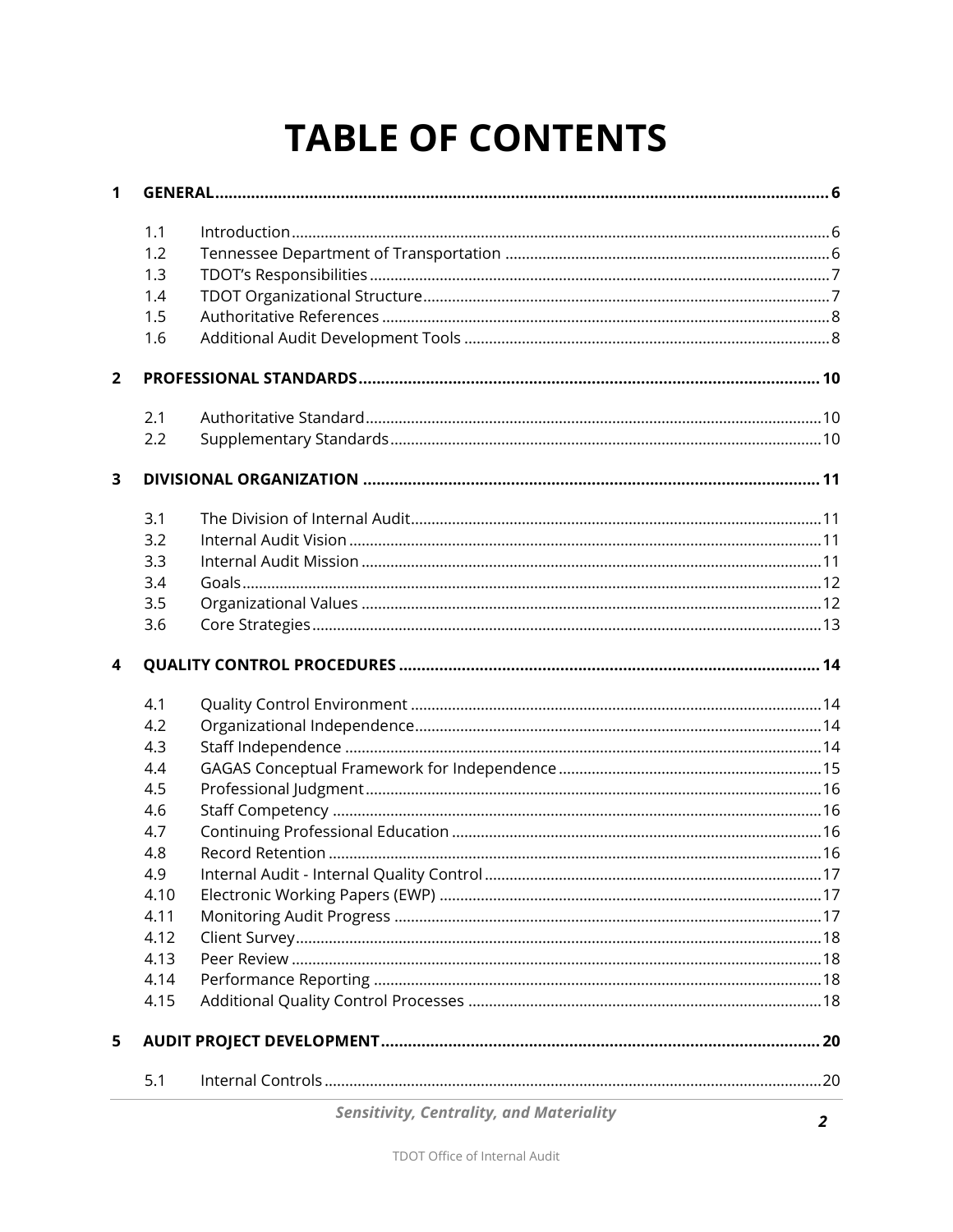|                | 5.2  |  |
|----------------|------|--|
|                | 5.3  |  |
|                | 5.4  |  |
| 6              |      |  |
|                | 6.1  |  |
|                | 6.2  |  |
|                | 6.3  |  |
|                | 6.4  |  |
|                | 6.5  |  |
|                | 6.6  |  |
|                | 6.7  |  |
|                | 6.8  |  |
|                | 6.9  |  |
|                | 6.10 |  |
|                | 6.11 |  |
| $\overline{7}$ |      |  |
|                | 7.1  |  |
|                | 7.2  |  |
|                | 7.3  |  |
|                | 7.4  |  |
|                | 7.5  |  |
|                | 7.6  |  |
|                | 7.7  |  |
|                | 7.8  |  |
| 8              |      |  |
|                | 8.1  |  |
|                | 8.2  |  |
|                | 8.3  |  |
|                | 8.4  |  |
|                | 8.5  |  |
|                | 8.6  |  |
|                | 8.7  |  |
|                | 8.8  |  |
|                | 8.9  |  |
|                | 8.10 |  |
|                | 8.11 |  |
|                | 8.12 |  |
|                | 8.13 |  |
|                | 8.14 |  |
|                | 8.15 |  |
|                | 8.16 |  |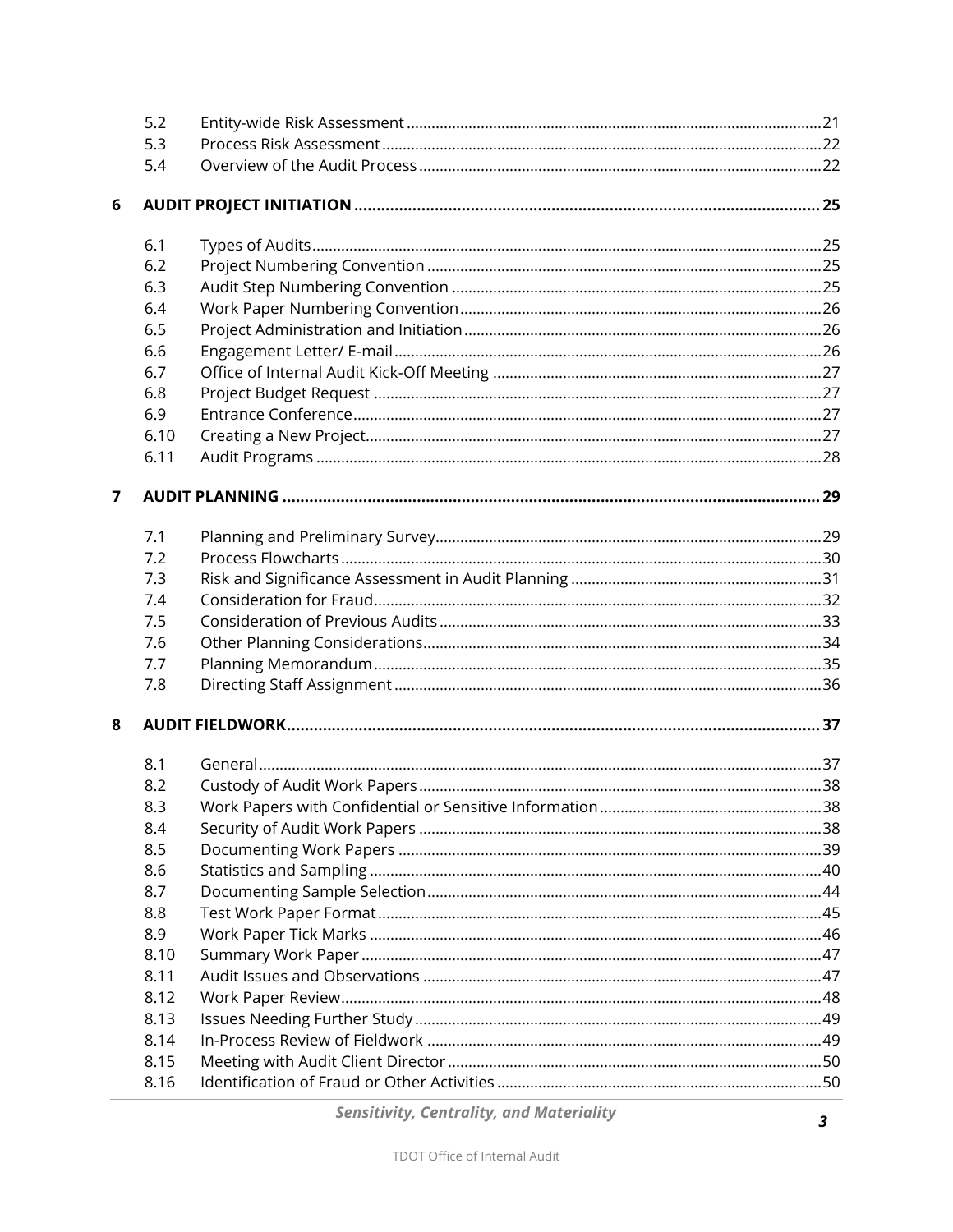| $\mathbf{9}$ |      |  |
|--------------|------|--|
|              | 9.1  |  |
|              | 9.2  |  |
|              | 9.3  |  |
|              | 9.4  |  |
|              | 9.5  |  |
|              | 9.6  |  |
|              | 9.7  |  |
|              | 9.8  |  |
|              | 9.9  |  |
|              | 9.10 |  |
|              | 9.11 |  |
|              | 9.12 |  |
|              | 9.13 |  |
|              | 9.14 |  |
|              | 9.15 |  |
|              | 9.16 |  |
|              | 9.17 |  |
|              | 9.18 |  |
|              | 9.19 |  |
|              | 9.20 |  |
|              | 9.21 |  |
|              |      |  |
| 10           |      |  |
|              | 10.1 |  |
|              | 10.2 |  |
|              | 10.3 |  |
|              |      |  |
|              | 11.1 |  |
|              | 11.2 |  |
|              | 11.3 |  |
|              |      |  |
|              | 12.1 |  |
|              | 12.2 |  |
|              | 12.3 |  |
|              | 12.4 |  |
|              | 12.5 |  |
|              | 12.6 |  |
|              | 12.7 |  |
|              | 12.8 |  |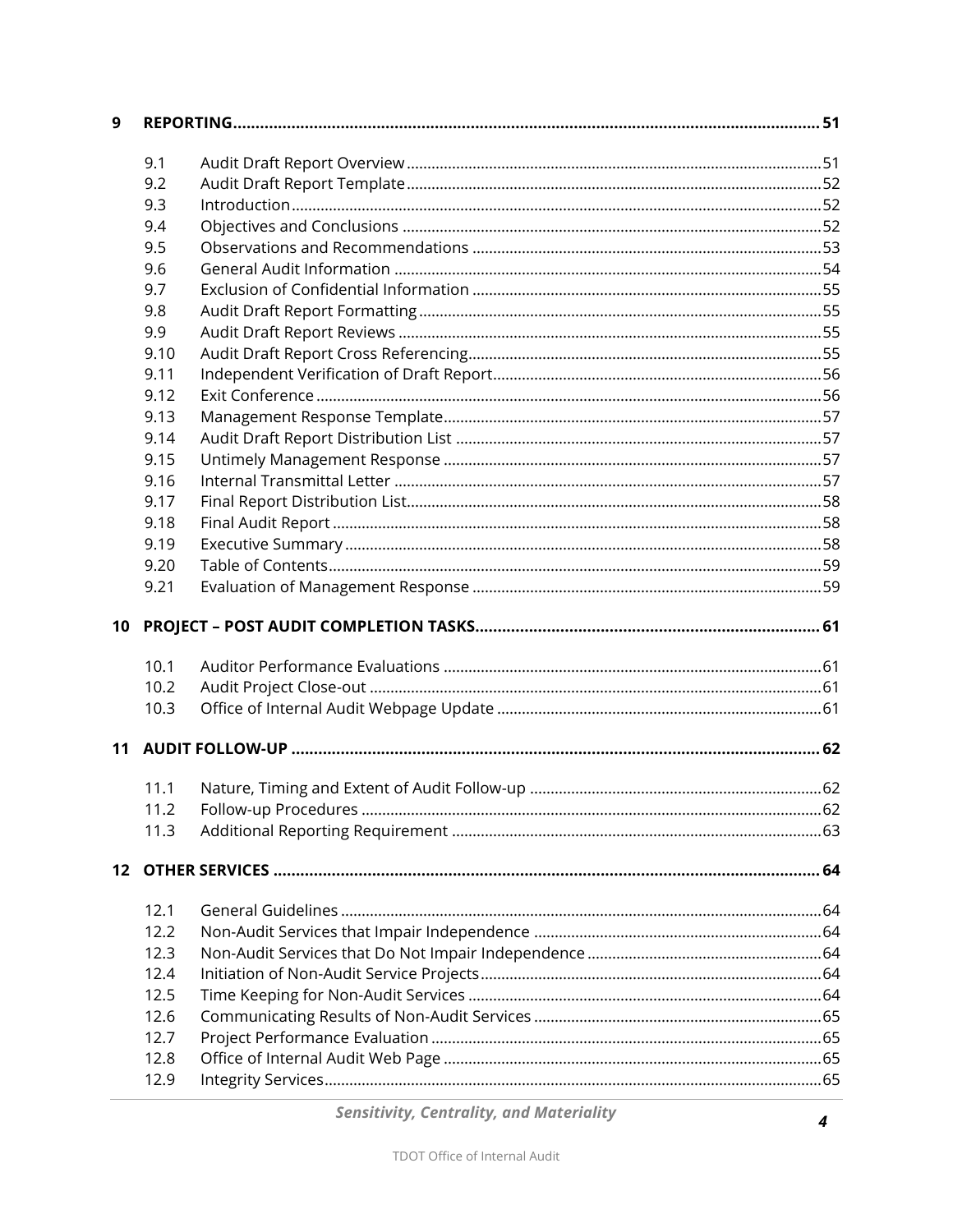| 13.1  |  |
|-------|--|
| 13.2  |  |
| 13.3  |  |
| 13.4  |  |
| 13.5  |  |
|       |  |
| 14.1  |  |
| 14.2  |  |
| 14.3  |  |
| 14.4  |  |
| 14.5  |  |
| 14.6  |  |
| 14.7  |  |
| 14.8  |  |
| 14.9  |  |
| 14.10 |  |
| 14.11 |  |
| 14.12 |  |
| 14.13 |  |
| 14.14 |  |
|       |  |
|       |  |
|       |  |
|       |  |
|       |  |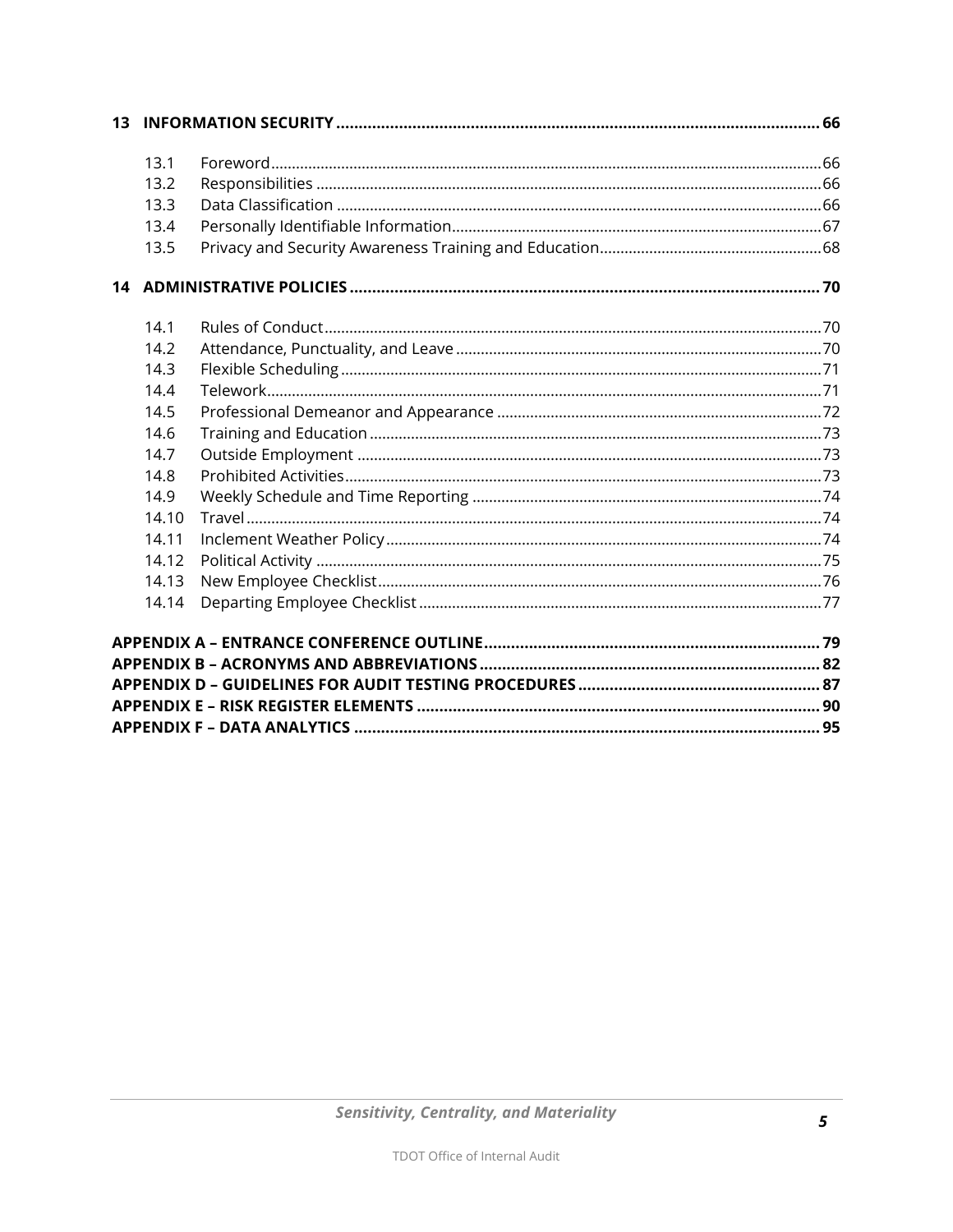# <span id="page-5-0"></span>**1 GENERAL**

#### <span id="page-5-1"></span>**1.1 Introduction**

To meet the expectations for a more effective, efficient, and fiscally sound government, elected officials, appointed officials, and key decision makers need timely, relevant, and reliable, information. The role of Tennessee Department of Transportation's (TDOT) Office of Internal Audit (OIA) is to provide meaningful information in support of the decision making process and provide an independent evaluation of program objectives in the interest of management accountability and for meeting citizen expectations.

All audit work completed by Internal Audit must comply with the auditing standards promulgated by the Office of the Comptroller General of the United States, commonly known as the "Yellow Book" or generally accepted government auditing standards (GAGAS). To meet the obligations of this critical requirement, the Office of Internal Audit staff can look to this manual as a tool for achieving compliance to GAGAS and providing high quality ontime projects and value added reports.

Used often, this guide should enhance project planning, directing, and control for the In-Charge Auditor and Quality Assurance (QA) responsible for managing the audit project team. All auditors, furthermore, are encouraged to use this manual and seek additional assistance as needed, related to steps or skills in the audit process. The Office of Internal Audit's "Policies, Procedures, and Audit Guide" is a broad statement of auditor responsibilities on audit teams, with emphasis on project management and the role of the In-Charge Auditor. Within this context, OIA strongly encourages team members to review their roles and TDOT Internal Audit expectations and to seek opportunities for personal and professional development within the scope afforded by each project.

In addition to the Yellow Book, the TDOT Internal Audit also utilizes supplementary guidance from *The International Professional Practices Framework,* commonly referred to as "Red Book", issued by the Institute of Internal Auditors as a best practice guide.

#### <span id="page-5-2"></span>**1.2 Tennessee Department of Transportation**

The Tennessee Department of Transportation is a multimodal agency with statewide responsibilities in [roadways,](http://en.wikipedia.org/wiki/Roadways) [aviation,](http://en.wikipedia.org/wiki/Aviation) [public transit,](http://en.wikipedia.org/wiki/Public_transit) [waterways,](http://en.wikipedia.org/wiki/Waterway) and [railroads.](http://en.wikipedia.org/wiki/Railroad) The mission of TDOT is to plan, implement, maintain, and manage an integrated [transportation system](http://en.wikipedia.org/wiki/Transportation_system) for the movement of people and products, with emphasis on quality, safety, efficiency, and the environment.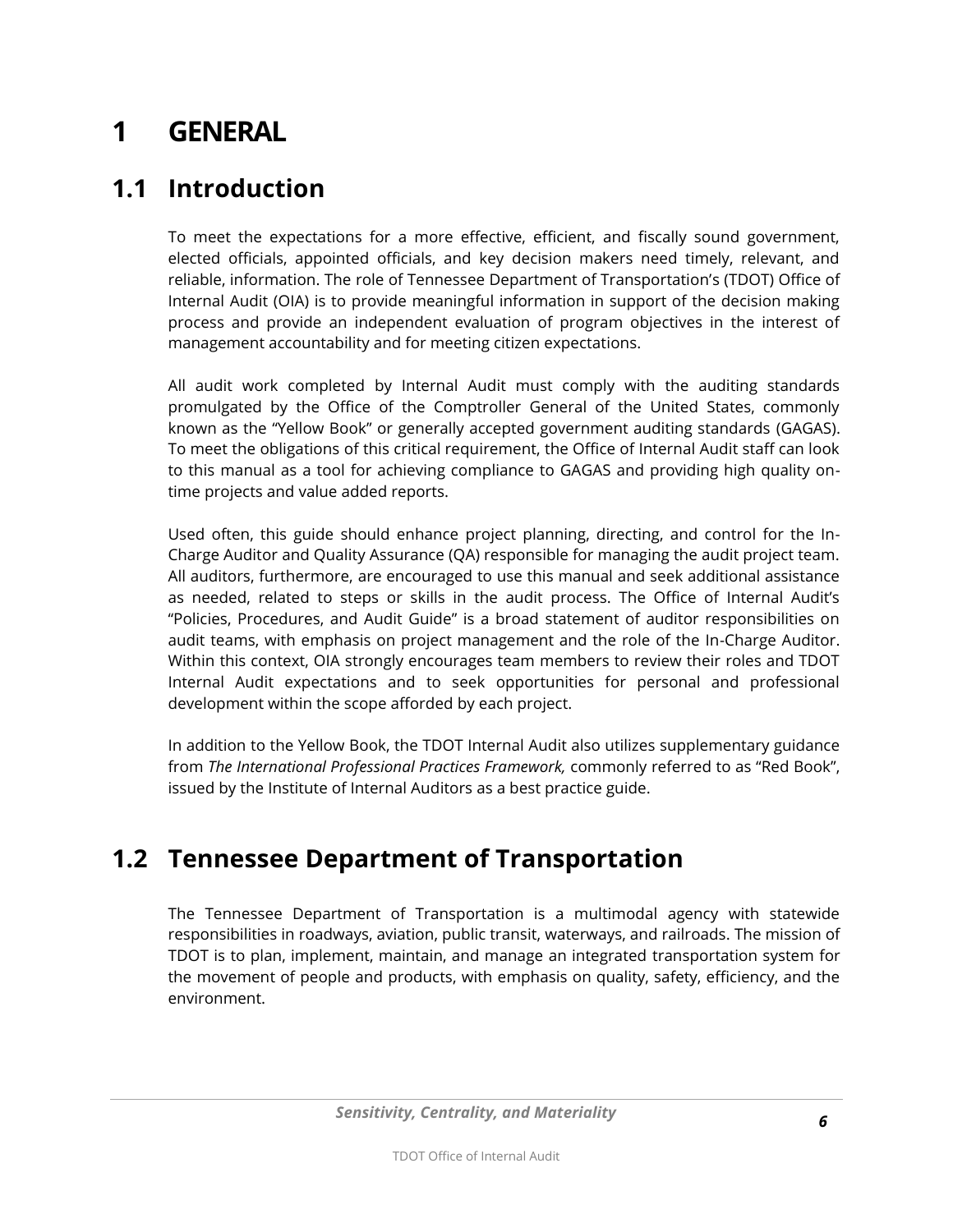### <span id="page-6-0"></span>**1.3 TDOT's Responsibilities**

The major duties and responsibilities of TDOT are:

- To plan, build, and maintain the [state owned highway and Interstate system](http://en.wikipedia.org/wiki/List_of_state_routes_in_Tennessee) of over 14,000 miles (23,000 km).
- Administer funding and provide technical assistance in the planning and construction of state and federal aid road programs for cities and counties.
- Provide incident management on Tennessee's Interstate system through TDOT SmartWay, an intelligent transportation network of cameras and dynamic message signs.
- Staff transportation management centers in the four largest urban cities in Tennessee.
- To provide motorist information.
- Construct and maintain 19 rest area facilities and 17 welcome centers.
- Administer program for control of outdoor advertising adjacent to Interstate and state highways.
- **Issue and administer special permits for movement of overweight and over**dimensional vehicles.
- Prepare and distribute city, county and state road maps, aeronautical charts, and airport directories.
- Promote safe driving behaviors on Tennessee highways.
- Provide management, technical and financial assistance, and supervision to public, private, and nonprofit public transportation agencies within the state.
- Administer funding and assistance in location, design, construction, and maintenance of the state's 80 public airports.
- Support improvements in Tennessee's railroads and rail service.
- Inspect over 19,000 bridges, 80 public airports, and all of the state's railroads.
- **Maintain state park roads.**
- **Operate Reelfoot Airpark and ferry operations.**
- Respond to initiatives of the Tennessee Aeronautics Commission.
- Provide aerial photography and mapping services to all state agencies.
- Provide aircraft for state executive transportation and economic development recruiting.
- Administer Tennessee's highway beautification programs.
- **Provide grants to all Tennessee counties for litter abatement and litter prevention** education.
- **Provide cycling trails that connect or go through state parks and natural areas.**

### <span id="page-6-1"></span>**1.4 TDOT Organizational Structure**

TDOT is headed by a single Commissioner who is appointed by the [Governor.](http://en.wikipedia.org/wiki/Governor_(Tennessee)) The department is organized into four regions of the state: Knoxville (Region 1), Chattanooga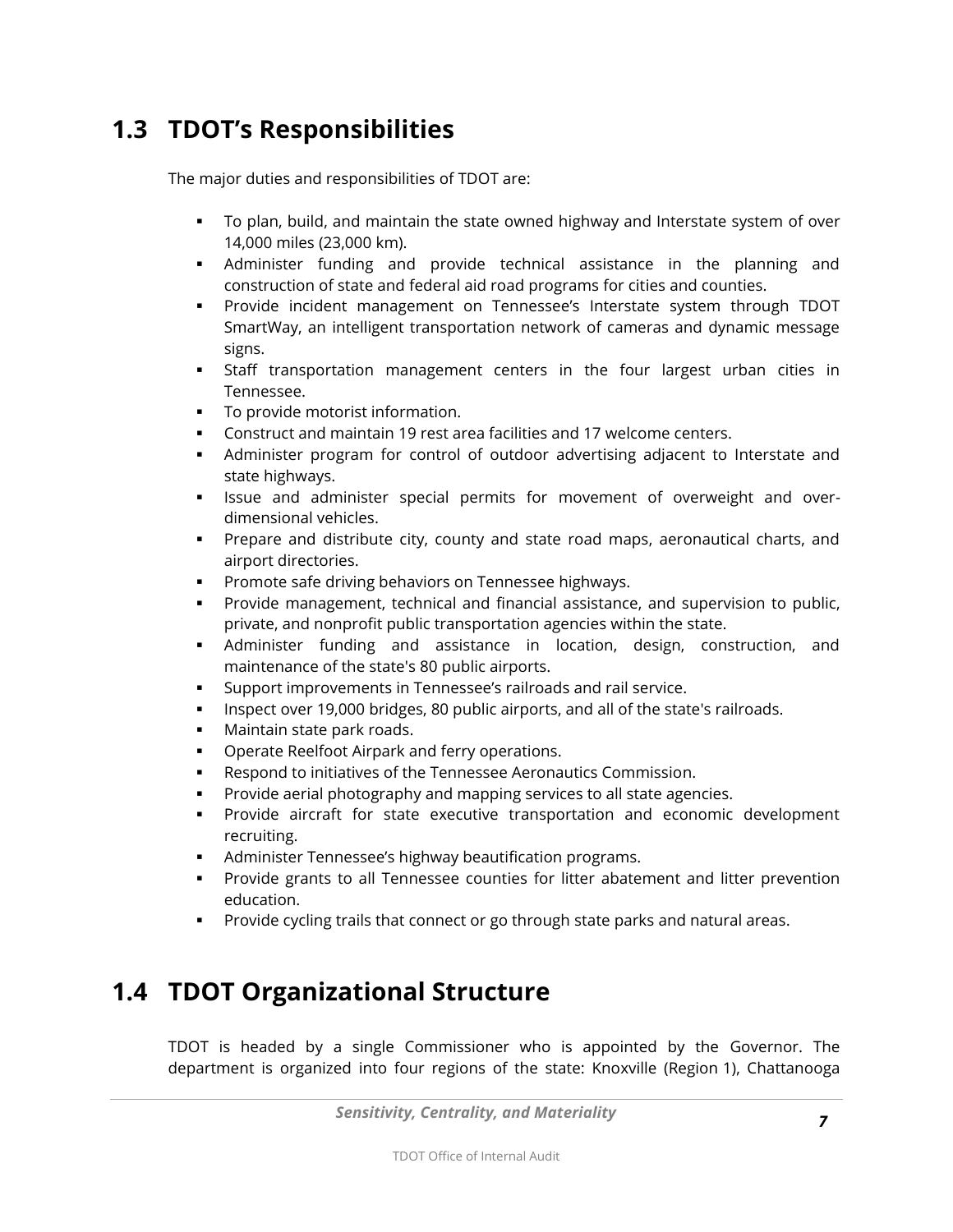(Region 2), Nashville (Region 3), and Jackson (Region 4). Each region is subdivided into five or six districts and those districts are further subdivided into county facilities. TDOT has at least one facility in all of Tennessee's 95 counties. Several administrative offices, including the commissioner and staff, operate from the TDOT headquarters in downtown Nashville, the state's capital city. TDOT has approximately 4,200 employees.

### <span id="page-7-0"></span>**1.5 Authoritative References**

| <b>AUTHORITATIVE BODIES</b>           | <b>REFERENCE</b> |  |
|---------------------------------------|------------------|--|
| Financial Accounting Standards Board  | FASB             |  |
| Government Accountability Office      | GAO              |  |
| Government Accounting Standards Board | GASB             |  |
|                                       |                  |  |

#### **PROFESSIONAL ASSOCIATIONS**

| American Association of State Highway and Transportation Officials | AASHTO       |
|--------------------------------------------------------------------|--------------|
| Association of Certified Fraud Examiner                            | <b>ACFE</b>  |
| American Institute of Certified Public Accountants                 | <b>AICPA</b> |
| Association of Local Government Auditors                           | ALGA         |
| Institute of Internal Auditors                                     | 1IA          |
| Institute of Management Accountants                                | IMA          |
| Information Systems Audit and Control Association                  | <b>ISACA</b> |

#### **RELEVANT PROFESSIONAL STANDARDS, PRONOUNCEMENTS AND GUIDANCE**

| Control Objectives for Information and Related Technology        |              |
|------------------------------------------------------------------|--------------|
| Committee of Sponsoring Organizations of the Treadway Commission | COSO         |
| <b>Generally Accepted Government Auditing Standards</b>          | <b>GAGAS</b> |
| <b>Government Auditing Standards</b>                             | GAS          |
| Statement on Standards for Attestation Engagements               | <b>SSAF</b>  |
| International Professional Practices Framework                   | <b>IPPF</b>  |

### <span id="page-7-1"></span>**1.6 Additional Audit Development Tools**

The Office of Internal Audit lists additional reference materials that can help the audit staff in learning general and specific audit skills and techniques. Suggested reference reading includes:

- *Sawyer's Internal Auditing 5th Edition: The Practice of Modern Internal Auditing*
- *2007 Auditor's Risk Management Guide: Integrating Auditing and ERM*
- *Internal Control – Integrated Framework*, Committee of Sponsoring Organizations of the Treadway Commission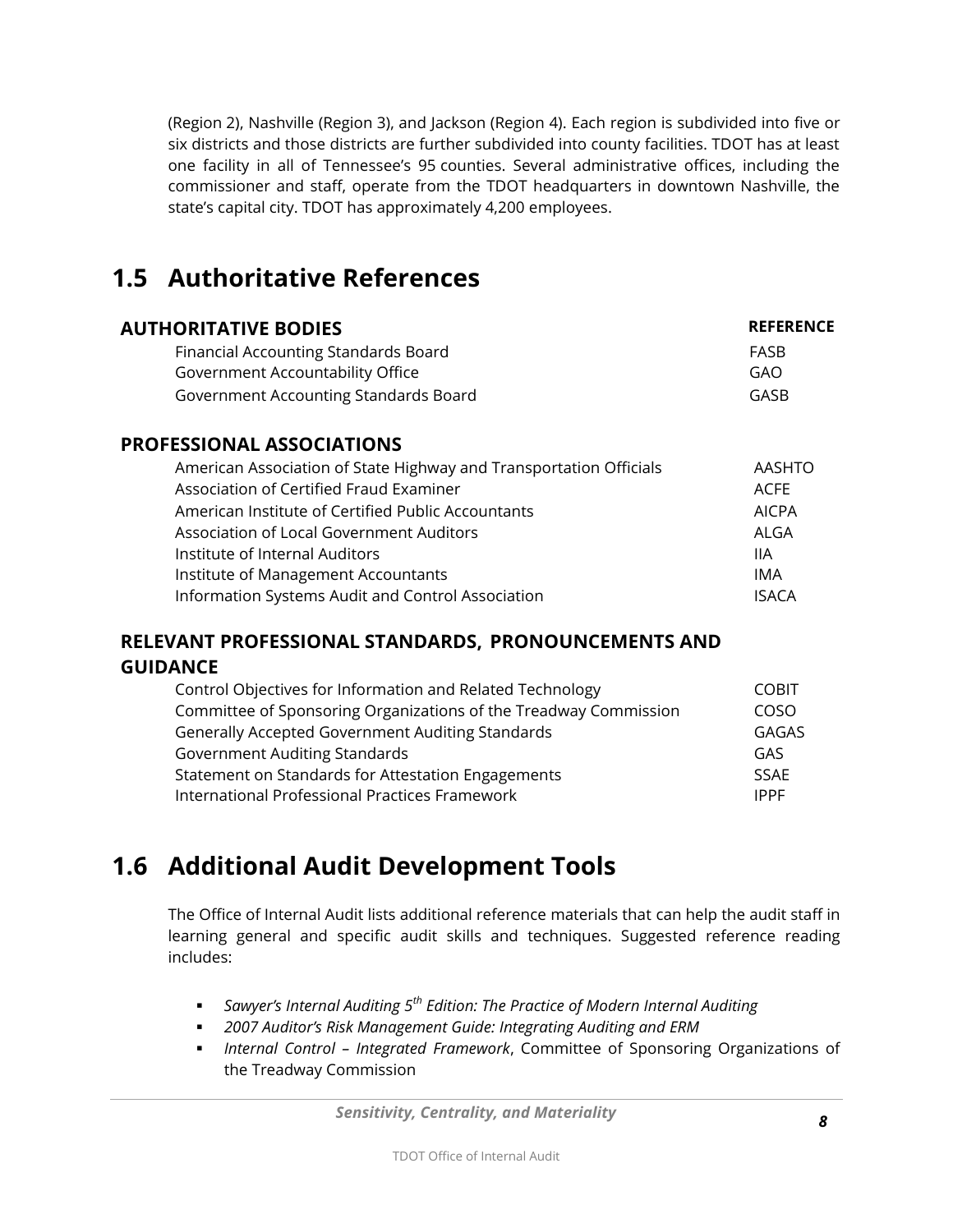- *Enterprise Risk Management – Integrated Framework*, Committee of Sponsoring Organizations of the Treadway Commission
- *2005 Governmental Accounting, Auditing, and Financial Reporting: Using the GASB 34 Model*, *Government Finance Officers Association*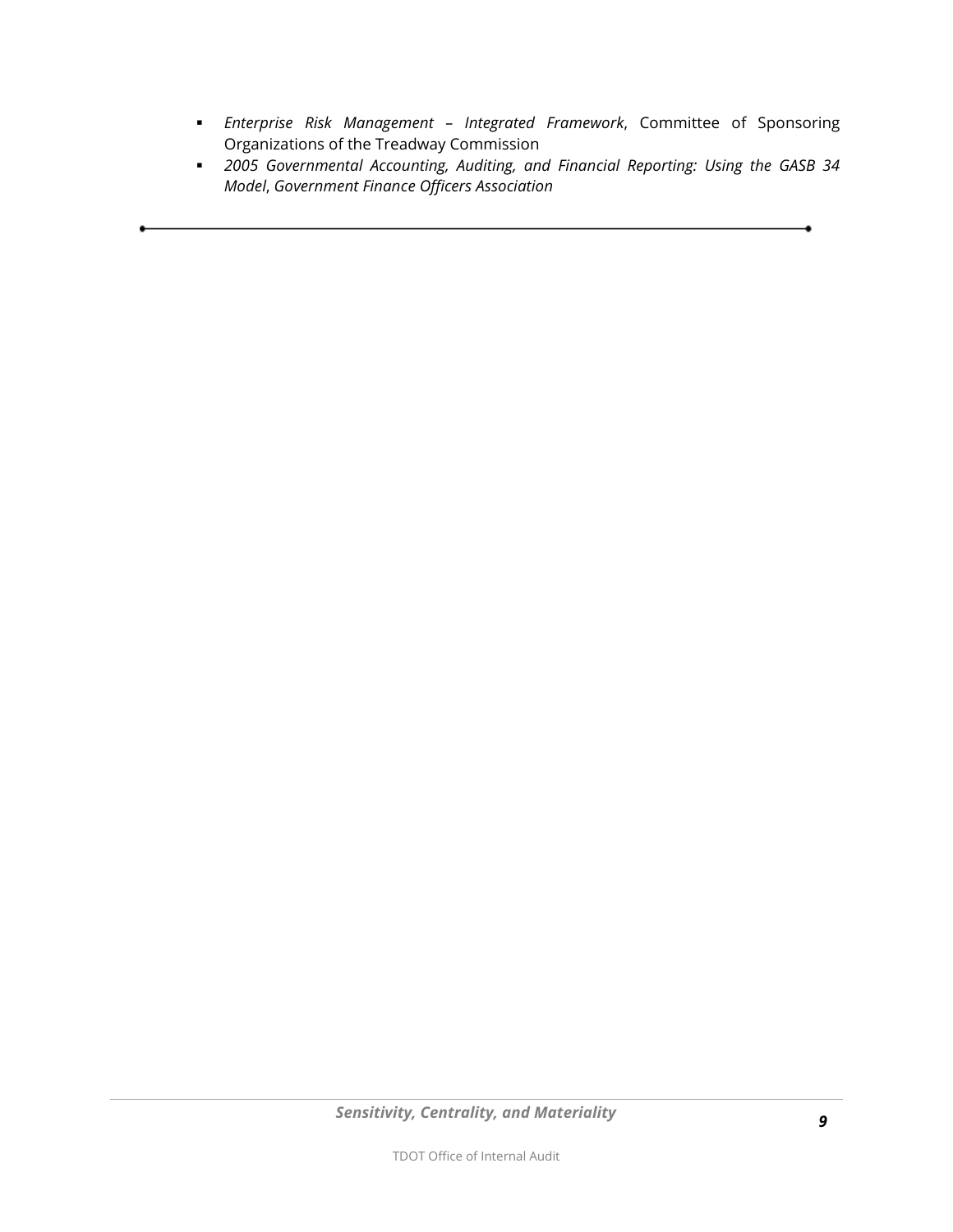# <span id="page-9-0"></span>**2 PROFESSIONAL STANDARDS**

#### <span id="page-9-1"></span>**2.1 Authoritative Standard**

The Office of the Internal Audit adheres to Government Auditing Standards (GAS), sometimes referred to as the Yellow Book or GAGAS, as promulgated by the Comptroller General of the United States' Government Accountability Office, Washington, D.C.

- All audits and attestations performed by the OIA shall be conducted in accordance with the GAGAS ethics and general standards at a minimum, as well as the applicable standards for field work and reporting.
- For all audit and attest work undertaken by OIA, auditors shall follow all applicable GAGAS requirements and cite the extent of compliance with those requirements in the audit report.
- Non-audit projects shall be conducted in accordance with Section 12, Non-Audit Services of this Manual.

#### <span id="page-9-2"></span>**2.2 Supplementary Standards**

The Yellow Book allows the OIA to use other professional standards issued by other authoritative bodies in conjunction with GAGAS such as:

- The AICPA for financial audits and attestations (GAS 2.20 a).
- The IIA for performance audits (GAS 2.21 a).
- **The ISACA for information technology engagements (GAS 2.21 e).**

Supplementary standards will be utilized whenever the performance audit engagement necessitated its use. A Modified or Unmodified GAGAS compliance statement will be included in the final report as applicable (GAS 2.24).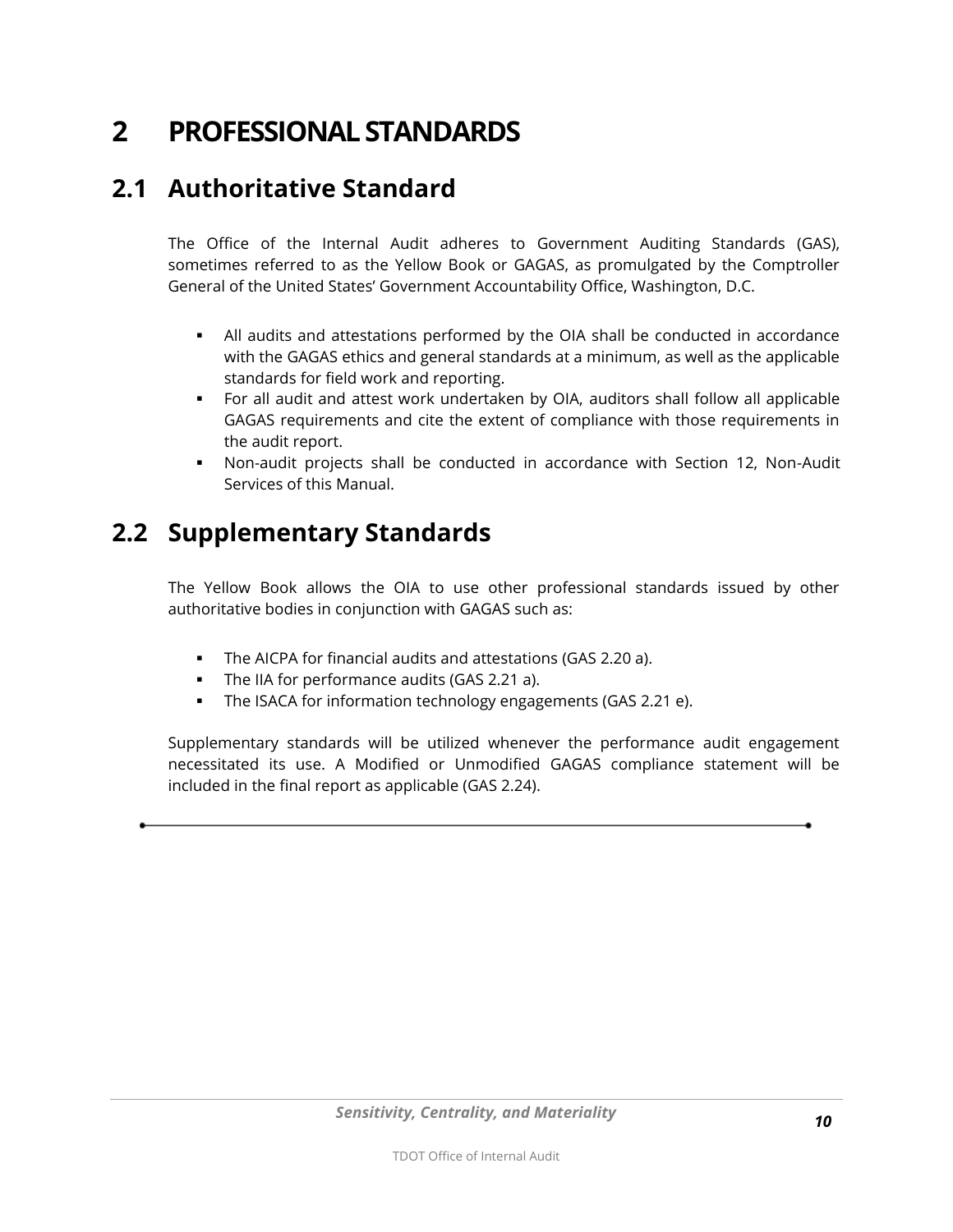# <span id="page-10-0"></span>**3 DIVISIONAL ORGANIZATION**

#### <span id="page-10-1"></span>**3.1 The Division of Internal Audit**

Within the Tennessee Department of Transportation, the Division of Internal Audit provides Audit and Assurance, Consulting and Advisory, Education, and Integrity services for the department. The primary focus of the Division is conducting **Performance Audits** designed to ascertain the efficiency, effectiveness, and economy of TDOT's various operational and financial programs, processes, and activities.

- **Audit and Assurance Services** are prioritized from a Risk Management approach to focus resources on areas of high risks. The ultimate objective is to provide the management structure and senior leadership with information they need to make better decisions - through practical, cost beneficial, recommendations geared toward improving TDOT's operations.
- **Consulting and Advisory Services** are designed to initiate a collaborative approach to address concerns regarding the ever changing business environment.
- **Education Services** include providing training on ethical behavior, fraud awareness, internal controls, and the proper use of TDOT assets to department employees.
- **Integrity Services** are performed to substantiate alleged instances of fraud, waste, and abuse of TDOT funds by department employees, contractors, vendors, and grantees.

#### <span id="page-10-2"></span>**3.2 Internal Audit Vision**

The vision of the Office of Internal Audit is to become a valuable management resource that facilitates the promotion of good governance by performing high quality audit, assurance, consulting, and investigative works that:

- Address key enterprise risks central to TDOT's strategies and objectives
- Apply audit work commensurate with material risks.
- Help improve internal controls, transparency, and accountability of operations.
- Promote a tone of openness, cooperation, and mutual trust within TDOT.
- **Place emphasis on areas that have heightened sensitivity to management and** citizens of Tennessee.

#### <span id="page-10-3"></span>**3.3 Internal Audit Mission**

The mission of the Office of Internal Audit is to provide objective analysis and information critical to better decision making and enhancing the overall governance capability within TDOT.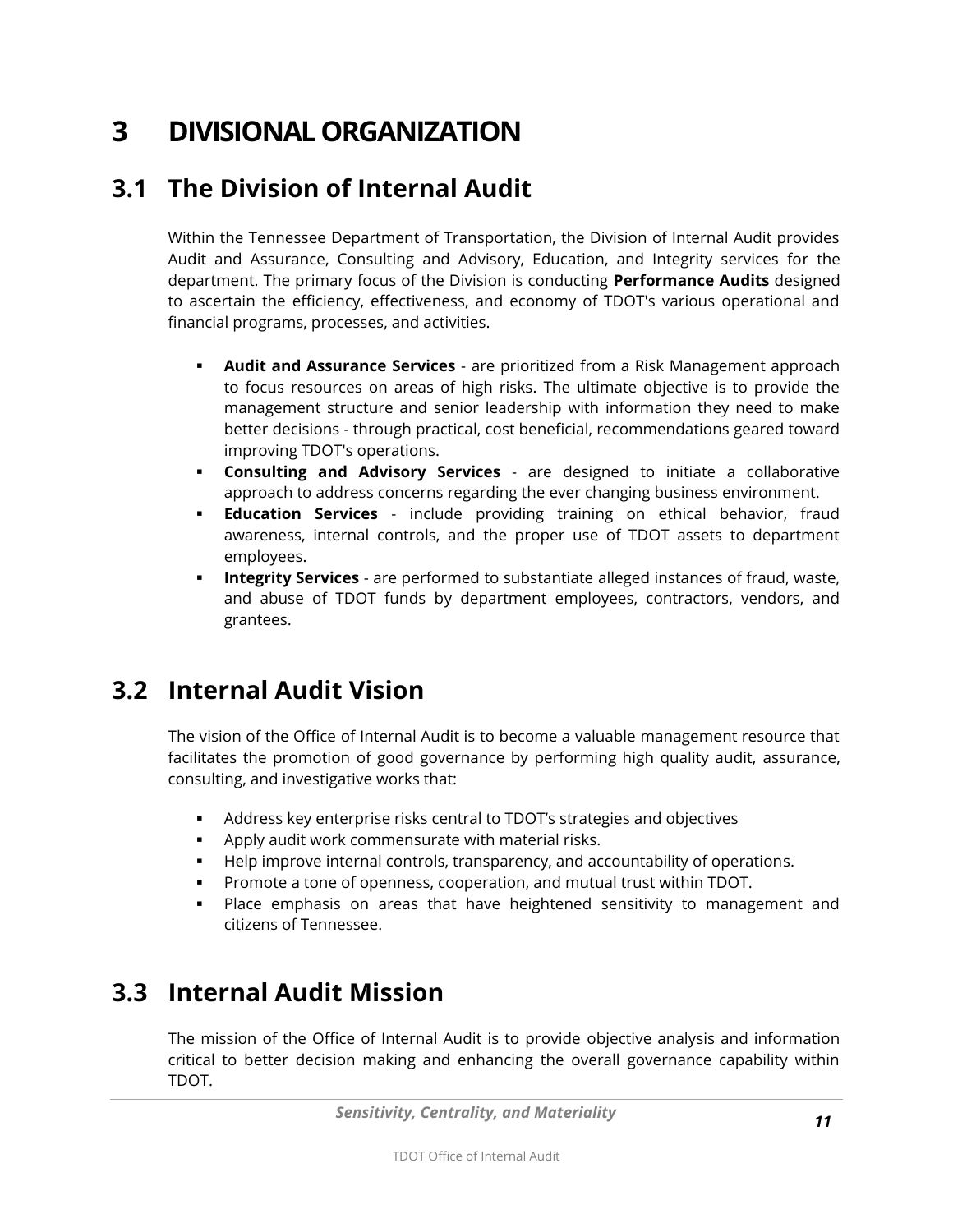#### <span id="page-11-0"></span>**3.4 Goals**

In executing its mission, OIA will focus on the following goals: Perform all audits in compliance with Government Auditing Standards. Develop the annual audit agenda and individual audit objectives using risk-based analysis - considering the complexity of activity, fiscal impact of operations, previous audit results, applicability of laws, rules, and regulations, changes in organizational structure, effects on public welfare, and the time since the performance of the last audit.

- Perform audits within the assigned time budgets.
- Perform a post audit review approximately 6 months after the completion of each audit.
- **Provide auditors sufficient training to maintain professional competence and satisfy** GAS.
- Continuing Education Requirements (GAS 3.69-3.78).
- Charge an average of 1,250 hours per auditor to the performance of audits and other OIA services.
- Work towards achieving government auditing benchmarks of Available Project Time (78%) and Direct Project Time (67%).
- Help ensure a 3-year average of Recommendations Implemented of 82% (government auditing benchmark - 86%).
- Adhere to the Ethical Principals cited in GAS and the Code of Ethics of the Institute of Internal Auditors (GAS 1.10-1.14).

### <span id="page-11-1"></span>**3.5 Organizational Values**

*Integrity* – is the characteristic that creates the trust essential for success in the OIA. Integrity is a necessary ingredient to enable each auditor to provide top notch customer service, and lasting personal, professional, and organizational development. The key attributes that exhibit integrity includes:

- Ability to conduct self-examination about their individual roles and how to achieve excellence.
- **Responsible stewardship of public resources.**
- **•** Obligation to abide by professional standards.
- **Focus on quality service.**
- **•** Dedication to treat everyone with respect.

*Customer Service* – is the primary directive for each Office of Internal Audit activity. Our customers are our primary consideration and meeting their needs by providing relevant, accurate, and timely information to enhance the decision making process is essential. Our customer-focused approach means that our customers define quality service, OIA auditors are committed to quality service delivery, the service delivery exceeds customer expectations, and customer feedback is valued and sought.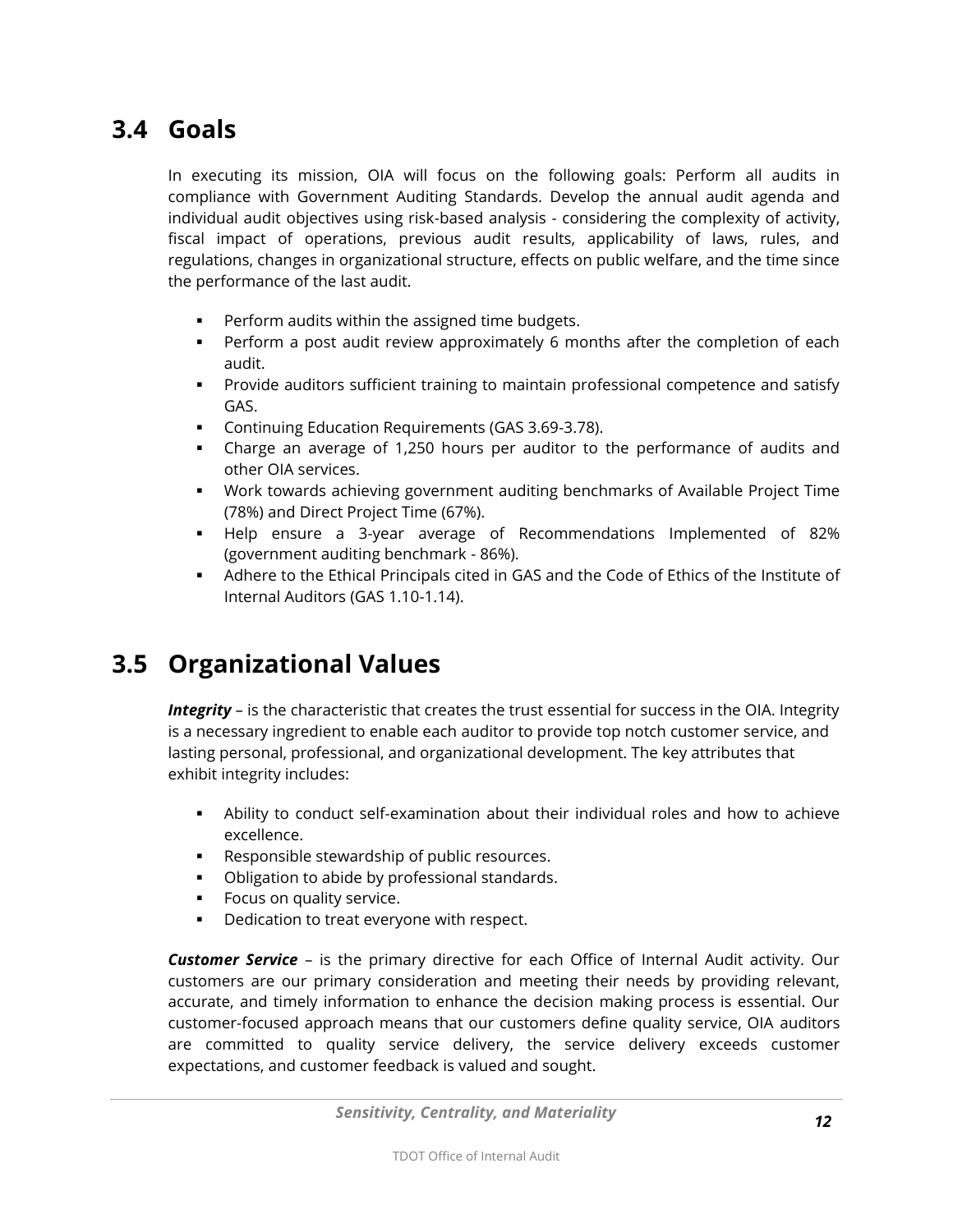*Teamwork* – Within the OIA, teamwork is paramount achieve the best results and deliver quality customer service. Internally, OIA auditors endeavor to share knowledge, opportunity, and accountability amongst the group. Auditors strive to develop mutual trust and respect within the group and with our customers. The collaborative approach and valuing diversity are overriding requirements that exhibits teamwork.

*Leadership and Learning* – leadership and learning go hand-in-hand. Learning at every level of the Division enables leadership opportunities for each auditor. Facilitating a forum for freely exchanging ideas allows for new, creative, and innovative solutions to potential issues. Continuing education, participating in professional organizations, mentoring, and expanding job tasks provides avenues for enhancing each auditors' personal and professional development.

*Commitment –* unity of purpose and each auditor's distinct focus on meeting organizational objectives is critical in providing quality customer service. Applying commitment converts a job assignment into an extraordinary experience. Commitment demonstrates public service professionalism and allows accountability and responsibility for work outcomes from each auditor of the OIA.

*Respect*– Each auditor of the OIA is expected to promote, truthful, open, and honest communications between auditors and customers. Each auditor listens and endeavors to understand each other. Auditors share knowledge and resources to achieve organizational goals. Discourse and diverse point of views are encouraged and auditors are afforded the freedom to freely express those without fear.

#### <span id="page-12-0"></span>**3.6 Core Strategies**

OIA applies core strategies to all work engagements. They apply both inwardly in how we operate and manage our division and outwardly in achieving our goals and desired outcomes for TDOT. They include:

- **Being proactive and prevention focused**
- **Maintaining an Internal Control standpoint**
- Maintaining a process-centric, rather than people-centric, approach
- **•** Creating a positive organizational image
- **FICULTER** Focused on long-term rather than short-term gains
- **•** Valuing and promoting diversity
- Active communication within and outside of the Division
- **Understanding the cost/benefit equilibrium**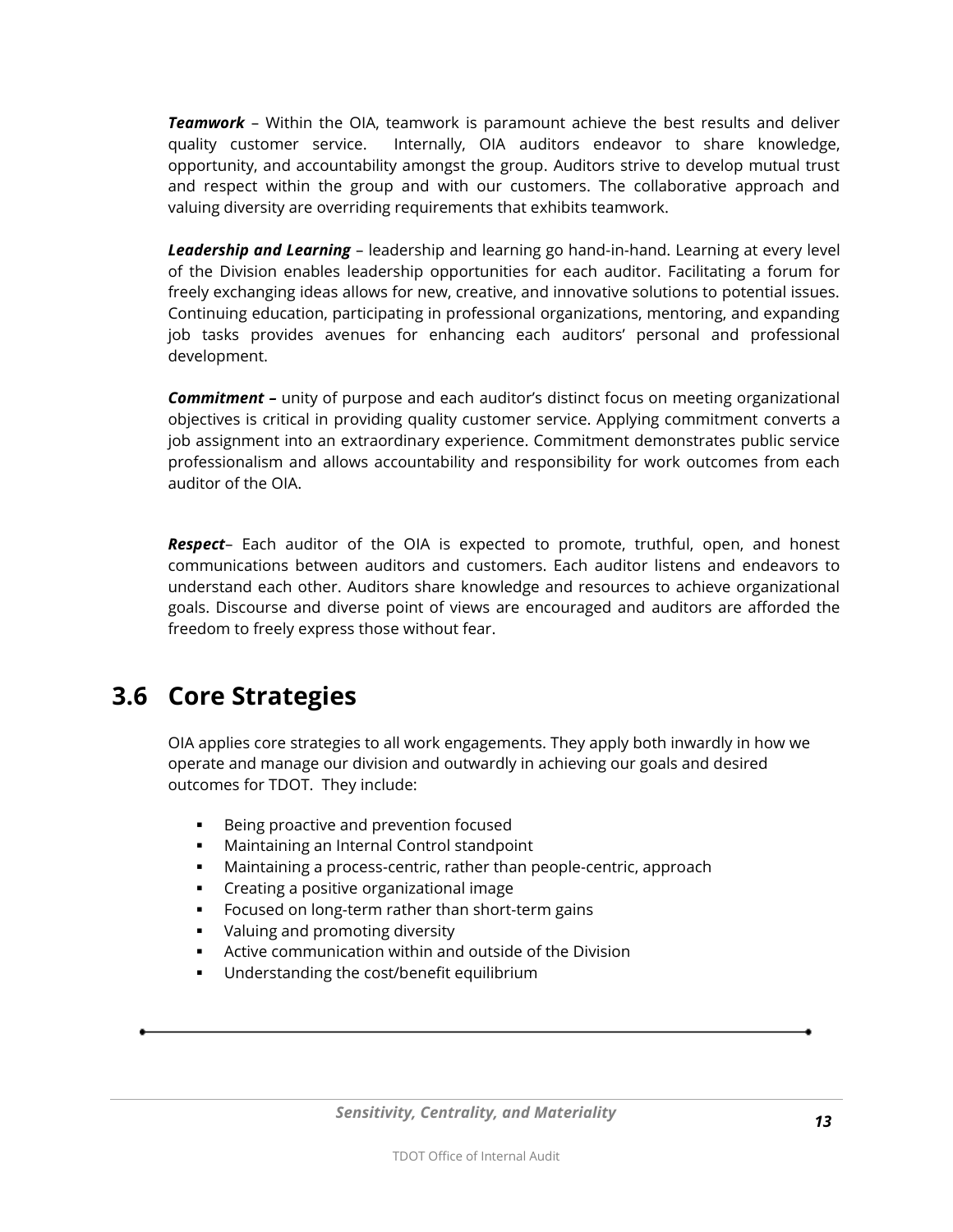# <span id="page-13-0"></span>**4 QUALITY CONTROL PROCEDURES**

#### <span id="page-13-1"></span>**4.1 Quality Control Environment**

The Tennessee Department of Transportation (TDOT) Office of Internal Audit is committed to providing the highest quality of service to management and governance structure within TDOT. Quality control planning begins with a foundation of organizational and personal independence, competent staff, continued development of staff, appropriate policies, and procedures for efficient implementation of polices.

Monitoring is needed to ensure adherence to the plans set in place.

Periodic reviews and updates are necessary to evaluate the success of the quality control plan.

### <span id="page-13-2"></span>**4.2 Organizational Independence**

Independence of the TDOT Office of Internal Audit is established by meeting the Government Accountability Office's (GAO) independence requirement. Specifically because, the Director of Internal Audit:

- is accountable to the head or the deputy head of the government entity charged with governance;
- reports the audit results both to the head or the deputy head of the government entity and to those charged with governance;
- **EXED** is located organizationally outside the staff or line management function of the unit under audit;
- has access to those charged with governance;
- **Example 1** is sufficiently removed from political pressures to conduct audits and report findings, opinions, and conclusions without fear of political reprisals.

### <span id="page-13-3"></span>**4.3 Staff Independence**

All individual auditors should be free both in fact and appearance from personal, external, and organizational impairment to independence. Auditor independence will be documented through an Independence Statement for each audit project by the In-Charge Auditor, Assisting Auditors, Audit Principal, and Internal Audit Director. The In-Charge Auditor is responsible for ensuring the independence documentation has been completed by all auditor assigned to assist with the project (GAS 3.30)

If the work of a specialist is used, the specialist ability to perform the work impartially must be assessed (GAS 6.42, 6.44)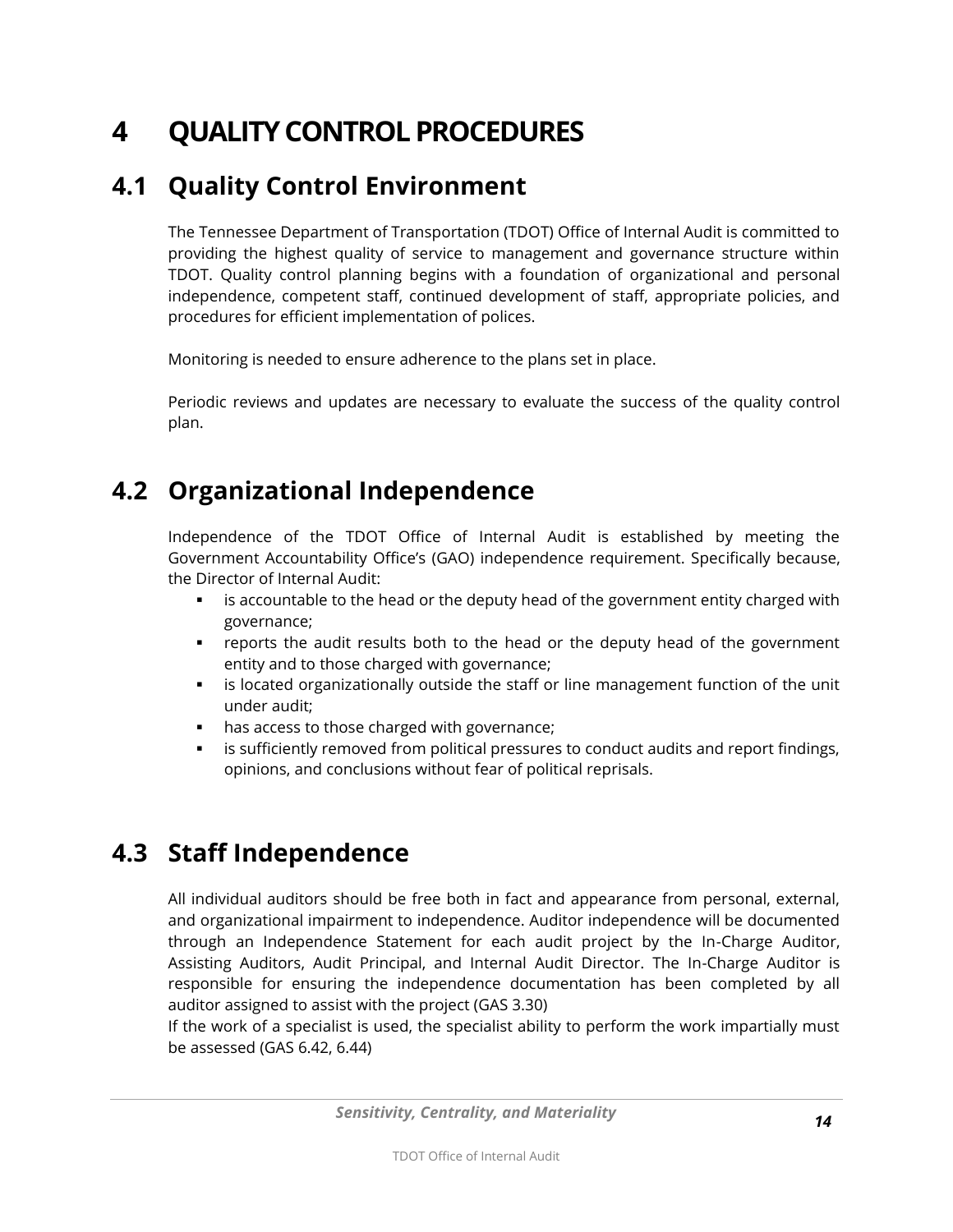If circumstances arise that might be construed as impairment to independence, the auditor must appraise the Principal Auditor or Audit Director as soon as possible after the situation first becomes known.

### <span id="page-14-0"></span>**4.4 GAGAS Conceptual Framework for Independence**



*Source: GAS 2011 Revision, Appendix II*

Independence comprises of *Independence of Mind* and *Independence in Appearance*. The GAGAS *Conceptual Framework Approach to Independence* should be used to identify threats to independence, evaluate the significance of the threats identified, and apply safeguards to eliminate the threats or reduce them to an acceptable level (GAS 3.08).

Auditors should evaluate threats both individually and in the aggregate because threats can have a cumulative effect on an auditor's independence (GAS 3.20).

When threats are not at an acceptable level and require application of safeguards, auditors should document the safeguards applied (GAS 3.24)).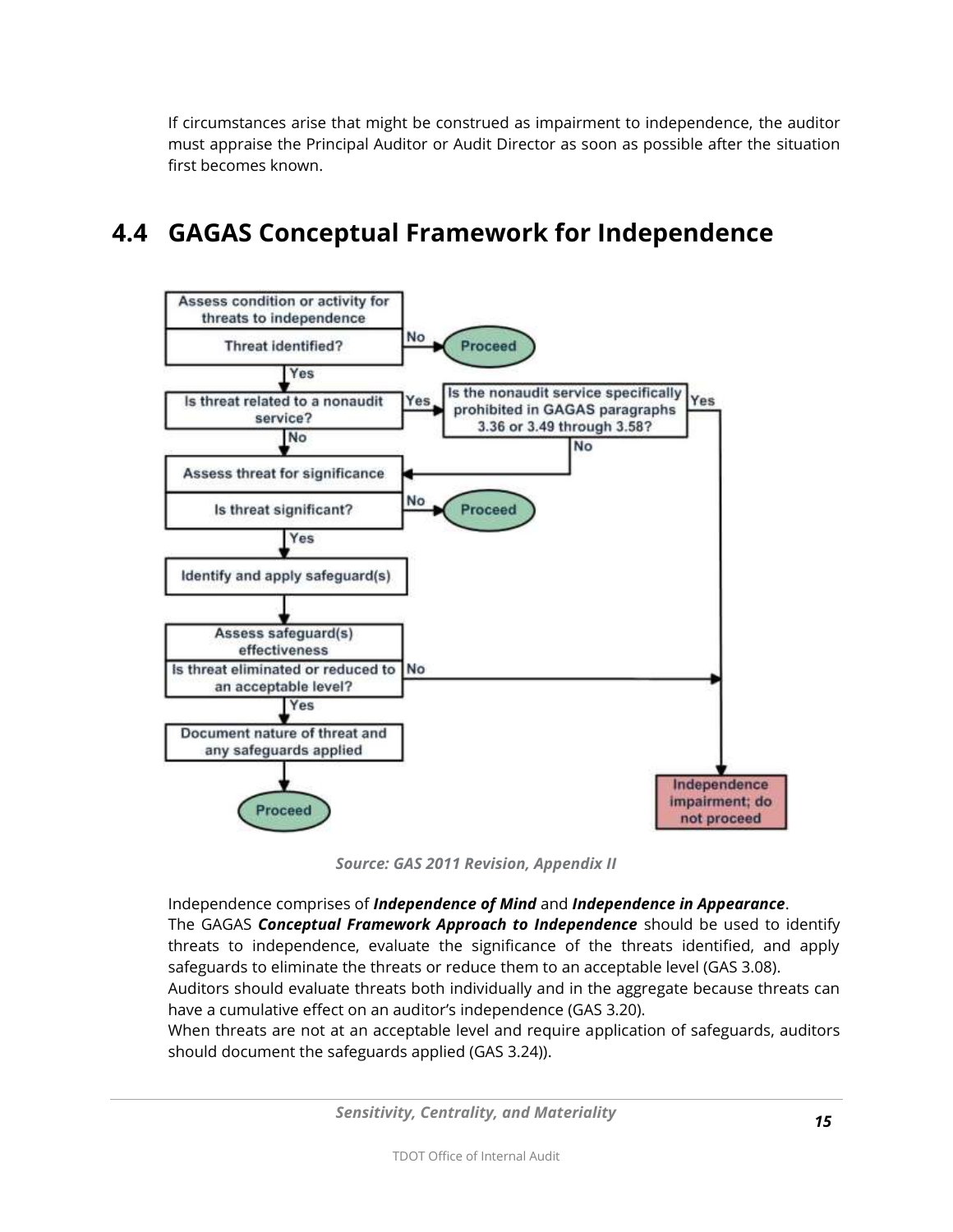#### <span id="page-15-0"></span>**4.5 Professional Judgment**

Auditors of the OIA conducting any of the services rendered by the office will exercise reasonable care and professional skepticism throughout each engagement. Reasonable care (due diligence) will be exercised conscientiously, in compliance and accord with the applicable professional standards. Professional skepticism includes an attitude of impartial treatment of information pertaining to engagement matters without assumptions or preconceived notions while applying and maintaining a keen inquisitive stance.

#### <span id="page-15-1"></span>**4.6 Staff Competency**

Staff competency is derived from a mix of intellect, experience, and education. Maintaining competence through a commitment to learning and development throughout one's professional life enables sound professional judgment. Upon hire, the work history, education, and training transcript of the new employee should be captured. The competency of the assigned staff will be evaluated for each project. If necessary, funding may be secured to enlist the services of required subject matter experts to assist the audit team.

#### <span id="page-15-2"></span>**4.7 Continuing Professional Education**

To comply with Yellow Book's two-year education requirements an annual, pro-rated, continuing educational and training plan will be devised for each auditor of the OIA regardless of job function. The CPE reporting period begins on January 2013 and goes on a 2-year cycle thereafter, tallied at the end of each calendar year. The pro-rated CPE schedule indicates the cumulative CPE hours each OIA auditor requires at the end of the calendar year, in relation to the auditor's official start date.

*For example*: a auditor that was hired in March should have (10/12)\*40 hours of CPE by the end of December on the first year of hire and (22/24)\*80 by the end of December of the second year.

#### <span id="page-15-3"></span>**4.8 Record Retention**

#### *Audit Work Papers*

Hard copy audit working papers and other ancillary items associated with an audit engagement will be maintained by the TDOT Office of Internal Audit for ten (10) years. Hardcopy working papers for the two previous years will be kept in the offices while Electronic work papers will be maintained in perpetuity in cooperation with TDOT's Information Technology Service Division. Audit Reports, Follow-up Reports and Special Reports will be maintained in perpetuity.

#### *Work Papers Pertaining to Investigations*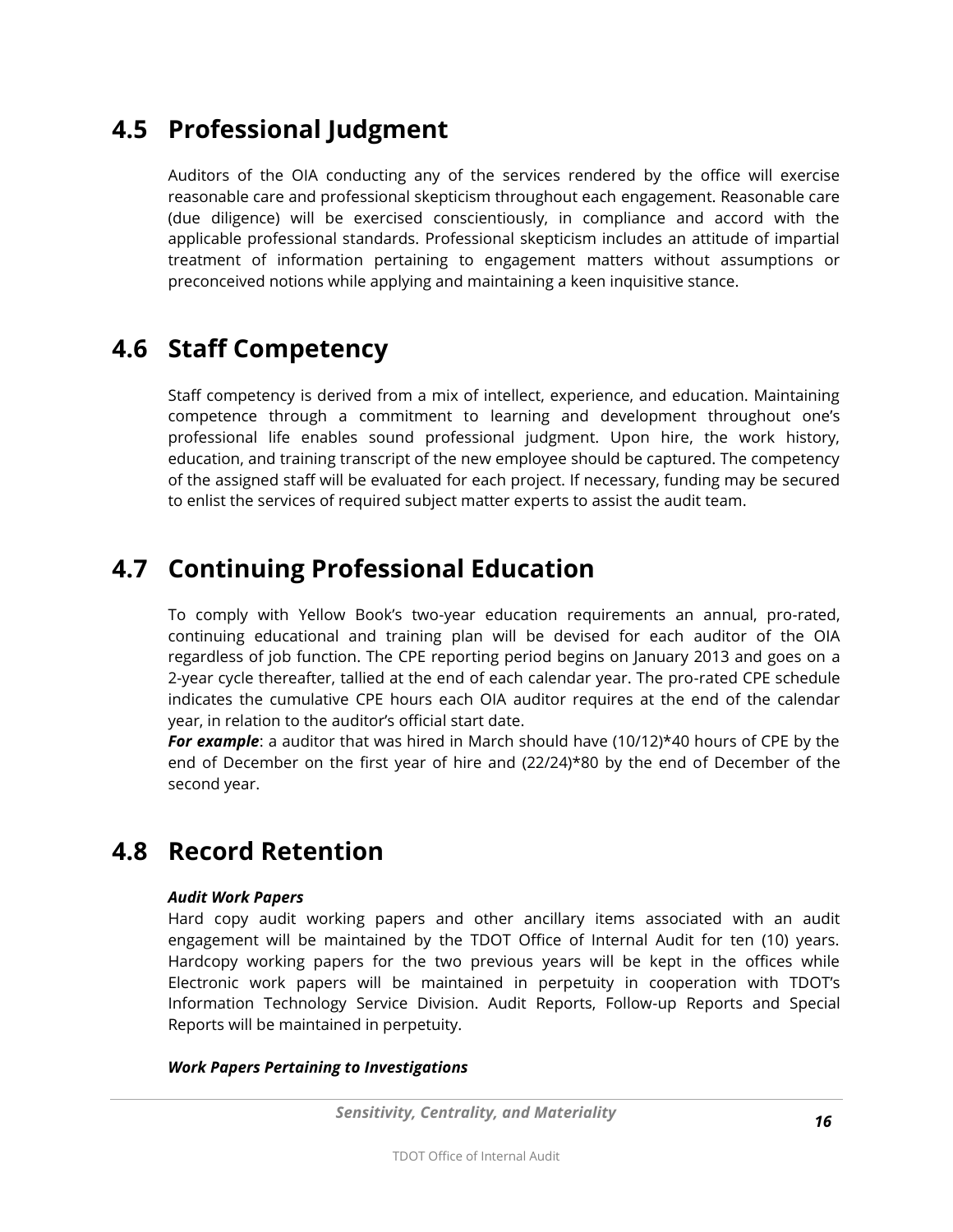Case Files and reports associated with **substantiated allegations** will be maintained in perpetuity. When office storage space becomes unavailable, they will be transferred to the State Records Center.

#### *Other Office files:*

Invoices, purchase orders, travel claims, payroll registers, and personnel information including registers which have been worked will be maintained in the TDOT Office of Internal Audit for a minimum of three years.

#### <span id="page-16-0"></span>**4.9 Internal Audit - Internal Quality Control**

Work paper sign-off of the preparer signifies the completion of the document attachment, audit step, or project. Evidence of quality assurance review includes the Audit Director, Principal Auditor, or In-Charge Auditor's review comments recorded in electronic format. If a document is subsequently changed after review, the document will be flagged and will require additional approval by a designated reviewer.

The reviewer's sign-off of an audit step documents that the audit objective was met and that sufficient and appropriate evidence exists to support the conclusions and observations of the preparer.

The final sign-off of the Principal Auditor or the Audit Director in the EWP indicates the review of the documentation related to planning, conducting, and reporting of the audit project. It also documents approval of the overall assessment of the collective evidence used to support observations and conclusions of the audit report. After the final sign-off, the project will be frozen from additional documentation revisions through use electronic archiving.

#### <span id="page-16-1"></span>**4.10 Electronic Working Papers (EWP)**

EWP serves to direct the documentation of audit working papers in order to assist the audit planning and performance, the supervision and review of the audit work, and the recording of audit evidence resulting from the audit work in order to facilitate and support the auditor's opinion. The use of EWP will be tailored to follow the predisposed nomenclature utilized in section [6.11](#page-27-0)

#### <span id="page-16-2"></span>**4.11 Monitoring Audit Progress**

In-Charge Auditors are required to report to the Principal Auditor or the Audit Director on the progress of audit projects on the *first business day of each month*. The report should contain budget and actual milestone dates and hours, audit objective, and results to date. Quantify results of test work and explain the significance and anything value added. The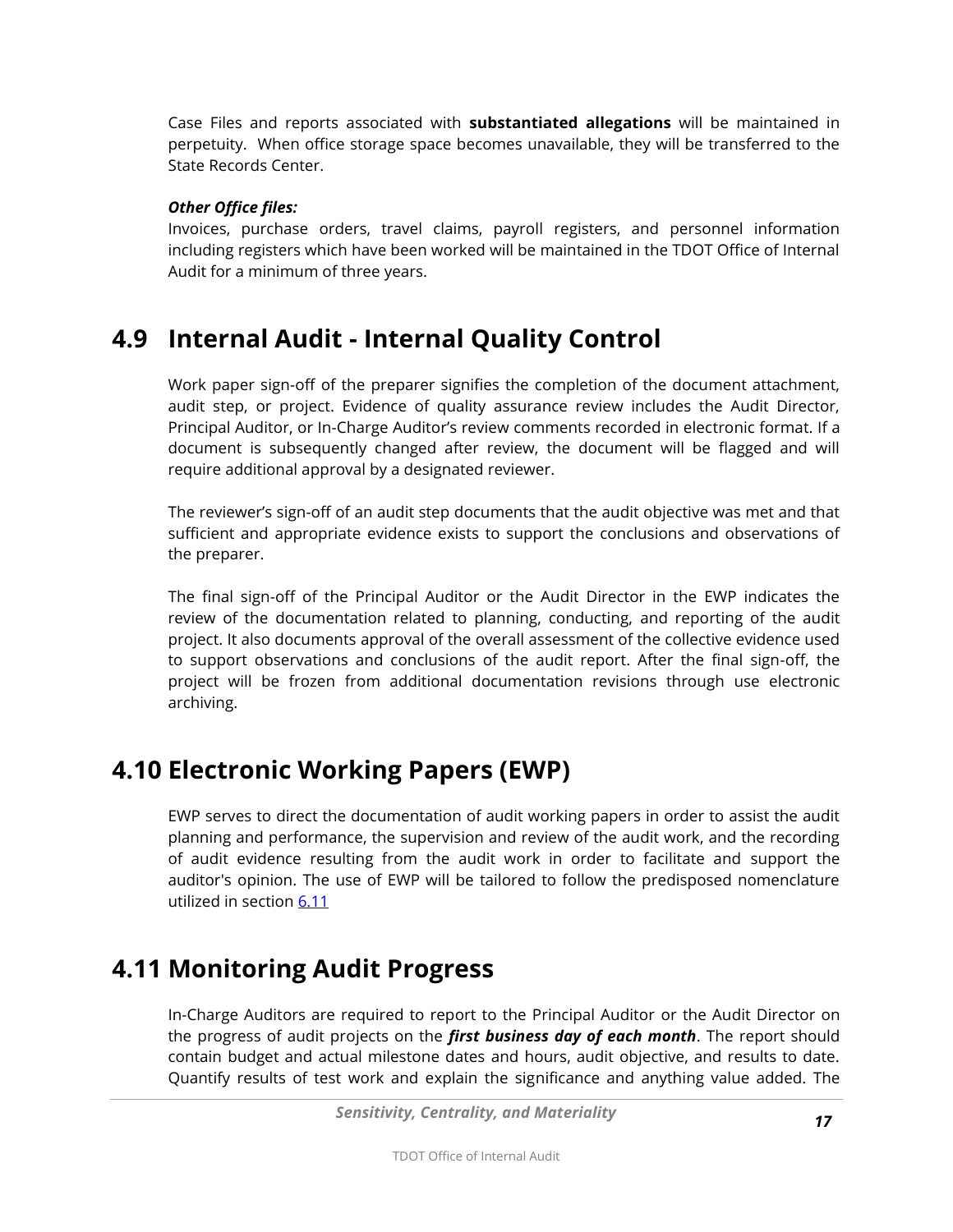report should also include the dates of communication with the audit client. Include the person's name, position, the topic discussed, and their reaction to the communication.

#### <span id="page-17-0"></span>**4.12 Client Survey**

In order to receive feedback from audited divisions, audit surveys will be utilized. The survey should be sent by the Audit Director after the completion of the audit project report. It should be sent to the divisional director or his/her designee. Data from surveys will be used to improve the auditing process.

#### <span id="page-17-1"></span>**4.13 Peer Review**

TDOT Internal Audit will arrange peer reviews to comply with Government Auditing Standards (Yellow Book). The review will be arranged through the Association of Local Government Auditors (ALGA), American Association of State highway and Transportation Officials (AASHTO), or other qualified entities performing Yellow Book Peer Reviews. The results of the review will be made available to the Commissioner and to the public through the TDOT Internal Audit website.

#### <span id="page-17-2"></span>**4.14 Performance Reporting**

The Audit Director will provide an annual report summarizing the performance of TDOT Internal Audit to the Commissioner and the Deputy Commissioner/ Chief Financial Officer. The report will include tracking of the following performance measures:

- Number of recommendations accepted, partially accepted, or not accepted
- Average percentage of direct time for auditors excluding the Director of Audit
- Audit projects completed as a percentage of audits planned
- Average number of training hours per staff
- **Percentage of staff with professional designations**

### <span id="page-17-3"></span>**4.15 Additional Quality Control Processes**

Additional quality control measures include the following:

- Annual review of policy and procedures contained in the TDOT OIA's Policies, Procedures, and Audit Guide, including the quality control measures
- Audit engagement staff coaching and performance reviews
- Annual update of personnel records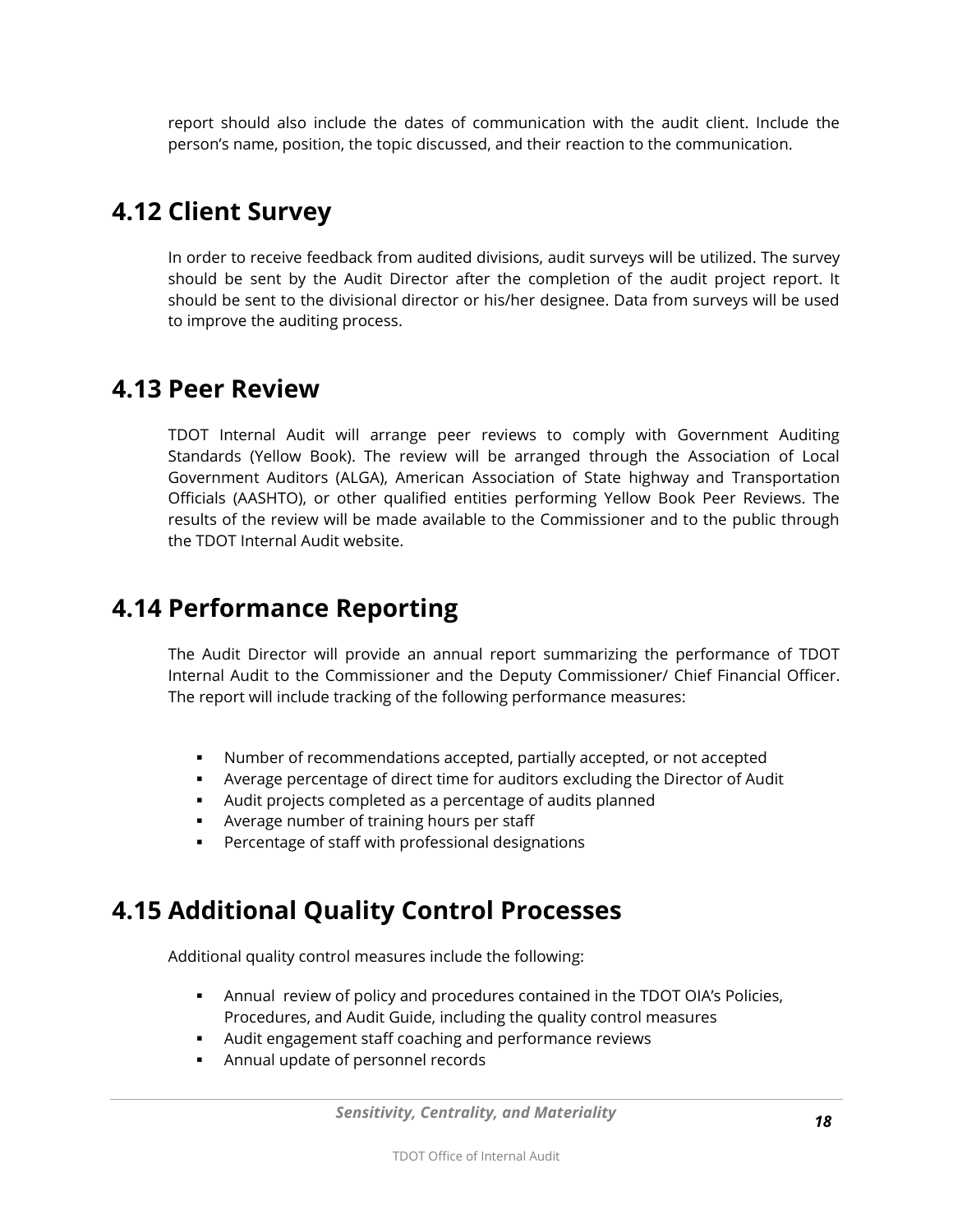- Annual review of staff f disclosures for first-degree relatives within TDOT, and financial relationships with anyone in TDOT
- Annual review of Continuing Professional Education credits earned
- **Frequent staff meetings to discuss issues as they arise**
- Reporting to the Commissioner and the Deputy Commissioner/Chief Financial Officer the results of annual performance measures
- Reporting to the Commissioner and the Deputy Commissioner/Chief Financial Officer the results of external peer reviews
- **-** Client surveys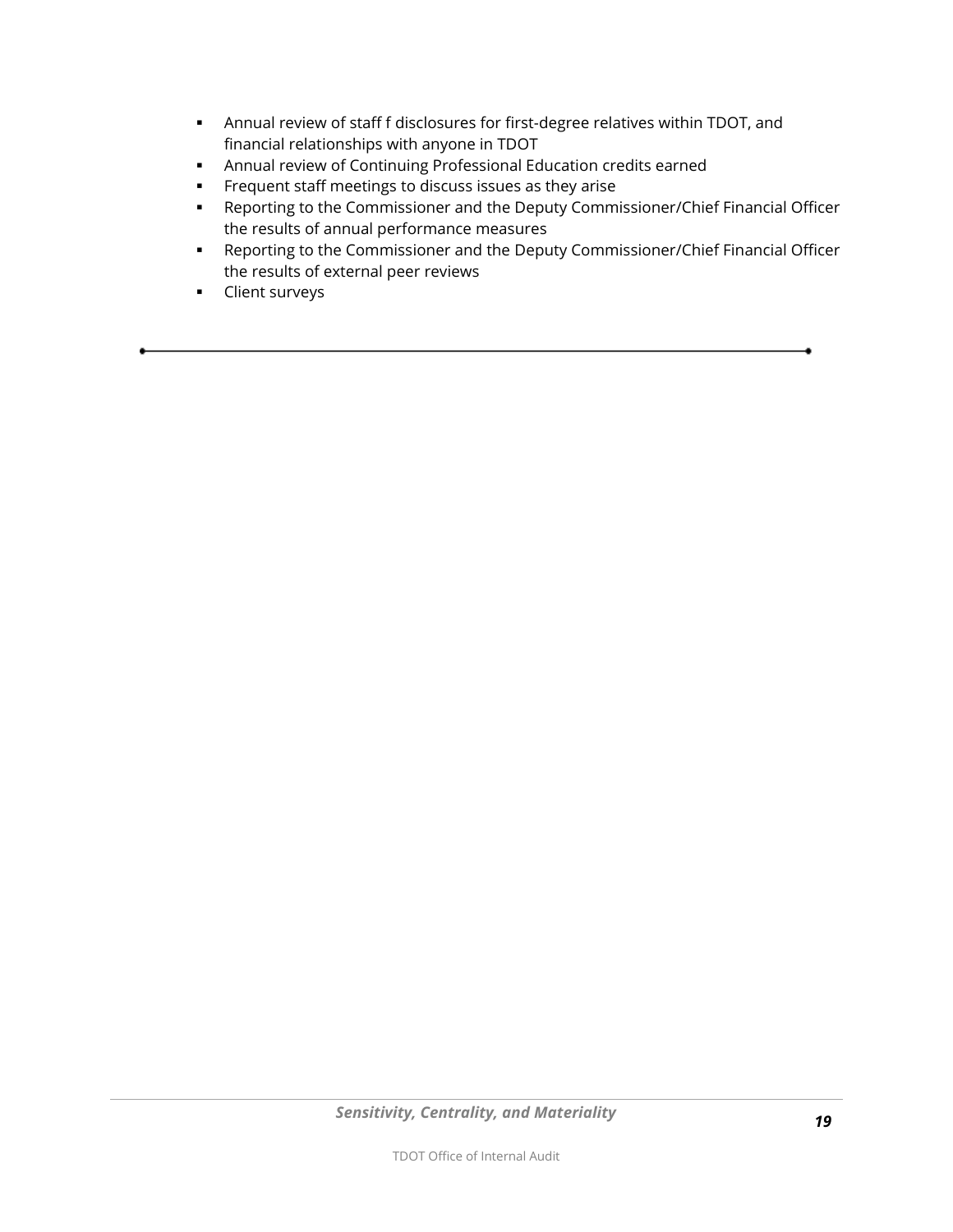# <span id="page-19-0"></span>**5 AUDIT PROJECT DEVELOPMENT**

### <span id="page-19-1"></span>**5.1 Internal Controls**

The Committee of Sponsoring Organizations of the Treadway Commission (COSO) defines internal controls as:

A process, affected by an entity's management and other personnel, designed to provide reasonable assurance regarding the achievement of objectives in the following categories:

- **Effectiveness and efficiency of operations**
- **Reliability of Financial Reporting**
- **Compliance with applicable laws, regulations, policies and procedures.**

The definition emphasizes that:

- **Internal control is a process. It is a means to an end, not an end in itself.**
- **Internal control is affected by people. It's not merely policy, manuals, and forms, but** people at every level of an organization.
- **Internal control can be expected to provide only reasonable assurance, not absolute** assurance, to an entity's management and board.
- Internal control is geared to the achievement of objectives in one or more separate but overlapping categories.
- **Adaptable to the entity structure**

COSO Identifies five components of Internal controls, namely:

- **I. The Control Environment** encompasses the overall tone of the department which is critical in influencing the control consciousness of everyone else in TDOT. The control environment provides the foundation for all other components of internal control, providing discipline and structure. Control environment factors include the "tone at the top"; the integrity, ethical values and competence of the entity's people; management's philosophy and operating style; the way management assigns authority and responsibility; the way management organizes and develops its people; and the attention and direction provided by senior leadership.
- **II. Risk Assessment** Risk assessment is the identification and analysis of relevant risks to achievement of the objectives. The result of the risk identification and assessment process forms a basis for determining how the risks should be managed.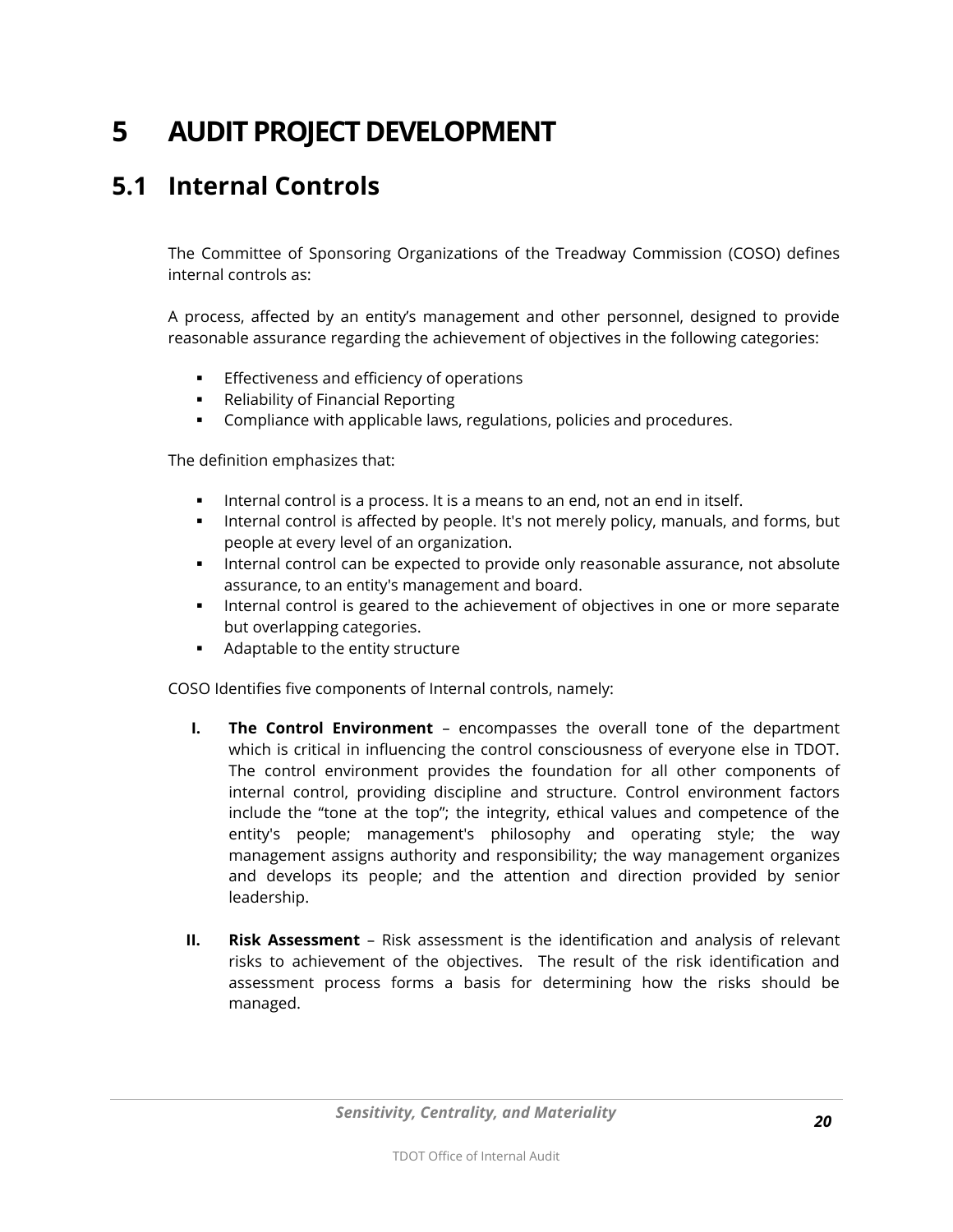- **III. Control Activities** are the specific policies and procedures that help ensure management directives are carried out. They help ensure that necessary actions are taken to address risks to achievement of the entity's objectives. Control activities occur throughout the organization, at all levels and in all functions. They include a range of activities as diverse as approvals, authorizations, verifications, reconciliations, reviews of operating performance, security of assets and segregation of duties.
- **IV. Information and Communication** Is an essential part of the management process. TDOT employees must receive a clear message from to senior management that control responsibilities must be taken seriously. Information must be identified, captured and communicated in a form and timeframe that enable people to carry out their responsibilities. Effective communication occurs in a matrix, flowing down, across and up the organization. TDOT employees must understand their own role in the internal control system, as well as how individual activities relate to the work of others.
- **V. Monitoring** is a process that assesses the quality of the system's performance over time. This is accomplished through ongoing monitoring activities, separate evaluations or a combination of the two.

Internal Control is synergistic and the linkages among the five COSO components form an integrated system that reacts dynamically to changing business conditions. Internal control is most effective when controls are built into the entity's infrastructure and are a part of the essence of the enterprise. "Built in" controls support quality and empowerment initiatives, avoid unnecessary costs and enable quick response to changing conditions.

Evaluations of internal controls occur as a part of the planning phase. Internal controls are evaluated for the adequacy of both design and function. Assessment of internal controls impact the amount of substantive testing that will be conducted in the audit fieldwork phase. Internal control evaluations are assessed and reviewed as a group, in relation to the subject matter under audit, for each engagement.

### <span id="page-20-0"></span>**5.2 Entity-wide Risk Assessment**

The Audit Director and the Principal Auditor will maintain and periodically update a risk assessment of activities included in the audit universe of TDOT. All TDOT offices, bureaus or divisions, and individual functions are subject to audit, as well as contracts with vendors and other external parties.

The annual audit plan will be constructed based upon the risks identified in the risk assessment noted above. Risk factors that will be taken into account will include the following: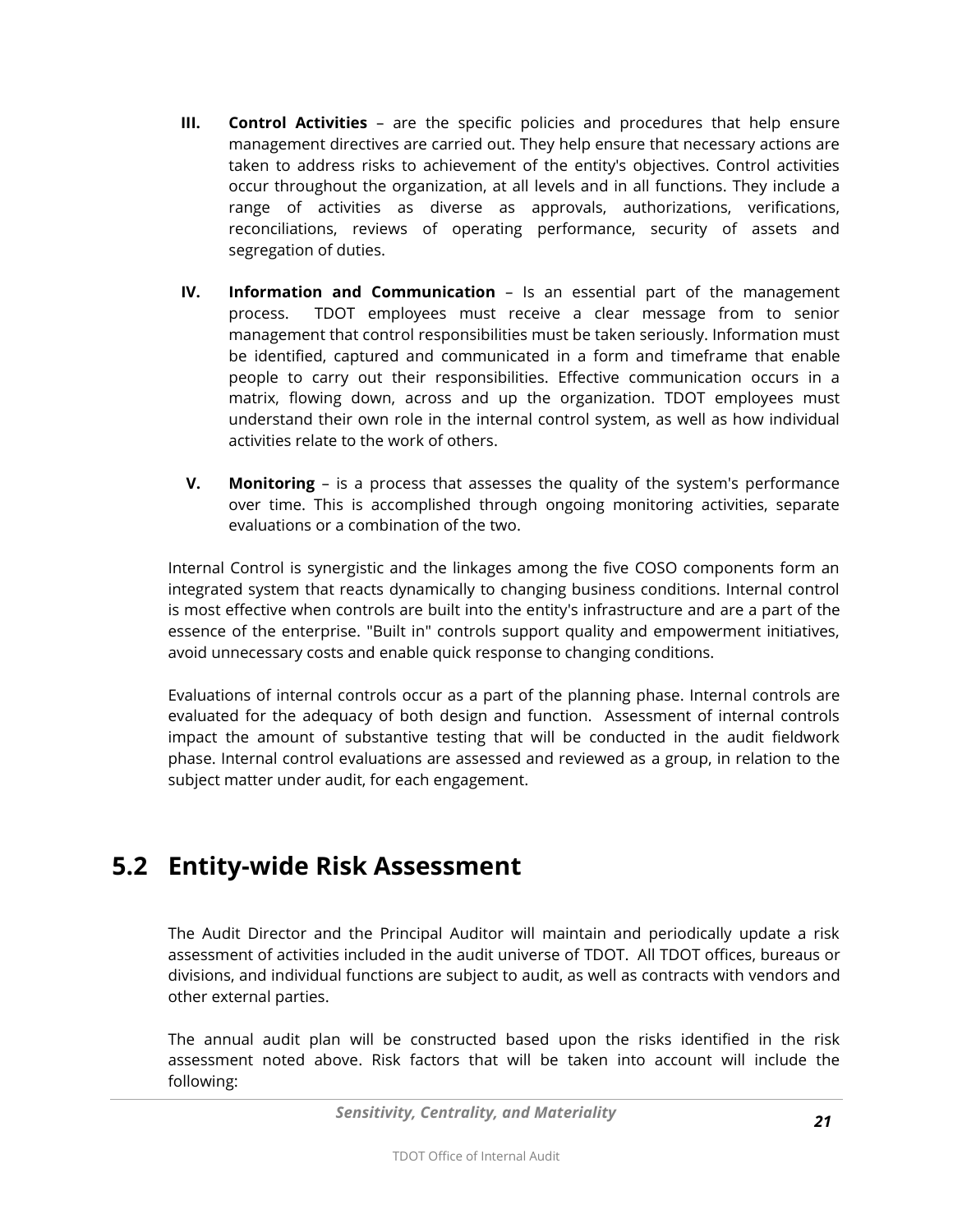| <b>Risk Factor</b>                                    | Weight |
|-------------------------------------------------------|--------|
| Input from responses to TDOT's Enterprise Risk        |        |
| Management per the Tennessee Financial Integrity Act, | .10    |
| Time elapsed since the date of last audit             | .10    |
| Financial exposure                                    | .15    |
| Growth or reorganization                              | .05    |
| Senior management's concerns                          | .15    |
| Turnover of key personnel                             | .05    |
| Regulatory compliance requirements                    | .10    |
| Complexity of operations                              | .10    |
| Effects on public welfare                             | .10    |
| Audit findings from other oversight bodies            | .10    |

*Source: TDOT Internal Audit*

In addition, input from internal audit staff members will also be considered in the creation of the annual audit plan and in the distribution of audit assignments. In accordance with the standard professional practice, the annual audit plan will be presented to the Comptroller of the Treasury, the Transportation Commissioner, and the Deputy Commissioner/Chief Financial Officer. However, the Audit Director is ultimately responsible for the timing, nature, and scope of all audits performed by the office. In accordance with the Audit Director's duties, any additional audits, special projects, consultations, and other non-audit services will be initiated at the Audit Director's discretion based on available resources.

#### <span id="page-21-0"></span>**5.3 Process Risk Assessment**

Process risk assessment (PRA) is the identification and analysis of both quantitative and qualitative risks relevant to the achievement of business objectives for any given Division, activity, process, or transaction. It is a scaled down version of the larger Enterprise Risk Management (ERM). PRA forms a basis for determining how risks should be managed by those charged with governance. Risk is assessed on an inherent and residual basis, allowing an entity to understand the extent to which internal controls mitigate the risk factors and how the potential events might impact the achievement of objectives. Risk is assessed from two perspectives: likelihood and impact.

Each audit conducted by the OIA will utilize the risk management approach to optimize audit efforts on areas of high risk.

#### <span id="page-21-1"></span>**5.4 Overview of the Audit Process**

Regardless of the area under consideration or the function, process, or activity being audited, the process followed in conducting audits and related projects consist of the phases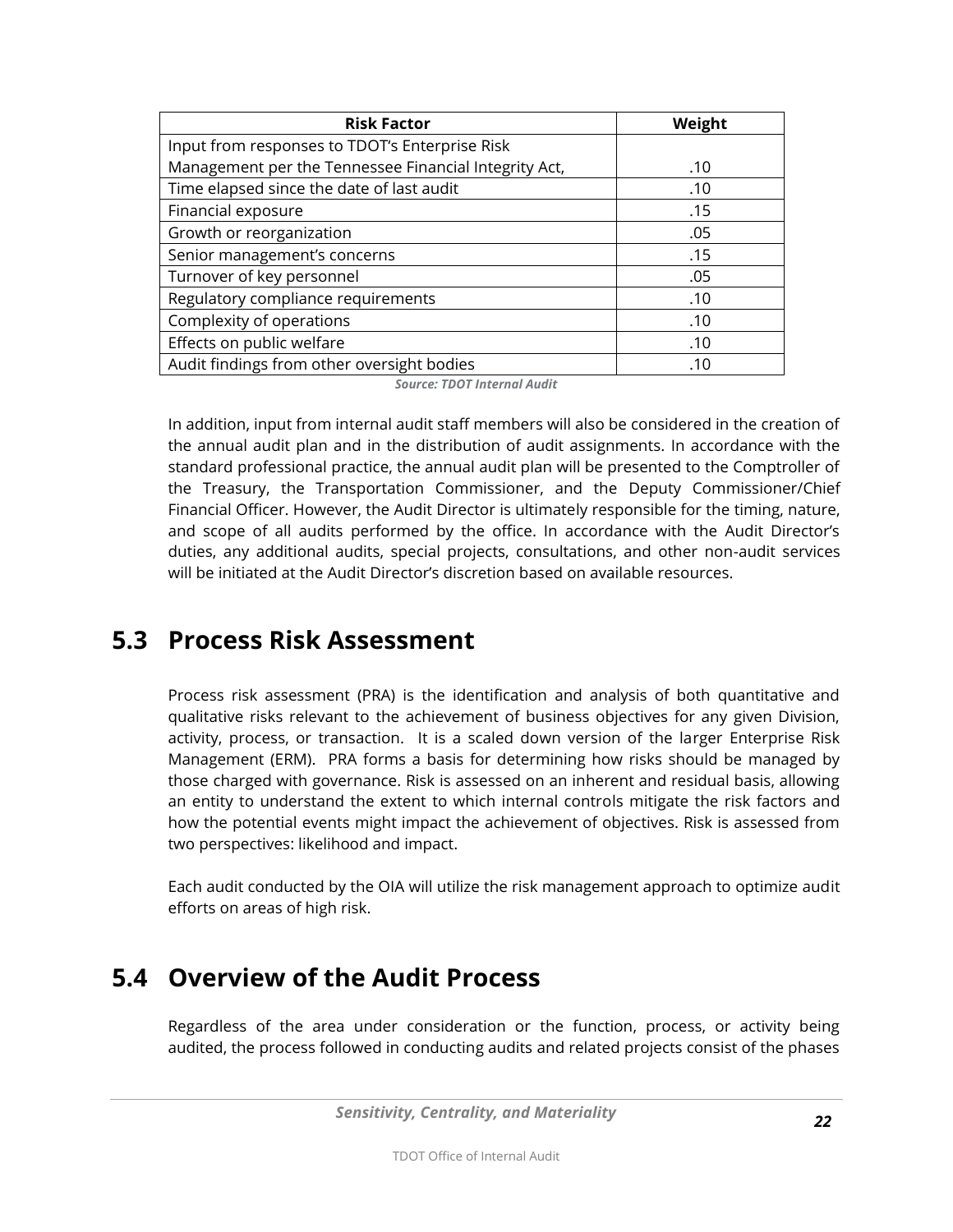described below. These phases are broken down in greater detail in the following sections. The phases are:

- **1.** *Audit Planning* The planning phase is normally the most extensive and longest portion of the audit process. Planning determines how the auditors are going to spend their time conducting the audit. Within the planning phase the following occurs:
	- Auditors familiarize themselves with the operations or activities of the audited entity.
	- Background information is collected and documented.
	- Process flow analyses are performed.
	- **Internal control evaluations are conducted.**
	- Process risk assessment is developed.
	- **Finalization of audit objectives is confirmed.**
	- Design of audit tests and audit methodologies to be deployed.
	- Production of the Planning Memorandum.
- **2.** *Fieldwork* It is in this phase that the planned activities are implemented. During this phase, the audit consists of some (or all) of the activities below:
	- **Collecting the data.**
	- Analyzing and evaluating the data.
	- **Testing internal controls by testing the validity of assertions such as:** 
		- **Cccurrence** did the activity or transactions actually take place?
		- *Completeness* are all activities and transactions that should have been recorded actually been recorded?
		- **Accuracy and Cutoff** were activities and transactions recorded at the appropriate amounts in the right period?
		- *Classification* were activities and transactions recorded in the proper accounts?
		- **Existence** do assets (and liabilities) exist?
		- *Rights and Obligations* do the audited entity hold or control the rights to its assets and do they owe obligations to their liabilities?
		- *Valuation and Allocation* are assets, liabilities and ownership balances recorded at appropriate amounts? Are adjustments necessary?
	- Evaluating the program, activity, or division for:
		- *Effectiveness* occurs when the expected outcome and actual outcome coincide. (Are we doing the right things?)
		- **Efficiency** occurs when maximum output is derived from the least amount of resources or performing an activity in the optimal manner. (Are we doing it the right way?)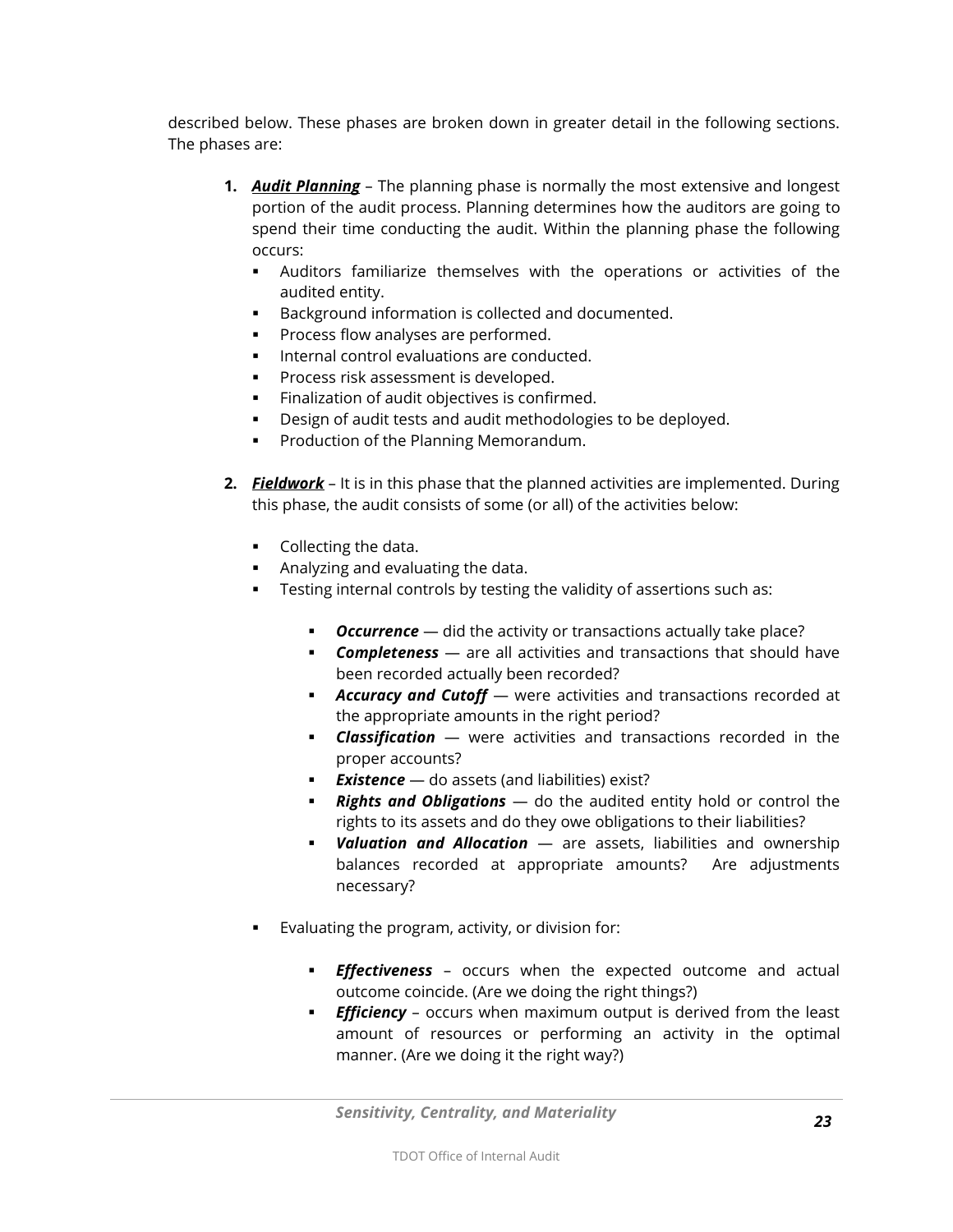- *Economy* occurs when activities are done at the lowest possible cost without compromising on quality of essentials. (Are we getting value for what we spend?)
- Adequately documenting supporting work for audit observations.
- Communicating audit observations that require management's immediate attention.
- **3.** *Reporting* this phase includes the preparation and presentation of audit observations, the draft report, and the final audit report. The reporting phase includes the conclusions determined from the audit, recommendations for process improvements, responses from management, and necessary corrective actions.
- **4.** *Follow-up* the follow-up procedure, often conducted several months after the final audit report period is employed for three primary reasons:
	- It is used by OIA to determine the status of any corrective actions.
	- Ensure that the actions taken by management are responsive to audit the recommendations, and
	- **Corrective actions are effective in addressing audit observations.**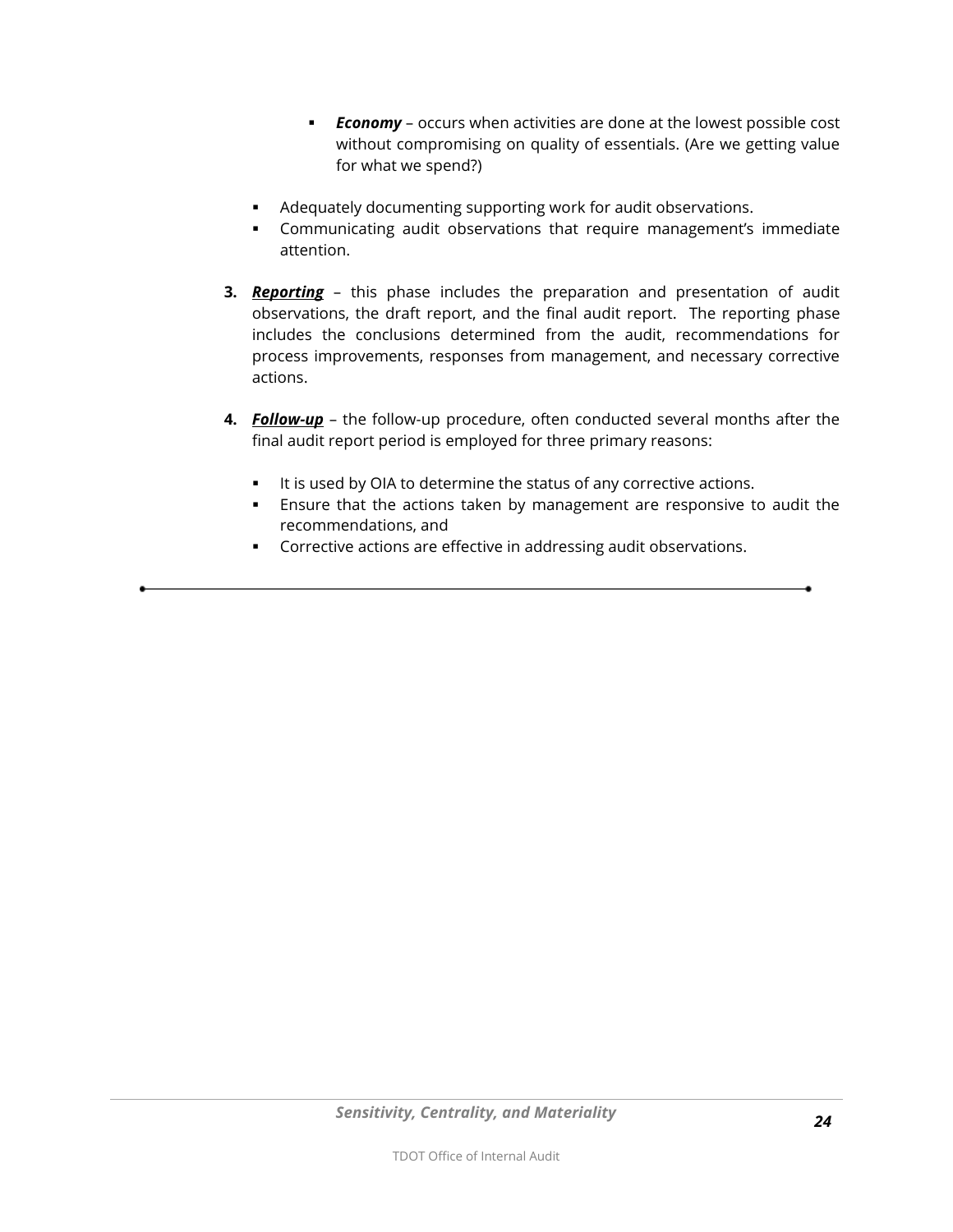# <span id="page-24-0"></span>**6 AUDIT PROJECT INITIATION**

Audit teams are expected to have a thorough knowledge of the Yellow Book Standards. The procedures in this and the following chapters do not limit the team's responsibility, but describes TDOT Internal Audit procedures designed to ensure those standards are followed. If more specific procedural information is needed, auditors are encouraged to review references such as "Sawyer's Internal Audit. This chapter describes the general procedures to be followed when initiating a new project.

### <span id="page-24-1"></span>**6.1 Types of Audits**

The Audit Director will identify and determine the timing to initiate specific projects. While the majority of assignments will be performance related audits, auditors can be assigned a variety of projects. Project codes and descriptions are listed below.

- AU Financial, performance, or agreed-upon procedures
- SP Advisory Service, Special Request,
- CASE Formal Investigations
- RW Research Work
- IN Office Initiatives
- EV Case Evaluations

### <span id="page-24-2"></span>**6.2 Project Numbering Convention**

Project numbers will be prefixed by the two or four character project code, followed by four digit audit fiscal year, followed by a dash, followed by a three digit sequence number. The sequence number is a unique series for each audit type and fiscal year. The project codes are listed above in section 4.1. For example the initial 2013 performance audit project would have the following project number; AU 2013-001, and the second project would be AU 2013- 002.

### <span id="page-24-3"></span>**6.3 Audit Step Numbering Convention**

Audit steps use an alpha-numeric numbering convention. A standard template has been created for Sections A-C and is included in section 4.11 of this document. The first step in Section A will be labeled, "A.1." The second step will be numbered "A.2.". A subservient documentation under the first step in Section A will be labeled A.1.1 to infinity. A subservient document under A.1.1 will follow the convention A.1.1 a to z, then aa to zz.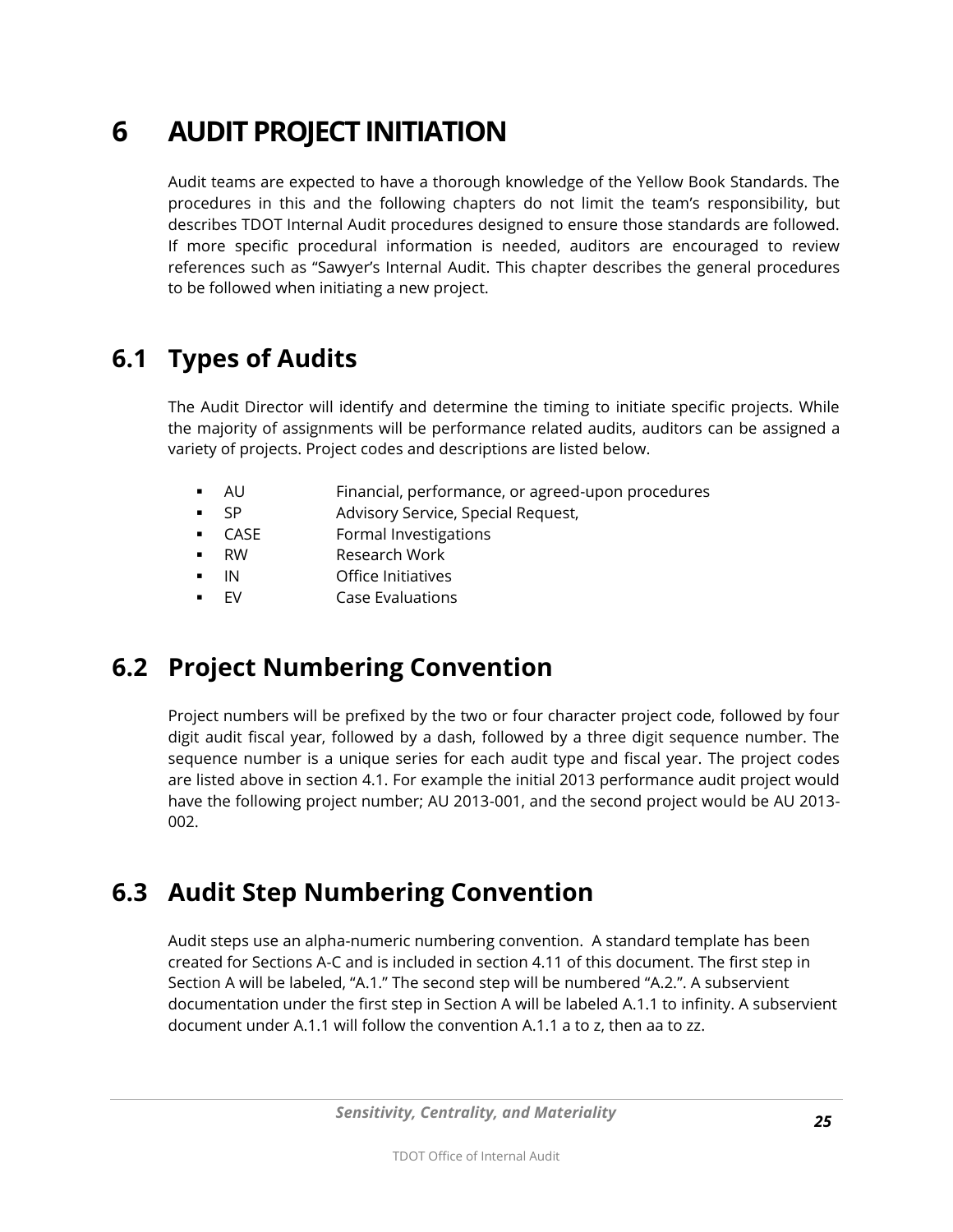**Audit programs specific to the audit** will begin with **Section D**. The first step in Section D will be D.1. Simple audits may have only one test work section (D) with multiple steps. More complex audits may have multiple sections, Section E, Section F, etc.

### <span id="page-25-0"></span>**6.4 Work Paper Numbering Convention**

Working papers will follow the numbering convention used for the audit procedure step, plus a numeric extension. For example, the first supporting attachment or exhibit for procedure step A.1 will be A.1.1; the second work paper will be labeled A.1.2 and so on. The pattern continues consistently with the numbering system. Thus, the working paper binder will accept one document as B.11, which is a specific procedure step and allow another as B.1.1 a specific work paper related to procedure step B.1.

### <span id="page-25-1"></span>**6.5 Project Administration and Initiation**

The entrance conference will be arranged by the Principal Auditor. Prior to the entrance conference, the In-Charge Auditor will be assigned by the Audit Director or Principal Auditor. The In-Charge Auditor will be responsible for:

- Opening and closing the project in the binder as well as the Internal Audit drive
- **EXPLORED COMPLET** Completion of the Project Budget Request
- **Completion of the Auditors' Independence Statement**
- **•** Directing staff assignments
- Composing the Process Risk Assessment
- **EXECOM** Composing the Planning Memorandum
- Ensuring documentation of work in the electronic working paper database
- **Meeting milestone dates and time budgets**
- **Composing the draft report**
- Assisting the Principal Auditor and the Audit Director with staff performance evaluations

### <span id="page-25-2"></span>**6.6 Engagement Letter/ E-mail**

The Audit Director or Principal Auditor will normally send an engagement letter or electronic mail to the audit client at least two weeks prior to the start of the audit. The announcement will request that the client respond within five days naming a point of contact for the audit. Unannounced audits, such as surprise cash counts, inventory and asset management reviews, do not require an engagement letter.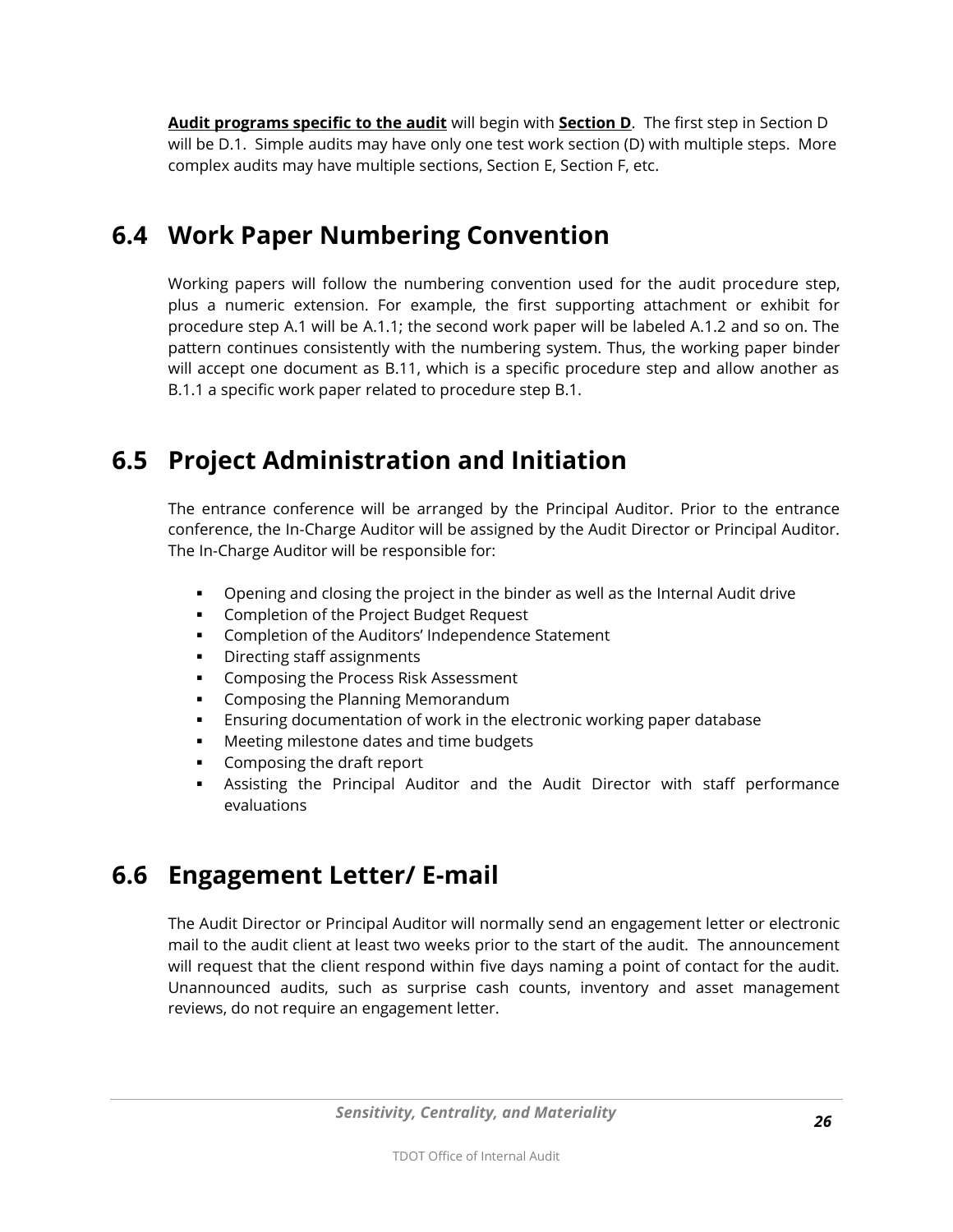### <span id="page-26-0"></span>**6.7 Office of Internal Audit Kick-Off Meeting**

After the project engagement announcement has been finalized, the Audit Director or Principal Auditor will hold a kick-off conference with the assigned project team. During the conference initial audit objectives, expectations, budgets, and milestones will be determined and presented to the audited function in the form of an opening audit agenda.

#### <span id="page-26-1"></span>**6.8 Project Budget Request**

In order to complete assigned tasks on each engagement in an efficient and effective manner, preliminary time budgets and milestone dates are completed by the In-Charge Auditor, submitted to the Principal Auditor, then forwarded to the Audit Director for final approval. Time is allocated by audit phase and aggregated by total hours. Milestone dates should consider the impact of staff additional assignments, development days, planned leave, and holidays on the overall calendar schedule. Milestone dates should be developed using an assumption of a maximum of 37.5 hours per week per auditor.

If staff assigned believe that actual time spent completing an assigned task will exceed estimated hours, communication between staff assigned and the In-Charge Auditor is required. If necessary, the In-Charge Auditor should include a revised time budget and estimated milestone dates in the Planning Memorandum. Significant revisions required after the approval of the Planning Memorandum should be approved by the Audit Director using a Revised Project Budget Request form.

#### <span id="page-26-2"></span>**6.9 Entrance Conference**

The Principal Auditor will arrange the date and location of the entrance conference and will normally request that the Division Director and/or Deputy be in attendance as well as other key individuals. This meeting should be used to solicit the support of the audit client and include an inquiry on the audit client's perception of the objectives, scope, and related risks for the project.

#### <span id="page-26-3"></span>**6.10 Creating a New Project**

The In-Charge Auditor will create a new project in the electronic working paper database following the number convention in Section 4.2, and will input budgeted hours, milestones, and staff assignments.

*Sensitivity, Centrality, and Materiality*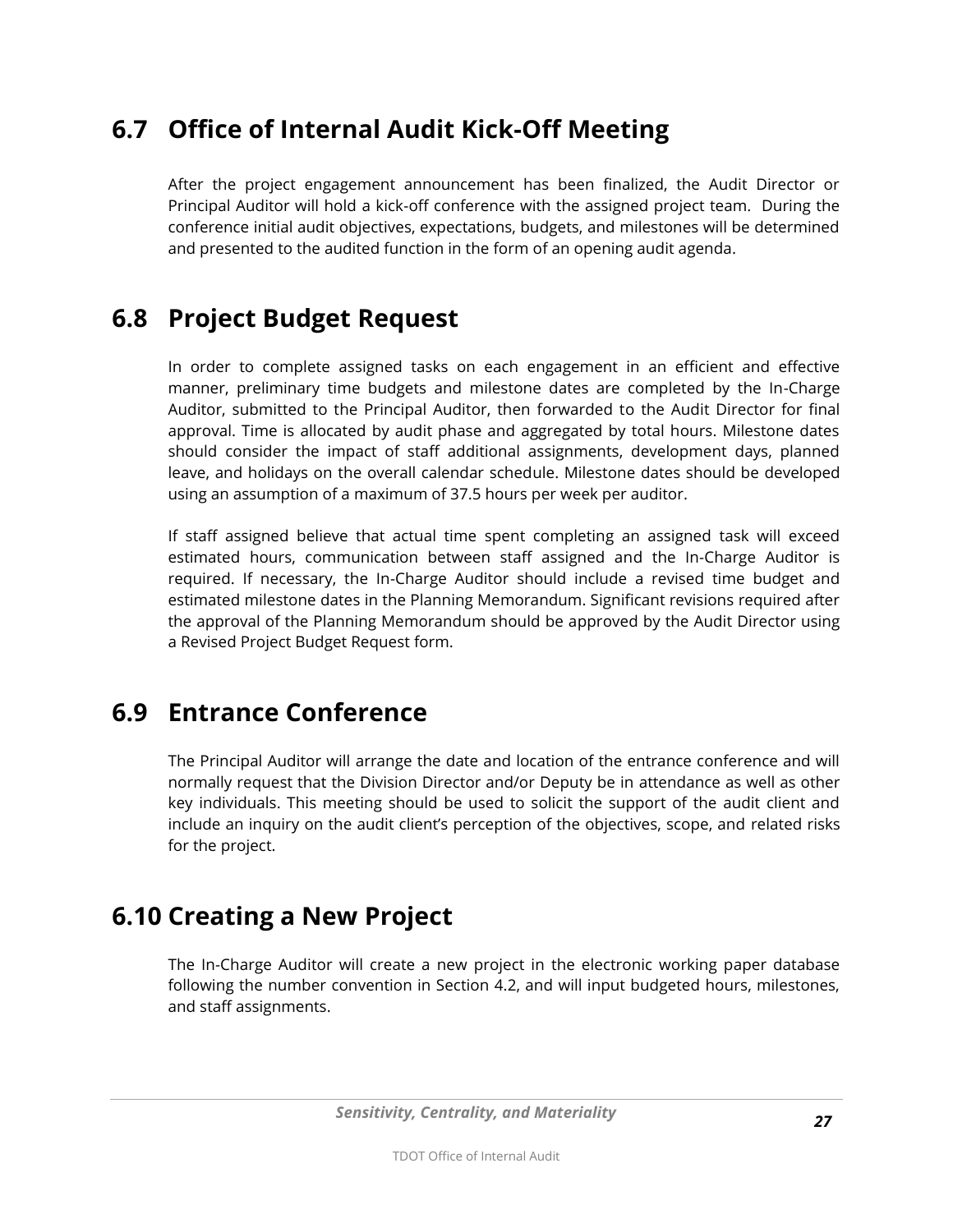#### <span id="page-27-0"></span>**6.11 Audit Programs**

Audit programs will consist of four parts—the project management steps, the reporting steps, the audit planning steps, and the specific test program steps. Sections A-C consists of the standard format used for the **administering, planning, and reporting** of audit projects. Sections D-Y will contain the specific test methodology used to achieve audit objectives and Section Z will contain audit data analytics performed.

The standard audit program steps A through C have been established to provide consistency in the administration, planning, and reporting of audit projects. These steps are outlined below.

#### **A: Project Management**

A.1 Project Budget Request

A.2 Engagement Letter

A.3 Project Independence Statement

A.4 Entrance Conference Record

- A.5 Confidential Information Protection Measures
- A.6 Project Wrap-Up

#### **B: Reporting**

B.1 Internal Audit Initial Draft Report

B.2 Discussion Draft Report and Exit Conference

B.3 Management Letter (If Applicable)

B.4 Final Report

#### **C: Planning**

C.1 Information Survey

C.2 Process Mapping

C.3 Computer Application Systems

C.4 Process Risk Assessment

C.5 Fraud & Illegal Acts Evaluation

C.6 Coordination with External Parties

C.7 Planning In-Progress Meeting with Audit Management

C.8 Planning In-Progress Meeting with Audit Client

C.9 Planning Memorandum

#### **D: Audit Objective 1**

D.1 Audit Test 1

#### **E: Audit Objective 2**

E.1 Audit Test 1

E.2 Audit Test 2

#### **Z: Audit Analytics**

For further references refer to the Performance Audit Template in the production Library folder/tab. This will have each individual step broken down.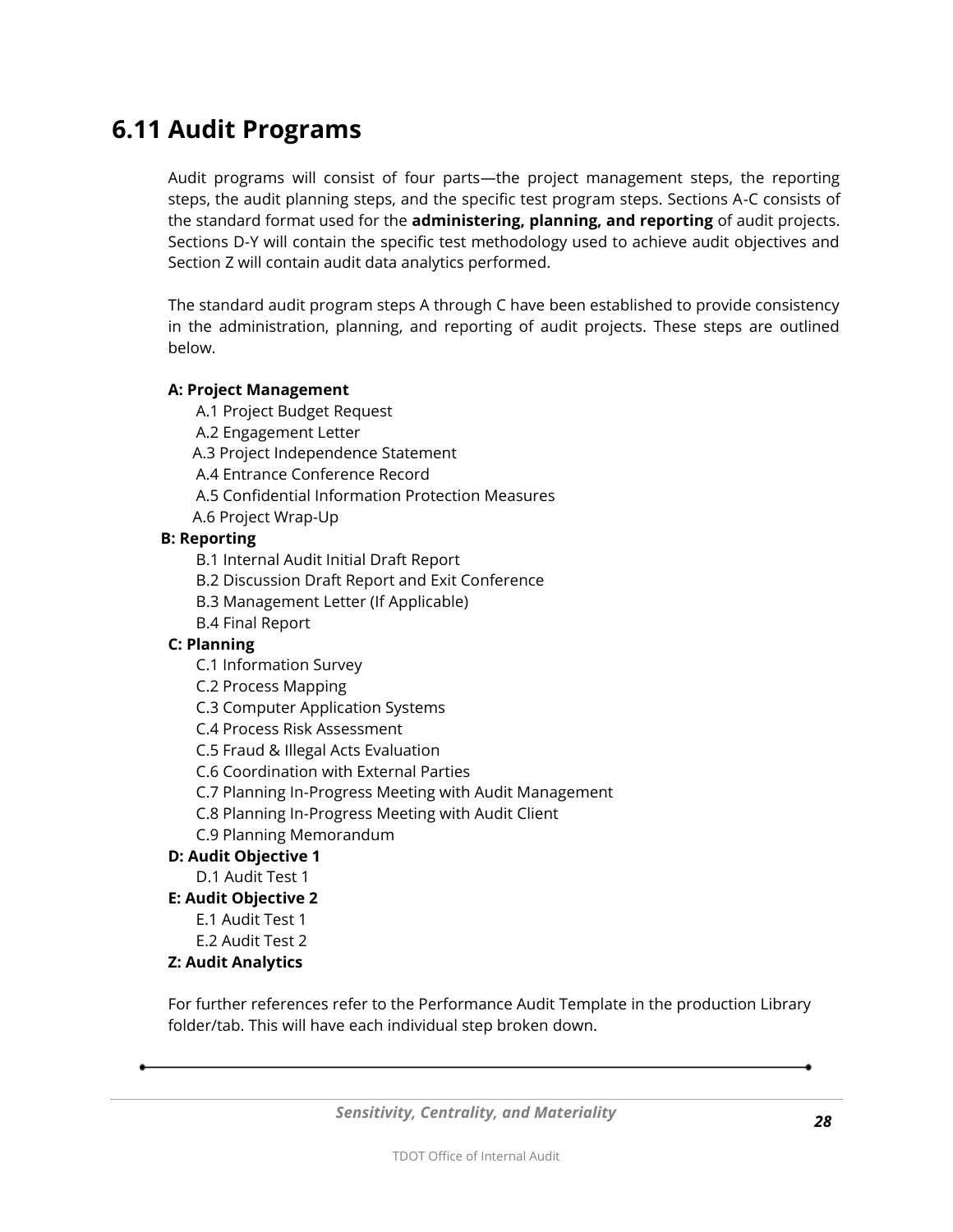# <span id="page-28-0"></span>**7 AUDIT PLANNING**

Planning is the most critical part of the audit. A well thought out and planned engagement is the key to audit efficiency. Planning involves acquiring a knowledge of the audited entity and their essential operations; delineating the scope of work; setting broad objectives that will be specifically defined at the conclusion of the audit survey; assessing inherent risks and their corresponding controls (and the resulting residual risks); developing the approach or methodology to meet the audit objectives; allocation of audit resources; and the anticipation of problems and making required adjustments.

### <span id="page-28-1"></span>**7.1 Planning and Preliminary Survey**

*Auditors must adequately plan and document the planning of the work necessary to address the audit objectives.* 

*Auditors must plan the audit to reduce audit risk to an appropriate level for the auditors to provide reasonable assurance that the evidence is sufficient and appropriate to support the auditors' observations and conclusions.*

The preliminary survey should familiarize the audit team with the operations being reviewed and should identify potential problem areas.

Auditors should gain an understanding of the:

- **nature of program to be audited**
- **financial transactions and flow of resources**
- **EXEDENT** internal controls relative to the audit objectives
- **information systems**
- **•** reports provided to upper management
- **Pertinent and applicable laws and regulations**
- potential for fraud and abuse
- **•** results of previous audits

The most frequently used surveying techniques are: questionnaires, reviews of executive or management reports to TDOT management, interviews of personnel, direct observation of work processes, process walkthroughs, reviews of contracts and procedure manuals, analysis of financial and non-financial trends, and benchmarking to other similar entities.

The Auditor's preliminary work should be documented by detailed narratives, processflowcharting, or any other acceptable method. The information obtained will be used to prepare the *Process Risk Assessment* and *Planning Memorandum*. During the survey applicable work processes should be documented in a flow chart.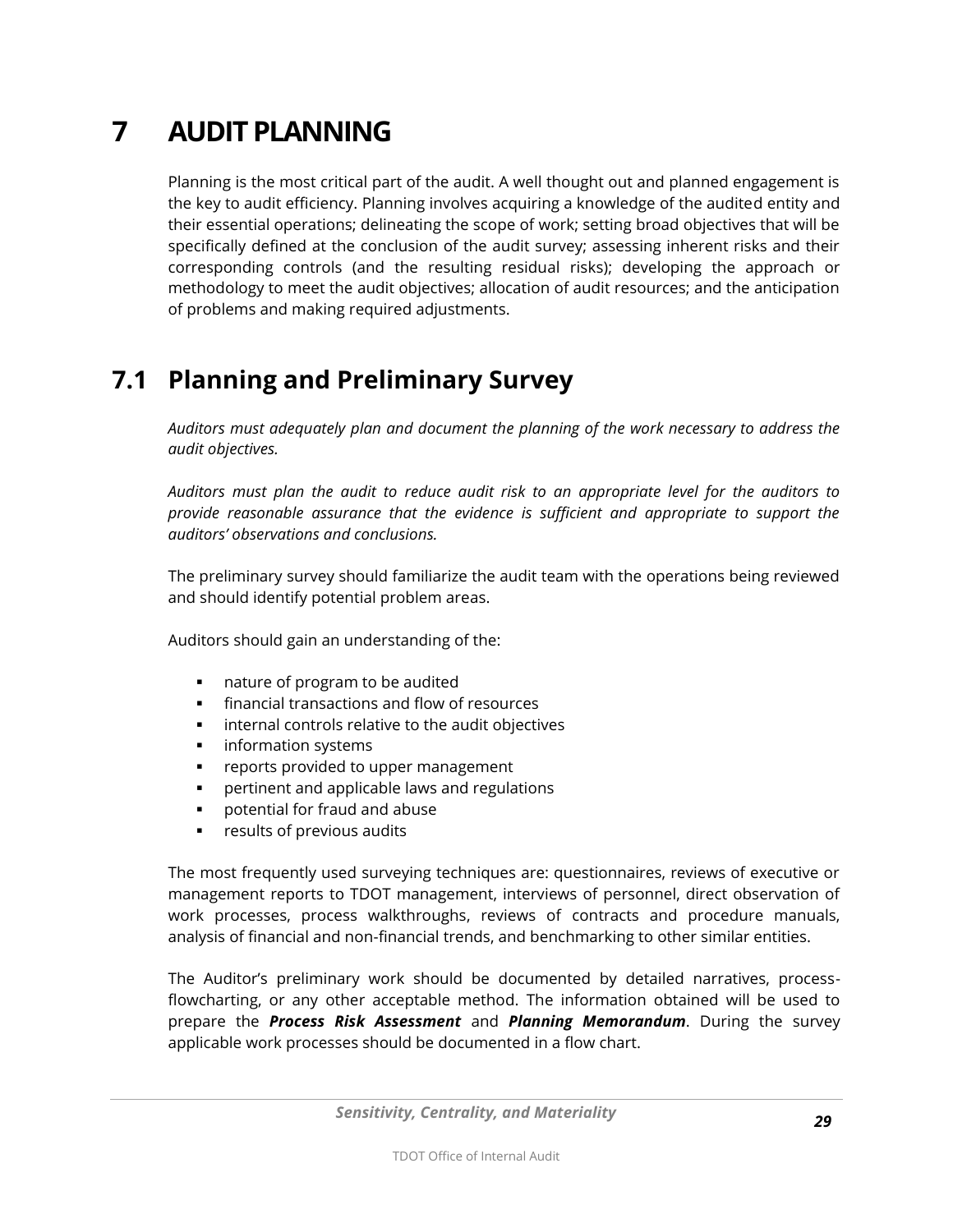### <span id="page-29-0"></span>**7.2 Process Flowcharts**

The TDOT Office of Internal Audit has devised a standard set of symbols and a flowcharting format that will be used for creating visual representations of process flows.



*Source: TDOT Internal Audit*

#### *Symbol Application*:

A. **Decision** - Indicates a question or branch in the process flow it shows a point in the process where a decision is made that leads to different processing steps.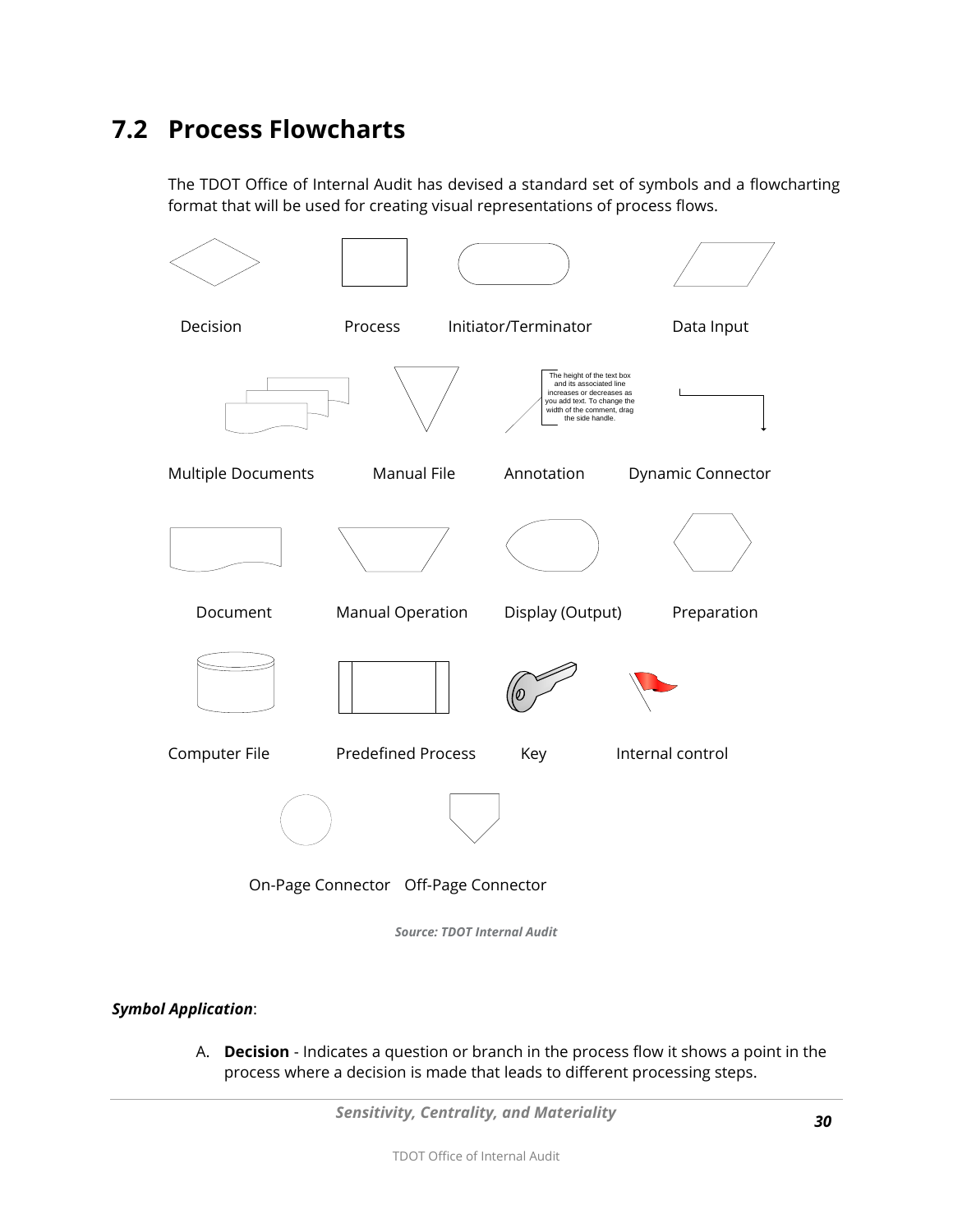- B. **Process** Shows a process or action step.
- C. **Initiator/Terminator** Terminators show the start and stop points in a process. When used as a Start symbol, terminators depict a *trigger action* that sets the process flow into motion.
- D. **Data Input** Indicates inputs to a process, usually in a computer environment.
- E. **Document** Indicates production of a tangible document.
- F. **Multiple Documents** indicates production of multiple tangible documents.
- G. **Manual Operation** Shows which process steps are not automated.
- H. **Manual File** Denotes a storage location, generally for hard-copy documents, such as a filing cabinet. It may also be used to represent a temporary storage such as a drawer or even a clipboard.
- I. **Preparation** Any process step that is a preparation process flow step, such as a set-up operation.
- J. **Display (Output)** Indicates a process flow step where information is displayed to a person (e.g., PC user, machine operator).
- K. **Predefined Process** Indicates a process step or series of process flow steps that are formally defined.
- L. **Computer File** The most universally recognizable symbol for a data storage location, this flowchart shape depicts a database.
- M. **Annotation** Used to add additional notes to the flowchart and reference the notes to a symbol on the flowchart.
- N. **Key** indicates a key process
- O. **Internal Control** Indicates internal control points.
- P. **On-Page Connector** Continues the flow on the same page. On-page connectors are defined with an alpha character starting with A.
- Q. **Off-Page Connector** Continues the flow to another page. Off-page connectors are defined with an alpha character and the reference to the page to which the flow is going, or the page from which the flow has come, depending on the nature of the connector.

The flow of the process should proceed from left to right and from top to bottom beginning at the leftmost corner of the sheet. *Swim lanes* will be utilized to represent separation of process flows through multiple functions.

### <span id="page-30-0"></span>**7.3 Risk and Significance Assessment in Audit Planning**

Risk assessment is the identification and analysis of relevant risks to achievement objectives. The purpose of risk assessment is to focus audit work on important program elements or audit areas that may be at risk. The risk assessment is completed during the planning phase and updated throughout the audit process.

While gaining an understanding of the program itself, the internal controls, information systems controls, financial flow, legal or regulatory requirements (including the potential for fraud or abuse) and the results of previous audits, auditors are required to assess the risk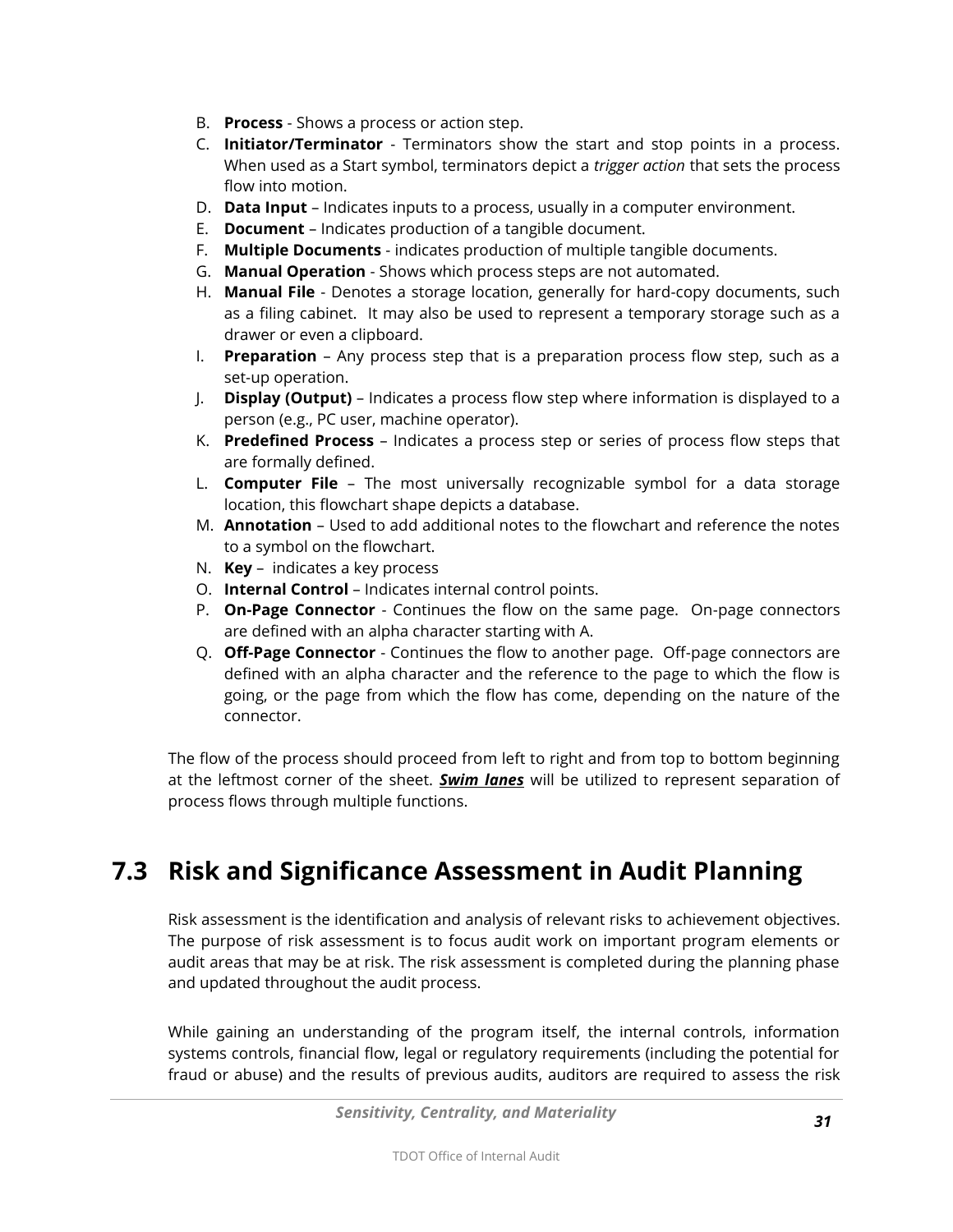and significance of each of these components in relation to the audit objectives as well as the effect each may have on the audited entity's ability to achieve its objectives. Work papers should fully document this assessment. All significant processes within the scope of the audit should be evaluated.

Identifying risks and vulnerabilities enables the audit team to determine appropriate issues for audit and maximize effectiveness. There should be no preconception of the adequacy of existing procedures and controls. In order to document the risks identified during the planning phase, a Risk Register is completed. The Risk Register summarizes and evaluates information that will be used to identify potential audit issues and develop audit programs. The Risk Register includes several elements from type of risk to mitigating controls. Some (not all) of the things that should be considered are:

- Which programs or activities are susceptible to fraud, waste, abuse, or mismanagement
- Where are the large dollar volume transactions taking place and what are the controls
- Has management expressed any concerns about specific programs, activities, or transactions?
- Areas that have inherent risks
- Prior audit observations
- Nature of transactions
- Level of internal control
- Amount and type of oversight

Additional assistance in developing a Risk Register can be found in Paul Sobel's book *2007 Auditor's Risk Management Guide: Integrating Auditing and ERM*, chapters 7 through 10.

### <span id="page-31-0"></span>**7.4 Consideration for Fraud**

In planning the audit, auditors should assess risks of fraud occurring that is *significant within the context of the audit objectives*.

#### *7.4.1 Fraud Risk Assessment*

Audit team members should utilize the fraud risk assessment form to inquire with management of the audited function any known instances of fraud within the program, the auditees understanding of departmental ethics requirements, knowledge of departmental policy on fraud, and concerns regarding existing (or non-existent) internal controls within the function's scope of activities.

#### *7.4.2 Fraud Roundtable*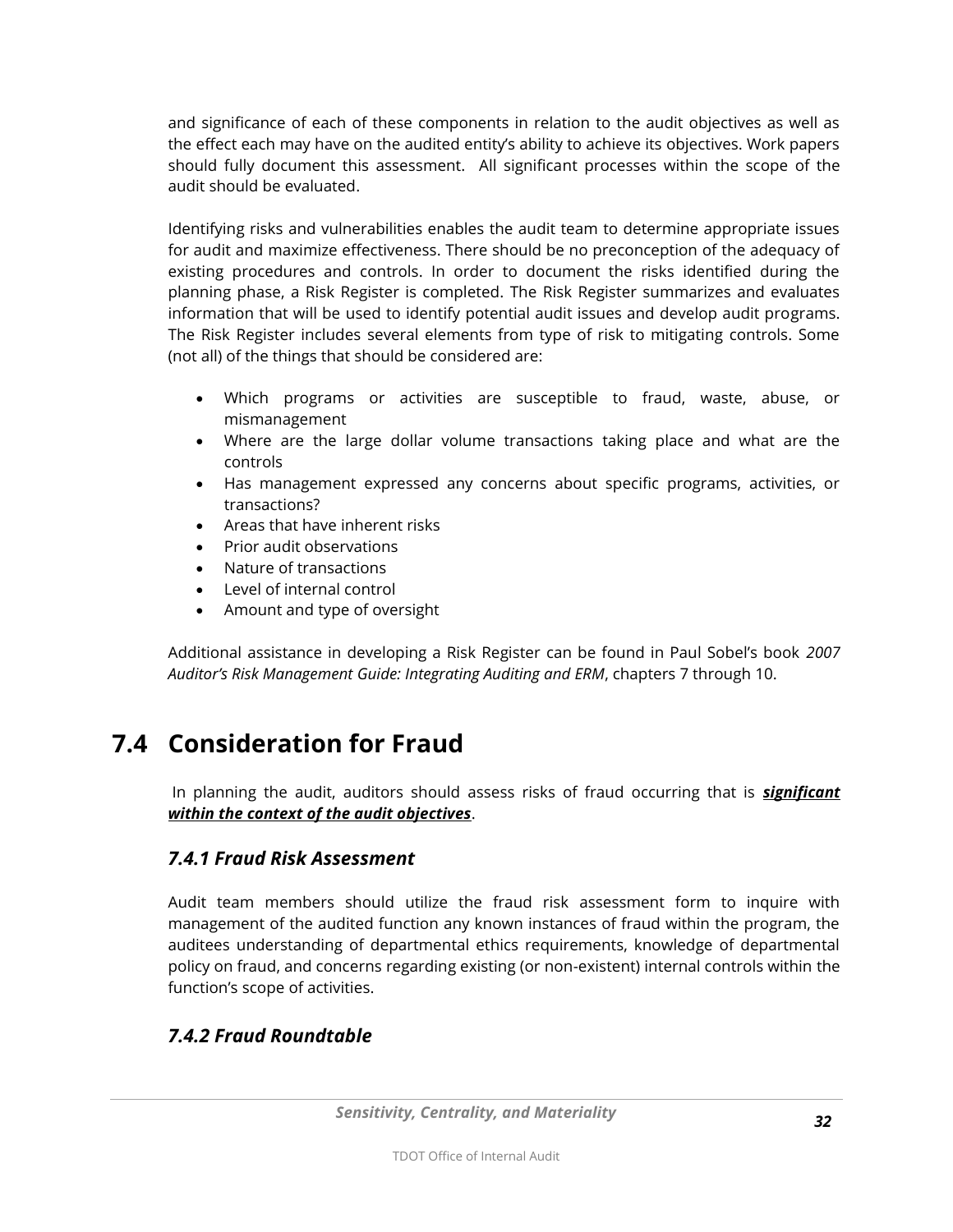Audit team members should discuss among the team fraud risks, including factor such as individuals' incentives or pressures to commit fraud, the opportunity for fraud to occur, and rationalizations or attitudes that could allow individuals to commit fraud. Auditors should gather and assess information to identify risks of fraud that are significant within the scope of the audit objectives or that could affect the findings and conclusions. For example, auditors may obtain information through discussion with officials of the audited entity or through other means to determine the susceptibility of the program to fraud, the status of internal controls the entity has established to detect and prevent fraud or the risk that officials of the audited entity could override internal control.

#### *7.4.3 Professional Skepticism*

Professional skepticism is an attitude that includes a questioning mind and working practices that encompass a critical assessment of audit evidence. Since evidence is gathered and evaluated throughout the audit, professional skepticism should be exercised throughout the entire audit process. An attitude of professional skepticism in assessing risks assists auditors in assessing which factors or risks could significantly affect the audit objectives. Exercising professional skepticism means that the auditor should not be satisfied with less than persuasive evidence.

#### *7.4.4 Auditor Responsibilities*

If auditors **identify factors or receive information** indicating that a fraud, significant within the context of the audit objectives, has occurred or is likely to have occurred, they should:

- Design procedures to provide reasonable assurance of detecting such fraud.
- Extend the audit steps and procedures, as necessary, to (1) determine whether fraud has likely occurred and (2) if so, determine its effect on the audit findings.

If the fraud that may have occurred is not significant within the context of the audit objectives, the auditors may conduct additional audit work as a separate engagement, or refer the matter to other parties with oversight responsibility or jurisdiction.

Assessing the risk of fraud is an ongoing process throughout the audit and relates not only to planning the audit but also to evaluating evidence obtained during the audit

### <span id="page-32-0"></span>**7.5 Consideration of Previous Audits**

Auditors must give consideration to the results of previous audits and attestation engagements that could affect the current audit objectives. TDOT Internal Audit has reading copies and/or an index of audits for at least the past five years which should be used to research for prior audit material.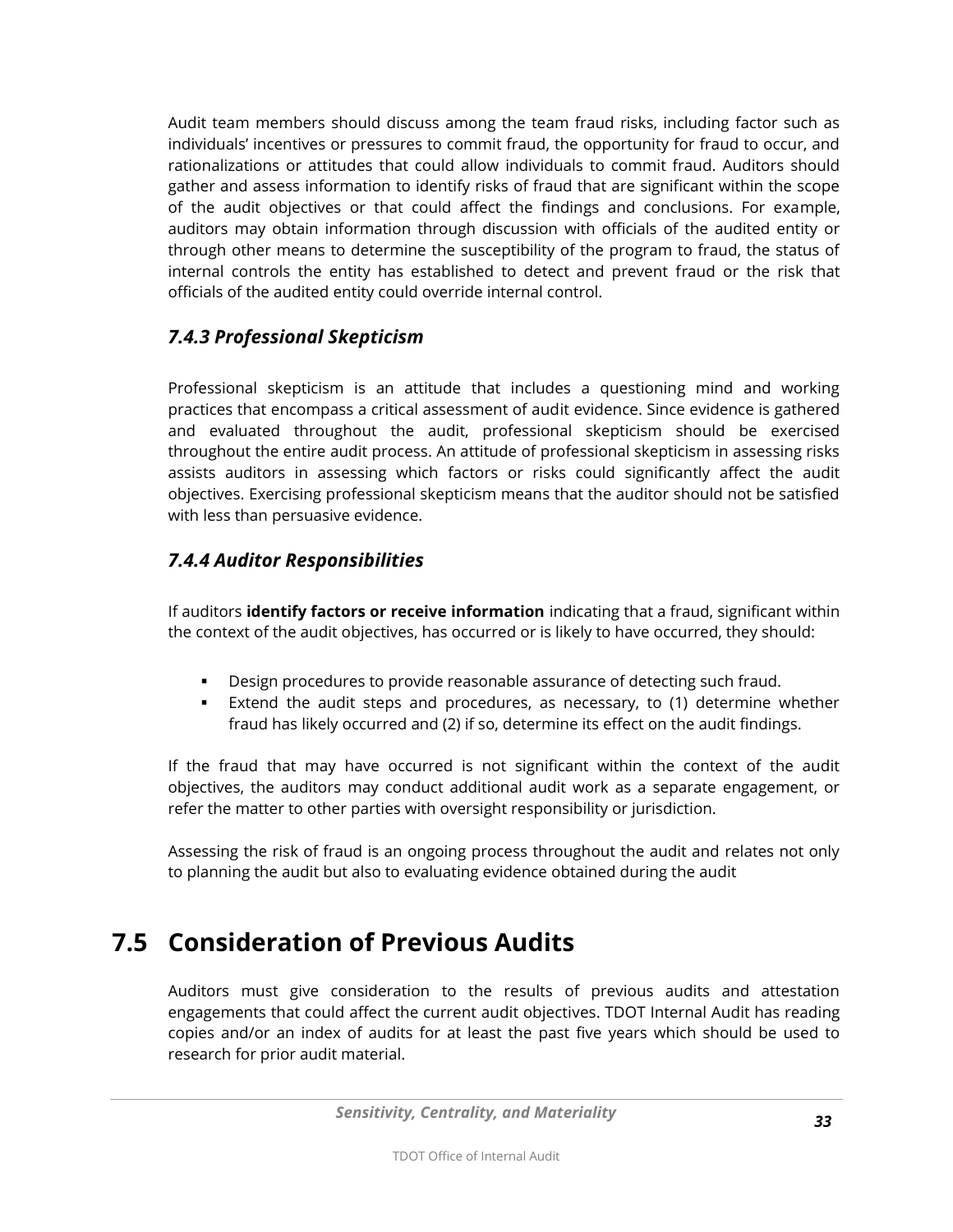### <span id="page-33-0"></span>**7.6 Other Planning Considerations**

During the planning phase, consideration should be given to:

- Appropriate criteria for test work evaluation such as contracts, division procedures or best practices
- **Format and location of records to be accessed**

This information should be documented in the audit-planning memo.

#### *7.6.1 Hierarchy of Criteria*

The *hierarchy of laws* establishes the *supremacy of criteria* when attempting to define the overarching guidance for a particular subject matter. When establishing criteria from which to evaluate an activity, process, function, or organization, the auditor must note the overarching legislative or administrative rules that apply and use them through the objective application of the criteria. For questions regarding criteria application, it is the audit incharge's responsibility to discuss these matters with the Principal Auditor or the Audit Director for resolution.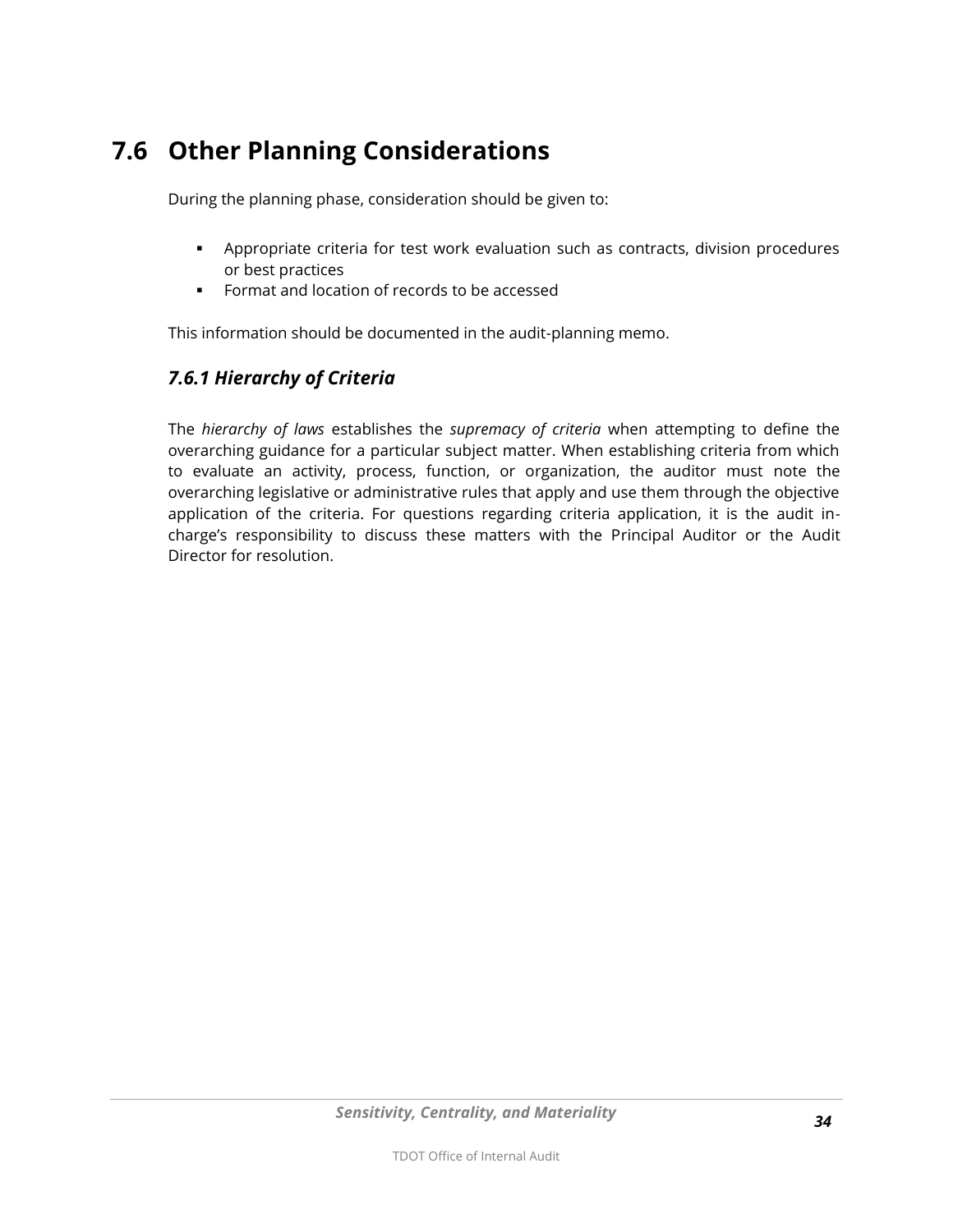

*Source: TDOT Internal Audit*

### <span id="page-34-0"></span>**7.7 Planning Memorandum**

The Planning Memo should document essential background information and present key decisions about the objectives and scope. The Planning Memo will provide an audit plan for meeting the objectives of the audit.

A Planning Memorandum should be created by the Auditor In-Charge within 30% to 40% of the budgeted project time. The attachments for the Risk Register and the Planning Memo in the electronic working paper database will include the Principal Auditor and Audit Director as a reviewer. Approval should be obtained prior to beginning fieldwork.

After obtaining approvals of the audit plan, the In-Charge Auditor is responsible for entering the specific audit program steps (Steps D-Z) into the electronic working paper database.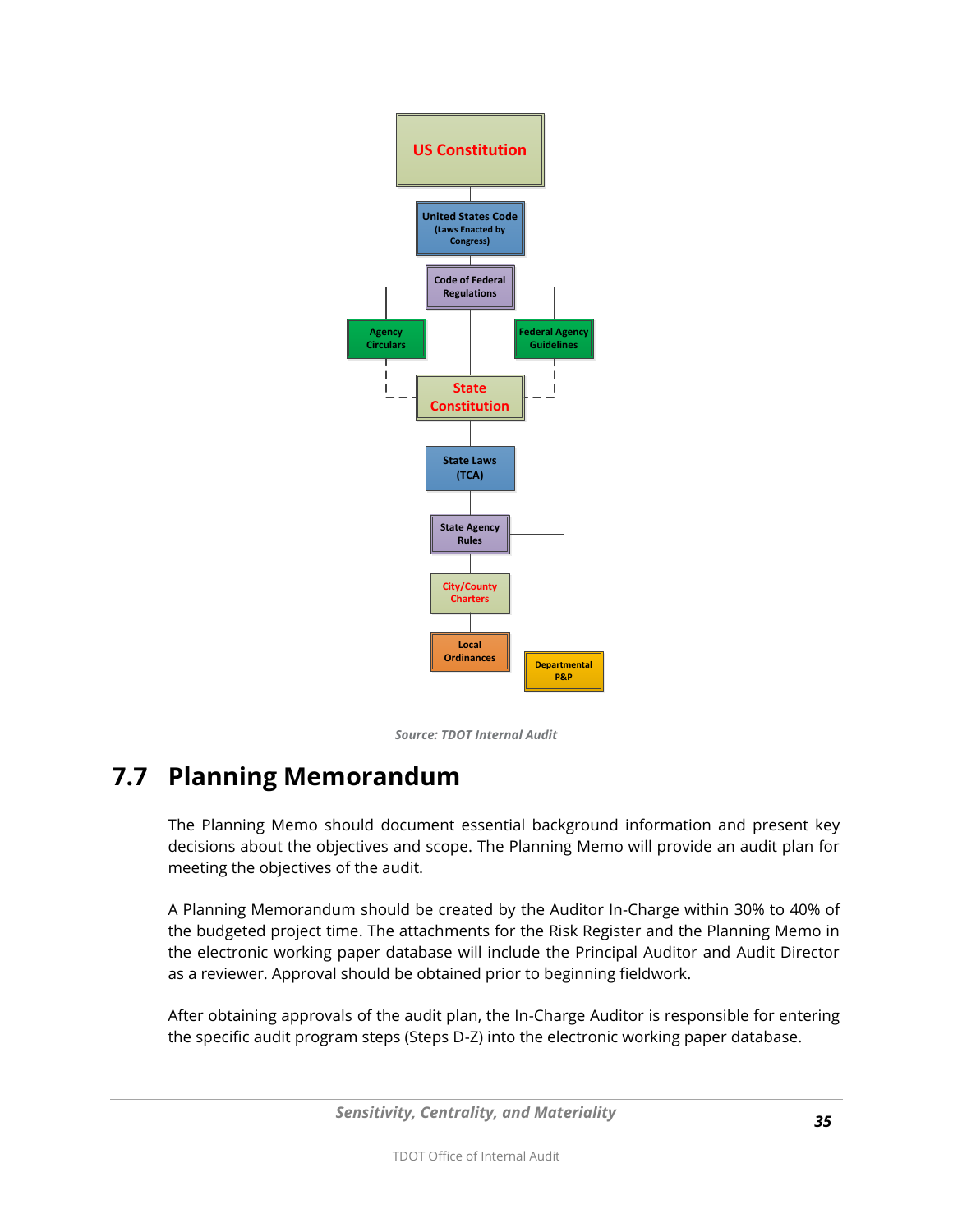### <span id="page-35-0"></span>**7.8 Directing Staff Assignment**

*Audit supervisors or those designated to supervise auditors must properly supervise audit staff.* 

The In-Charge Auditor will provide first level supervision for all audit staff assigned to the project. The Principal Auditor will supervise and direct In-Charge Auditors and as well as unassigned auditors.

<span id="page-35-1"></span>The Audit Director is ultimately responsible for all audit staff and the success of each audit project and will provide such direction as required to enable accomplishment of TDOT Internal Audit objectives.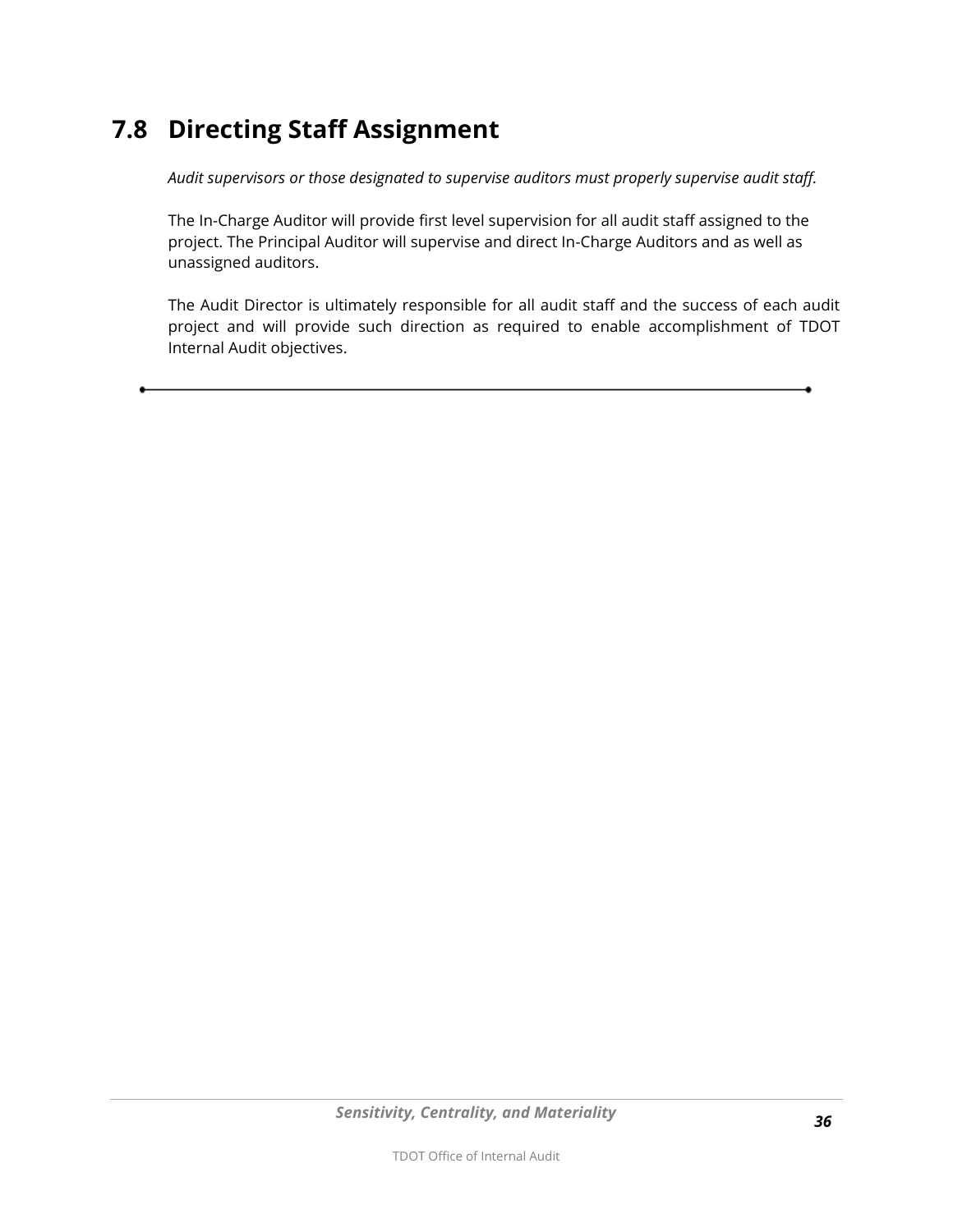# **8 AUDIT FIELDWORK**

Based on the results of the audit planning, the auditor develops an Audit Program that consists of the audit objectives, scope, methodology, and related concerns. The audit program includes detailed audit steps, tasks, and procedures to test if the identified controls or procedures the audited entity has in place to prevent, eliminate, or minimize identified threats are working as intended.

The Audit Program guides audit staff through the steps necessary to complete audit fieldwork. In fieldwork, auditors obtain and analyze program data and information to determine if the identified controls are working as intended. This is accomplished by completing the audit steps identified in the Audit Program. The objective of the fieldwork is to develop audit observations and put recommendations that enable the correction of an improper condition or to enable improved operational processes.

#### **8.1 General**

When completing work assigned, several factors should be considered by the auditor to ensure that the audit objectives were met. Below are listed some general statements that should be addressed prior, during, and after field work:

- Always read the planning memorandum before starting all audit work
- Ensure you have an understanding of the division, function, or process
- Approach your work and the audited entity's representations with an appropriate degree of *professional skepticism*. Look for substantiation for representations
- Always ask questions if you do not understand something
- Ask yourself if you are doing too much work
- Ask yourself if the work makes sense
- Once you decide on an appropriate scope or sample, clear it with the In-Charge Auditor
- If you think you know a more efficient method to obtain the audit objective do not be afraid to make recommendations
- Review the entire audit program prior to beginning your work
- Before you start your work ensure that you understand the audit objective of each step, the amount and type of work each step requires, and what you will do if the results of the test are unsatisfactory
- Remember that supervisors are relying on your work and your judgment
- Your working papers should stand alone
- Never sign-off on an audit step until you have fully completed the work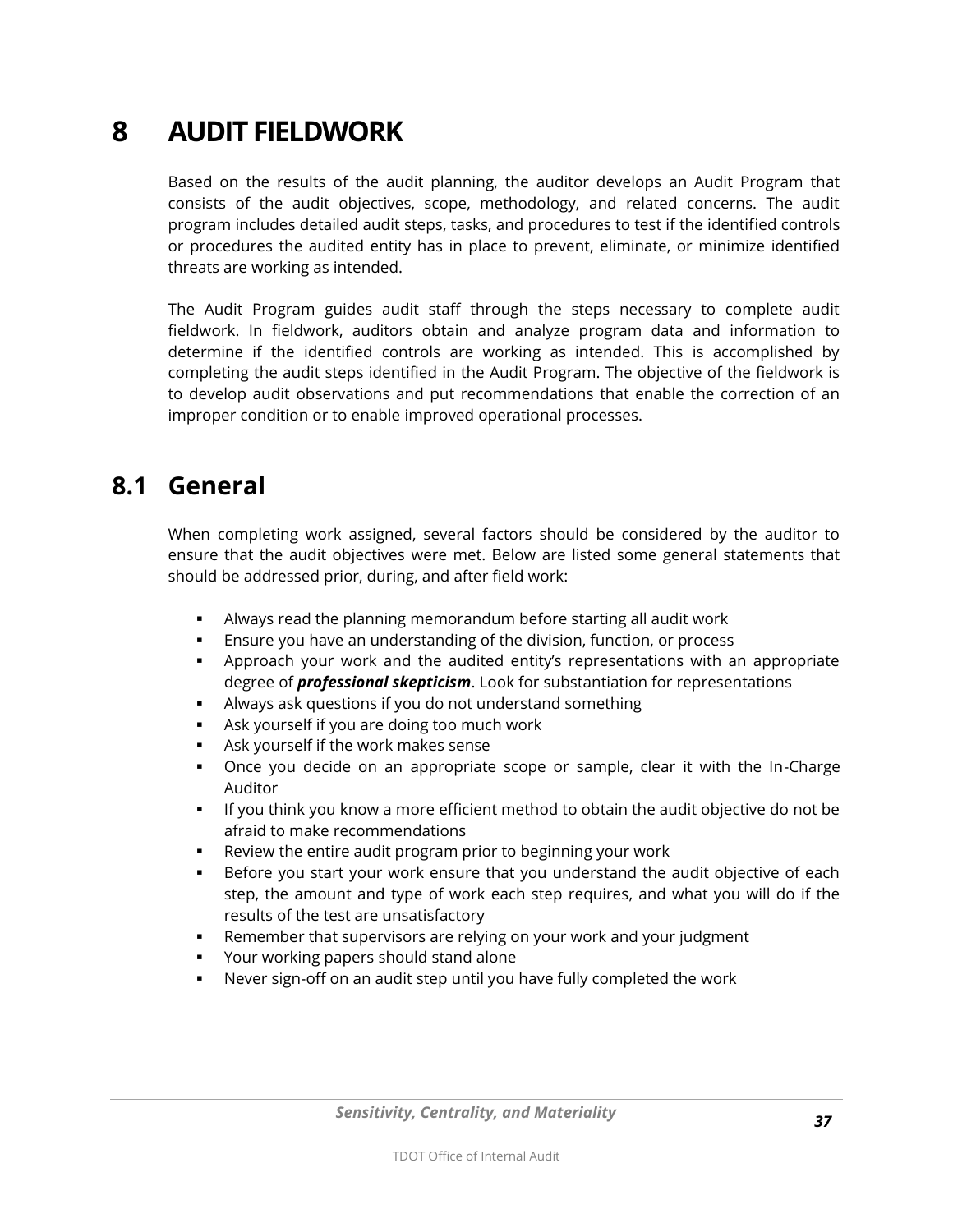# *8.2 Custody of Audit Work Papers*

Work papers are the property of TDOT. They should remain under the control of the TDOT Internal Audit and should be accessible only to authorized personnel. **Audit reports are considered open records**; however audit working papers are considered sensitive and appropriate care should be taken to prevent disclosure to individuals making an official public records request. TDOT Management and other members of the organization may request access to audit work papers. Such access may be necessary to substantiate or explain audit observations or to utilize audit documentation for other business purposes. Sharing of work papers, which do not contain confidential information, with audit client management is encouraged. Other requests for access to work papers are subject to the approval of the Audit Director or Principal Auditor.

# **8.3 Work Papers with Confidential or Sensitive Information**

The auditor **shall not** publicly disclose any information received during an audit that is considered proprietary in nature by any local, state or federal law or regulation. Sensitive observations or any information likely to result in increased attention should be safeguarded and only discussed with TDOT Internal Audit personnel assigned to the project or appropriate personnel within the audited entity. Care must be taken to ensure audited entity information is not discussed within hearing range of others (such as in hallways, elevators, restaurants or outside.) When in doubt whether information should be safeguarded, consult with the Principal Auditor or the Audit Director.

When confidential information (such as individuals' names linked with their social security numbers, health related conditions linked to personally identifiable data, juvenile court records, bank account information) must be included in audit working papers, minimize the volume of information retained. Whenever possible, you should redact all personally identifiable information in the work papers. All documents or electronic files containing confidential information should be labeled and secured at all times. Confidential electronic files should never be stored on portable storage devices (flash drives), compact disks/DVD media, or transmitted by e-mail.

# **8.4 Security of Audit Work Papers**

While an audit is in progress, the work papers must be safeguarded to ensure that they are not misplaced, stolen, altered, or obtained by unauthorized personnel. After the audit is completed, work papers are to be maintained electronically in the work papers folder/database or in a secured location.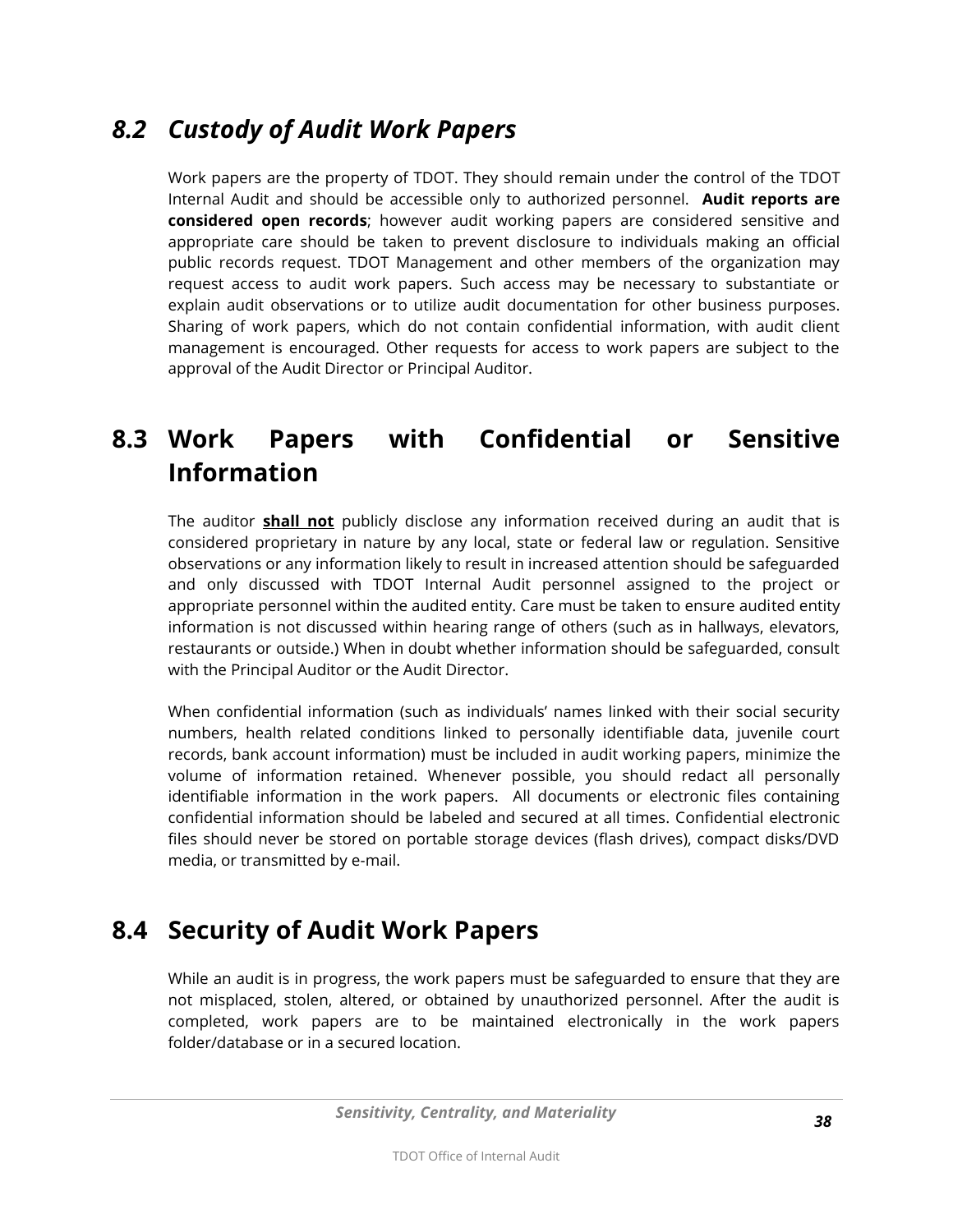Extraneous documents and electronic files should be disposed of after the project is finalized and the report is released to the Commissioner and Deputy Commissioner/Chief Financial Officer. If the hard copy documents contain confidential or sensitive information, they should be shredded.

### **8.5 Documenting Work Papers**

Auditors must prepare audit documentation related to planning, conducting, and reporting for each audit. Auditors should prepare audit documentation in sufficient detail to enable an experienced auditor, having no previous connection to the audit, to understand from the audit documentation the nature, timing, extent, and results of audit procedures performed, the audit evidence obtained and its source and the conclusions reached, including evidence that supports the auditors' significant judgments and conclusions.

The degree of documentation is based on the judgment of the individuals responsible for forming an opinion, the nature of the project, and the adequacy and effectiveness of the system of internal controls. Audit documentation should be economical to prepare and review. Work papers should be complete but concise and usable as a record of work performed. Auditors should include in their work papers only what is essential and they should ensure that each document included serves a purpose that relates to an audit objective or procedure. Work papers should be prepared for the ease of use by the team members and the reviewer.

Each work paper prepared by the auditor should include:

- Audit project number and project name
- Work paper number and title
- Prepared by
- **Prepared date**
- **Data source**

Furthermore, audit documentation should include the objective, source, scope, criteria, work performed, results, and conclusion of the audit procedure as follows:

**PURPOSE**: This should consist of a "brief" description of the purpose for the particular working paper. This can best be accomplished by explaining what is expected to be accomplished and why.

**SCOPE:** This should establish the boundaries for time frame and the population being reviewed. This may include "as of date", date range, number of transactions in the total population, and number of transactions tested.

**CRITERIA:** This should include the specific regulations, procedures, business practices or other standards that are relevant to this audit procedure.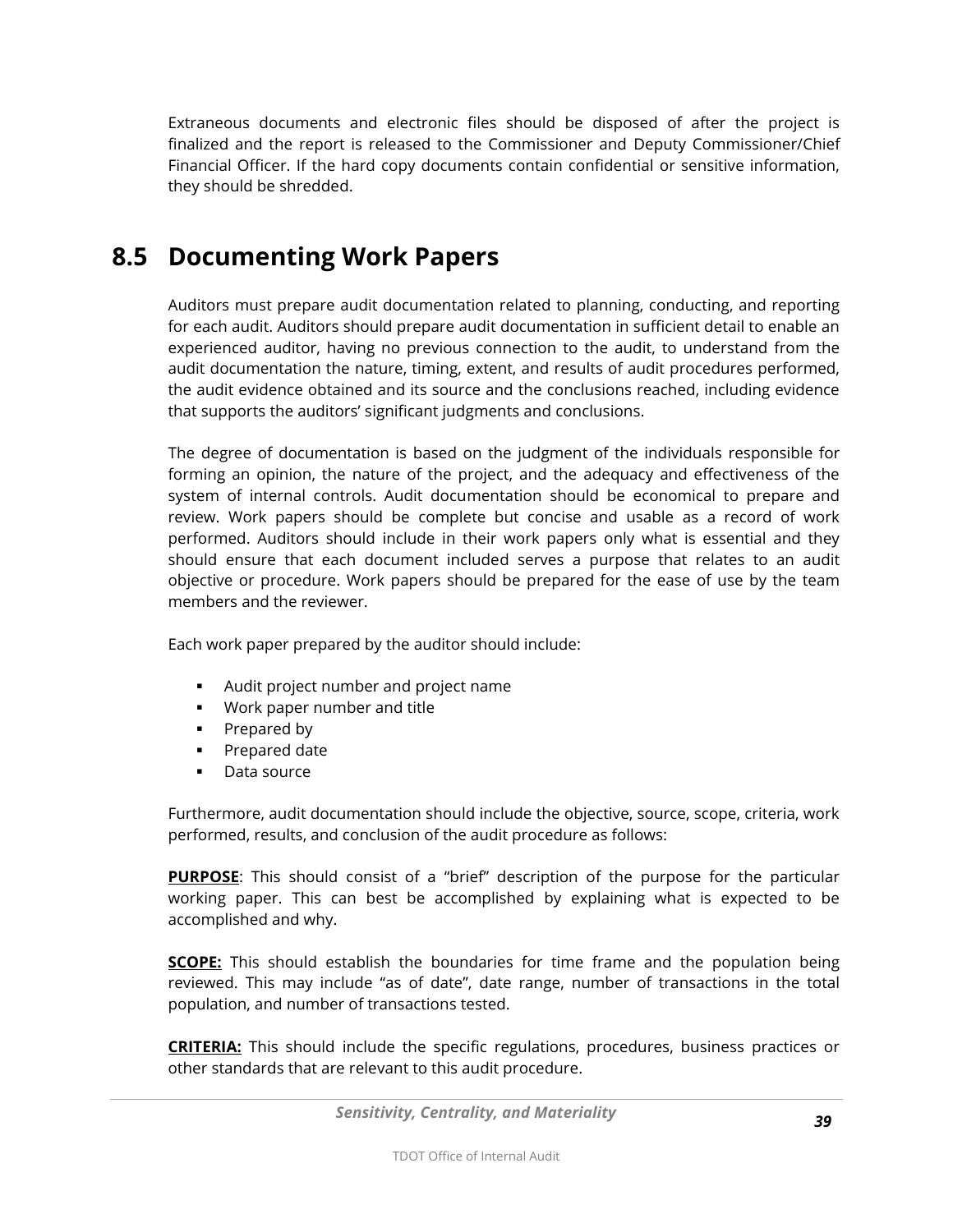**WORK PERFORMED**: A full explanation of the work done to accomplish the objective. It should include a description of the sample selection and methodology. Additionally, it should describe the system name, report, and parameters used to extract information from computer applications. Consequently, this is where 95% of each working paper's documentation should reside.

**REFERENCE SOURCES**: This should include a listing of all reference sources (e.g. name, position, phone number, email address, etc.) interviewed or consulted in conjunction with the procedures section below. It should also include any computer application, web site references, regulations, procedures, or other documents/references that are relevant to this audit procedure.

**RESULTS and CONCLUSIONS:** Description of applicable test paper results and any exceptions and reasons for the exceptions. The amount of detail will depend on whether there are observations (i.e., a finding usually equals more detail). For less significant weaknesses noted, indicate the reason why the issue is not considered to be significant and how it is disposed of, such as: (1) no exception was noted, or (2) issue was communicated to management during the project status meetings.

Conclusions should consist of a "brief" statement on the overall adequacy and effectiveness of the internal controls tested within the working paper. If no significant errors were noted, then conclude that the internal controls appear to be adequate and effective. If there were exceptions, adjust the conclusion accordingly; as appropriate refer to audit observations.

When the preparer signs off, it signifies that the paper is ready for review; however, the preparer should also notify the reviewer either verbally or by email.

Any work saved to the hard drive of a computer while in the field should be transferred to a network drive at the earliest possible occasion. Daily back-ups should be created until the work papers can be transferred to Office of Internal Audit shared network drive. Sensitive or confidential information should not be saved on the auditor's laptop hard drive.

*In very limited instances hard-copy or manual work papers will be maintained. These supporting work papers should be bound and cross-referenced***.**

# **8.6 Statistics and Sampling**

Statistics and Sampling are complex subject matters that are important in developing an understanding of the data. Applying the principles of statistics, OIA can test a relatively small sample that enables the office to draw conclusions about a test population with measurable reliability. Sampling uses a small part of the population to determine parameters and characteristics of the whole population. It is the policy of the OIA to utilize statistical, rather than non-statistical, sampling whenever applicable and reasonable.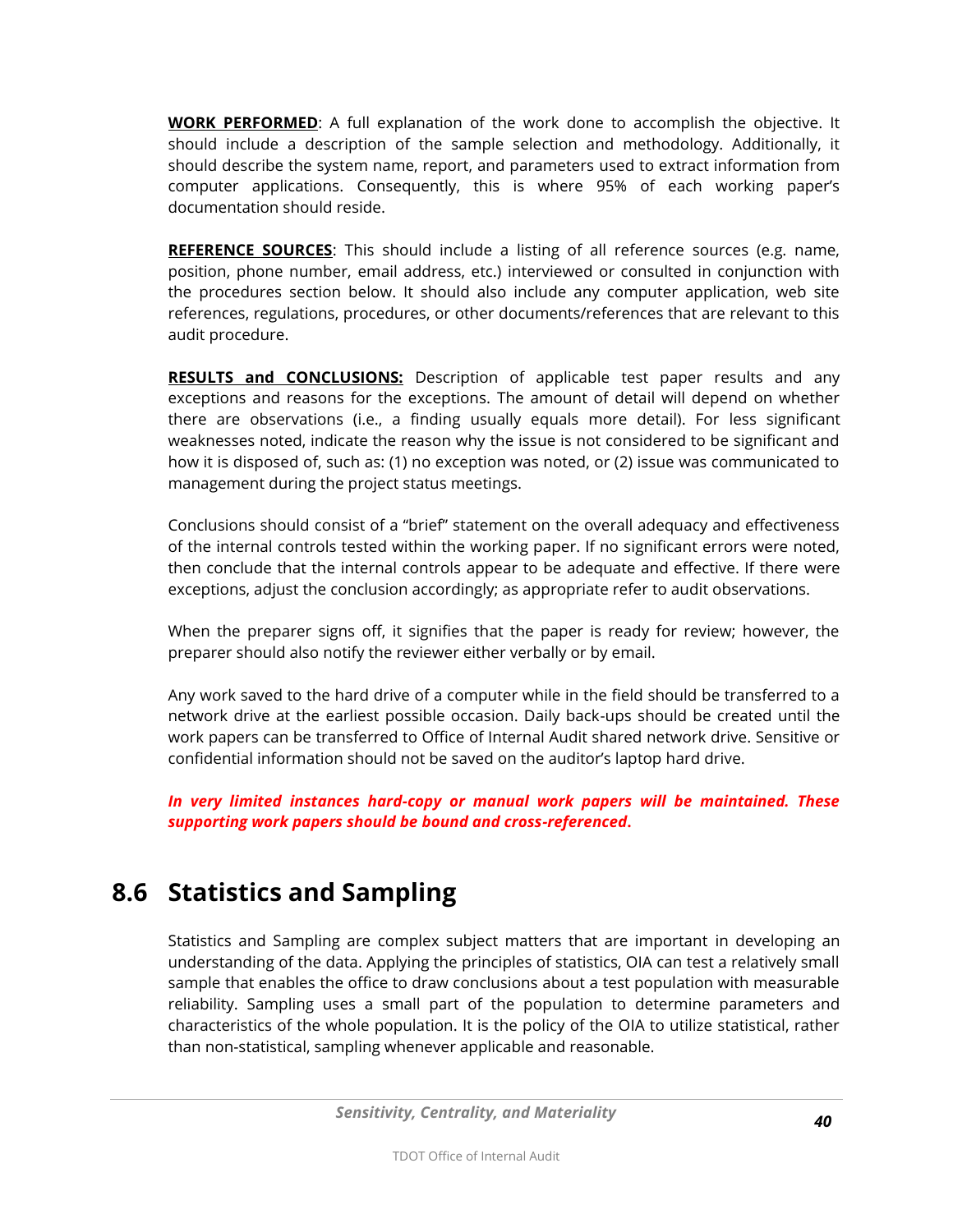It is imperative that the auditor consider that:

- A sample MUST represent the population for sampling to be valid.
- A population MUST be complete for sampling to be valid.
- Sampling MUST take into account the cost/benefit consideration.
- The auditor MUST design the sampling methodology to fit the testing objectives.

#### **WHAT OIA SAMPLES:**

| <b>ATTRIBUTES</b>                     | <b>VARIABLES</b>                       |
|---------------------------------------|----------------------------------------|
| Have qualitative underlying variables | Have quantitative underlying variables |
| Answer "yes/no" questions, e.g., "Are | Answer numeric questions, e.g., "How   |
| you male"?                            | many males"?                           |
| Do not assert degree, "I am twice as  | Make assertions of degree, e.g., "I am |
| male."                                | twice as old."                         |
| Group information into classes        | Do not group information into classes  |
| Are discrete                          | Are continuous                         |
| Are finite                            | Are infinite                           |
| Use the mode (frequency) to measure   | Use the mean (average) to measure      |
| central tendency                      | central tendency                       |
| Cannot be less than 0%                | Can be less than 0                     |
| Cannot be greater than 100%           | Can be greater than 100                |

#### **TYPES OF SAMPLING**

**Random Sampling** – Confirmatory

- *Simple Random* random sampling of a homogenous population
- *Stratified Random* breaks the samples into strata within a given group; groups are determined by their members' similarities
- *Cluster (Area)* group samples by spatial arrangement.

**Purposeful Sampling** – Exploratory AKA non-statistical sampling is used to evaluate characteristics of the population; cannot be used to infer valid assertions about a population.

#### **PRIMARY AUDIT SAMPLING METHODOLOGIES**

**Attribute Sampling –** are utilized when testing internal controls or when testing compliance. This method can be used to confirm or reach a conclusion about a population, proportion, percentage, or total number of items.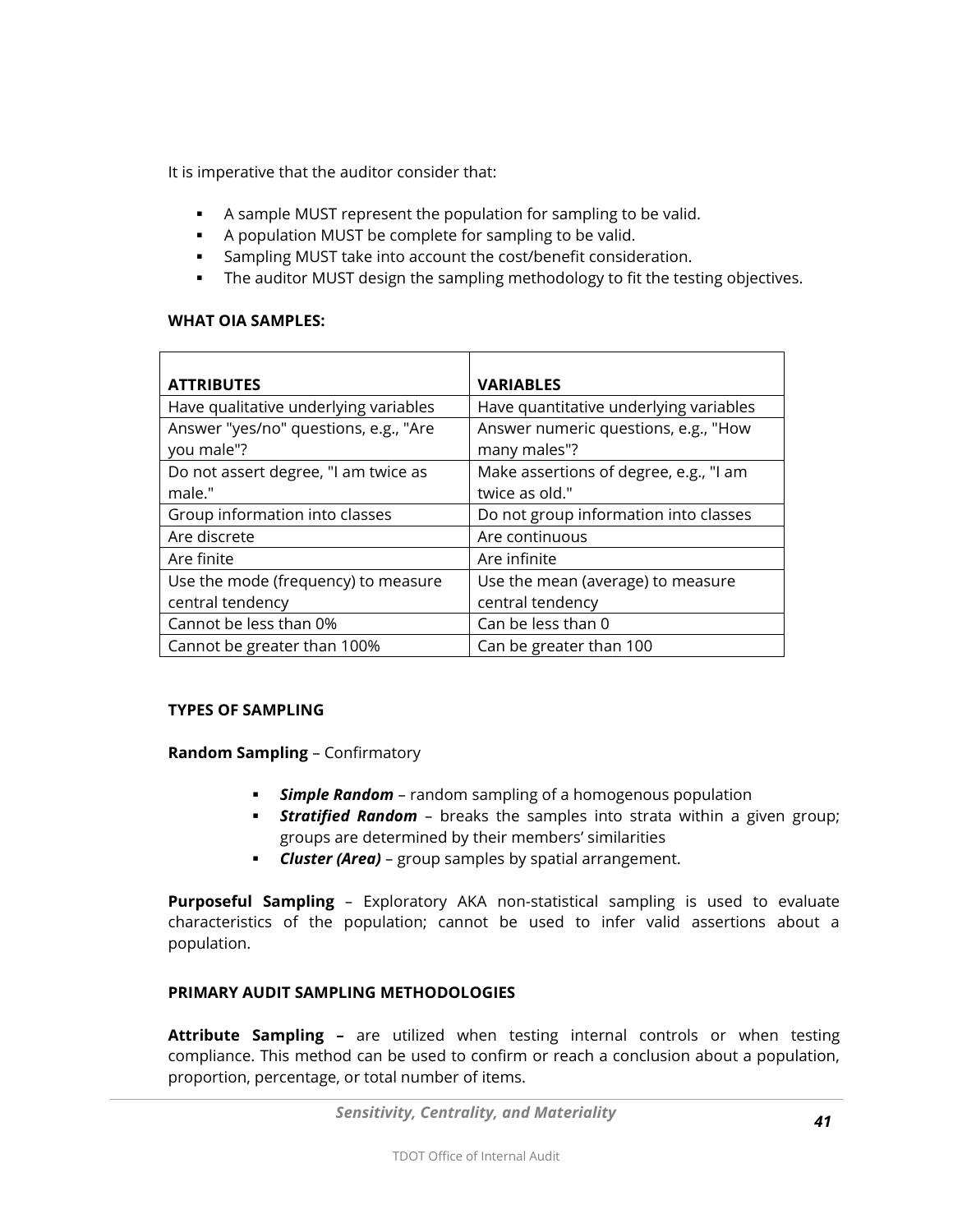- **Discovery/Acceptance Sampling** used to identify critical errors or irregularities in a population when the occurrence rate is assumed to be zero (discovery) or close to zero (acceptance), such as for fraud detection.
- **Attribute Estimation Sampling -** used to identify critical errors or irregularities in a population when the occurrence rate is assumed to be high (> 10%).

**Variable Sampling -** used to confirm and reach conclusions about a population in terms of dollar amount in the context of substantive testing (reasonableness). Used when amounts are more important than rates.

**Monetary Unit Sampling (PPS)-** uses attribute sampling to estimate dollar amounts; increases the likelihood that larger amounts are selected and tested.

#### **Sampling Strategies**

- **Systematic (Interval) Sampling** sample selection by taking the n<sup>th</sup> item in the population.
- **Stop and Go (Sequential) Sampling –** used when the objective is to minimize sample size. Multiple samples are taken and the criteria for selecting subsequent samples are determined by the results of the prior sample

#### **Elements of Sampling Mathematics**

**Confidence Level -** Relates to the percentage of times the sample is within the specified margin of error (how it accurately represents the population). The auditor must note that there is no way to ensure that any given SINGLE sample is representative and most likely, we will not utilize multiple sampling (repetition). So in order to gain more "confidence" in our sample, the best method is to increase the sample size.

As a standard practice, the OIA utilizes a 95% confidence level for sampling and statistical assessment in all fieldwork testing conducted, whether testing attributes or variables.

**Alpha Risk -** This is the risk of stating that controls or balances are incorrect when in fact they are not

- **In Attribute Sampling - represents** the risk of under reliance.
- **In Monetary Unit Sampling -** the risk of incorrect rejection.

**Beta Risk -** This is the risk of stating that controls or balances are correct when in fact they are not.

- **In Attribute Sampling -** represents the risk of over reliance.
- **In Monetary Unit Sampling -** the risk of incorrect acceptance.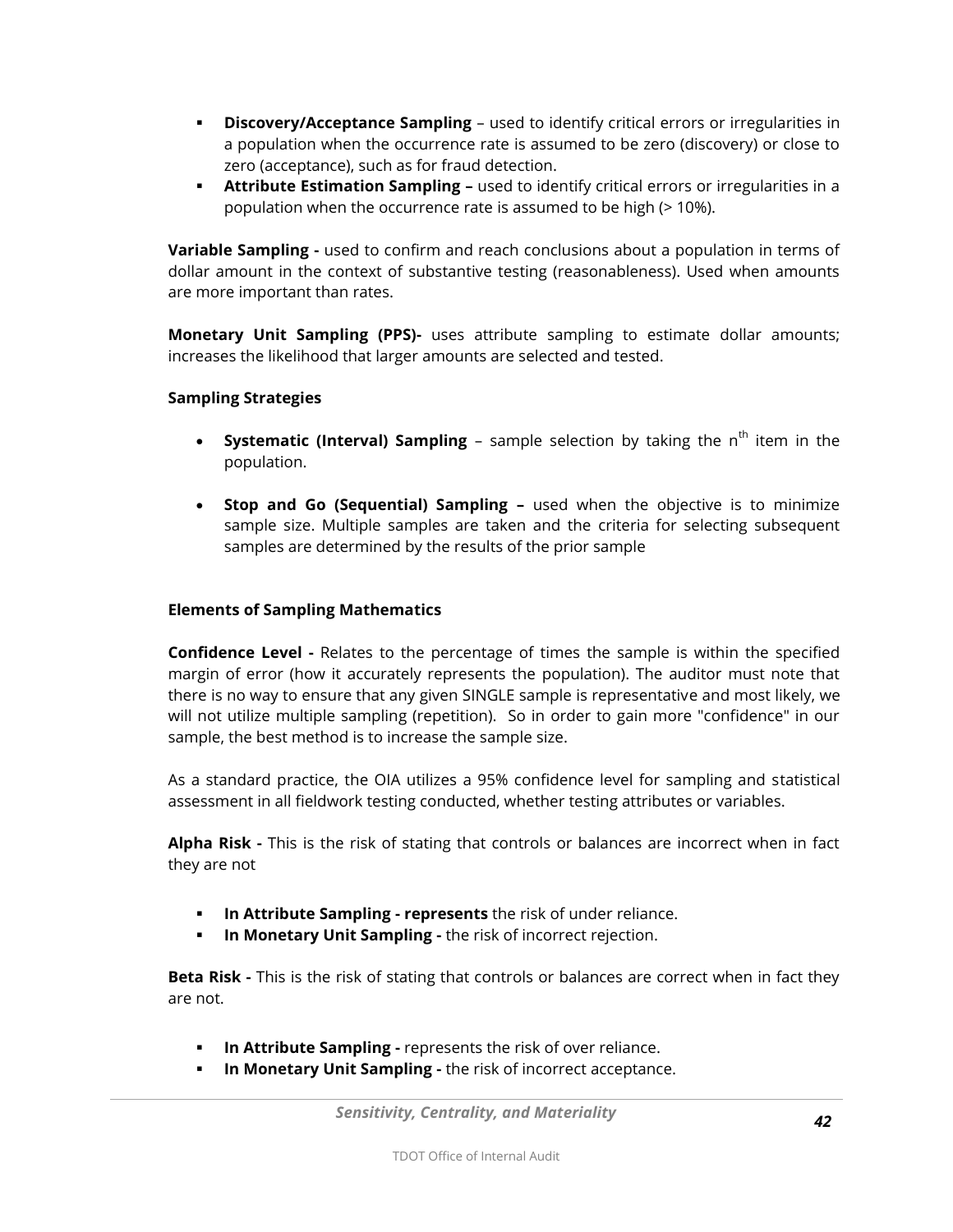| <b>ALPHA RISK</b>                                   |            | When, in Fact, They Are |             |
|-----------------------------------------------------|------------|-------------------------|-------------|
| <b>VERSUS</b>                                       |            |                         |             |
| <b>BETA RISK</b>                                    |            | Good                    | <b>Bad</b>  |
| <b>Tests Say Controls</b><br><b>Or Balances Are</b> |            |                         | <b>Beta</b> |
|                                                     | Good       | Correct                 | <b>Risk</b> |
|                                                     |            | <b>Alpha</b>            |             |
|                                                     | <b>Bad</b> | <b>Risk</b>             | Correct     |

**Standard Deviation** – indicates the spread of the data in a population or a sample.

**Tolerable Error Rate** - indicates the maximum acceptable error rate or upper error limit.

**Expected Error Rate** – (p-hat) relates to the percentage of the population being sampled expected to be in error or non-compliance. Usually based on past experience (also called expected population deviation rate), if not determined use 50%.

**Desired Precision (Margin of Error)** – Relates to the amount of deviation from the estimate the tester is willing to accept.

#### **Post Sampling Tests**

The GAO has established a criterion test for sampling precision called the "relative error" of the sample.

> Standard Error =  $\frac{S}{S}$  $\sqrt{\text{S}}$

Where the Sample Standard Deviation of the Sample is:

$$
= \frac{Standard Error of the SampleSample Statistic}
$$

- Where the sample statistic is the attribute error percentage (for attribute testing) or sample mean (for variable testing)
- Attribute error percentage is =  $\theta = \sqrt{p(1-p)n}$
- If not within 15%, the results may be considered unacceptable and the expected error rate must be decreased.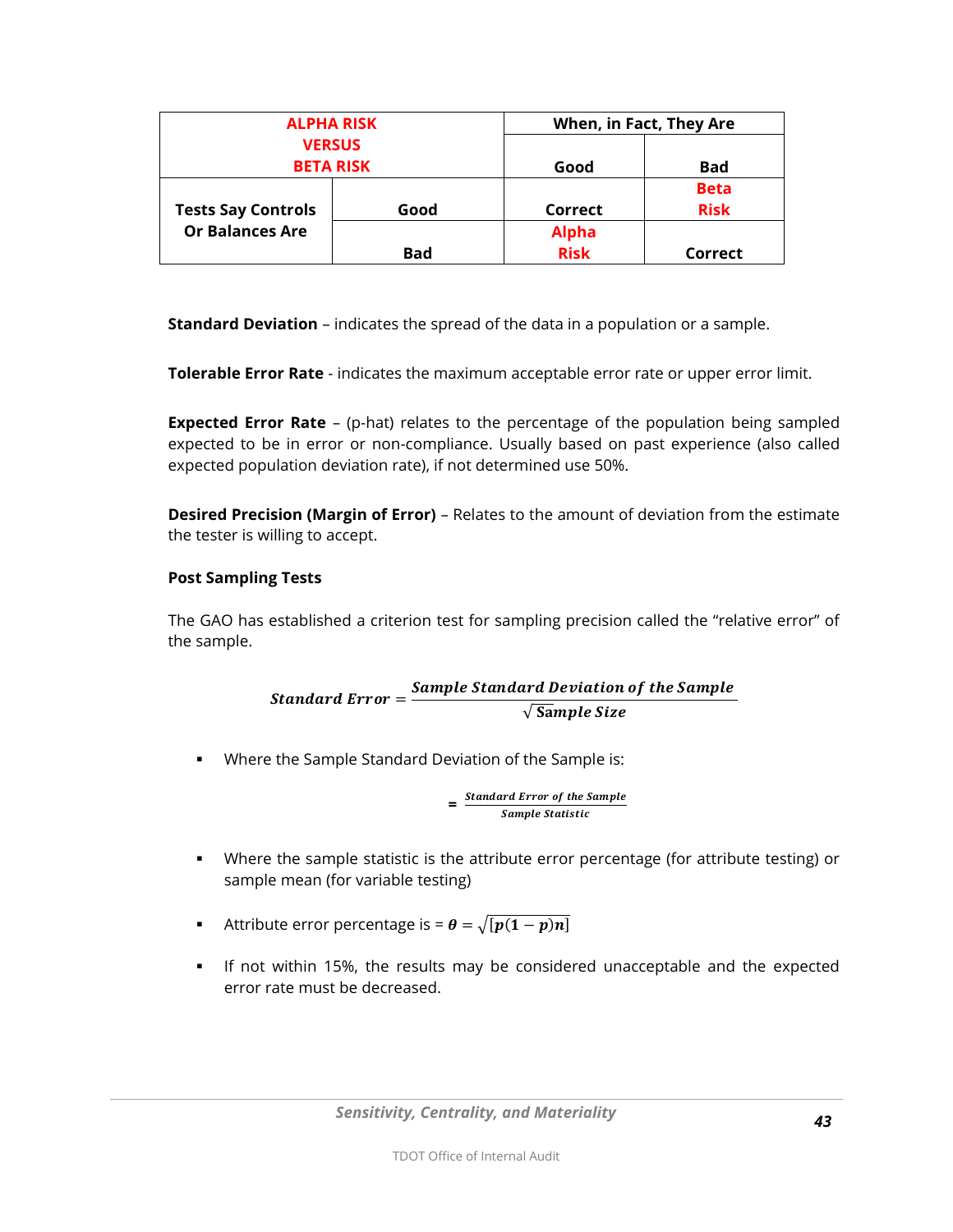#### **Methods for Estimating Population Parameters Based on the Sample Statistic**

- I. Control Method
- II. Attribute Estimation Method
- III. Ratio Method
- IV. Mean-per-unit Method
- V. Difference Method
- VI. Regression Method
- VII. Extrapolation

#### **It is imperative that the auditor consider that:**

- Both alpha and beta risks represent the probability that the sample is not representative
- The confidence level, the alpha and the beta risks, precision, and tolerable rate are set by the auditor.
- There are no standard methods for sampling, estimation, or extrapolation exists; methods must be tailored to the project objective.
- **Systemic problems create sample biases.**
- Multiple methods are always better than singular processes
- Sampling results should never form the sole basis of an assertion
- Always report an error rate and an error amount
- Extrapolations should provide information regarding the upper and lower limit.

### **8.7 Documenting Sample Selection**

The sample should include all of the columns that were in the original data file. However, the test work may require only a fraction of those columns (i.e., name, voucher number, voucher date).

The description of the sampling selection methodology should be adequate such that a reader is able to repeat the sample selection based on the information provided. The sample selection information can be included in the test work narrative; however a sample selection chart may also be used. The following elements are to be documented:

- **Test Objectives** Describe what is to be accomplished by performing the testing.
- **Population Description** Describe the entire population from which the sample will be pulled, including the size of the entire population in the audit period.
- **Sample Size** Identify what quantifiable number of items will be tested. And, how the decision was made for the size to be tested.
- **Sample Selection Criteria** Describe in detail how the actual sample was selected. State whether the sample was selected randomly or judgmentally.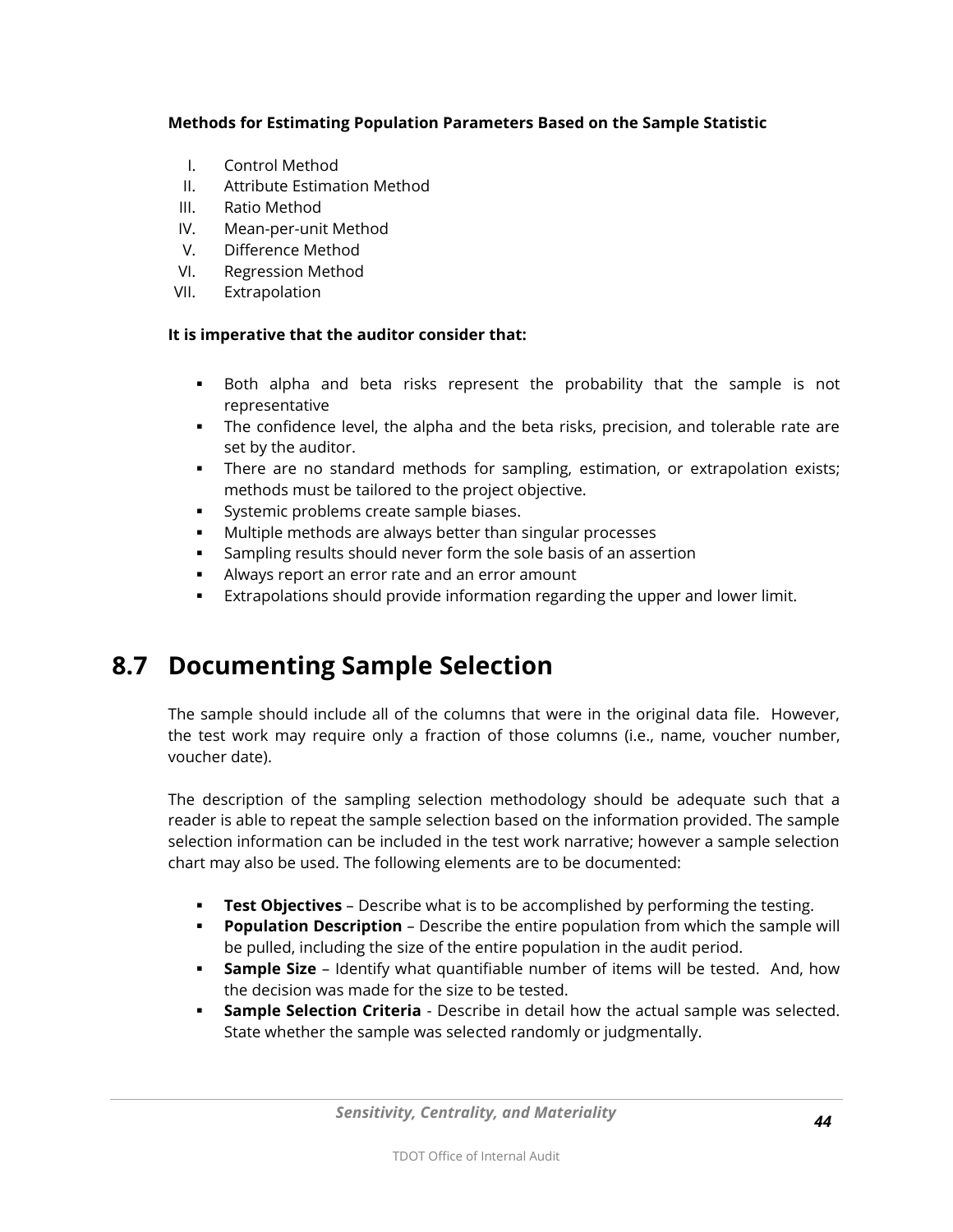Note: A random sample must truly be random where a random number generator is used and judgmental actions are avoided. A judgmental methodology incorporates other considerations or anomalies such as higher dollars, divisional account, or responsible party groupings.

There may be instances where MS Excel, Audit Command Language (ACL) or other computer assisted audit techniques are used in the sample selection process. If ACL is used to select a sample, the elements described above should still be documented. The ACL log information can be used as additional support for the sample selection process.

#### **8.8 Test Work Paper Format**

Each test should be well thought out and documented in a logical manner. It may be necessary to have a team meeting to discuss test work and the best way of documenting the tests.

Test work papers will usually be documented in Microsoft Excel worksheets. Ideally, the file will include separate tabs for:

- $\blacksquare$  the original population
- the sample to be tested
- the test work and summary of exceptions
- **the narrative describing the test work**

To provide concise, clear and organized documentation of the testing performed and the results achieved, test work papers should also include the documentation work paper elements identified in section 4.3 above.

General guidelines to follow:

- The spreadsheet should be formatted so that it can be printed cleanly on one page, if possible, using a 10 point or larger font size.
- Only relevant columns of original data should be included in the test spreadsheet.
- Sample item numbers are sequential numbers and placed in the left column of the schedule.
- All cells should be filled in. Information not available or not applicable should be designated as "n/a".
- **•** Prepare columns effectively to correspond to the audit program. Each testing attribute will usually be a single column in the test paper. If the attribute is better understood by including several columns for the specific test in order for additional information to be shown, then include several columns. For example, instead of just "deposits made timely," columns could be included to show the "date of cash receipt," "date of deposit," and "calculated number of days for deposit to be made."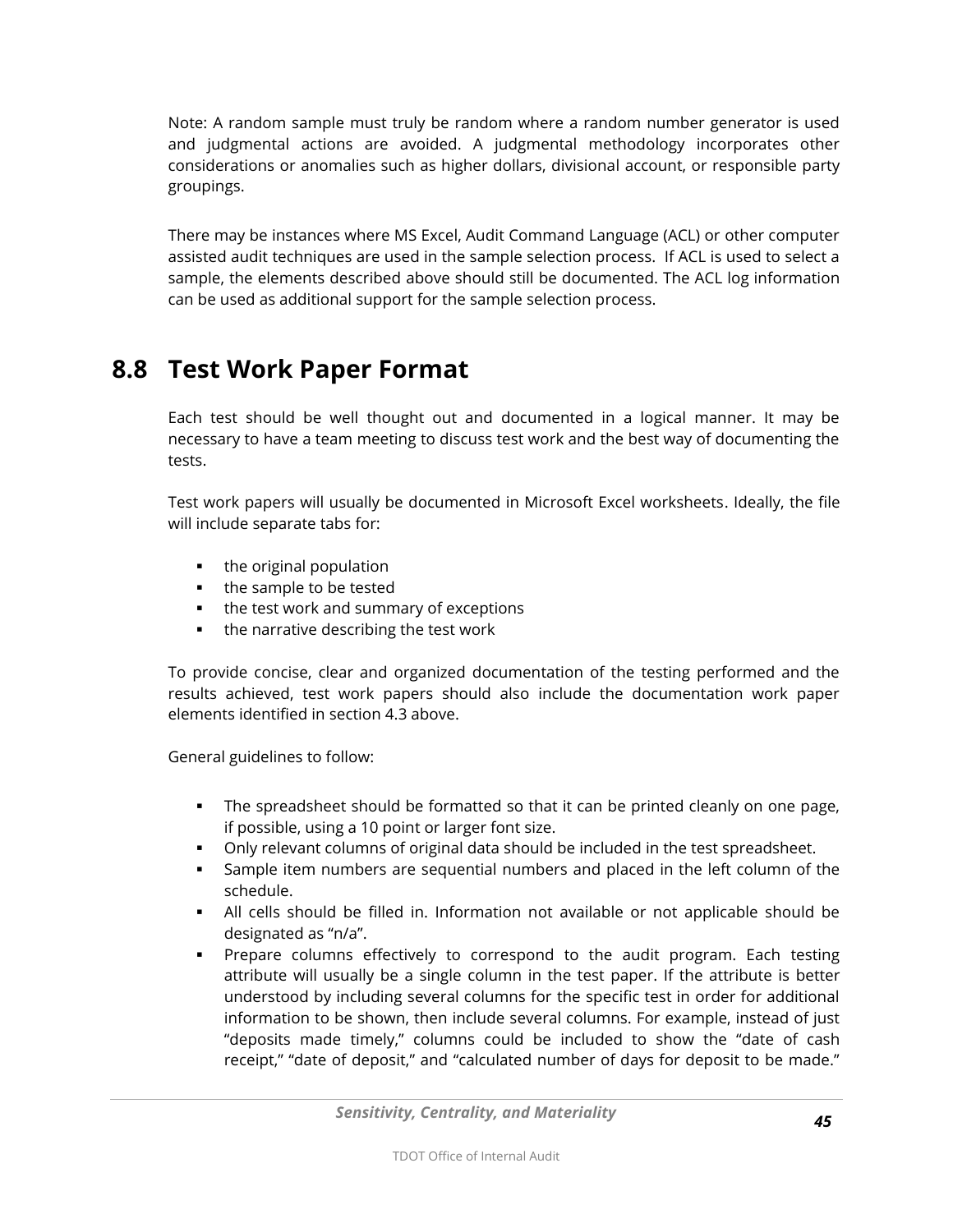The auditor should discuss with the In-Charge Auditor the degree of column headers.

- A comment column for additional information, such as pointing out specific anomalies, may be used.
- Tick marks can be used to identify the source or purpose of data contained in the spreadsheet. **Microsoft Word has an extensive selection of symbols that may be inserted as tick marks.**
- **Exceptions should be noted by a letter, usually beginning with "A". The explanation in the legend on the work paper may be brief if a more expanded description is placed in the Summary of Exceptions.**
- The Exception Legend should be referenced to the Summary of Exceptions. "Exception cleared" may be stated after the exception explanation in the exception legend.
- **Notes are labeled by a superscript number**. Notes are not exceptions from the testing performed, but represent modifications or variations to the audit program or procedure which are necessary to complete the audit step. **Notes may also be further explanations of conditions noted**. In some cases it might be necessary to obtain documentation to support the note. Reference to the supporting documentation may be indicated in the Comment column for the sample item number or in the Notes Legend.
- Tick marks, exceptions, and notations should be in bold font or highlighted in some manner and should be identified in a legend.

### **8.9 Work Paper Tick Marks**

Tick marks are used to simplify documenting work completed and conditions found usually during fieldwork. A legend that defines each tick mark should be provided and located near the tick marks used. If the tick mark legend is not in the working paper where the tick mark is used, then the working paper should be referenced to the tick mark legend.

Tick marks should be concise and should adequately explain the results of the audit procedure performed. It should be evident to the reader as to whether or not an error or weakness was noted. Items tested should never be left blank.

The Office of Internal Audit utilizes a standard set of tick marks for commonly used actions. All tick marks are to be in RED. Tick mark explanations should be in pencil or computer generated. Seen below is some of the standard tick marks used throughout the audit cycle.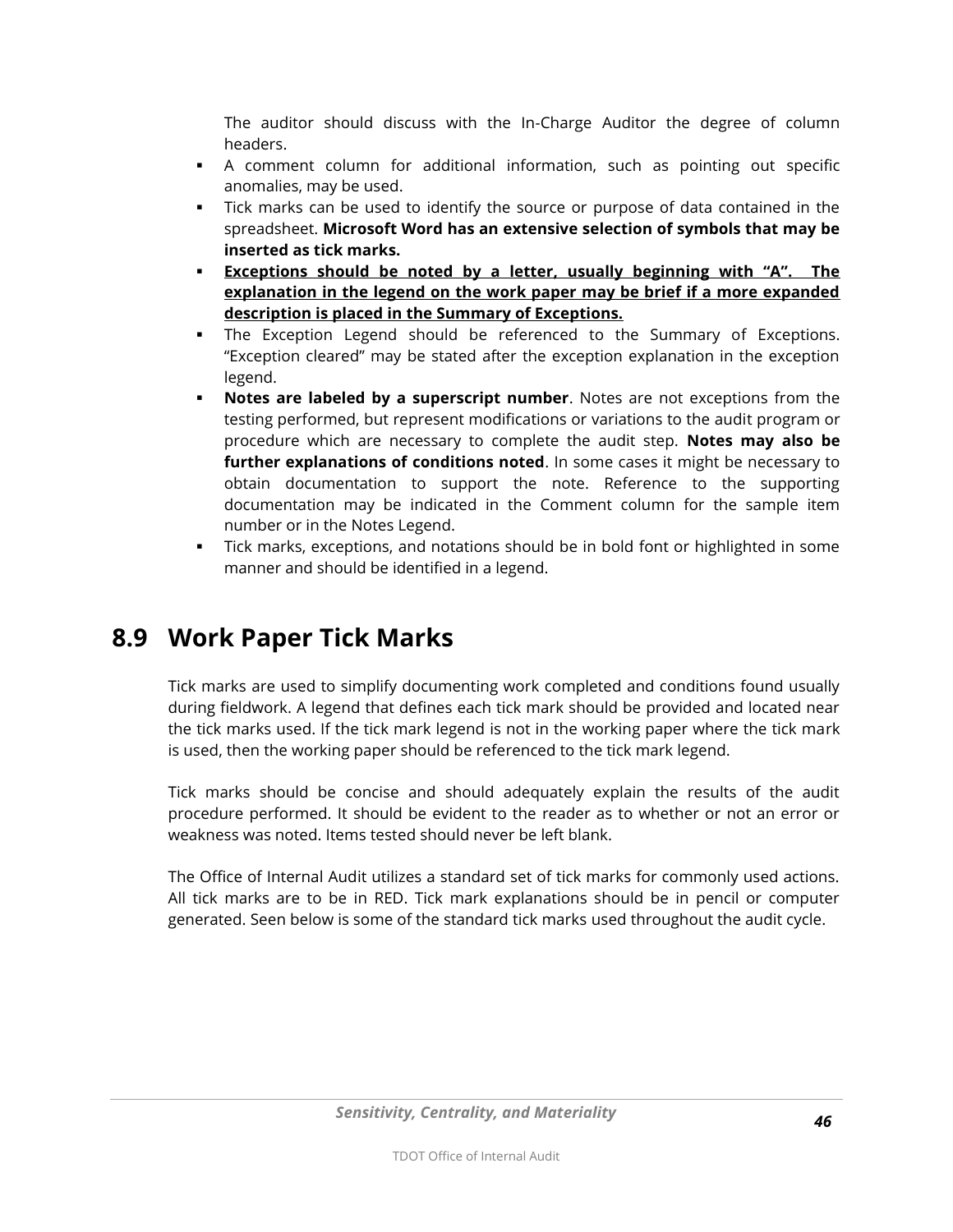| Symbol:         | <b>Denotes:</b>                       |
|-----------------|---------------------------------------|
| ☑               | Footed                                |
| 図               | Cross-Footed                          |
| 囜               | Agreed to the GL                      |
| m               | Not Material                          |
| $\boxtimes$     | Provided by Auditee                   |
| O               | Not Applicable                        |
| $\blacklozenge$ | Calculated                            |
| ⊛               | Data Obtained from Information System |
| ₩               | Data Provided by External Parties     |
| ◈               | Created by Auditor                    |

*Figure 1 – TDOT Internal Audit Standard Tick Marks*

#### **8.10 Summary Work Paper**

*Auditors must obtain sufficient, appropriate evidence to provide a reasonable basis for their observations and conclusions.* 

A summary work paper may be used to synopsize the data contained in supporting work papers relative to the audit objectives being accomplished. The process of summarizing focuses on the important and relevant details and is not a complete re-telling of the information.

Summaries provide a logical flow between the related supporting work papers and can facilitate report writing and the review process. The summary should note any issues or observations from the test work and should direct the reader to Section C "Audit Observations".

**Each audit step for the project should have a Narrative or Summary. This may not be necessary if only one audit procedure was performed to satisfy a conclusion for a specific objective.**

#### **8.11 Audit Issues and Observations**

During the planning and test work phases, potential audit issues will be logged into the electronic folder or the EWP as audit observations and will be cross-referenced to the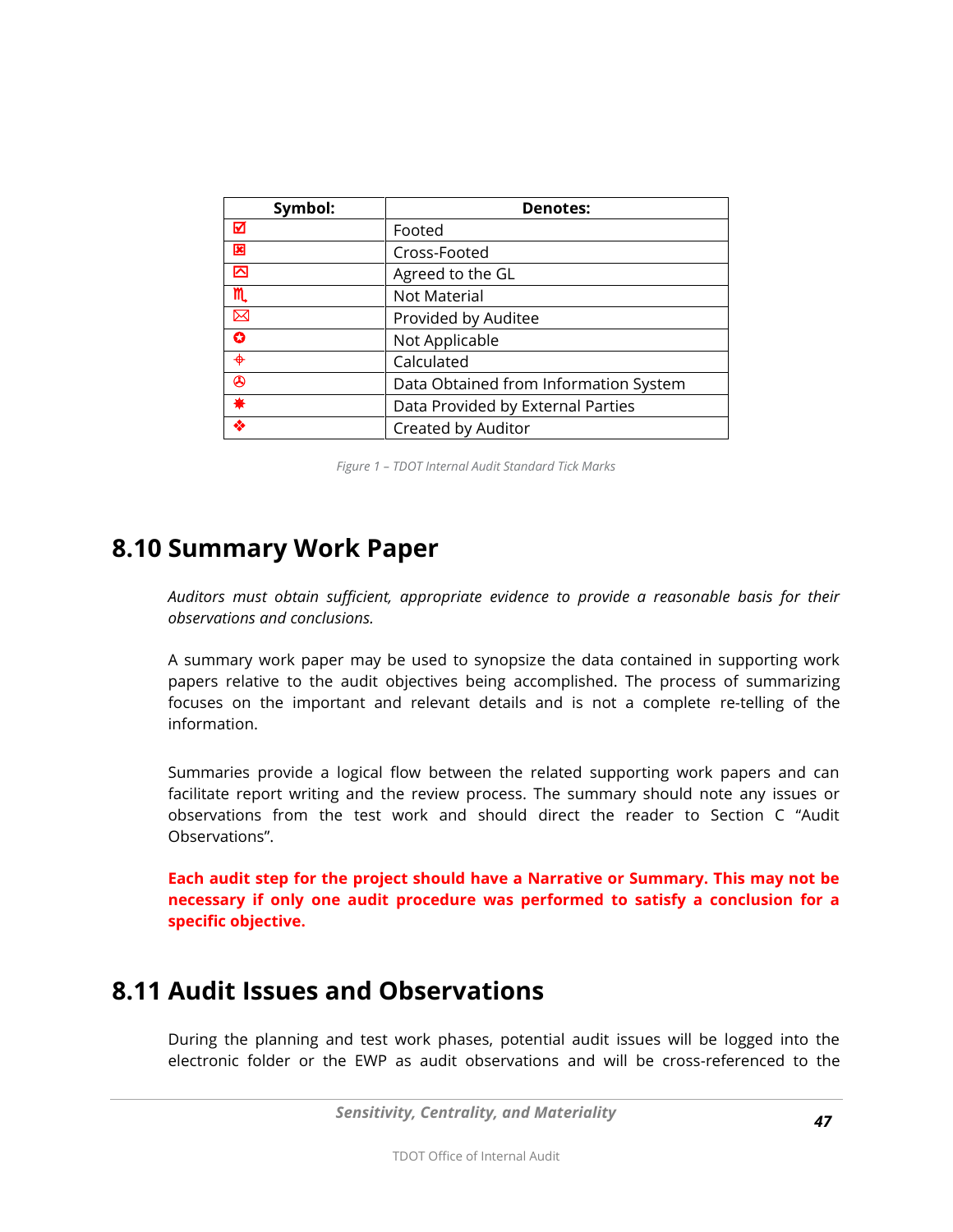appropriate audit work paper. **Auditors will communicate these issues to the audit client**.

After discussion with the audit client, the issues will either be cleared or will be fully validated. When an issue is not cleared, care should be taken to adequately develop an audit finding. Auditors should report observations by providing credible evidence that relates to the audit objectives. These observations should be supported by sufficient, competent, and relevant evidence. They also should be presented in a manner to promote adequate understanding of the matters reported and to provide convincing but fair presentations in proper perspective. The finding should provide selective background information to provide the context for the overall message and to help the reader understand the finding and significance of the issues discussed.

To the extent possible, in presenting observations, auditors should develop the elements of condition, criteria, cause, and risk/impact (effect) to assist officials of the audited entity or oversight officials of the audited entity in understanding the need for taking corrective action. The four elements of a well-developed audit finding are:

| <b>Condition</b>          | What was found?                               |  |
|---------------------------|-----------------------------------------------|--|
| <b>Criteria</b>           | What standard applied? (Reference and         |  |
|                           | detailed description of what should have      |  |
|                           | been found)                                   |  |
| Cause                     | Why did it happen? (be sure to get the "root" |  |
|                           | cause)                                        |  |
| <b>Risk/Impact/Effect</b> | What happened or could happen? Dollar         |  |
|                           | value? Effect on service delivery?            |  |

The Audit Team should work with management to develop sound recommendations for audit observations. Cost effective recommendations that will add value to TDOT should be developed for each finding. A sensible corrective action plan should be agreed with by the audit client management. Discussions regarding planned actions to address the recommendations should be documented.

Observations deemed not material to the overall objectives of the audited entity and presenting only insignificant risk to TDOT, will not normally be included in the report; but, may be provided to audited entity management in a "Management Letter". Management Letters are public information.

In order to track accepted audit recommendations for follow-up, the observation must be recorded after they have been approved.

#### **8.12 Work Paper Review**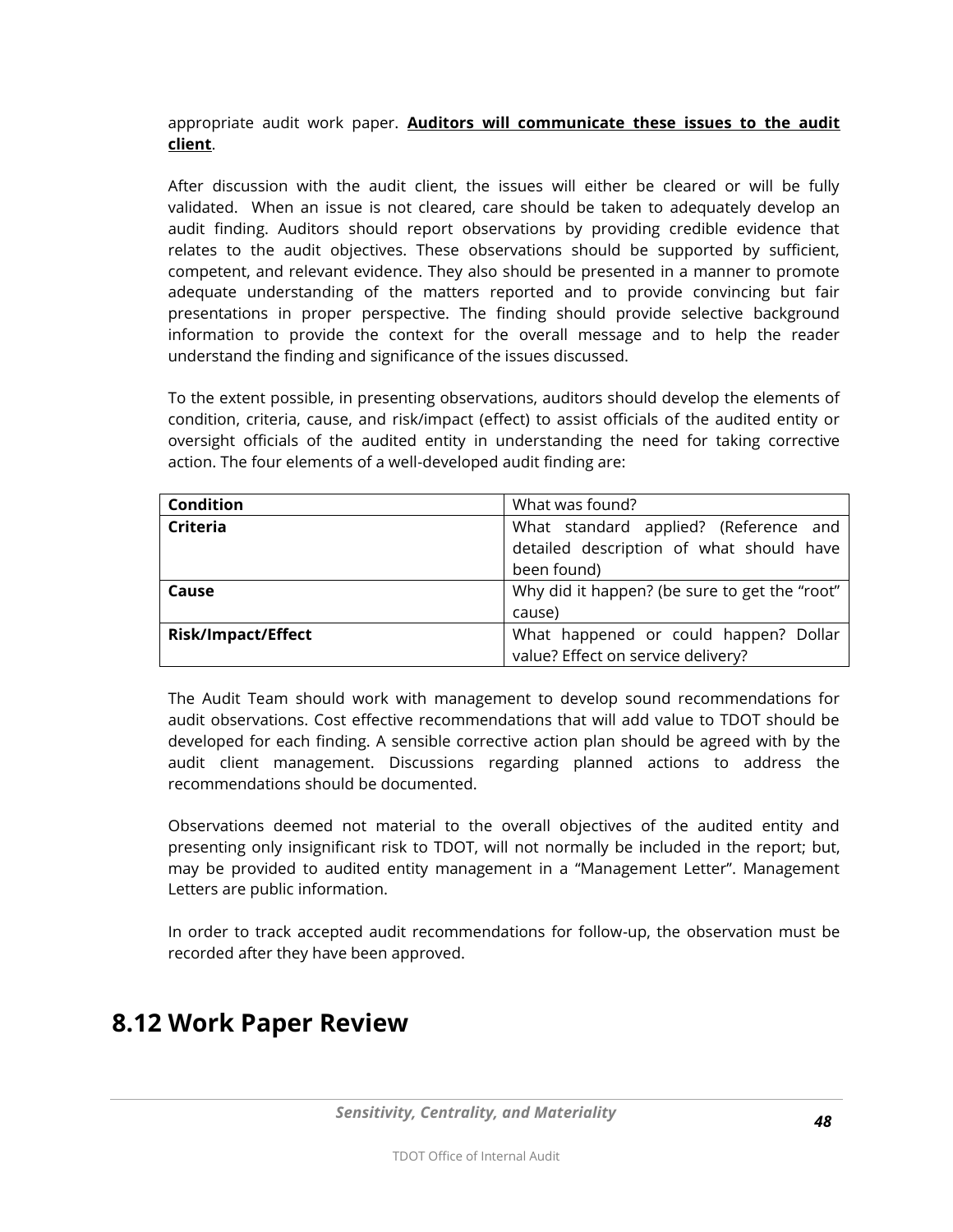Work papers should be reviewed as soon as they are prepared to provide timely feedback to the preparer.

Prior to the beginning of the fieldwork phase, all documentation pertinent to the administrative and planning phases should have been entered into the work papers binder and database and reviewed.

All work papers will have a minimum of one level of review. The In-Charge Auditor should review all documentation prepared by the audit team. The Principal Auditor will review documentation prepared by the In-Charge Auditor. Work papers prepared by the Principal Auditor will be reviewed by the Audit Director. This will ensure accurate and sufficient information for planning and performing the audit.

While content is more important than format, the reviewer **will verify**:

- All planned objectives and supporting audit steps were completed or justification provided for exclusion.
- Work papers are sufficient, accurate and reliable.
- The conclusions reached were reasonable, logical, and valid.
- Observations have sufficient and appropriate supporting documentation based on the significance of the issue.
- The working papers were prepared in accordance with GAGAS standards and TDOT Internal Audit procedures.

The reviewer will record significant comments in the work papers. The preparer will need to respond to the comments and sign-off. The reviewer sign-off signifies that corrections were adequately performed.

### **8.13 Issues Needing Further Study**

If, during the audit, auditors identify significant issues that warrant further work, but the issues are outside the scope of the current project, they should document the issue and discuss it with the Principal Auditor or Audit Director. The Audit Director will make final decisions whether to expand the scope of the audit, add the issue to the audit plan as a separate audit, or retain the information for future risk assessments.

#### **8.14 In-Process Review of Fieldwork**

Near the end of fieldwork (90% of budget field work hours complete) the Auditor In-Charge will prepare documentation and meet with the Principal Auditor and Audit Director to discuss the audit project progress. The documentation will:

**Provide an answer to each objective** 

*Sensitivity, Centrality, and Materiality*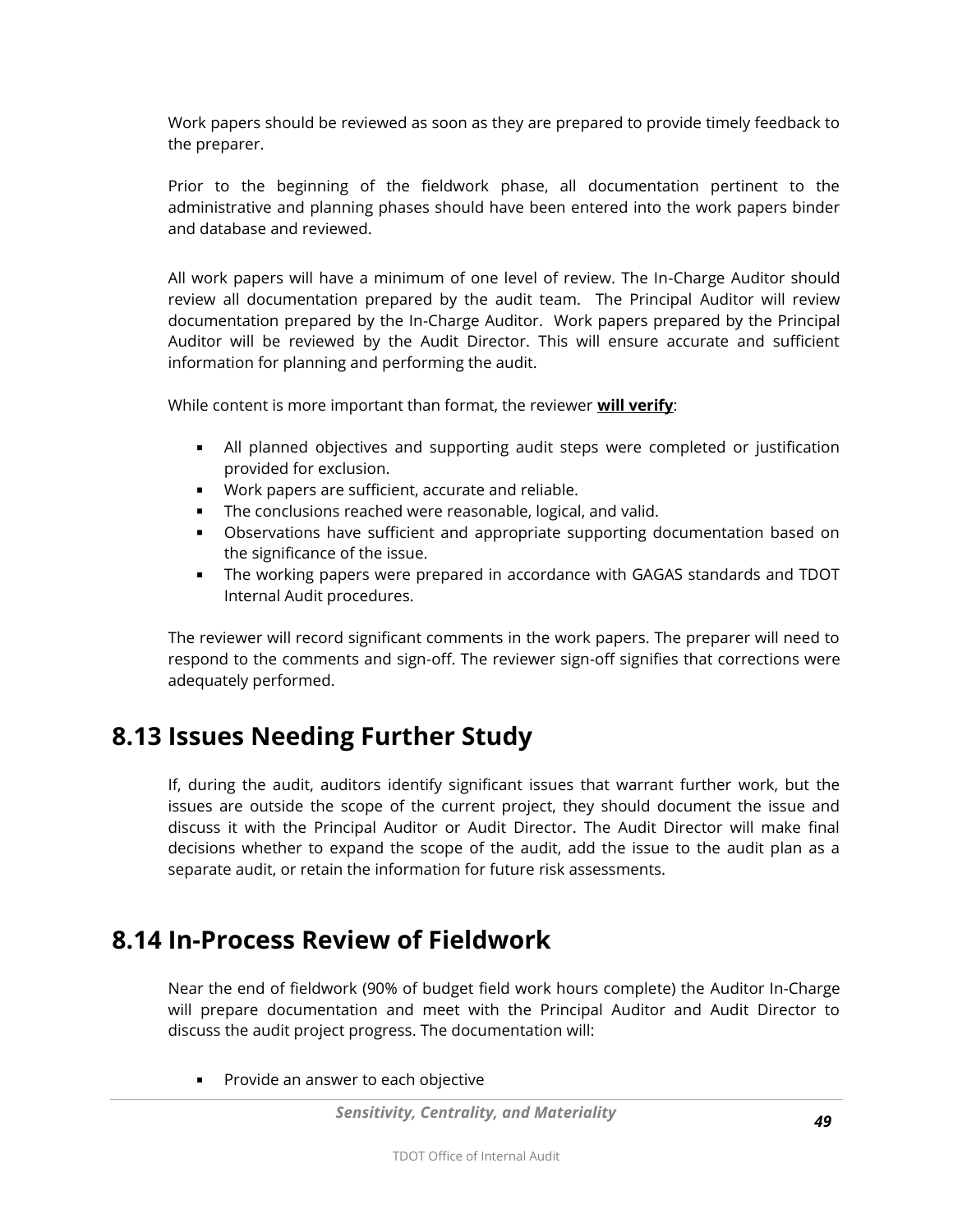- List the scope area, observations with root cause and risk/impact
- **Describe the communications with client management (whom and how)**
- Validate auditor and calendar days to complete draft report

# **8.15 Meeting with Audit Client Director**

After the Fieldwork In-Process Review, the In-Charge Auditor and/or Principal Auditor will meet with the Division Director and/or Deputy to discuss the progress of the audit to date.

# **8.16 Identification of Fraud or Other Activities**

If an auditor discovers a situation where possible fraud or other questionable activity has likely taken place, notification should be made immediately to the In-Charge Auditor. Once it is determined by the In-Charge Auditor that a problem likely does exist, the In-Charge Auditor should immediately notify the Principal Auditor or Audit Director. The following are possible concerns:

- An illegal act that is a violation of a law, and or a regulation
- Noncompliance of a provision of a contract or grant agreement
- Abuse when the conduct of a government organization, program, activity, or function falls far short of societal expectations for prudent behavior

The Principal Auditor or Audit Director will make a determination whether additional work needs to be performed or whether audit procedures should be suspended as a result of the concern. If necessary, the Audit Director will report the irregularity to the Commissioner or the Deputy Commissioner/Chief Financial Officer, the TDOT Legal Counsel, or the Tennessee Comptroller of the Treasury. If the incident appears to be criminal in nature, the appropriate law enforcement agency will be notified.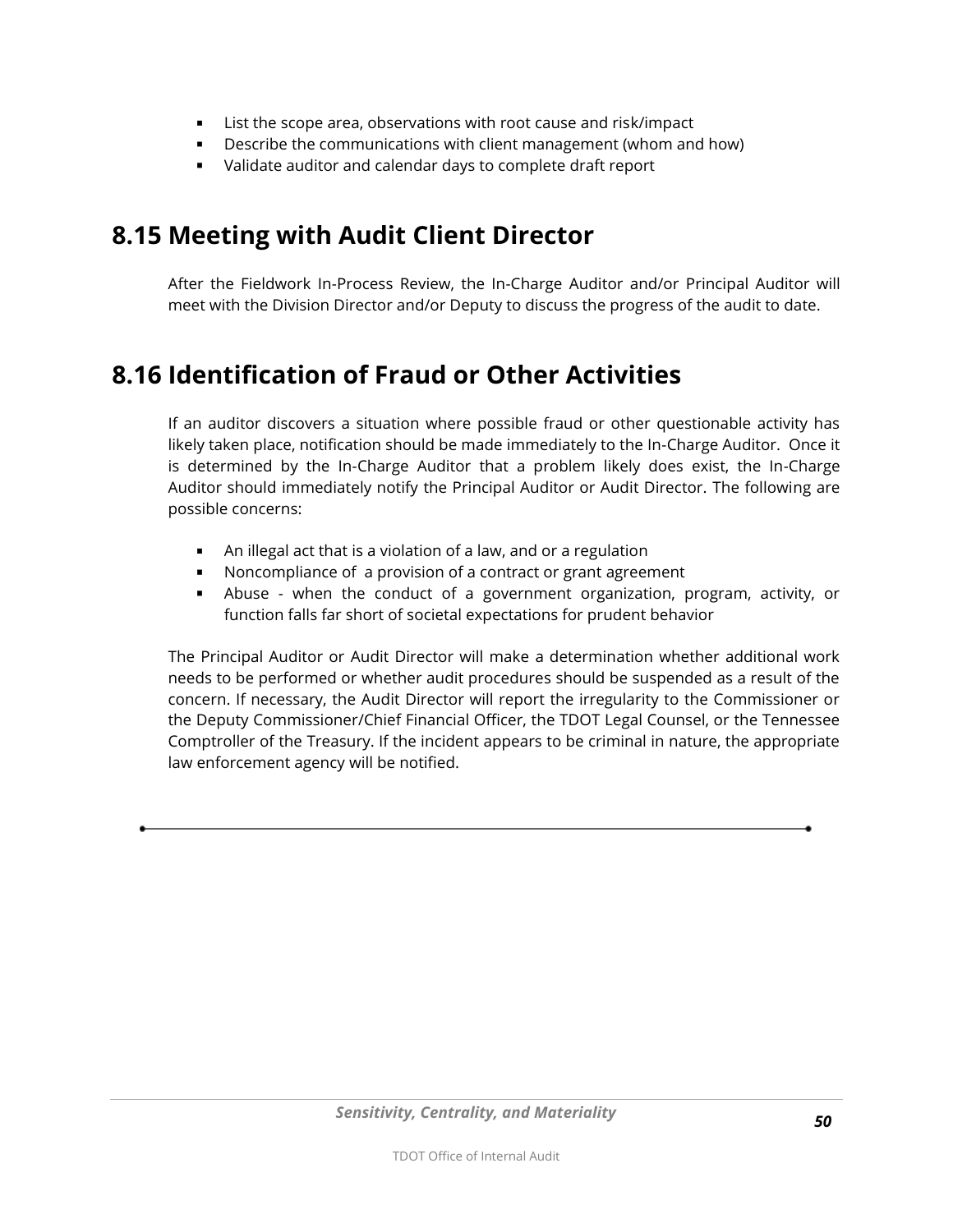# **9 REPORTING**

*Auditors must issue audit reports communicating the results of each completed performance audit.* 

After every engagement, a draft report (or other form of communication) is completed. The draft report is completed by the audit team (main responsibility to the Auditor-in-Charge) and preliminarily reviewed by the Principal Auditor. Final review is completed by the Director of Audit. While the reporting format is standardized, some variation exists based on the type of engagement.

Characteristics of a Well-Written Report:

- *Significant*  significance indicates that matters included in the final report be impactful in effect (e.g., dollar value, lost productivity, public endangerment, etc.).
- *Useful*  indicates that a report is structured to the interests, needs, and, benefits of the users.
- *Timely* reports should be issued with alacrity to enable prompt use of the information for decision making.
- *Accurate* infers that the information presented is supported by objective evidence that was verified and passed the quality assurance processes.
- *Complete and Concise* reports should contain clear and sufficient information to facilitate the reader's understanding yet succinct but simple enough not to clutter the facts with unrelated, insufficient, or excessive verbiage.
- *Persuasive* reports should be written in a convincing tone and a respectful manner. Conclusions and recommendations should follow a logical train of thought derived from the facts. The information presented in the report should explain the significance of the findings, the reasonableness of conclusions
- *Objective and Balanced* audit reports should be presented in a fair and impartial manner; without exaggerations or undue emphasis on deficiencies. The report should contain complete information to provide the reader with the proper perspective and the tone should be constructive to illicit a favorable reaction to the recommendations

All audit reports will be prepared in accordance with *Government Auditing Standards* unless full compliance is inhibited and a qualified statement is required. When the audit does not comply with applicable GAGAS requirements, due to scope limitations, restrictions on access to records, laws, regulations, or other issues impacting the audit, the in-charge auditor will document the departure from the GAGAS requirements; how the departure impacted the audit, and the conclusions in both the work papers and in the report.

# **9.1 Audit Draft Report Overview**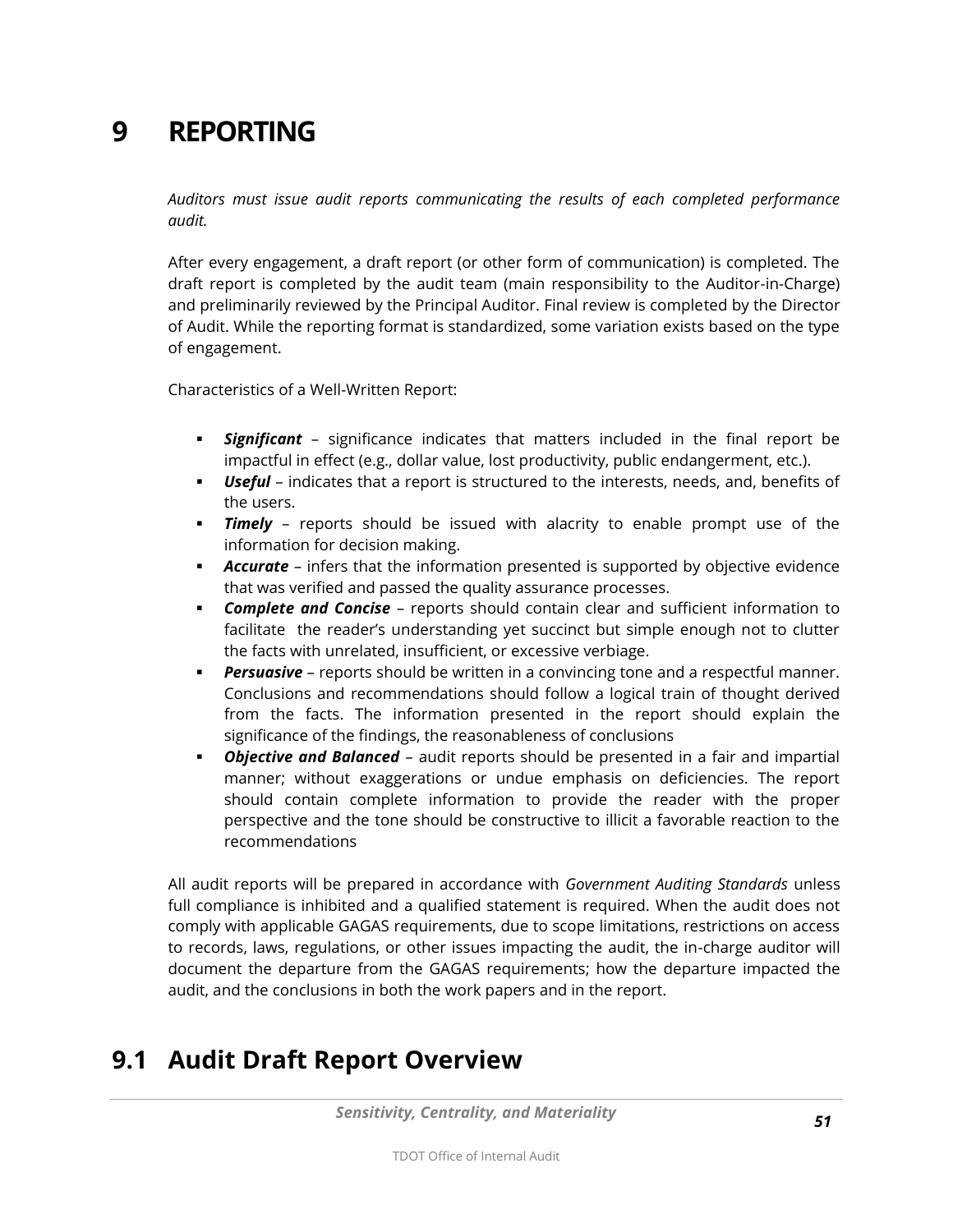The In-Charge Auditor will provide a cross-referenced draft report to the Principal Auditor, who is responsible for reviewing supporting working papers and refining the draft report. All significant information should be cross referenced to the appropriate work paper of reference document. The Principal Auditor will provide the draft report to the Audit Director who will authorize its release to the audit client. An exit conference will be schedule to discuss the issues identified in the audit draft, and, ideally, agree upon a plan of action. Management of the audited entity will be given ten (10) business days to return their written response at which time the Final Audit Report will be issued.

"Discussion Drafts" (issued prior to the Draft report) may also be utilized. Such documents may be used from time to time in order to determine approximate levels or agreement or disagreement on audit observations and flush out additional information from the audited entity.

## **9.2 Audit Draft Report Template**

The audit draft report should utilize the audit draft template which contains the following sections: Introduction, Observations and Recommendations, and General Audit Information. The In-Charge Auditor should obtain the current TDOT Internal Audit report template from the Director of Audit. The report should use the "Century" font with size "11" and should contain only one blank space after a period.

# **9.3 Introduction**

The Introduction section contains a brief discussion of the audit and why it was performed. It contains sub-sections for project description, background, and objectives. If other matters need to be discussed, a sub-section for other matters is appropriate.

- The Audit Project Description sub-section will be captioned to identity the name of the function, contract, etc., that was audited. It will include a brief description of the audit project and the significance of the audit.
- The Background sub-section is used to provide information not otherwise obvious to the reader, but necessary to put audit observations in perspective. The background may include a brief description of the activity mission, operation, and magnitude along with information pertinent to request audits, follow-up audits, and audits with prior interim reports issued on the same audit area.

# **9.4 Objectives and Conclusions**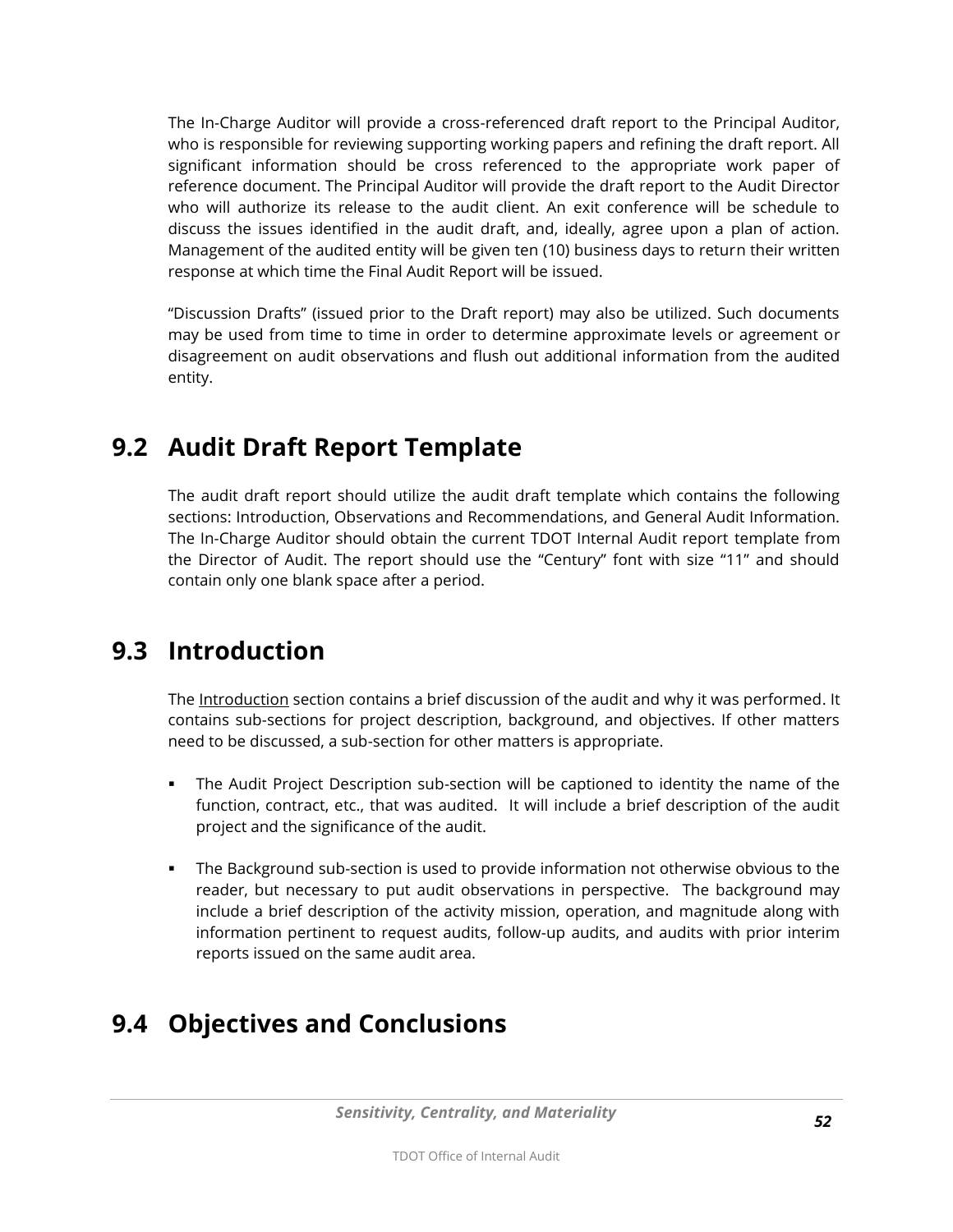Audit Objectives will be identified from the audit planning memorandum. Each objective will be written in a format such that it can be answered with "Yes", "No", "Generally yes", "Generally no", and "Indeterminable". Objectives describe the work conducted and results of the work performed to meet the objectives outlined.

Conclusions will answer the objectives with "Yes", "No", or "Yes, except for…" For audit conclusions that are indeterminable, other qualitative factors may be utilized to fully assess the activity, transaction, process, or function that is being audited.

| <b>Objective</b>     | <b>Response</b>                      | Quantitative                        |
|----------------------|--------------------------------------|-------------------------------------|
| <b>Response</b>      | <b>Description</b>                   | Algorithm                           |
| <b>Yes</b>           | Audit conclusions, in response to    | Test results indicate $\geq$ 95%    |
|                      | audit objectives that fall into this | affirmative rate. Conversely, test  |
|                      | grade results from predominantly     | results might indicate $\leq 5\%$   |
|                      | affirmative test results             | exceptions                          |
| <b>Generally yes</b> | Objective responses falling within   | Test results indicate a response    |
|                      | this category are predominantly      | factor that is $<$ 95% but $>$ 50%  |
|                      | affirmative with a few negative      | affirmative                         |
|                      | exceptions                           |                                     |
| <b>Generally no</b>  | Objective responses falling within   | Test results indicate a response    |
|                      | this category are predominantly      | factor that is $<$ 95% but $>$ 50%  |
|                      | negative with a few affirmative      | negative                            |
|                      | exceptions                           |                                     |
| <b>No</b>            | Audit conclusions, in response to    | Test results indicate $\leq 5\%$    |
|                      | audit objectives that fall into this | affirmative rate. Conversely, test  |
|                      | grade results from predominantly     | results might indicate $\geq$ 95%   |
|                      | negative test results                | exceptions                          |
| Indeterminable       | Audit conclusions, in response to    | Test results indicate a response    |
|                      | audit objectives that fall into this | factor that is = 50% affirmative or |
|                      | grade results from equivalent        | negative                            |
|                      | affirmative and negative test        |                                     |
|                      | results                              |                                     |

### **9.5 Observations and Recommendations**

The Observations and Recommendations section will follow the Introduction section.

- Observation—each observation will be consecutively lettered beginning with "A"
- Background—will provide additional information pertinent to the finding.
- Discussion—this section should include the criteria, root cause, and effect. Complex issues may require sub-captions in this area.
- Recommendation—each recommendation will be marked with the letter of the finding and consecutively numbered, i.e. "A-1", "A-2". Multiple recommendations and responses may be grouped together or listed individually as needed.

*Sensitivity, Centrality, and Materiality*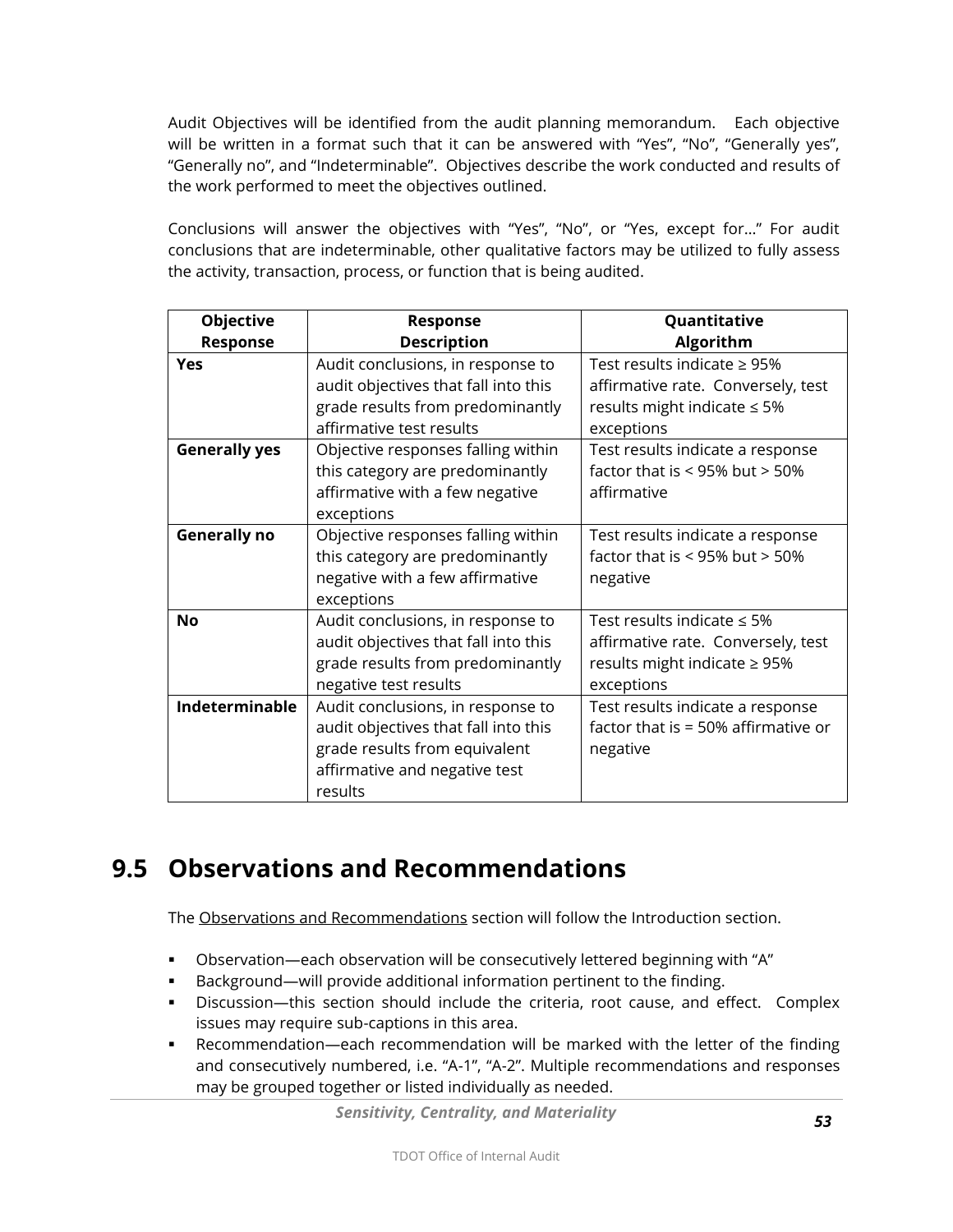- Management Response will be summarized here, and will point to the appendix containing the verbatim response.
- Summary of Management Response -- briefly state management's concurrence or nonconcurrence, and identify the location within the report of the complete Management Response Template.
- Evaluation of Management Responses—if management does not concur, an evaluation of their response is required by the standards. This section can be deleted if not needed.

## **9.6 General Audit Information**

The General Audit Information section will contain sub-sections for Statement of Compliance, Scope and Methodology, and Staff Acknowledgement.

**Statement of Compliance with GAGAS.** Use the following wording for an unmodified compliance statement:

> We conducted this performance audit from \_\_\_ to \_\_\_\_, in accordance with generally accepted government auditing standards. Those standards require that we plan and perform the audit to obtain sufficient, appropriate evidence to provide a reasonable basis for our observations and conclusions based on our audit objectives. We believe that the evidence obtained provides a reasonable basis for our observations and conclusions based on our audit objectives. Our audit included tests of management controls that we considered necessary under the circumstances.

If GAGAS were not followed, the statement must be modified to explain the departure from standards.

- *Scope and Methodology*. Scope is the extent of coverage or the time period covered by the audit. Methodology describes in detail how audit objectives are accomplished. If the audit involved sampling, specify whether statistics, haphazard, or judgmental sampling was used, the size of the sample, what was sampled (line items, units, transactions, etc.), dollar value of the sample size, and time period relating to the universe from which the sample was selected. If the sample includes only data with special characteristics or within certain parameters, the characteristics or parameters should be identified. It is desirable to also identify the size of the universe if it can be determined with minimum effort and if the results can be extended to the entire population. The auditor should also describe comparative techniques and criteria used to evaluate test work.
- *Staff Acknowledgement* will list the names and credentials of the audit team. The list will identify the project Quality Assurance.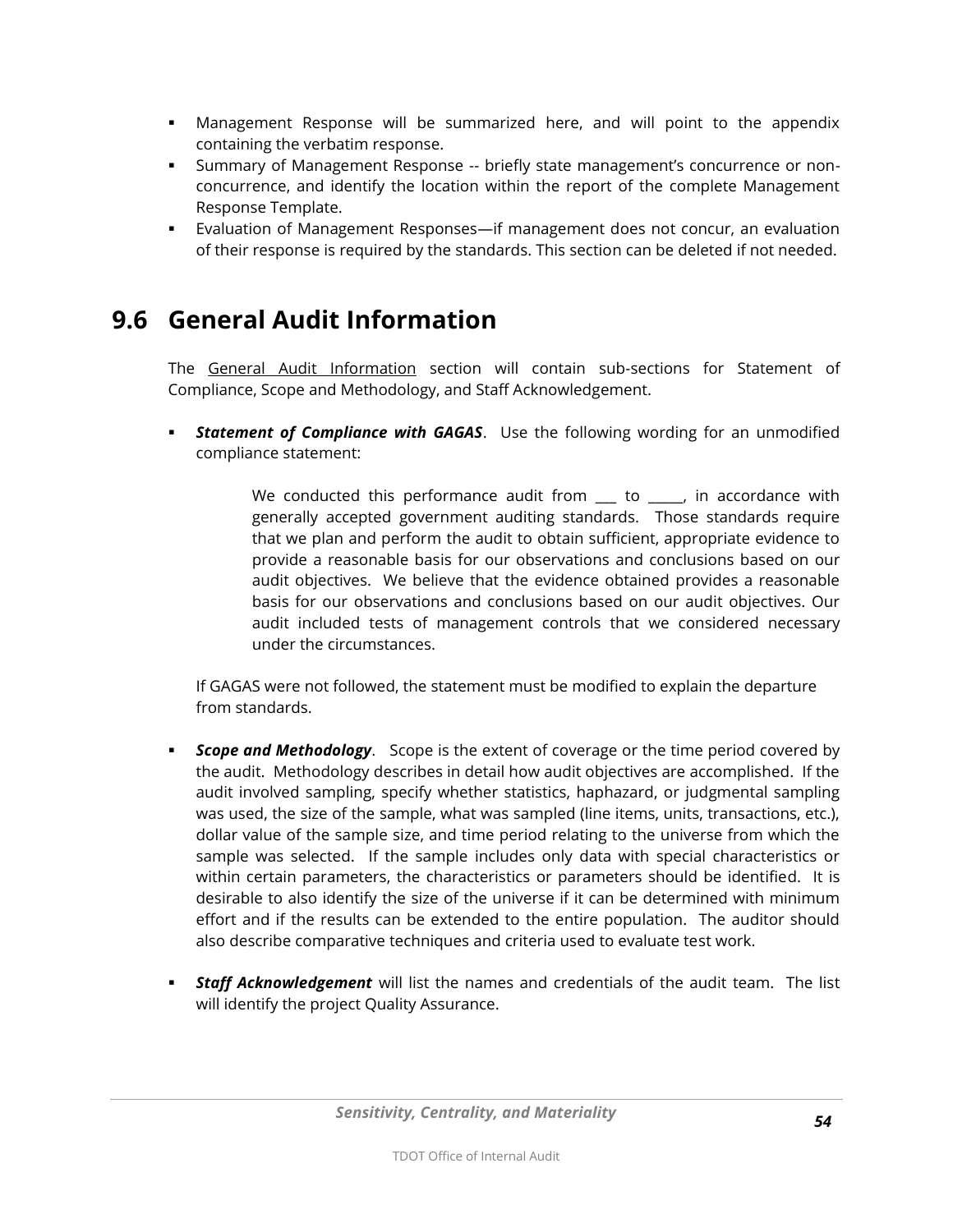# **9.7 Exclusion of Confidential Information**

When dealing with sensitive or confidential information, options for reporting are available. Sensitive or confidential information may be deleted in certain cases or limited-official-use reports may be issued. Tennessee Code Annotated § 10.7.504 provides exceptions to public records containing confidential information.

## **9.8 Audit Draft Report Formatting**

The Audit Draft template form has the "Draft" watermark imbedded in the background of the document. The background will contain the "Draft" watermark until the transmittal letter is prepared by the Audit Director and the report is ready for release.

The "track changes" feature may be used when revising a document prepared by another person. In the word processing software, go to "Review" and select "Markup". Revisions and comments will need to be accepted and the "track changes" feature will need to be disabled before sending or printing the document.

### **9.9 Audit Draft Report Reviews**

The preparer of the draft report will provide a copy to project Quality Assurance or to the Principal Auditor who will review and refine the draft as needed and will use the "track changes" feature to highlight revisions that are made. These changes will be accepted by the preparer. The Principal Auditor will provide a "clean" copy of the report to the Audit Director who will also use the "track changes" feature when revising the work of another. The changes will be accepted by the Principal Auditor.

The Principal Auditor should remove the "Track Changes" using the remove hidden data addon feature of Microsoft Word. Additionally, only one prior version of the draft report should be retained, all other versions should be deleted.

# **9.10 Audit Draft Report Cross Referencing**

The audit draft report must be cross-referenced to the supporting work papers retained in the electronic working paper folder/database. The cross reference will include work paper number, sub-page number, and in some instances section or paragraph number. The test of a well cross-referenced report is that an independent person not involved in the audit is able to vouch the information included in the report to the supporting work papers and verify all statements of fact. The Principal Auditor must ensure that these cross-referencing procedures are followed so that reports can be promptly verified and issued.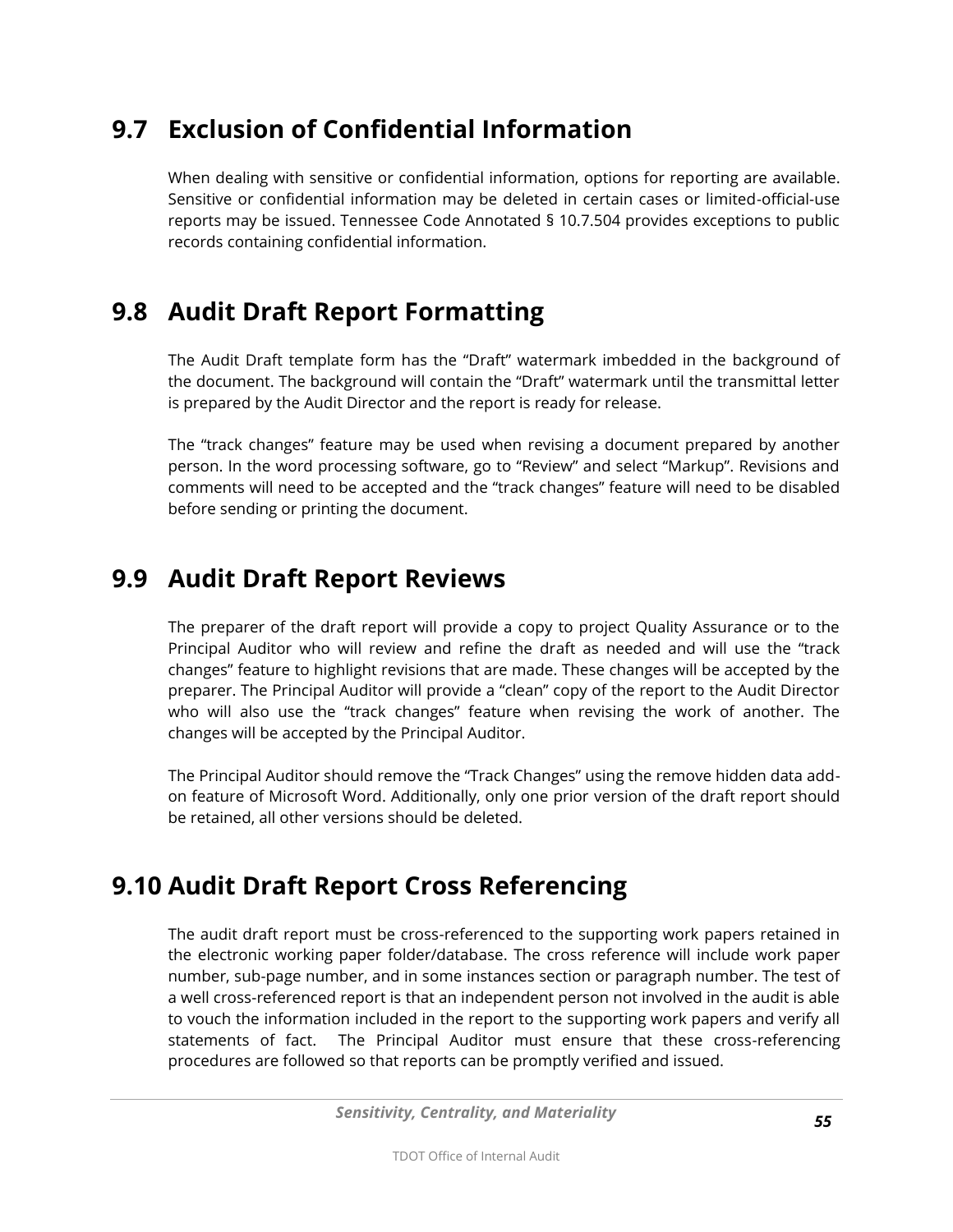# **9.11 Independent Verification of Draft Report**

The Principal Auditor will provide a cross-referenced copy of the draft report to the Audit Director for verification prior to the draft report or discussion draft report being issued to the audited entity.

- a) The verifier's responsibilities are to ensure that:
	- Numerical data and computations in the report (including supporting schedules, tables, graphs, etc.) are mathematically correct and/or factually supported in the working papers
	- Comments and conclusions are consistent with the facts developed
	- Statements of fact, and the report as a whole, are expressed clearly, understandably, and in proper tone
- b) Verifiers must go beyond the summary schedules and finding sheets to source documents in making their verifications of the information reported. However, they are not responsible for the scope of the audit, the quality of the work, or the content and organization of the working papers or report. These are the responsibilities of the Principal Auditor.
- c) The verifier must initial next to each item verified. If anything in the report is questionable, it should be noted on the report. The verifier should note any unsupported information along with any questions or comments.
- d) After verification is completed, the cross referenced draft will be given back to the responsible In-charge Auditor. The In-Charge Auditor shall make needed changes.
- e) After the verifier ensures that changes were made, he/she will sign the first page of the draft. A scanned copy, which includes the sign-off, will be included or attached in the electronic folder

#### **9.12 Exit Conference**

The In-charge Auditor will arrange an exit conference at the conclusion of fieldwork to review audit observations with key individuals impacted by the audit observations. **Exit conferences should not focus merely on areas with significant issues; those areas performed in a notable or exceptional manner should also be discussed.**

The time frame for receiving management's response should be discussed and agreed upon. Generally, the response should be received within 10 workdays. A work paper documenting the exit conference should be included in the audit program 'Section B – Reporting'. It is expected that the Principal Auditor or the Audit Director attend the exit conference.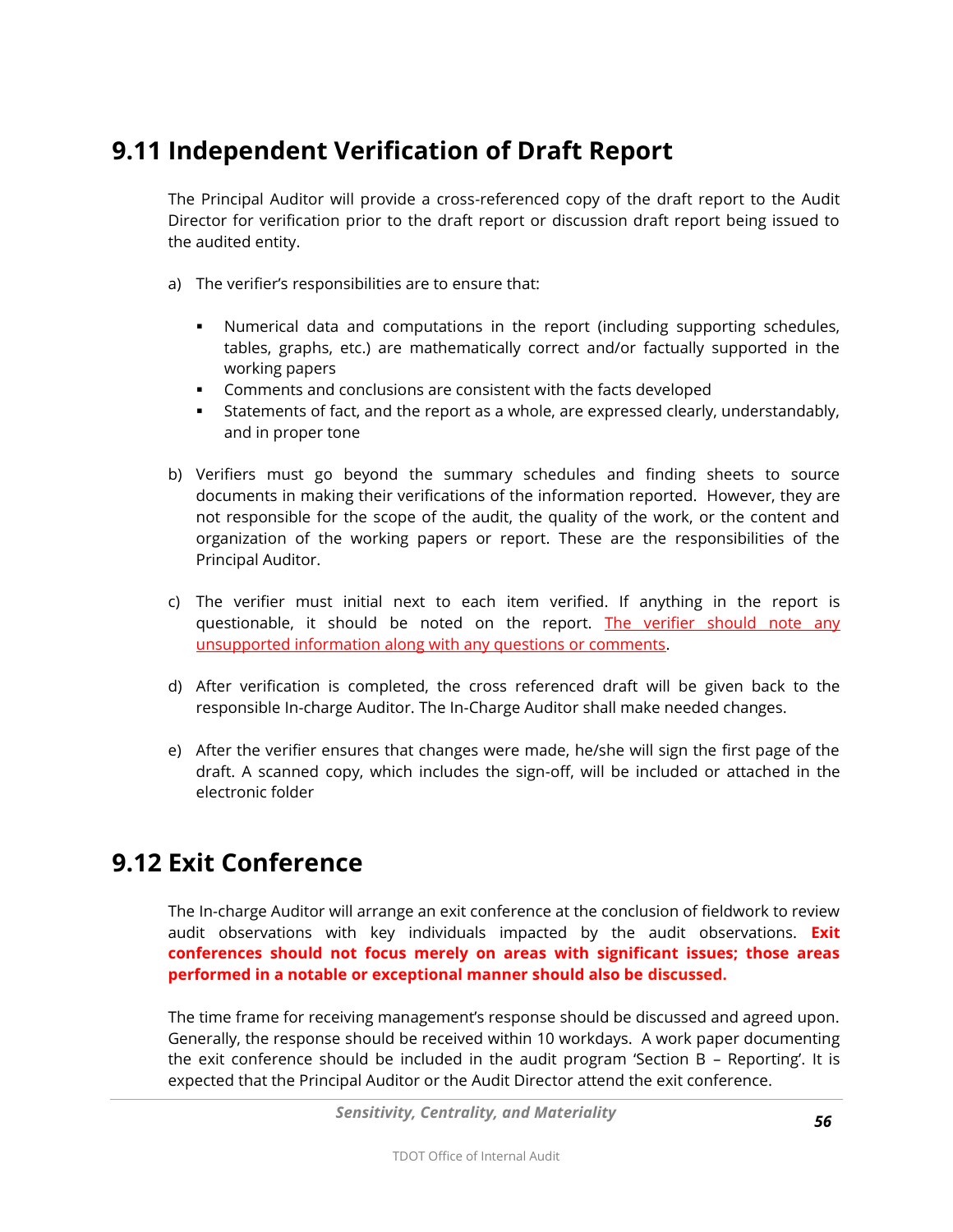## **9.13 Management Response Template**

The In-charge Auditor will prepare the management response template based upon observations in the draft report and an example transmittal letter from the audit client Director to the Director of Audit. The template will contain a summary of the audit observations and recommendations with space for management comments and the proposed action plan.

#### **9.14 Audit Draft Report Distribution List**

After the exit conference, the Principal Auditor will provide a copy of the draft audit report and the response template to the Director of the Audited Entity, Legal Counsel, and any other Director / Function that may be impacted.

The agreed-upon time frame for receiving management's response should be re-iterated in this communication.

If you provide the draft report electronically, be sure to remove the "Track Changes" using the remove hidden data add-on feature of Microsoft Word. Additionally, all prior versions of the draft report should be deleted.

### **9.15 Untimely Management Response**

If management response is not received within the agreed upon time frame, the Principal Auditor must determine the cause and decide if additional time is needed.

If the response to the draft report is not received, the Audit Director should notify the Commissioner and the Deputy Commissioner/Chief Financial Officer that the report will be issued without a response. At the end of the  $3<sup>rd</sup>$  day after such notification, the audit report can be issued with the following statement: "**Comments were not received prior to report publication**."

#### **9.16 Internal Transmittal Letter**

The Principal Auditor will prepare a transmittal letter to be printed on TDOT Internal Audit letterhead. The transmittal letter will be addressed to the director of the audited entity. It will include: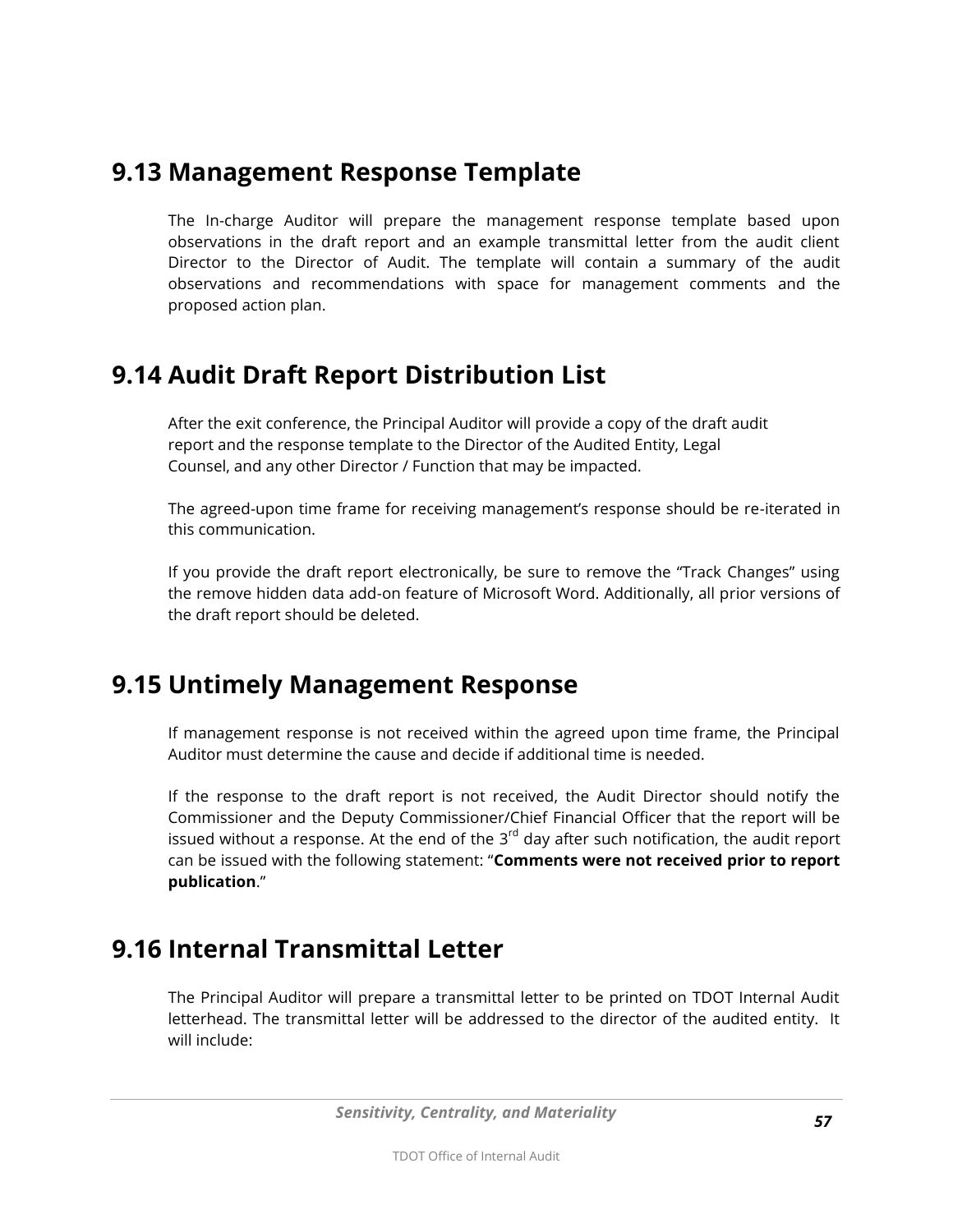An opening paragraph describing the audit and whether it was conducted as part of the annual audit plan or management's request. It will include the following verbiage:

"This report is intended for the information of the Commissioner, Bureau Chief, and management of the Tennessee Department of Transportation; however, this report is a matter of public record, and its distribution is not limited."

An acknowledgement of audited division's effort and cooperation

## **9.17 Final Report Distribution List**

The final audit report will be distributed to the following:

- The Commissioner of TDOT
- TDOT's Deputy Commissioner/ Chief Financial Officer
- **Director or Chief of the Audited entity**
- **Bureau Chief of the Audited function**
- The Comptroller of the Treasury
- Others parties within TDOT, as needed

### **9.18 Final Audit Report**

The final audit report should contain all the elements required by the draft, plus the executive summary, table of contents, and management response template. If management response is in conflict with the report observations, recommendations or conclusions, the report should include a section for the auditor's evaluation of management's response. Additionally, a transmittal letter should be prepared for the Auditor's signature.

### **9.19 Executive Summary**

The executive summary will be no more than one page. It shall be printed on the front inside cover of the report. It will provide a re-cap of why the audit was performed—as part of the audit plan or at the request of the Comptroller's office, Senior Leadership, Division Directors, or other management functions. It will state the objectives, summarize the conclusions reached by auditors and include the recommendations. It will also summarize management's concurrence with the audit conclusions and recommendations.

If management has already implemented corrective action, this should be brought to light. Outstanding accomplishments of the audit client may also be presented in this section.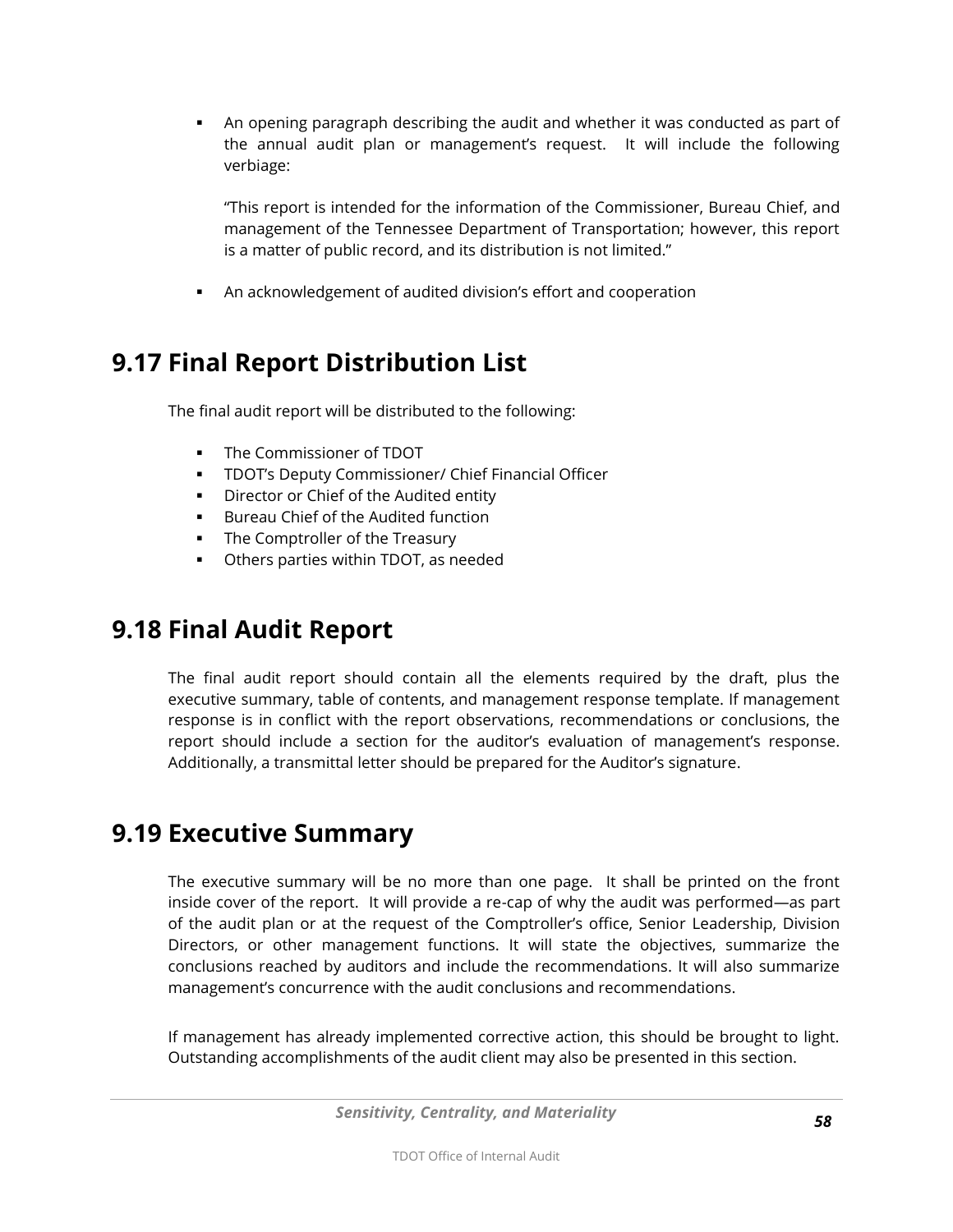# **9.20 Table of Contents**

The table of contents lists the major sections of each audit report and the page numbers

- **Introduction** 
	- **-** Audit Initiation
	- Background
	- Other (if applicable)

#### **Objectives and Conclusions**

- Objectives and Conclusions 1
- Objectives and Conclusions 2
- Objectives and Conclusions 3

#### **Observations and Recommendations**

- **•** Observation A (title)
- **•** Observation B (title)
- **•** Observation C (title)

#### **General Audit Information**

- **Standards**
- **Scope and Methodology**
- **Criteria**
- **Staff Acknowledgment**
- **Appendices** 
	- **Appendix A, (if Needed)**
	- Appendix B, Management Responses

### **9.21 Evaluation of Management Response**

Management response should indicate: (a) accept, partially accept, or reject with each recommendation; (b) actions taken or planned / rationale for partial acceptance or rejection; (c) responsible management, and (d) targeted completion date.

The In-Charge Auditor and Principal Auditor should evaluate management comments for relevancy, timeliness, and effectiveness of the said action to resolve the issues observed. When comments are in conflict with the observations, conclusions, or recommendations, then include the comments in the audit report and explain the reasons for the disagreement in a section titled "Evaluation of Management Response".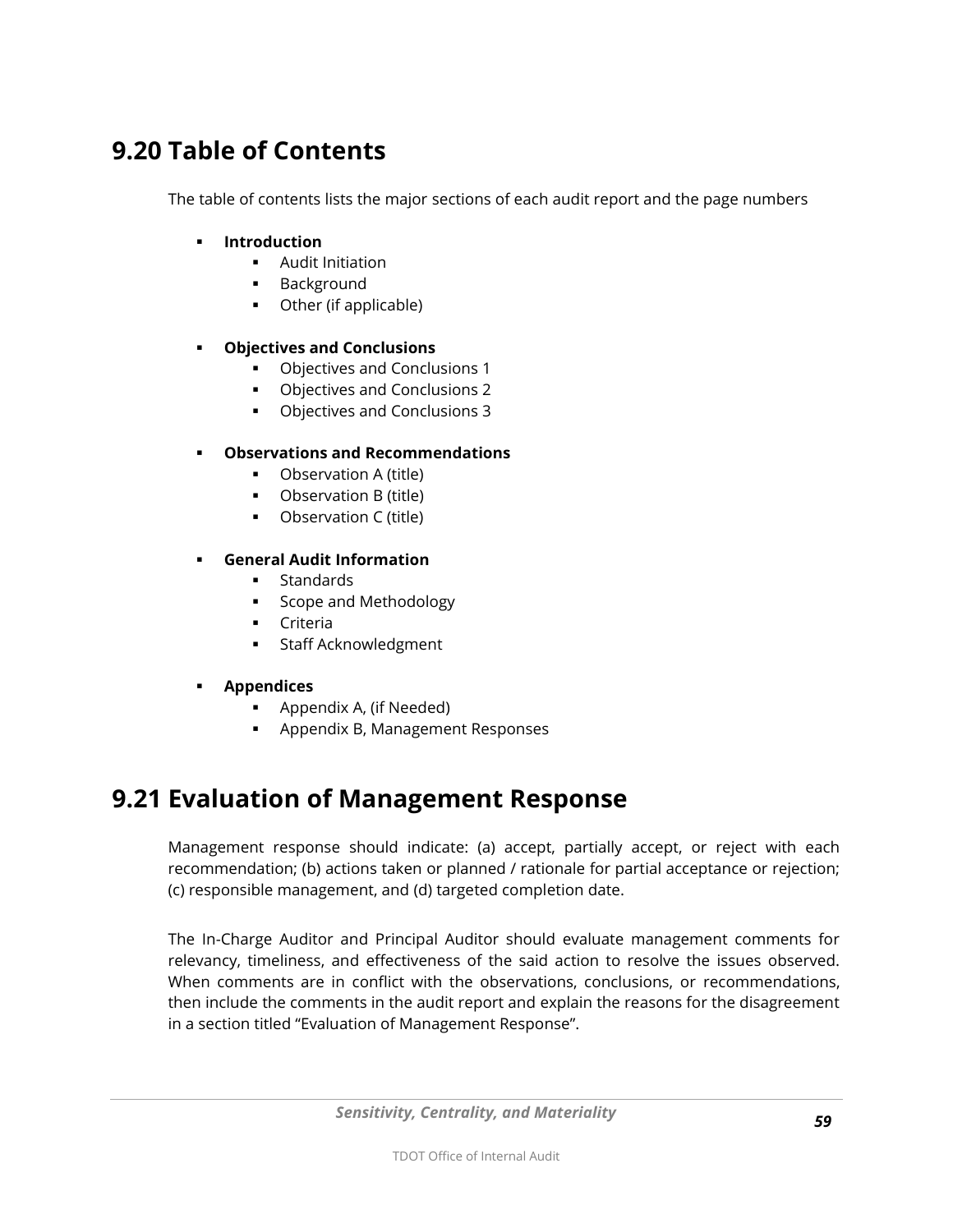If management sends copies of various documents, letters, directives, etc., these items normally become part of the work paper file, but not part of the audit report. These documents normally would be incorporated into the audit report by reference only.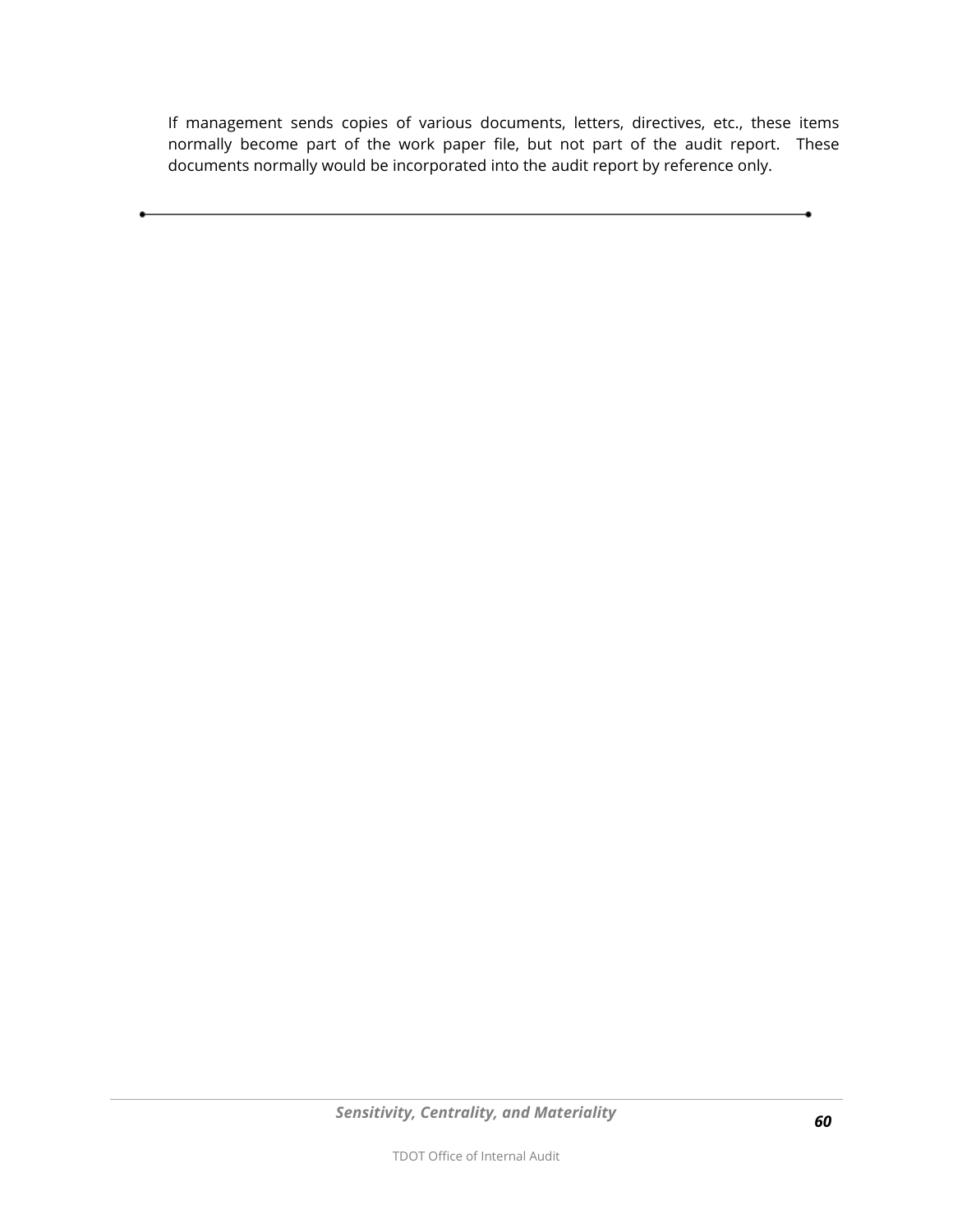# **10 PROJECT –POST AUDIT COMPLETION TASKS**

#### <span id="page-60-0"></span>**10.1 Auditor Performance Evaluations**

The purpose of the Project Performance Evaluation is to provide audit staff with objective feedback on their performance that will aid in the auditor's professional growth. The Principal Auditor and In-Charge Auditor will complete an **Auditor Evaluation** of the performance of each staff auditor assigned to the project. The evaluation will be discussed with each auditor; and the auditor will have an opportunity to provide additional comments to the evaluation. The Principal Auditor will prepare an evaluation of the In-Charge Auditor's performance. These will be reviewed with the Director of Audit.

#### **10.2 Audit Project Close-out**

The Principal Auditor will perform one final check that all documentation in the electronic and hard-copy format is complete. The actual milestone dates will be recorded in the project spreadsheet. Once complete, the electronic project will be closed in the shared drive and accessed by permission from the Audit Principal or the Audit Director only. The Audit Director will selectively review files.

### **10.3 Office of Internal Audit Webpage Update**

Whenever applicable, and after the final report is released, the Audit Director will forward the report to the Information Technology Division or other responsible party with a request to add the report to the Office of Internal Audit web page. The report will be posted within 15 days after the official release date.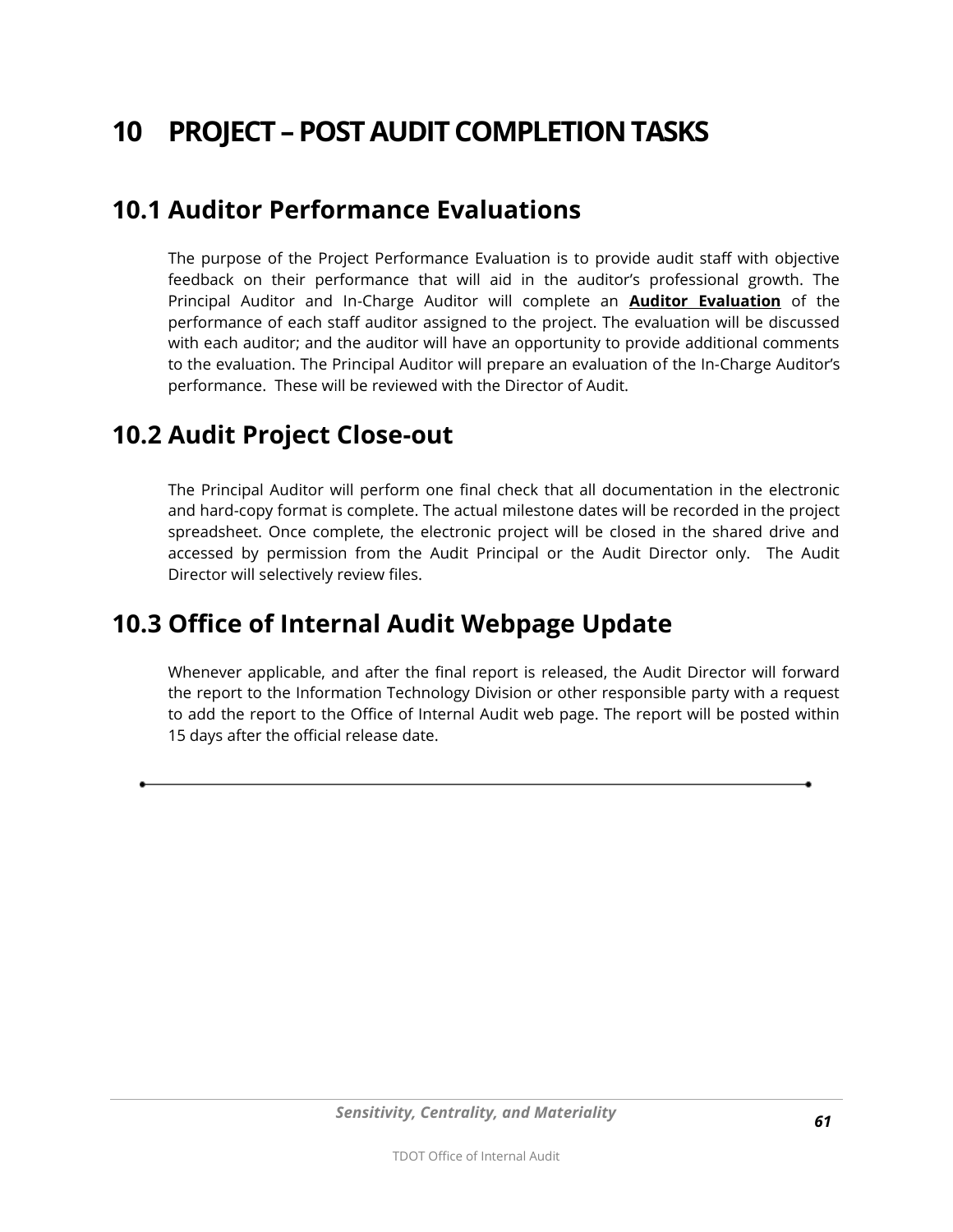# **11 AUDIT FOLLOW-UP**

According to GAGAS, one purpose of the audit report is to facilitate follow-up to determine if corrective actions have taken place. There are no GAGAS standards for follow-up audits as they are considered to be non-audit services unless the entity decides to consider it a "full blown" audit.

Standards such as the IIA's Red Book may be followed in these cases. IIA standards require a monitoring system be set in place for follow-up of audit results.

## **11.1 Nature, Timing and Extent of Audit Follow-up**

The Audit Director shall determine the nature, timing and extent of the follow-up of open audit observations.

If management has effectively complied with recommendations prior to the release of the audit report, there might be no need for a follow-up; however, significant issues should be monitored to determine if management has implemented the action plan as stated in the Final Management Report.

An electronic workbook will be used to monitor those audits that require a follow-up.

### **11.2 Follow-up Procedures**

In most cases, a comprehensive audit is not necessary for follow-up of open audit observations and a report will not be issued.

The objectives of the follow-up will be limited to determining the level of achievement of significant recommendations based upon management's response to audit recommendations and a determination of the success of the recommendation to the original issue.

The Principal Auditor and In-Charge Auditor will determine the level of work necessary to ensure the recommendation has been implemented. For the sake of efficiency, minimal documentation is needed. A narrative with the objective, scope, work performed, results and conclusion will suffice. The conclusion will state if the recommendation was implemented, was not implemented, or is no longer valid. This narrative should be attached into the electronic folder system. The finding will be closed in the electronic workbook if the recommendation (or suitable alternative) was successfully implemented, or if the recommendation is no longer valid.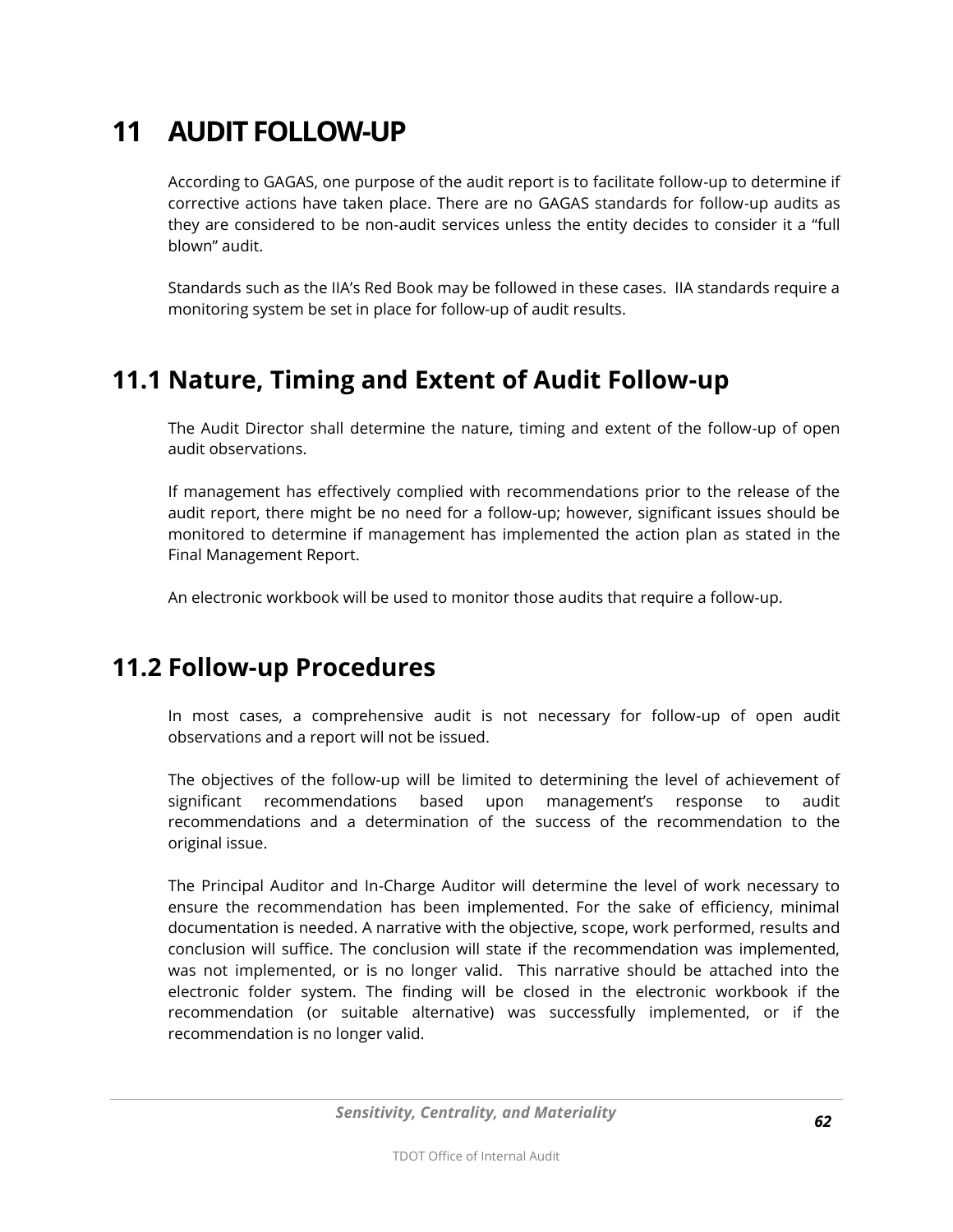If the recommendation has not been implemented the finding will remain open and a memo will be sent to the appropriate director stating the facts of the issue. It will contain the date and title of original report. It will include management's response and time table for implementing the recommendations. It will also request a written response on their intentions.

Work performed on the follow-up will be recorded in the original project in the electronic folder. The project title will be "Follow-up of AU2XXX-XXX", using the original project code.

## **11.3 Additional Reporting Requirement**

Even though no report will be issued, Audit Management will track the number of recommendations implemented and closed; therefore, it is important to close observations in the original project in the electronic working paper database when the follow-up shows they have been implemented.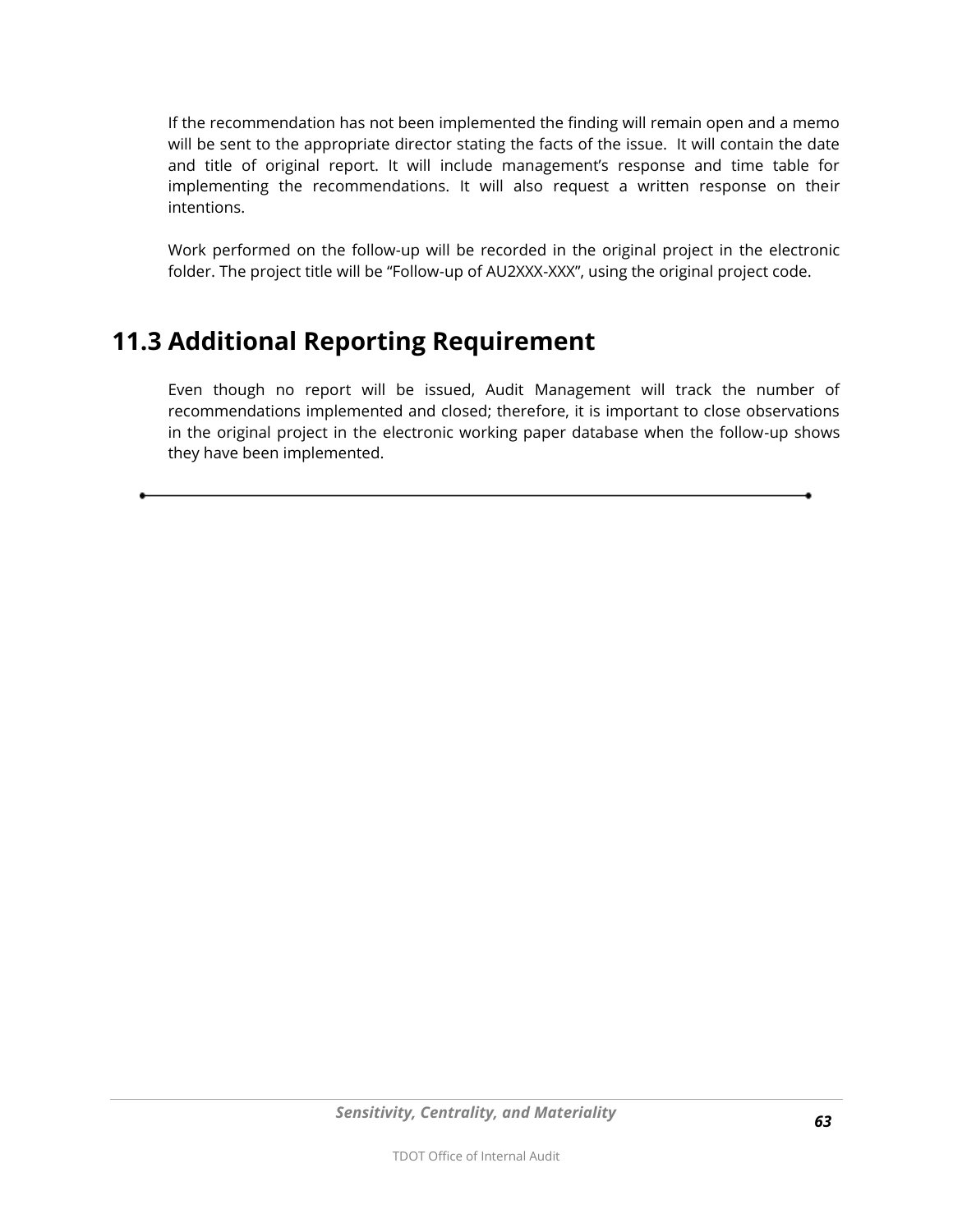# **12 OTHER SERVICES**

## **12.1 General Guidelines**

GAGAS describes three types of non-audit services: (1) services that will impair the independence of the audit organization, (2) services that will not impair independence, and (3) services that will not impair independence as long as supplemental safeguards are in place. It is the policy of the OIA to decline services that will impair the independence of the office or the auditors conducting the audit.

#### **12.2 Non-Audit Services that Impair Independence**

Requests for non-audit services that could potentially impair independence will be referred to the Audit Director for a decision on whether the request will or can be honored.

# **12.3 Non-Audit Services that Do Not Impair Independence**

If a non-audit service is to be provided, the TDOT Internal Audit will consider and document the effects that such service could have on present and future audits. The engagement letter should document the objective, scope of work and deliverable of the service. The letter should also document that the responsibility for the subject matter, the work product, and any functional decisions lies with management and not with this office. Future audits of the subject matter must be designed so that an auditor is not auditing his/her own work.

### **12.4 Initiation of Non-Audit Service Projects**

A project will be set up in the electronic working paper database for each non-audit project. See Section 3.6 for project initiation instructions. The project code will be assigned by the Principal Auditor or Director of Audit. If the time spent on a non-audit project is to be captured as direct hours the project code will be "SP". If the time spent on the project is considered to be non-direct, other codes will be used.

The Principal Auditor will determine the level of documentation needed for each project. At a minimum, the correspondence containing the agreed-to procedures should be attached into the electronic working paper database system.

# **12.5 Time Keeping for Non-Audit Services**

Time will be entered into the electronic working paper database system for all non-audit services.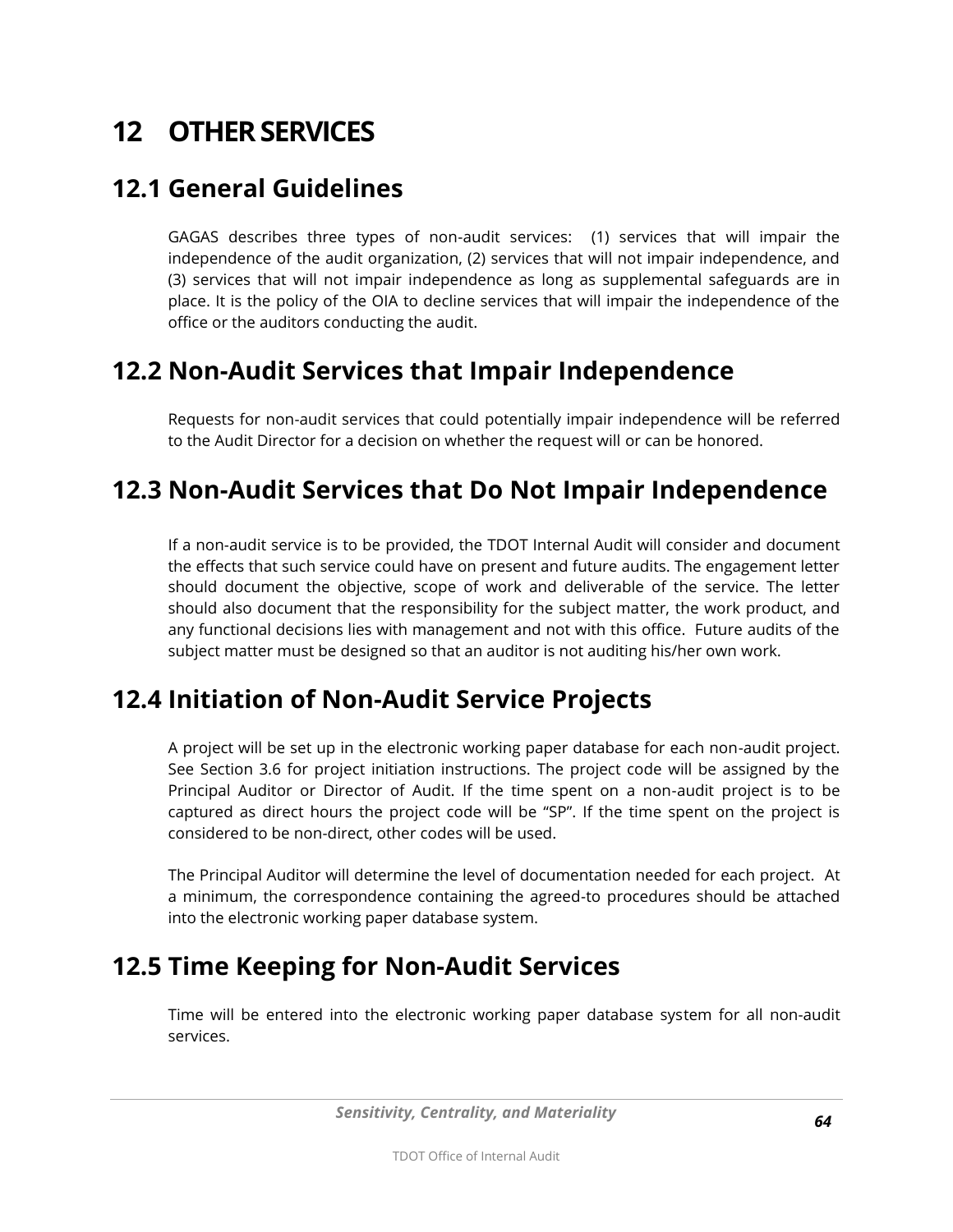# **12.6 Communicating Results of Non-Audit Services**

Auditors performing non-audit services may not report that the services were performed according to GAGAS standards; however, they may report that the services were conducted in accordance with other standards.

### **12.7 Project Performance Evaluation**

See Section [10.1](#page-60-0)

#### **12.8 Office of Internal Audit Web Page**

The Director of Internal Audit will determine if non-audit projects should be made available on the web page.

#### **12.9 Integrity Services**

Guidelines for investigations and investigative type activities are outlined in the *Investigations Standards and Procedures Guide.*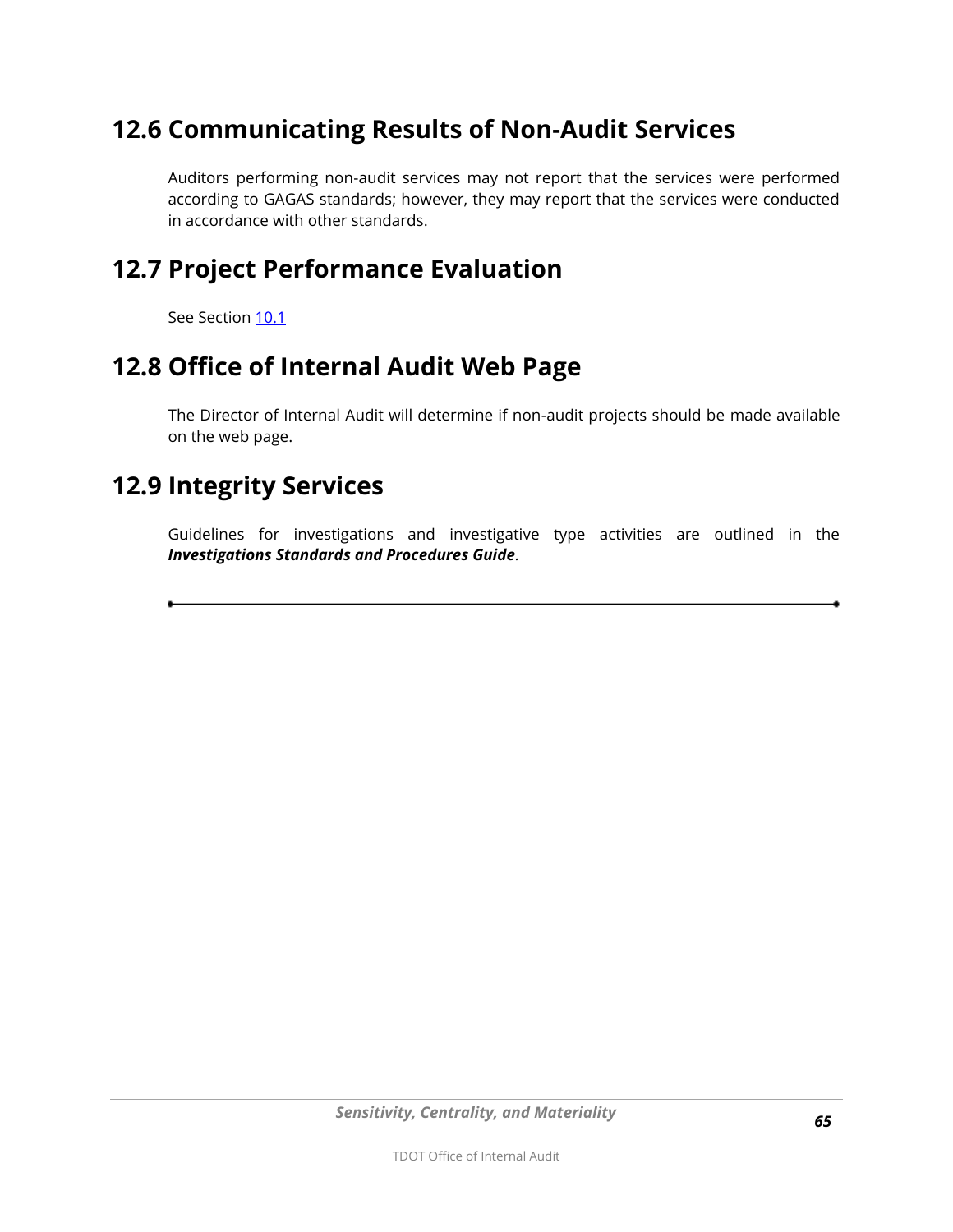# **13 Information Security**

### **13.1 Foreword**

The primary purpose of this section is to define the information security policies applicable to the Office of Internal Audit. It is understood that these policies augment both Departmental and State of Tennessee policies. However, because of the unique nature and the criticality of information interchange for the Internal Audit activity, additional guidance is required to enable the proper handling of data.

Information resources are assets that are critical elements needed by OIA to provide the services to its customers. Information security then is required to enable and ensure that the data is available, the data integrity is intact, and the confidentiality of the data is ensured.

# **13.2 Responsibilities**

The Office of Internal Audit is responsible for ensuring that any information processing system attached to the State of Tennessee's enterprise network and managed by the OIA, or on behalf of the OIA, is compliant with Departmental and State of Tennessee policies. The OIA is responsible for developing and implementing procedures and operations processes that support the goals and objectives of Departmental and State of Tennessee policies. The policies developed herein are provided to meet and sometimes exceed the minimum requirements outlined by the State's Office of Information Resources Information (OIR) Security Program. The OIA is responsible for communicating this policy document throughout the staff. Auditors are responsible for adhering to statewide, departmental, and division policies, standards, procedures and guidelines pertaining to information security.

### **13.3 Data Classification**

Data classification, in the context of information security, is the classification of data based on its level of sensitivity and the impact to the Division (and to a greater extent, the Department) should that data be disclosed, altered, or destroyed without authorization.

The classification of data helps determine what baseline security controls are suitable for safeguarding that data. All OIA data should be classified into one of three sensitivity levels, or classifications:

 **Confidential** - Data should be classified as confidential when the unauthorized disclosure, alteration or destruction of that data could cause a **significant** level of risk to OIA or the Department. Examples of confidential data include data protected by state or federal privacy regulations and data protected by confidentiality agreements. The highest level of security controls should be applied to confidential data.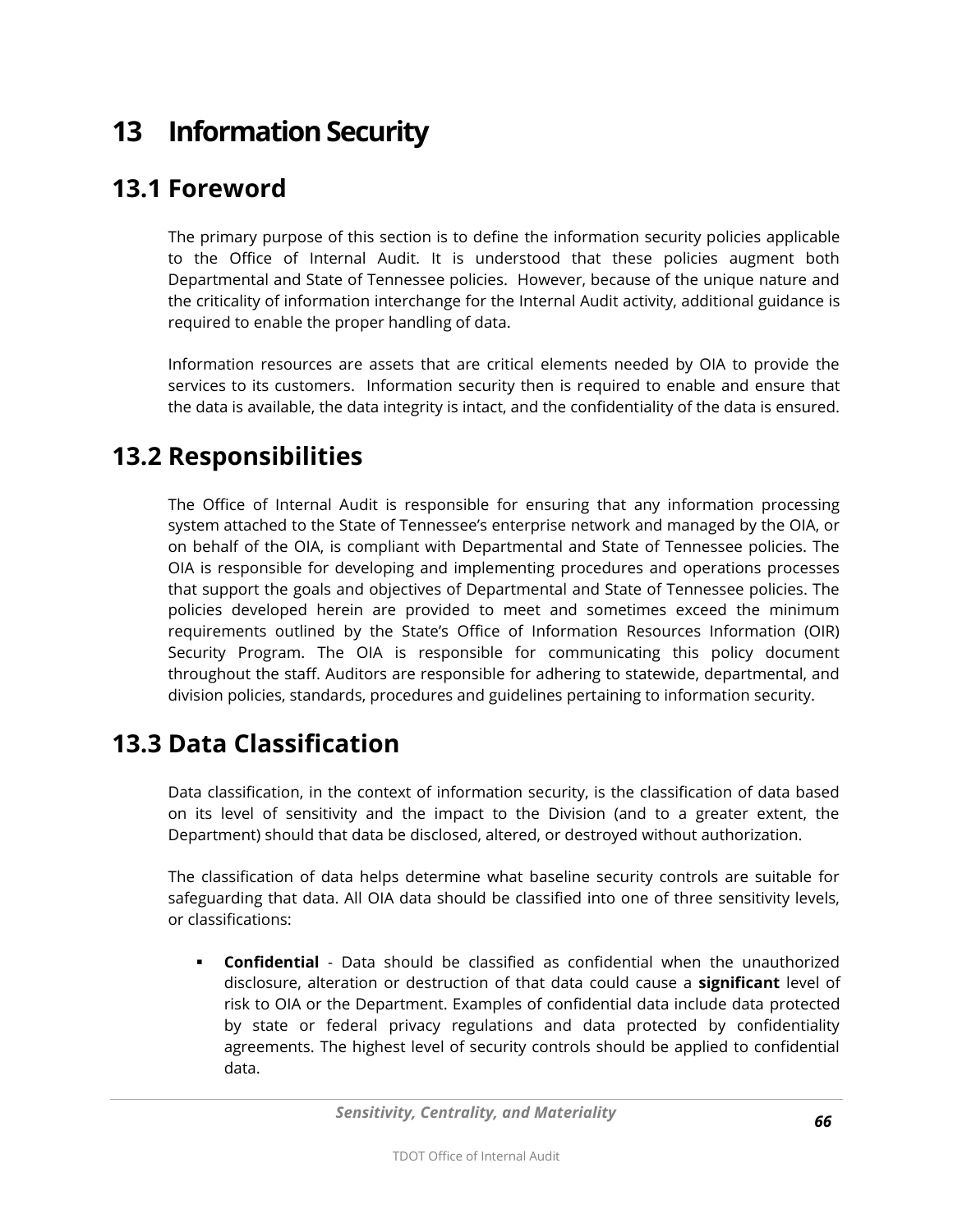Because of prevailing state statues (*Tenn. Code Ann. § 10-7-504 (22) (A)*), all working papers that arise from the Office of Internal Audit including, **but is not limited to**, auditee records, intra-agency and interagency communications, draft reports, schedules, notes, memoranda and all other records relating to an audit or investigation; and all information and records received or generated by the comptroller of the treasury containing allegations of unlawful conduct or fraud, waste or abuse.

- **Sensitive Data** Data should be classified as sensitive when the unauthorized disclosure, alteration or destruction of that data could result in a **moderate** level of risk to OIA or the Department. By default, all Institutional Data that is not explicitly classified as Confidential or Public data should be treated as sensitive data. A reasonable level of security controls should be applied to sensitive data.
- **Public Data** Data should be classified as Public when the unauthorized disclosure, alteration or destruction of that data would results in little or no risk to the Division and its affiliates. Examples of Public data include press releases, course information and research publications. Public Information is information that TDOT must provide for access to Tennessee residents. Public Information is shared publicly to facilitate efficient and transparent government operations. Examples of public Information include information provided on the TDOT Web site and reports meant for public distribution. While little or no controls are required to protect the confidentiality of Public data, some level of control is required to prevent unauthorized modification or destruction of Public data.

All Information obtained by TDOT Internal Audit regardless of physical form or characteristics shall be assigned a classification in accordance with the requirements set forth within this section in order to ensure that they receive an appropriate level of protection from unauthorized disclosure, use, modification, or destruction. In addition to this policy, care should be taken to ensure compliance with other applicable federal, state and local laws and authorities including but not limited to the Tennessee Public Records Act, T.C.A. § 10-7-503.

Classification of data should be performed by each auditor understanding that the default classification is confidential. Data Stewards such as the Director of Internal Audit, the Principal Auditor, and the IT Auditor should be consulted should there be issues or questions regarding the classification of data.

### **13.4 Personally Identifiable Information**

In general, Personally Identifiable Information (PII) is information about a person that contains some unique identifier, from which the identity of the person can be determined.

PII comes in many forms and may also include any information about an individual maintained by the Department, other state agencies, or even private enterprises that conducts business with TDOT. including, but not limited to one's, education, financial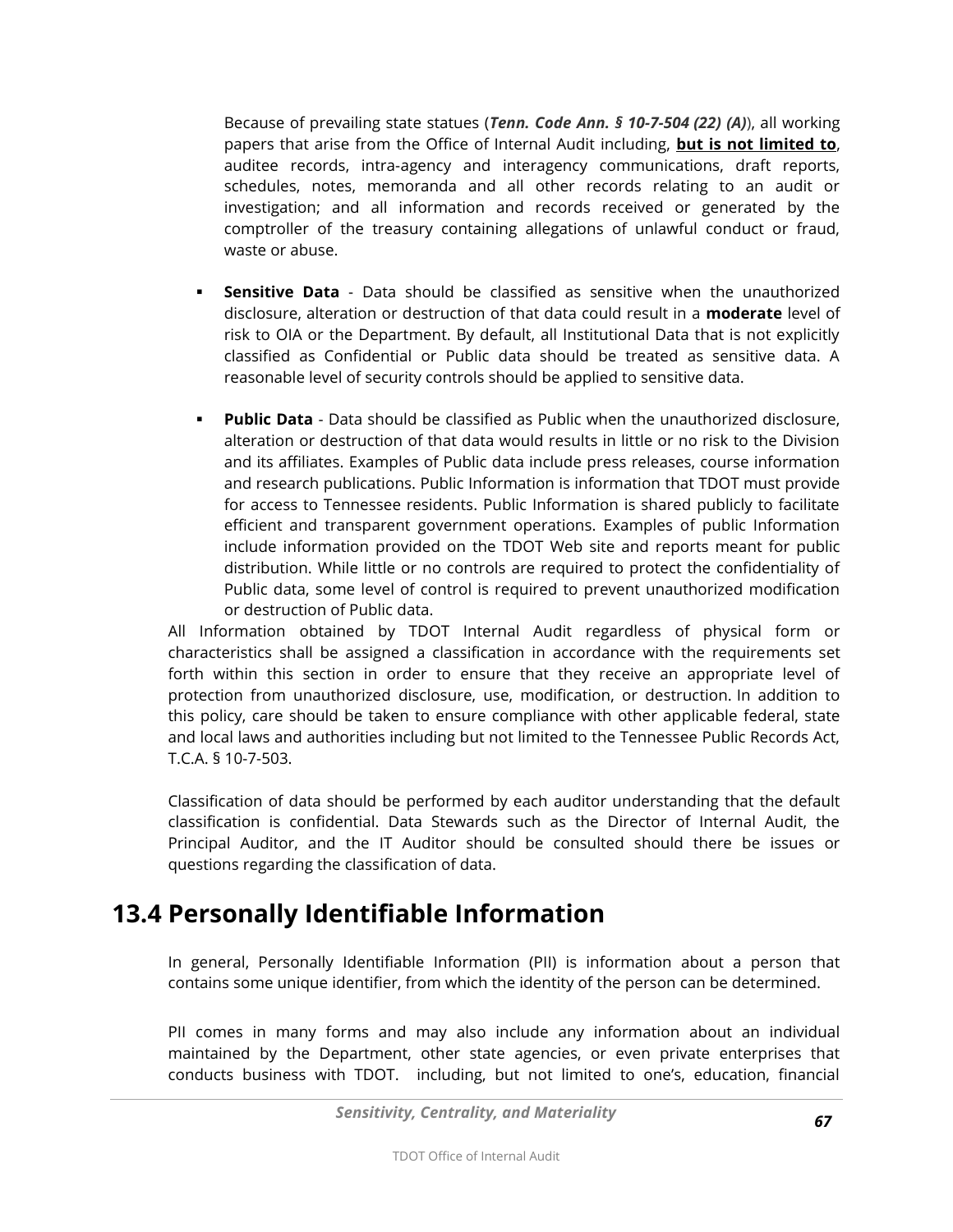transactions, medical history, and criminal or employment history and information which can be used to distinguish or trace an individual's identity, such as their name, social security number, date and place of birth, mother's maiden name, biometric records, etc., including any other personal information which is linked or linkable to an individual."

It is the policy of this Division that any PII, obtained during the course of an audit or investigation, be afforded the security profile of CONFIDENTIAL. As such, extreme care should be exercised in safeguarding that information whether at rest or in transit. The following should be performed by each auditor:

- **Inform the Principal Auditor or the Internal Audit Director for any PII obtained**
- **Ensure that PII will not be stored in any EWP.**
- Storage of PII shall only occur within the shared drive for the OIA, under the project folder (audit of investigation).
- **PII will not be retained in hardcopy format.**
- PII should be redacted from working papers if possible.
- PII should not be kept in memory devices (flash drives), compact disks/DVDs, or other portable storage media,
- **If retention is necessary, auditors should minimize the volume of PII retained.**
- All documents or electronic files containing PII should be labeled and secured at all times.
- **PII** should never be transmitted by e-mail.

# **13.5 Privacy and Security Awareness Training and Education**

Other than the oversight function, OIA auditors have a role in reducing unintentional errors and IT vulnerabilities. Auditors must:

- Understand and comply with agency security policies and procedures;
- Be appropriately trained in the rules of behavior for the systems and applications to which they have access;
- **Work with audit management to meet training needs;**
- Keep software/applications updated with security patches per Department requirements (or inform the proper channels); and
- Be aware of actions they can take to better protect their agency's information. These actions include, but are not limited to: proper password usage, data backup, proper antivirus protection, reporting any suspected incidents or violations of security policy, and following rules established to avoid social engineering attacks and rules to deter the spread of spam or viruses and worms.

As part of the annual and ongoing auditor training, topics significant to information security will be emphasized in formal and informal settings with auditors. Topics may include: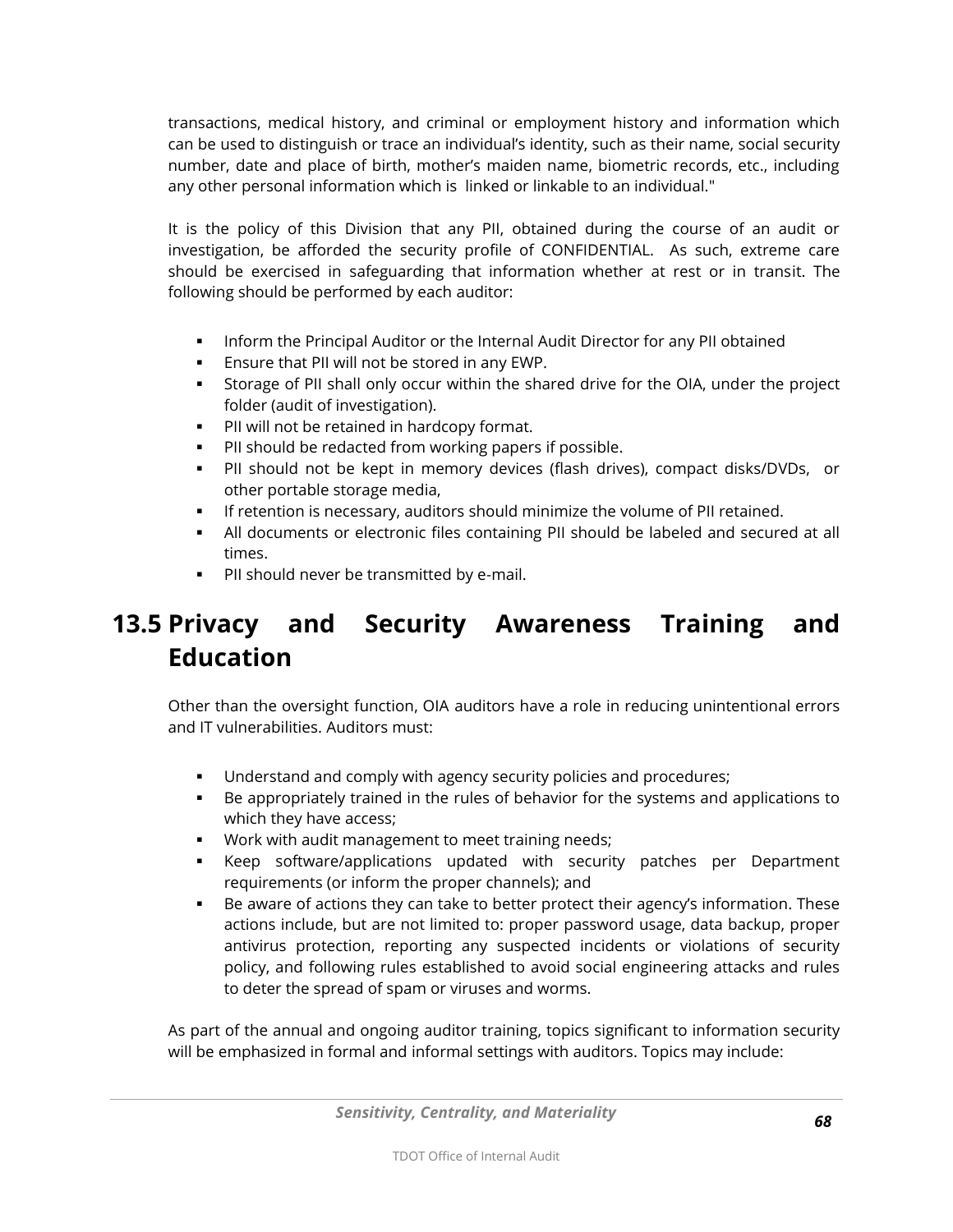- Password usage and management including creation, frequency of changes, and protection
- Protection from viruses, worms, Trojan horses, and other malicious code scanning, updating definitions
- **Policy implications of noncompliance**
- Unknown e-mail/attachments
- Web usage allowed versus prohibited; monitoring of user activity
- Spam
- Data backup and storage centralized or decentralized approach
- Social engineering
- Incident response whom to contact? "What do I do?"
- **Shoulder surfing**
- Changes in system environment increases in risks to systems and data (e.g., water, fire, dust or dirt, physical access)
- Inventory and property transfer identify responsible organization and user responsibilities (e.g., media sanitization)
- Personal use and gain issues systems at work and home
- Handheld device security issues address both physical and wireless security issues
- Use of encryption and the transmission of sensitive/confidential information over the Internet – address agency policy, procedures, and technical contact for assistance
- Laptop security while on travel address both physical and information security issues
- Personally owned systems and software at work state whether allowed or not (e.g., copyrights)
- Software license restriction issues address when copies are allowed and not allowed
- Access control issues address least privilege and separation of duties
- **Individual accountability explain what this means in the organization**
- Use of acknowledgement statements passwords, access to systems and data, personal use and gain
- Visitor control and physical access to spaces discuss applicable physical security policy and procedures, e.g., challenge strangers, report unusual activity
- Desktop security discuss the use of screensavers, restricting visitors' view of information on screen (preventing/limiting "shoulder surfing"), battery backup devices, allowed access to systems
- Protect information subject to confidentiality concerns in systems, archived, on backup media, in hardcopy form, and until destroyed
- E-mail list etiquette attached files and other rules.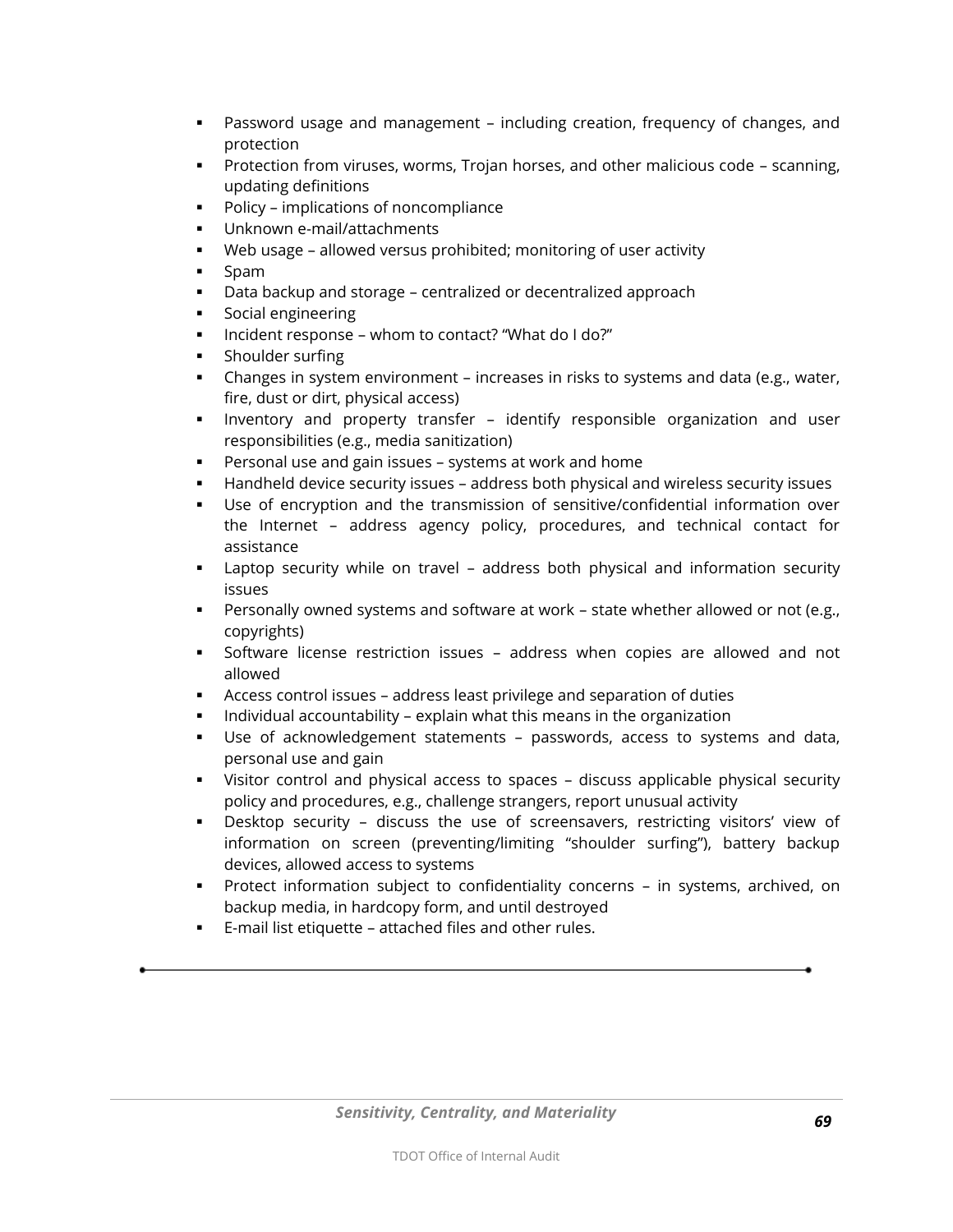# **14 ADMINISTRATIVE POLICIES**

The policies outlined herein are provided for the benefit of auditors of the OIA. The policies are meant to support both State and Departmental policies. Additionally, in areas where the hiring authority was given explicit discretionary ability, the policies stated herein provides specific guidance to each auditor on the position of the Division regarding the policy in question. It is the responsibility of each auditor to be fully aware and cognizant of the applicable policies as stated by the Department of Human Resources and other authoritative bodies within and outside of TDOT. If any portion of this policy conflicts with applicable state or federal laws or regulations, that portion shall be considered void.

#### **14.1 Rules of Conduct**

The Division of Internal Audit and its auditors must take all necessary precautionary measures to ensure that private and personal interests do not conflict or adversely affect TDOT responsibilities. Internal Audit staff must avoid actions and activities that create an appearance of: (1) Using position for personal gain, (2) providing preferential treatment to anyone, (3) impeding TDOT efficiency of effectiveness, (4) losing objectivity and independence, and (5) making decisions outside the proper channels.

#### **14.2 Attendance, Punctuality, and Leave**

The office operating hours of the Division of Internal Audit follows the standard State of Tennessee work schedule of 8:00 A.M. to 4:30 P.M. It is the policy of the Division that during this period, the office will be staffed to meet the needs of its customers.

As an auditor of the OIA, each auditor understands that they have the responsibility to keep their supervisor informed at all times as to their work and/or leave status. The Director of Internal Audit or the Principal Auditor is responsible for approving any leave requests in advance of auditors taking leave. Each auditor understands the following:

- Annual leave, compensatory time, sick leave (when the need for leave is known prior to the date leave begins) and other types of leave must be scheduled in advance except in unusual circumstances.
- Sick leave may require a statement from the health care provider (normally a physician). Except for approved Family and Medical Leave Act leave, military leave, or other leave as allowed by policy or law.
- **EXEC** Leave without pay will not normally be approved.
- The Commissioner may approve special leave without pay for the good of the service.
- Abuse of attendance and leave usage is grounds for disciplinary action up to and including dismissal.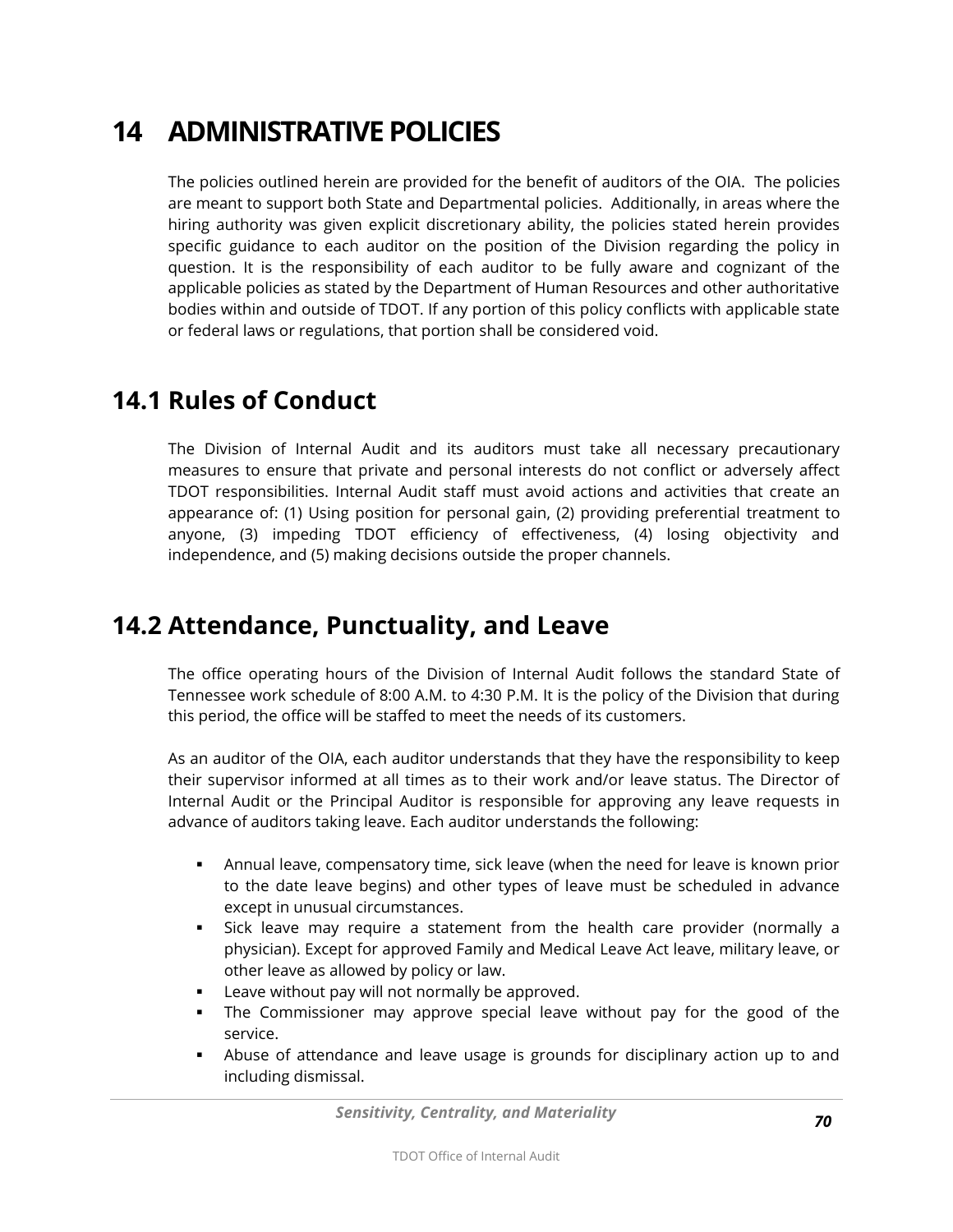Habitual failure to report to work at the assigned time and place is grounds for disciplinary action up to and including dismissal

Auditors may be tardy for work for up to 15 minutes without penalty. However, habitual tardiness (three consecutive days or three instances within a week) will be considered grounds for disciplinary action.

# **14.3 Flexible Scheduling**

Under the discretion of the Director of Internal Audit, and to accommodate diverse personal responsibilities, the Director may allow flexible work schedules during the work week. Under normal circumstances, the flexible schedule shall begin no earlier than 7:00 A.M. and no later than 9:00 A.M. when working at TDOT headquarters. A formal written request for a flexible work schedule, using the standard Division form, must be initiated by the employee and approved by the Director prior to assuming a flexible schedule. Auditors are expected to abide by the flexible schedule as agreed in the approved form. Flexible scheduling is a work arrangement that is discretionary on the part of management, and voluntary on the part of the employee. Participation in flexible scheduling is NOT an employee right or entitlement.

Consideration to deviate from the flexible scheduling may be allowed for overriding situations (such as a case investigations, holidays, travel, or extreme personal circumstances) but advance notice is required.

### **14.4 Telework**

Telework is a flexible workplace program that provides employees the opportunity to work at a place other than the regularly assigned duty station such as satellite locations or their residences. Telework is a work arrangement that is discretionary on the part of management, and voluntary on the part of the employee. Participation in Telework is NOT an employee right or entitlement.

- **Regular Telework** Work is scheduled in advance and performed at the alternate workplace on a regular and recurring basis. The number of days scheduled at the Telework site may vary from one or more days per week depending on the approved program agreement. Regular telework is currently not implemented by the OIA.
- **Episodic Telework** Understanding that the Internal Audit coverage extends throughout the state of Tennessee and that some of the work may require extensive travel, some assignments will be allowed to utilize this option. Episodic telework is available on an ad hoc, short-term basis to complete projects which are not regular or recurring in nature. Prior authorization with the Director of Internal Audit is required and set deliverables will be agreed upon when this option is utilized.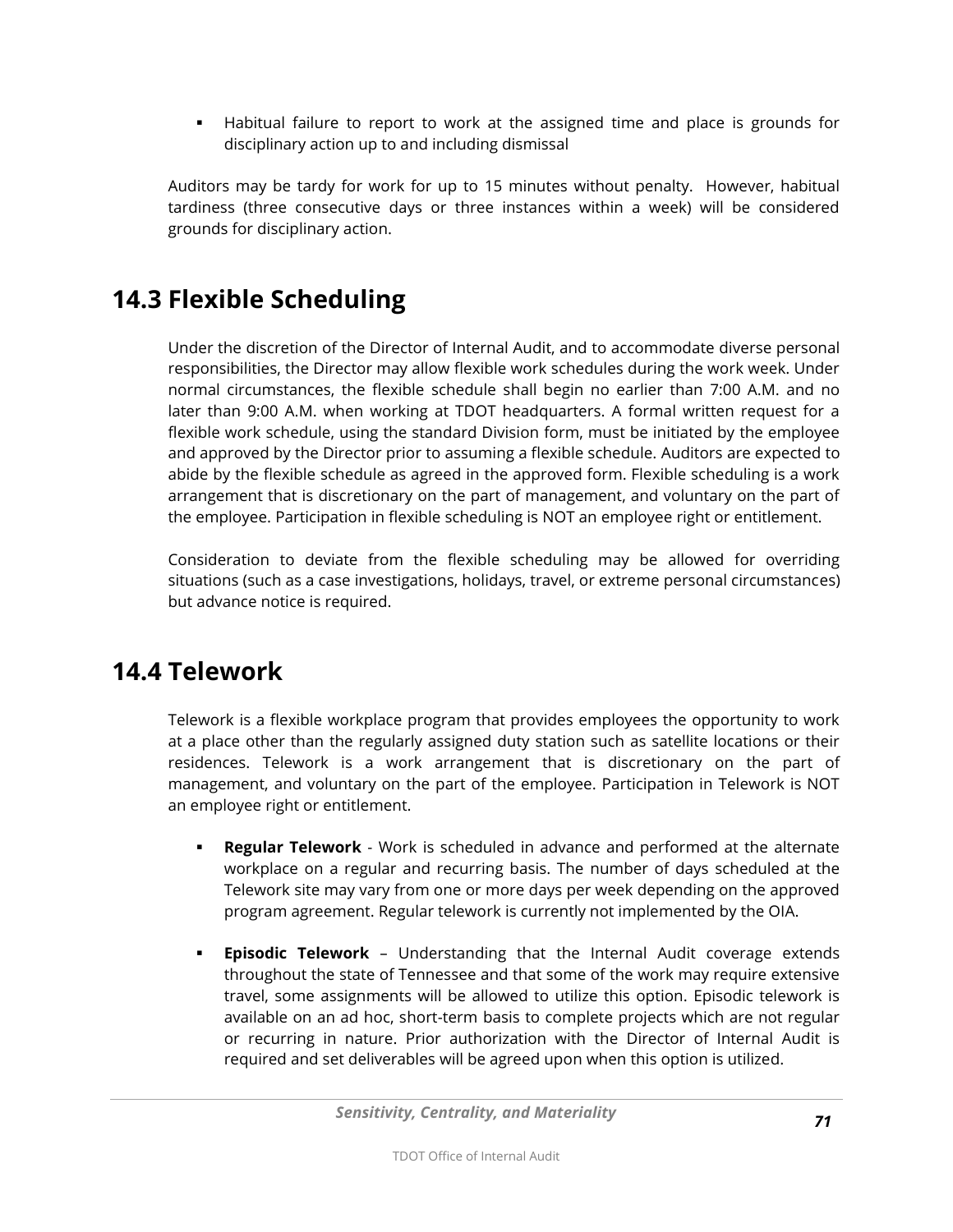**Remote work** – Occurs when an employee, with the Director of Internal Audit's approval, may take work home on occasion. This is evaluated on a case-by-case basis and greatly depends on travel requirements, financial benefit to the Division, and minimal disruption to the auditors daily work/life balance. Prior authorization with the Director of Internal Audit is required and set deliverables will be agreed upon when this option is utilized.

### **14.5 Professional Demeanor and Appearance**

Auditors of the OIA are expected to present a professional and courteous demeanor to the public and with each other. The primary focus of each auditor should be on issues and not personalities and fostering positive relations with everyone. It is paramount that auditors of the OIA be viewed as impartial; therefore, social or personal relationships that could compromise independence and objectivity should be avoided.

One of the unwritten goals of the OIA is to create a "collegial" workplace where mutual respect and individual abilities are harnessed to achieve greater divisional objectives. OIA activities reflect the high standards expected from each auditor. However, solid efforts do not preclude enjoyment of the work or the workplace. Discrete amount of humor and fun, combined with mutual respect only serves to improve divisional operations.

Additionally, auditors of the OIA are required to dress appropriately for working conditions. Attire and appearance should reflect a professional standard of dress, good taste, and common sense. Dress and appearance should be clean, reflect a high standard of personal hygiene, and not pose a distraction or disruption to other employees or visitors in the workplace. Employees who are in contact with the public and/or persons from other State and/or government agencies shall dress in usual and accepted business attire.

*Business Attire* - business attire includes, but is not limited to the following:

- Suit and tie, button-down collared shirt
- Sport coat, slacks, collared dress shirt with or without a tie
- **Dress shirt**
- Jacket or blazer with dress, dress slacks, or jacket with skirt and shirt/blouse/shell
- **•** Pantsuits
- Business dresses
- Dress shoes

*\*\*\*\* Denim is generally not considered business attire.*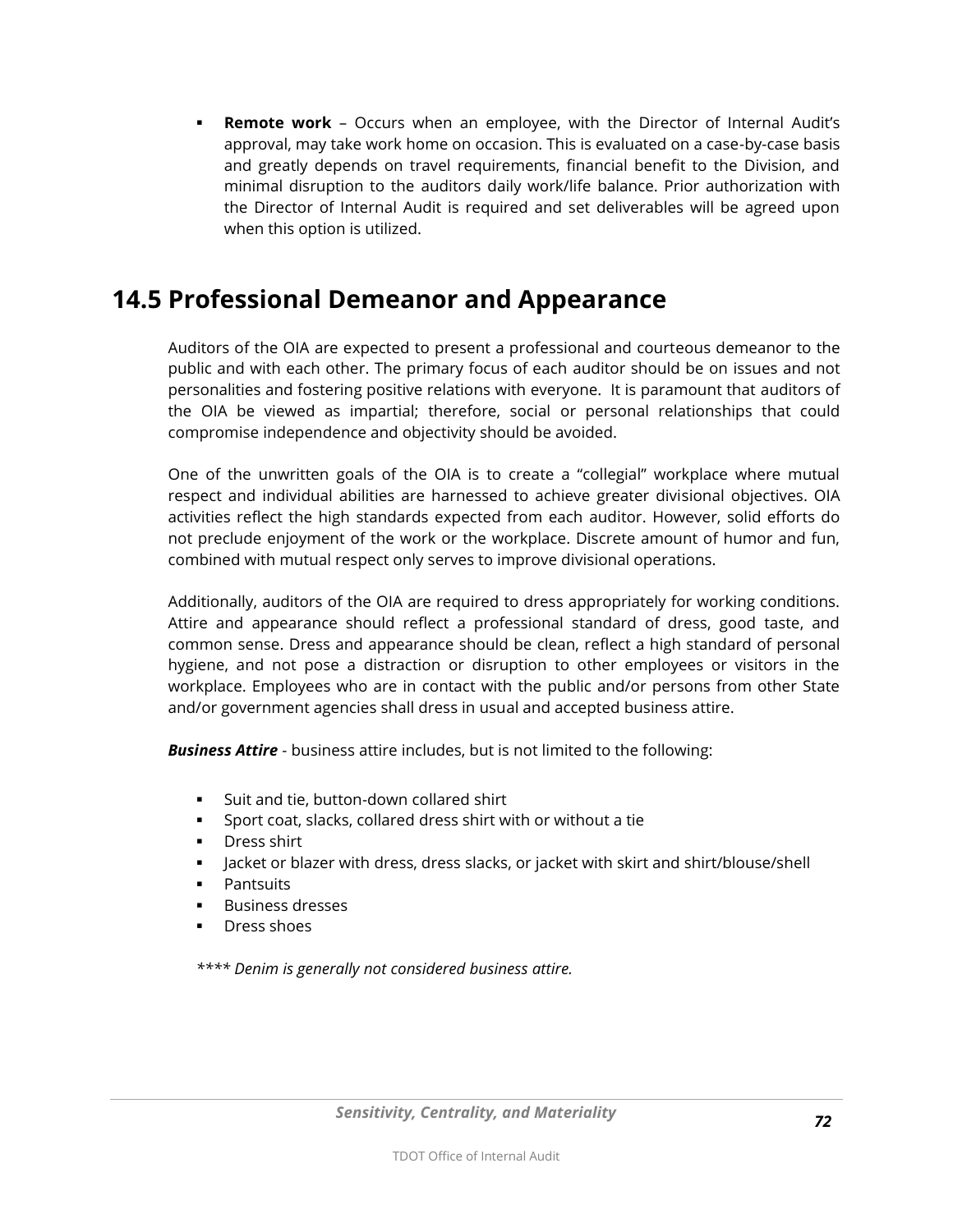# **14.6 Training and Education**

The OIA is committed to ensuring that each auditor maintains professional growth, knowledge, proficiency, and compliance with the standards. The Director of Internal Audit will develop an annual training schedule, in collaboration with each staff member, tailored to meet the individual's CPE and proficiency needs.

# **14.7 Outside Employment**

Auditors of the OIA will not engage in any outside employment with any person or entity that has interest that may be substantially affected by the performance or nonperformance of the employee's official duties with the Department. If any employee is, or proposes to become, involved in any outside employment, the employee must submit information concerning the outside employment to the Director of Internal Audit or the Principal Auditor.

The Director of Internal Audit will advise the employee, in writing, as to whether or not a conflict exists with the outside employment and such determination will become a part of the employee's permanent personnel record.

When making a decision concerning if outside employment is or is not a conflict of interest, consideration for approval will be based on the following:

- Whether the outside employment will result in a conflict of interest, or an apparent conflict of interest, with the auditor's official duties and responsibilities;
- Whether the outside employment will interfere with the auditor's efficient performance of official duties and responsibilities; and/or
- Will the outside employment bring discredit to the Division or Department or cause unfavorable or justifiable criticism of the Division or Department.

## **14.8 Prohibited Activities**

The State of Tennessee's Department of Human Resources delineates specific prohibited activities. It is the responsibility of each auditor of the OIA to be cognizant of those prohibitions. However, auditors of the OIA should understand that the oversight position requires a higher standard of accountability than those of "regular" employees. Auditors should be extra mindful that certain activities should be avoided, such as:

- Receiving gifts and gratuities of significant value from companies or individuals who do business with the State.
- **Violence in the workplace**
- Use of illicit drugs or consumption of alcohol on the job
- **Theft of State property**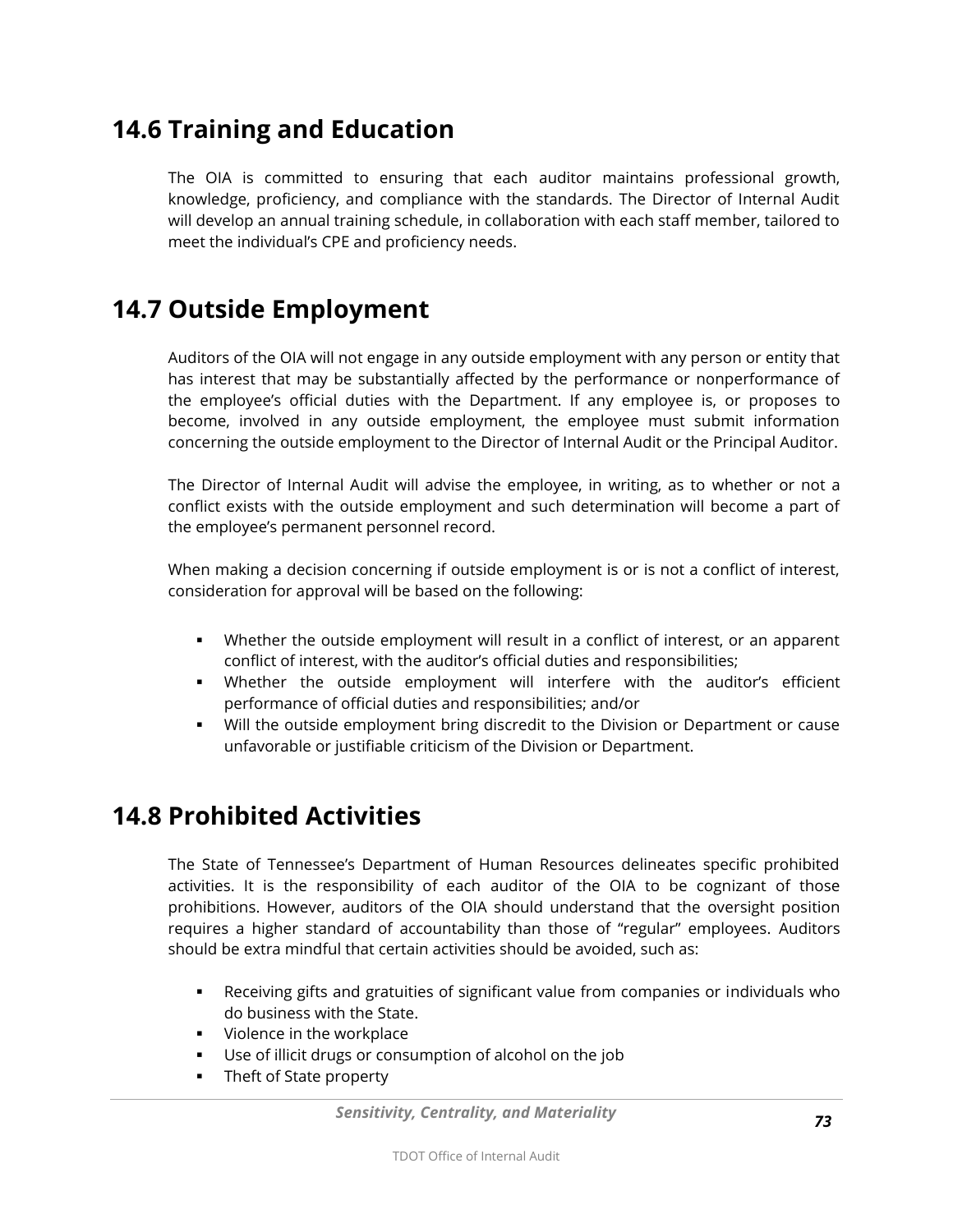- **Misuse of state assets**
- Abusive behavior to the public or other employees
- Racial discrimination
- Sexual harassment

# **14.9 Weekly Schedule and Time Reporting**

Auditors of the OIA are required to provide the Director of Internal Audit through the Principal Auditor a weekly schedule. Every Friday, each auditor will spend 30 minutes with the Principal Auditor to provide an update on the achievement of previous week's activities and targeted outcomes and discuss the planned deliverables for the upcoming work week. It is the responsibility of the Principal Auditor to provide the Director of Internal Audit the weekly staff updates.

## **14.10 Travel**

Auditors of the OIA specifically follow Policy 8 as delineated by the Department of Finance and Administration. Travel authorization is paramount before any auditor travel is undertaken for any OIA activity or assignment and must be approved beforehand. The OIA has developed a standardized travel request form that can be obtained directly from the Principal Auditor. It is the policy of the OIA to decline overnight travel authorization for assignments not exceeding a 60 mile radius from TDOT headquarters or the auditor's place of domicile, whichever is closer to the assignment location. Exceptions will be granted on a case-by-case basis.

# **14.11 Inclement Weather Policy**

The OIA understands that inclement weather causes concerns for auditors. In general, however, inclement weather does not warrant the closing of state offices or functions, and it is the policy of the state to make every effort to maintain normal working hours during periods of inclement weather to continue to provide the necessary services to the citizens of the State of Tennessee.

Conditions caused by ordinary inclement weather will require each auditor to make a personal decision regarding safety in traveling to and from the workplace. As with any unexpected absence, auditors who do not feel it is safe to travel should contact the Principal Auditor or the Director of Internal Audit using approved methods. Auditors who do not report to work during periods of inclement weather may use accumulated annual or compensatory time for their absence. If the employee has no annual or compensatory time, then the time absent is charged as leave without pay. Auditors who make the effort and report to work within a reasonable period should not be required to take leave for that absence. To be eligible, the auditor must leave for work at his or her normal departure time in anticipation of regular arrival time.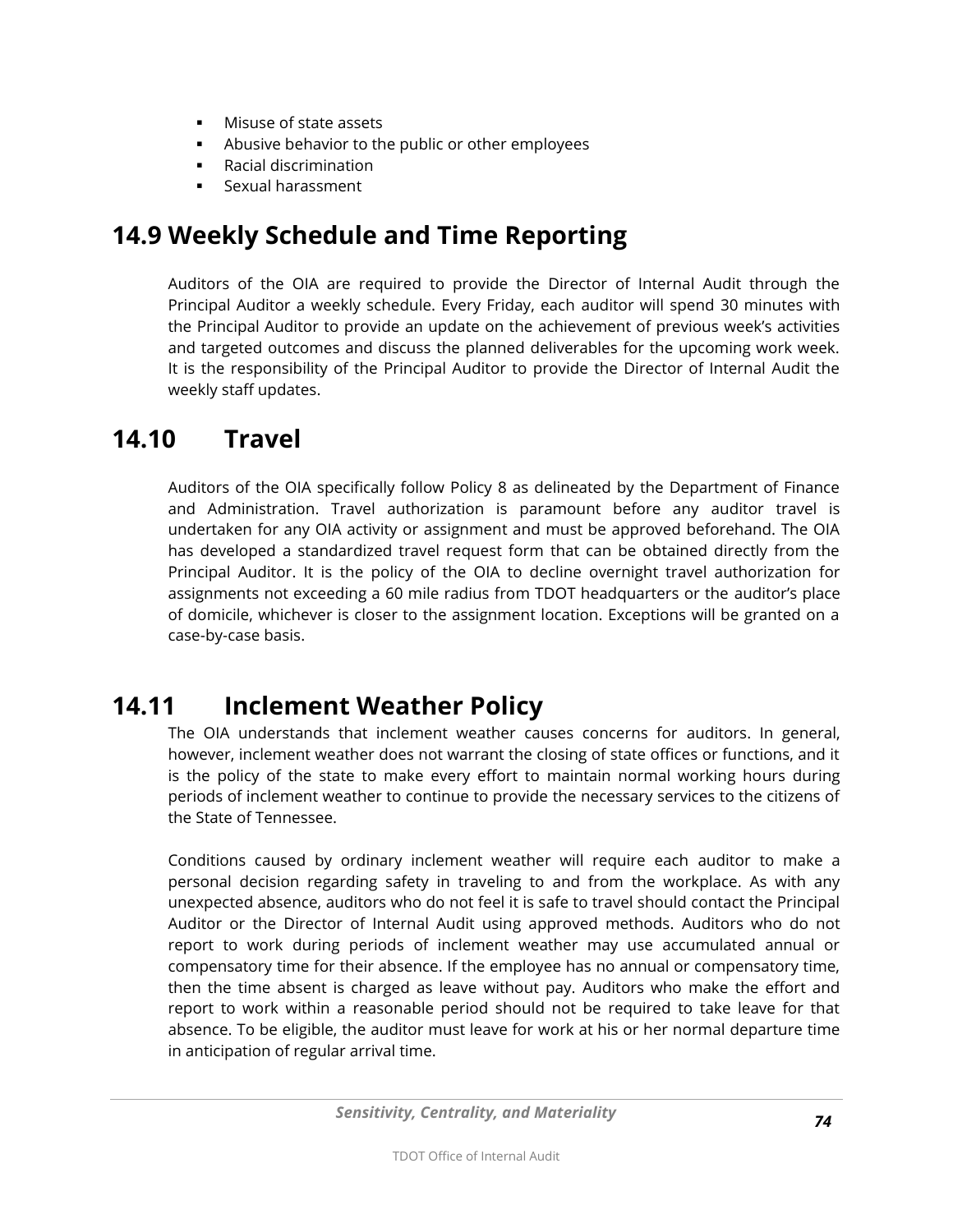Occasionally, emergency conditions caused by extreme inclement weather may warrant the closing of some state offices. When such conditions are thought to exist, the Governor or his/her designee may seek input from designated officials in the departments of Transportation and Safety, the Tennessee Emergency Management Agency, the Department of Human Resources and any other departments which may have necessary information, to determine whether state offices should be closed.

State office closures due to extreme inclement weather will be made on a county by county basis and will include all offices in each designated county. The decision to close state offices due to extreme inclement weather shall only be made by the Governor or his/her designee. Notice will be timely given to the local media for broadcast to the general public, forwarded to all appointing authorities, and communicated by other electronic media as appropriate.

# **14.12 Political Activity**

Political activity by auditors of the OIA is regulated by the following three (3) statutes:

- The Little Hatch Act (Tennessee Code Annotated §§ 2-19-201 through 208);
- Tennessee Code Annotated § 8-30-306; and
- Title 5, United States Code Annotated §§ 1501-1508.

The Little Hatch Act (Act) applies to all state employees, except some of its provisions exempt elected officials, officials elected by the General Assembly, and auditors of the Governor's cabinet and staff. Because the Act's prohibitions are very detailed and require careful reading to determine whether particular types of activity might violate its provisions, this policy provides only a broad outline of the types of conduct that the Act regulates. For specific questions about applicability of the Act to a particular situation, consult the Director of Internal Audit.

- Intimidating or coercing public officers and employees so as to interfere with an election, nomination, or measure (Tenn. Code Ann. § 2-19-202);
- Receiving or paying any kind of assessments for political purposes or for election expenses (Tenn. Code Ann. § 2-19-202);
- Soliciting directly or indirectly contributions for political purposes or campaign expenses from persons or entities that are connected to the state or that do business with the state (Tenn. Code Ann. § 2-19-203);
- Promising state benefits, including but not limited to, employment, contracts, work, or loans as a reward for political activity (Tenn. Code Ann. § 2-19-204);
- Depriving or threatening to deprive any person of state benefits, including but not limited to, employment, compensation, contracts, work, or loans because of a person's or entity's political activity (Tenn. Code Ann. § 2-19-205);
- Using state-owned property for campaign advertising or activities (Tenn. Code Ann. § 2-19-206);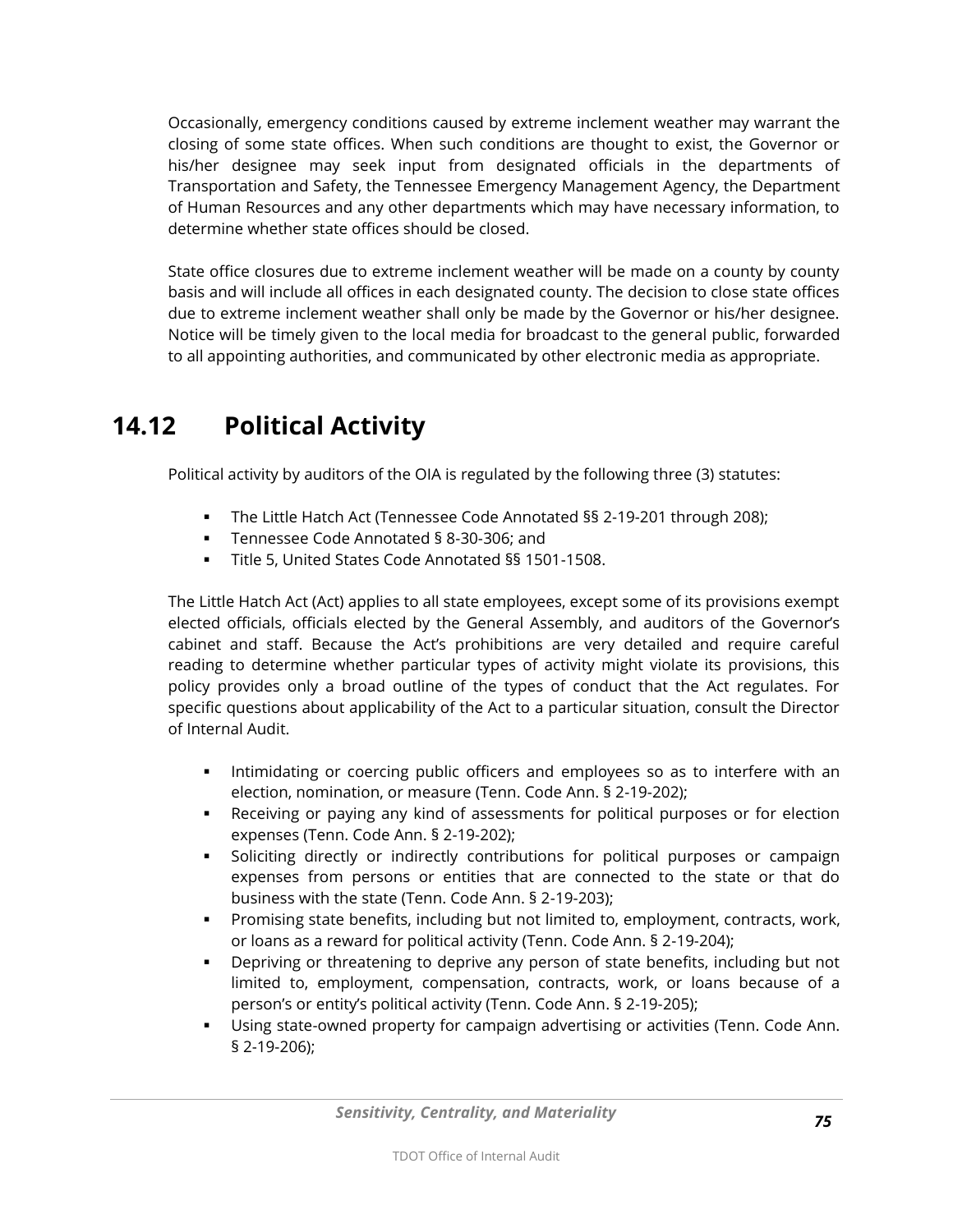- Engaging in political activity not directly a part of that person's employment during any period when the person should be conducting business of the state (Tenn. Code Ann. § 2-19-207); and
- **Promulgating any rules or issuing any policies that are more restrictive than the Act** (Tenn. Code Ann. § 2-19-207)

In addition to the Little Hatch Act, Tennessee Code Annotated § 8-30-306 states, "*No person holding a position in the preferred service shall solicit, directly or indirectly, or require any other person to solicit, directly or indirectly, donations or contributions for any political party, candidate, cause or purpose in order to acquire or deny a position in state service or to materially affect the retention, promotion or demotion of any employee in state service*."

Despite the restrictions in the statutes mentioned above, auditors of the OIA retain certain rights related to political activity. Most notably, state employees' right to vote as they choose and the right to express opinions on political subjects and candidates are not affected by these statutes.

# **14.13 New Employee Checklist**

New employees to the Office of Internal Audit (OIA) are required to complete the following items:

Introduction to the Tennessee Department of Transportation (TDOT)

- Review TDOT's division responsibilities and organizational chart
- Review the Department of Human Resources Employee Handbook
- **IDED** Introduction to the Office of Internal Audit (OIA)
- Review TDOT's Internal Audit, Policies, Procedures, and Audit Guide
- Review TDOT's Internal Audit, Investigations Standards and Procedures Guide
- Read Generally Accepted Government Auditing Standards (GAGAS)
- **Review audit and investigative reports**
- Receive an overview with the Director of Internal Audit
- Receive an overview of TDOT's administrative procedures
	- A. Edison
	- B. Time reporting
	- C. Leave requests
	- D. Required employee handbook polices and acknowledgement forms
	- E. New employee checklist
	- F. Computer folders and e-mail
	- G. Office keys and business cards
	- H. MTA Bus card and employee parking
	- I. Insurance (Health, dental, life, accident, and optional)
	- J. Overnight travel policies
	- K. Telephone system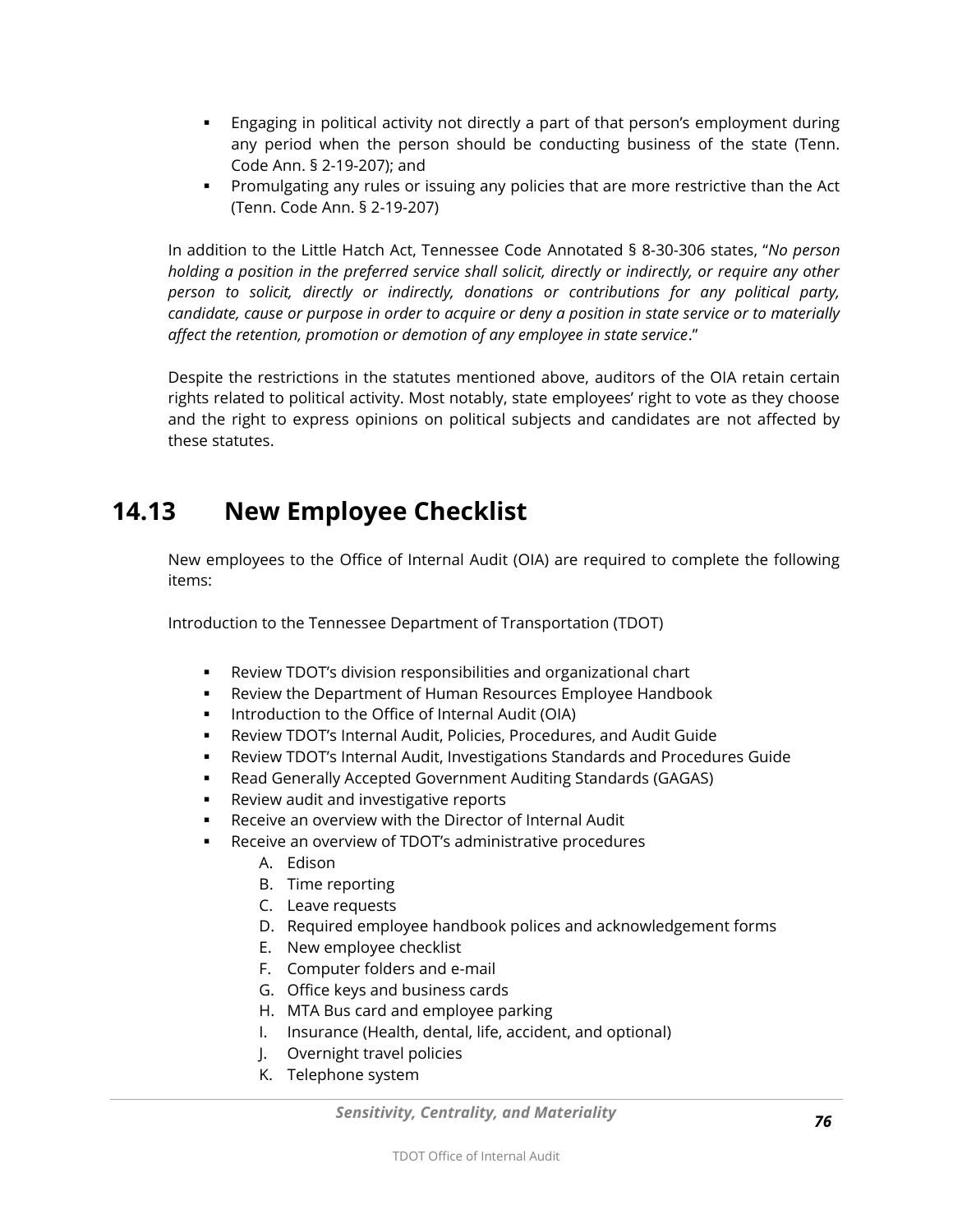L. Staff meetings

Overview on OIA's certifications, training, and continuing professional education

- **EXEC** Certified Internal Auditor (CIA) certifications
- **•** Other certifications
- **Staff training**
- **Continuing professional education requirements**
- **Professional memberships**
- **College tuition reimbursement program**
- **Computer classes**

# **14.14 Departing Employee Checklist**

Departing employees to the Office of Internal Audit (OIA) are required to return the following items:

- State ID Card
- **Building Card Key**
- **Parking Tags & MTA Cards**
- **Credit Cards or Calling Cards**
- **E** Keys
- **Home / Office Equipment**
- Books and Manuals ACL, Audit Manual, or any other office issued materials
- **Cameras, Recorders, or Binoculars**
- **EXECELLER FILM CELLET A** Cellular Phone and other Electronic Devices
- **Laptop or Computer Devices (Tablets)**
- **Voice Mail Access Code**
- **Computer Passwords**
- Database Access Codes (State Mainframe, Edison, SEIS, STARS, etc.)
- Other Passwords any password protected files?
- **Other Computer Peripherals**
- **•** Other Portable Equipment

IT Auditor or the Principal Auditor will back-up all files onto the network in one folder under terminating employee's name.

Contact all appropriate parties to have all computer accesses revoked effectively on their termination date. This included JJ, STARS, Edison, CMS, MMS, PPRM, Site Manager, etc...

Determine if Employee is willing to work 120 days in a 12 month period (Retirees Only).

*Sensitivity, Centrality, and Materiality*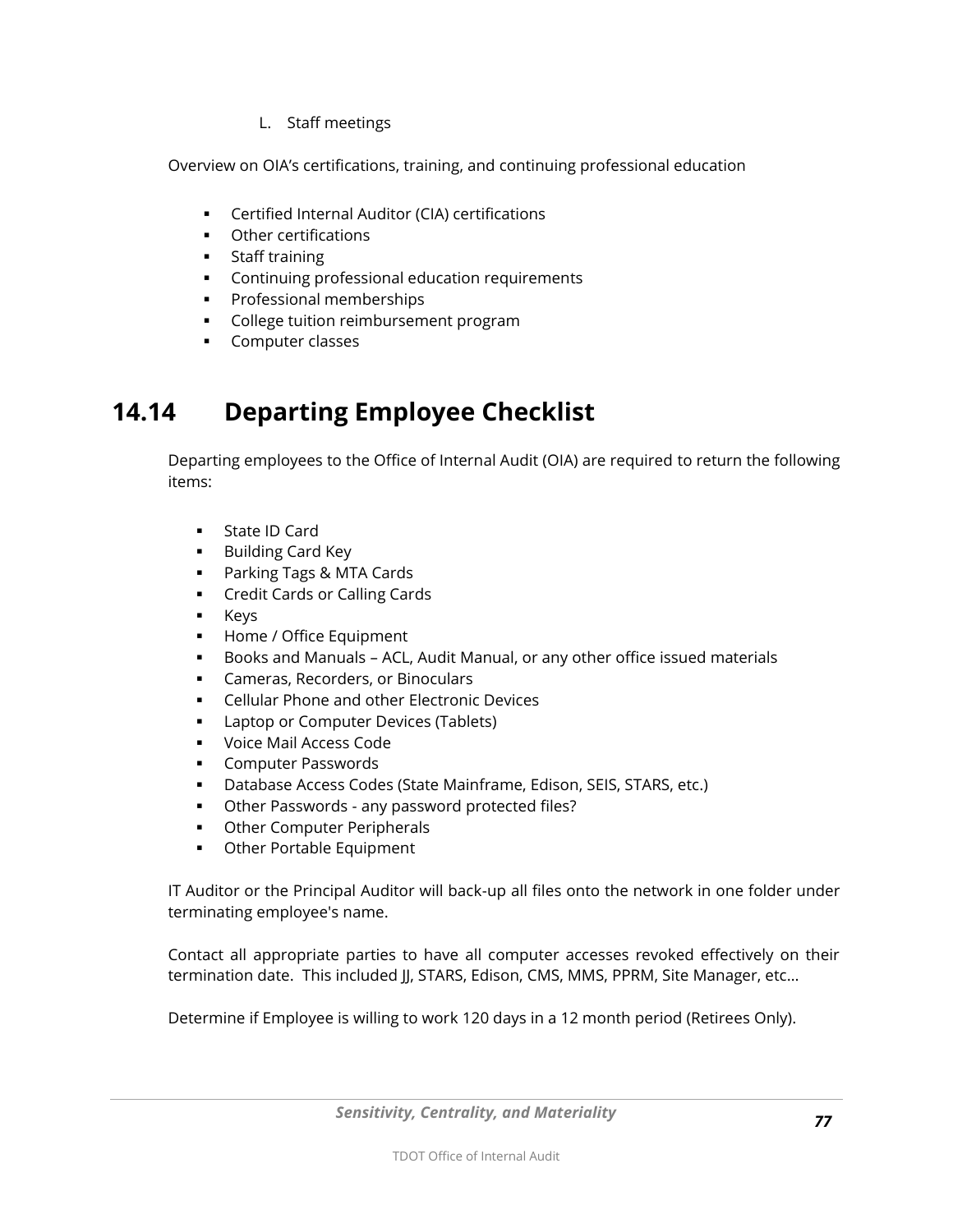Supervisor has reviewed any applicable Forms DT-1708A or DT-1709A and has completed the From DT-1713 for the employee leaving for equipment formerly assigned to the employee.

Separation Notice and copy of 201 to TDOT HR

Verify employee's leave balances between employee and Payroll.

 Annual \_\_\_\_\_ Sick  $\_\_$ Comp \_\_\_\_\_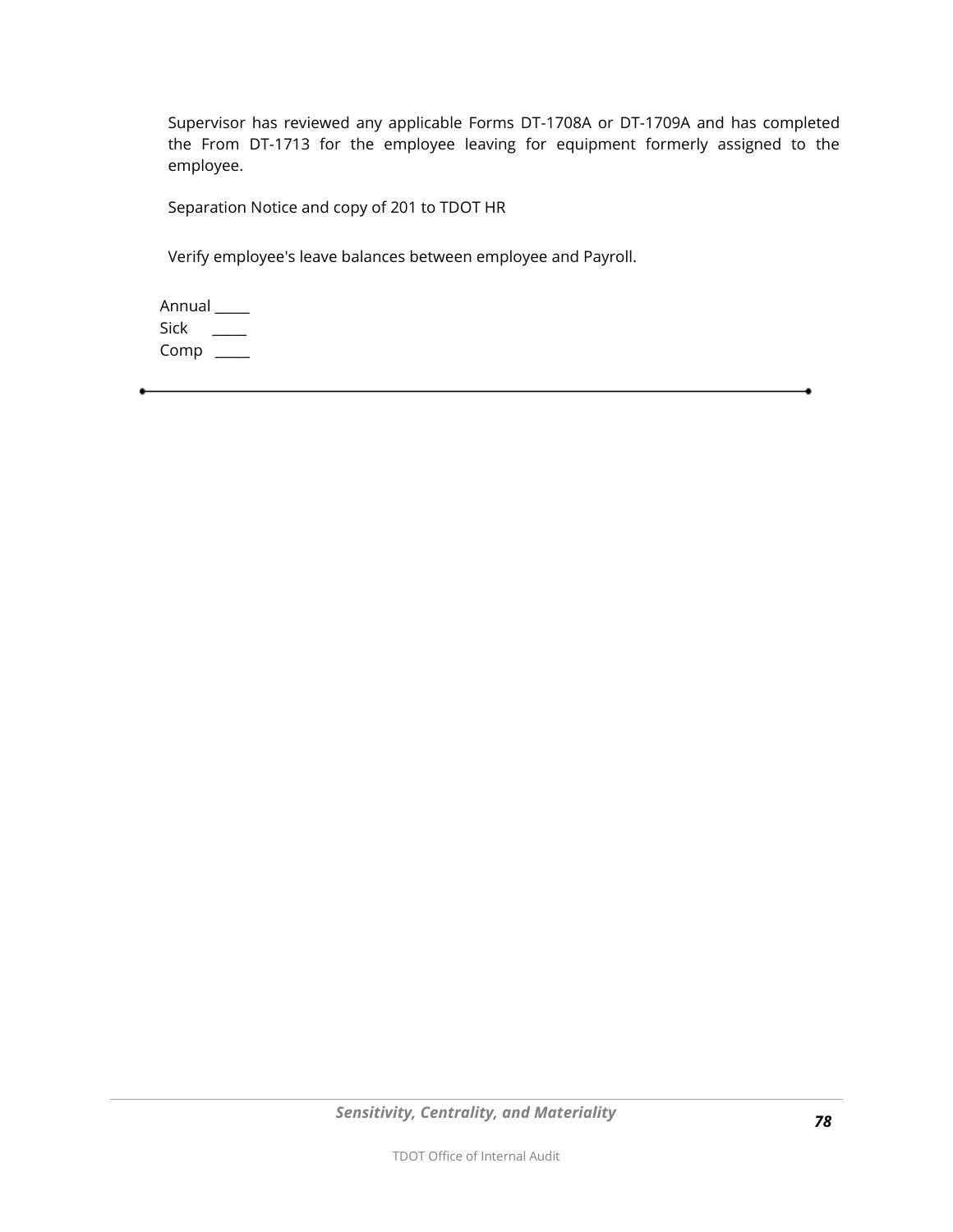# **APPENDICES**

## **APPENDIX A – ENTRANCE CONFERENCE OUTLINE**

Below are some of items that should be covered in the meeting:

#### *Entrance Conference Agenda*

- **A.** Introduction of OIA staff and divisional personnel
- **B.** Explanation of the audit process
	- a. Focus on controls, compliance, and efficiency and effectiveness of operations.
	- b. Will request information to assist in planning.
	- c. Explanation of planning, fieldwork, reporting.
	- d. Target fieldwork start and completion dates, space needs.
	- e. Process surrounding audit observations, report drafting, management responses, report issuance.
	- f. Report addressed to the Commissioner, the Deputy Commissioner/Chief Financial Officer, and management.
- **C.** Discuss Audit fieldwork logistics
	- a. Office hours
	- b. Workspace, phones, copiers, etc.
	- c. Divisional contacts
- **D.** Establish communication with other relevant parties
- **E.** Discussion of the divisions and sections within the bureau
	- a. Discuss areas of potential audit interest.
	- b. Related party transactions.
	- c. Conflict of Interest.
	- d. Work performed on private property.
	- e. Contingent liabilities.
	- f. Irregularities involving employees.
	- g. Major new initiatives and projects.
	- h. Specific problem areas or areas of concern.
- **F.** Review of the Entrance Conference Request List
- **G.** Arrange for a facility tour (if applicable)
- **H.** Other Matters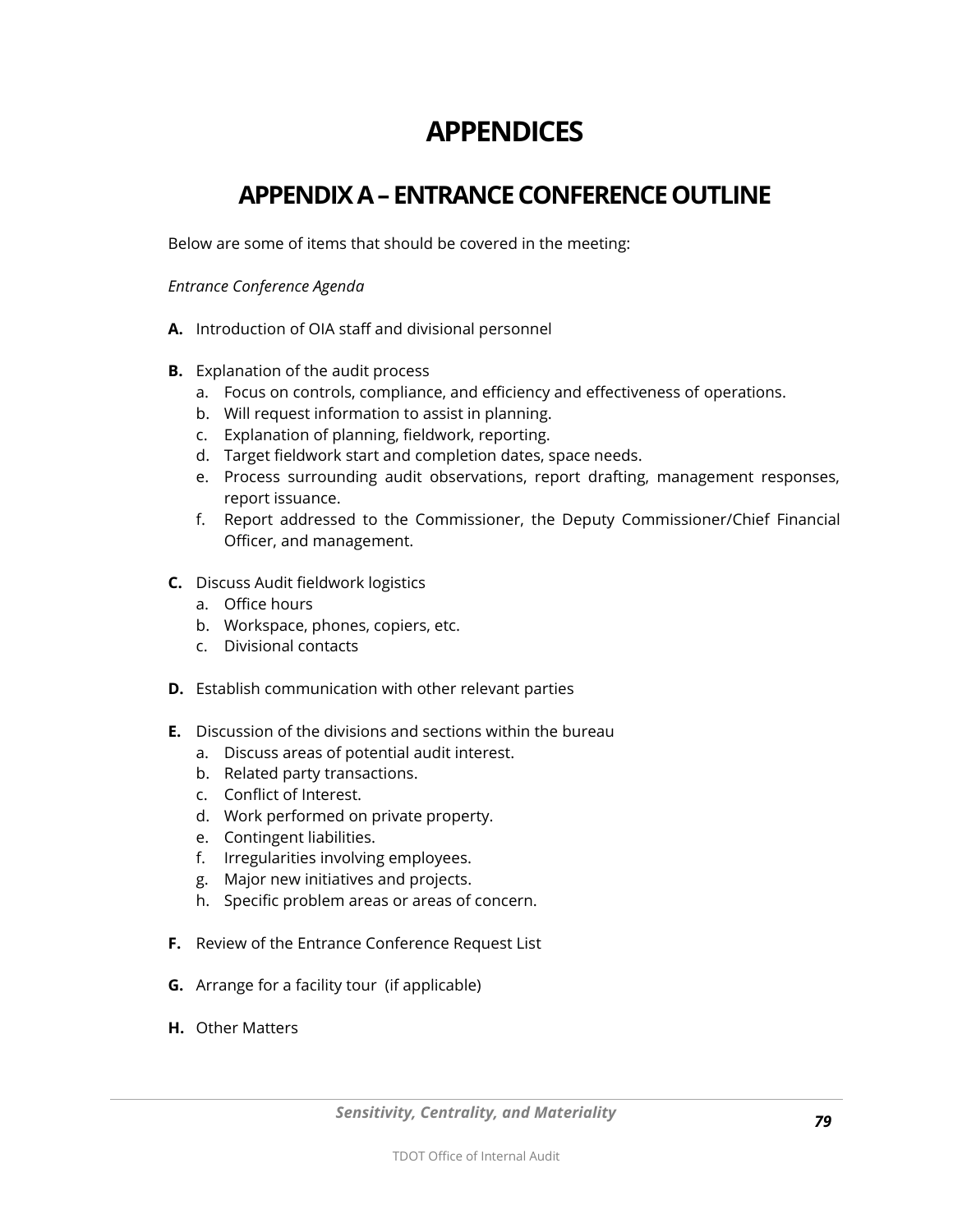The Opening Conference's date, key attendees and substantive items discussed which are directly related to audit scope, objectives, timing or confidentiality should be documented in the work papers.

Below are some of the items that **may be included** on the **Entrance Conference Request List**. Review the Request List with the audit client during the Entrance Conference and indicate any documents you have obtained during the Pre Planning phase. Request the audit client to provide copies of the following documents and information, as applicable.

#### *Oversight and Management*

- Copies of divisional plans, mission statements, goals and objectives
- **Copies of divisional policies and procedures**
- Copies of divisional organization chart and phone list
- **EXECOPIES OF Latest Performance Measurement reports**

#### *Divisional Operations*

- List of all professional associations and a brief description of each
- List of all professional journals, subscriptions, and other publications and a brief description of each
- List of all divisional locations, addresses, phone numbers, and primary contacts and a brief description of the activities at each
- List of all TDOT entities, state and federal agencies, community groups, and others that the division interacts with on a regular basis, and a brief description of each relationship
- List of other government or private sector operations of industry sources used for best practice or performance measurement comparisons

#### *Divisional Reporting*

- Listing of fiscal year end and divisional financial statements prepared for management, the board/commission, state or federal agencies, or others
- Listing of statistical and other non-financial reports prepared for management, the board/commission, state or federal agencies, or others

#### *Legal Compliance Requirements*

- List of all federal, state or other regulatory compliance requirements that the division has to monitor and/or report on, and copies of any applicable regulations, or guidelines
- Listing of all current fiscal year and open federal, state, or other grant agreements, and a list of any sub-grantees

#### *Divisional Assets*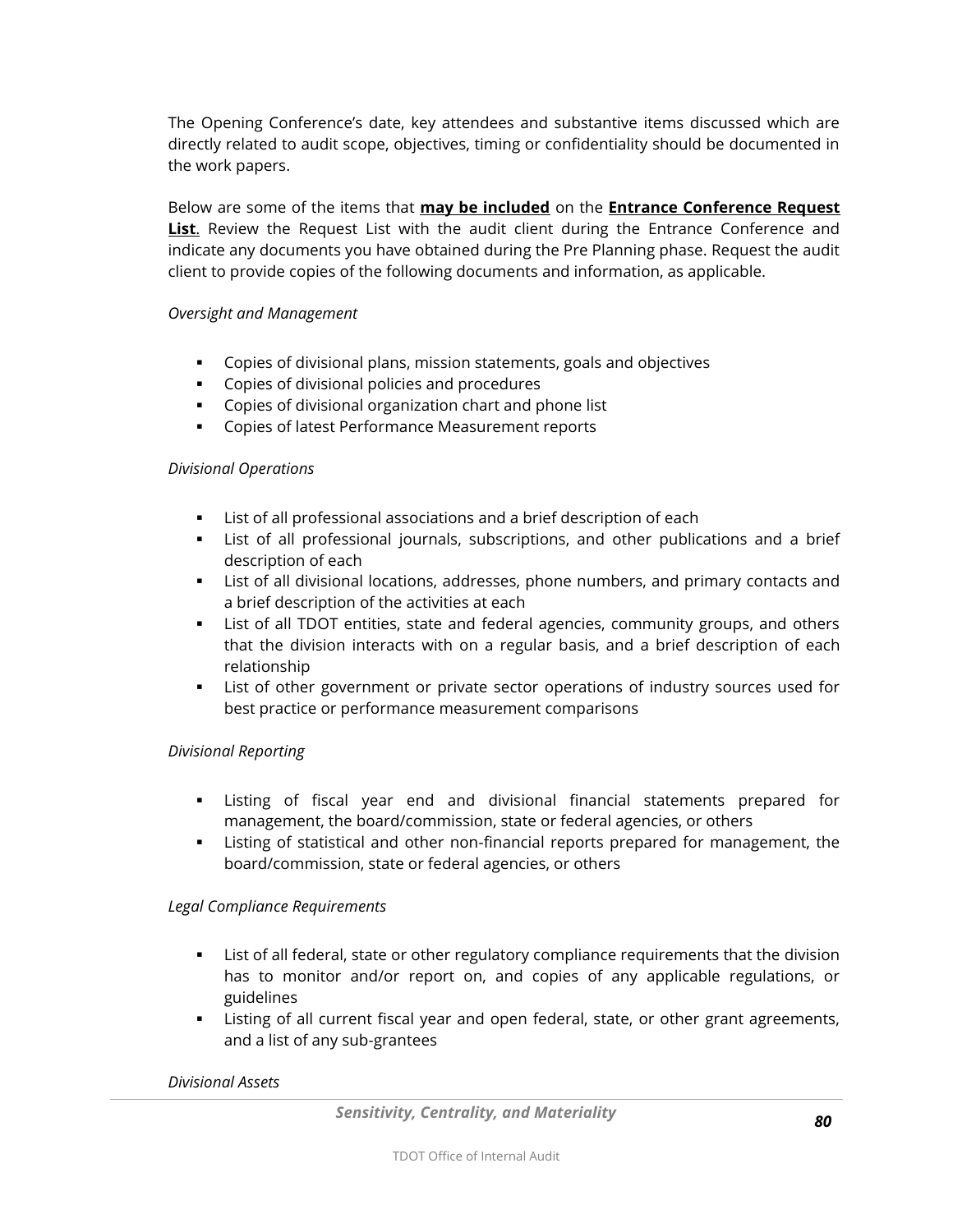- Copies of the most recent bank statements and reconciliation for any bank accounts under divisional control (if applicable)
- Copies of the most recent accounts receivable or other receivable listings
- Listing of supplies, materials, parts, or other inventory listings
- Listing of all divisional employees who are assigned a vehicle twenty-four hours a day, a cell phone or a procurement card

#### *Divisional Liabilities*

- Copies of the most recent customer deposit and deferred revenue listings
- **•** Copies of any notes payable outstanding

#### *Revenue and Cash Receipts*

 For each fund and revenue object accounts, a brief description of the sources of revenue and the revenue collection procedures

#### *Purchasing and Expenditures*

- List of all current construction and other major contracts, including the vendor name, contract number, contract period, contract amount, fund/account numbers/object accounts charged, and a brief description of the goods/services under contract
- **EXTE:** Listing of any existing lease agreements

#### *Personnel and Payroll*

- Copies of divisional job descriptions and performance standards, other than the ones prepared by the TDOT Human Resources (if applicable)
- List of all management and professional employees who have terminated employment with the division during the past two years and a brief explanation of why they terminated

#### *Other Information*

- List of all litigation the division is involved in, including a brief description of the case and any dollar amounts involved
- **Copies of special studies or consulting reports**
- Brief report on the implementation of the last audit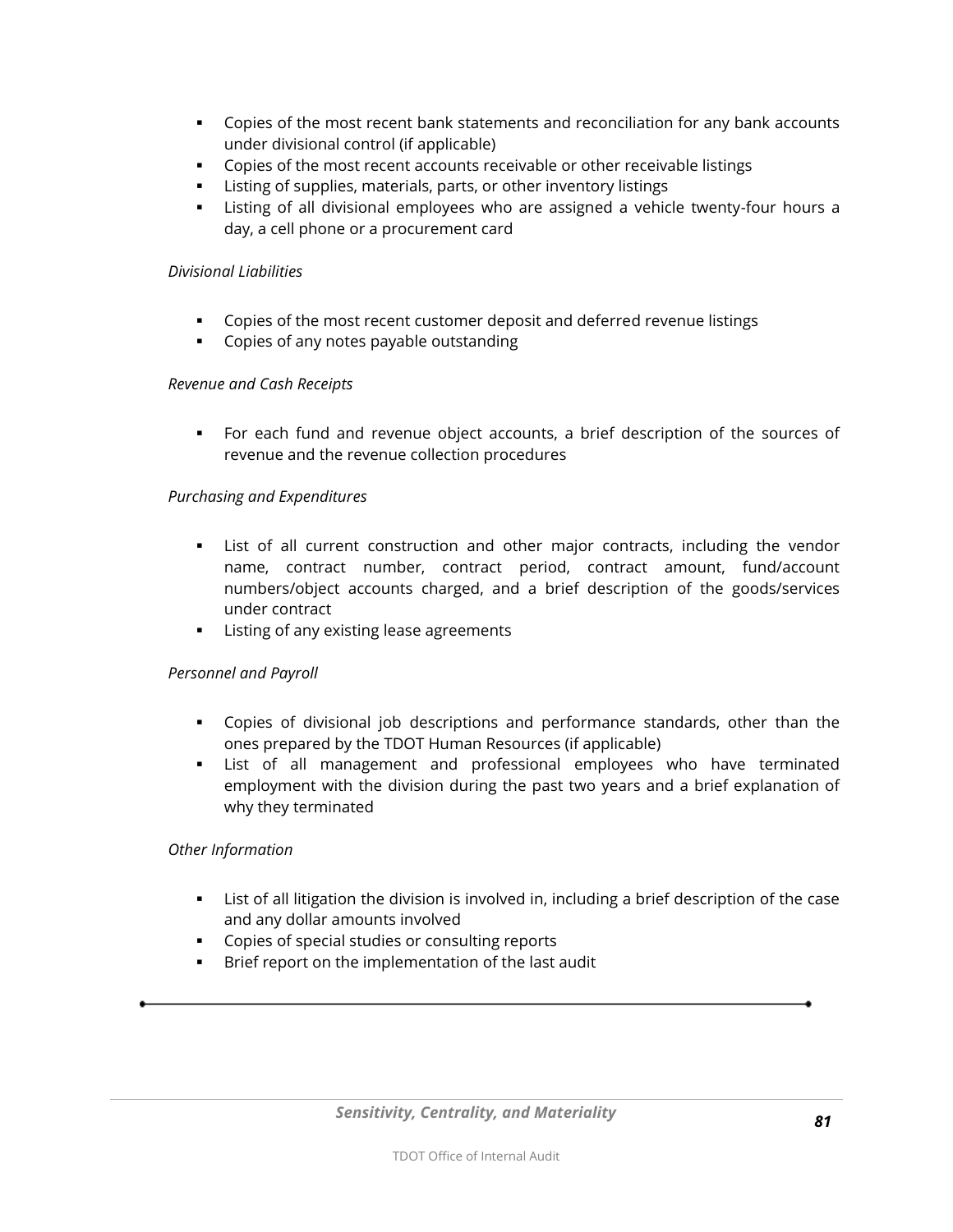# **APPENDIX B –ACRONYMS and ABBREVIATIONS**

| SPECIFIC ACRONYMS AND ABBREVIATIONS USED IN THE AUDIT              |               |
|--------------------------------------------------------------------|---------------|
| <b>MANUAL</b>                                                      |               |
| American Association of State Highway and Transportation Officials | <b>AASHTO</b> |
| Association of Certified Fraud Examiner                            | <b>ACFE</b>   |
| Audit Command Language                                             | <b>ACL</b>    |
| American Institute of Certified Public Accountants                 | <b>AICPA</b>  |
| Association of Local Government Auditors                           | <b>ALGA</b>   |
| Audit Risk (Detection Risk)                                        | <b>AR</b>     |
| <b>Computer Aided Audit Tools</b>                                  | CAATs         |
| Committee of Sponsoring Organizations of the Treadway Commission   | COSO          |
| Control Objectives for Information and Related Technology          | <b>COBIT</b>  |
| <b>Control Risk</b>                                                | <b>CR</b>     |
| Enterprise Risk Assessment                                         | <b>ERA</b>    |
| Enterprise Risk Management                                         | ERM           |
| Generally Accepted Government Auditing Standards                   | <b>GAGAS</b>  |
| Governance, Risk, and Compliance                                   | GRC           |
| Government Accountability Office                                   | GAO           |
| Government Accounting Standards Board                              | GASB          |
| <b>Government Auditing Standards</b>                               | GAS           |
| Individual Performance Plan                                        | <b>IPP</b>    |
| Information Systems Audit and Control Association                  | <b>ISACA</b>  |
| Institute of Internal Auditors                                     | <b>IIA</b>    |
| Institute of Management Accountants                                | <b>IMA</b>    |
| <b>Internal Control</b>                                            | IC            |
| Internal Control Questionnaire                                     | ICQ           |
| <b>International Professional Practices Framework</b>              | <b>IPPF</b>   |
| Office of Internal Audit                                           | OIA           |
| Personally Identifiable Information                                | PII           |
| Process Risk Assessment                                            | PRA           |
| Quality Assurance                                                  | QA            |
| Quality Control                                                    | QC            |
| Risk Assessment                                                    | RA            |
| Risk Management                                                    | <b>RM</b>     |
| <b>Standard Operating Procedure</b>                                | SOP           |
| <b>Statement on Auditing Standards</b>                             | SAS           |
| Statement on Standards for Attestation Engagements                 | <b>SSAE</b>   |
| Tennessee Department of Transportation                             | <b>TDOT</b>   |
| Financial Accounting Standards Board                               | FASB          |
|                                                                    |               |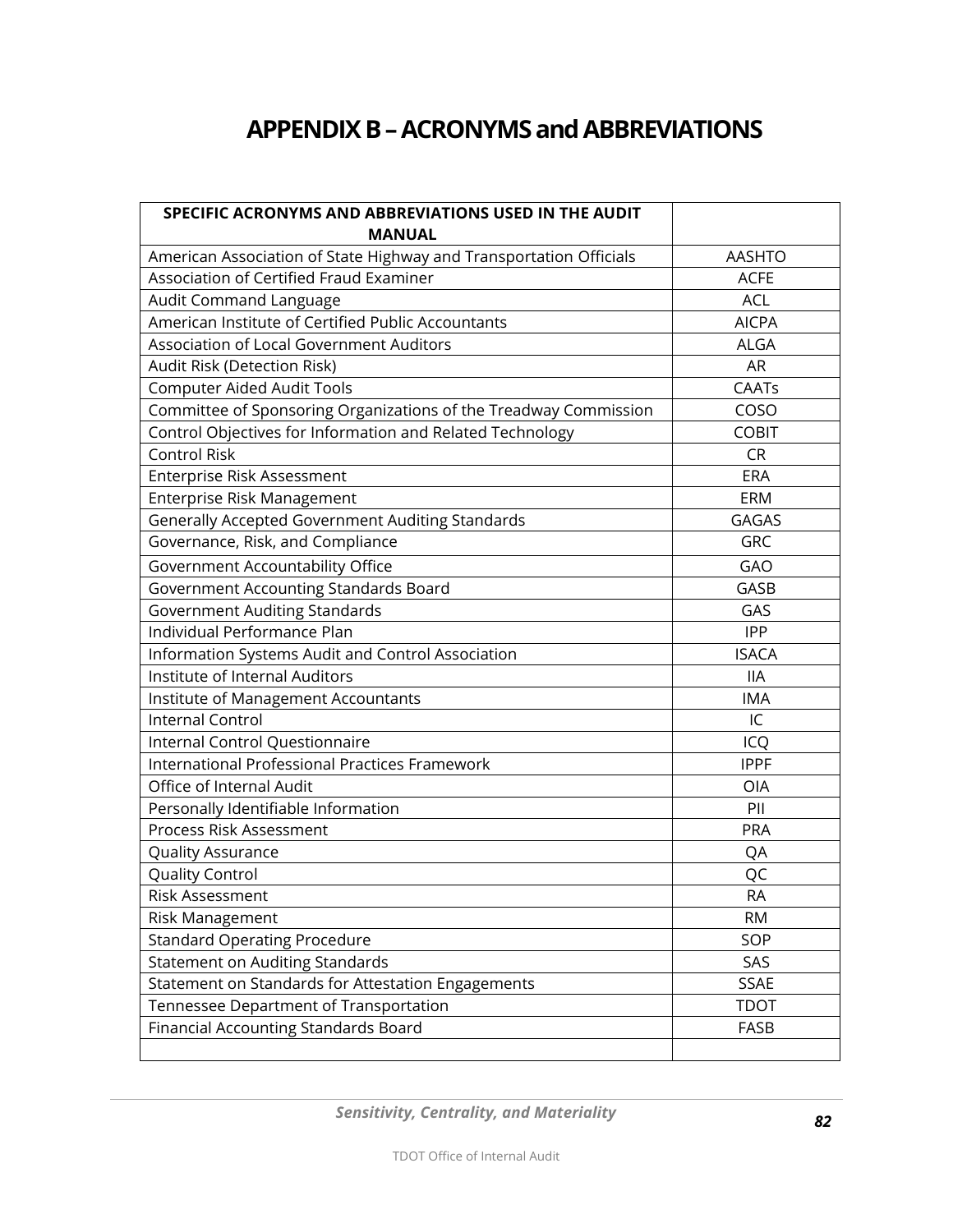# **APPENDIX C – RISK BASED AUDIT GUIDELINES**

#### **Risk Management**

Risk management is defined as a coordinated set of activities and methods that is used to direct an organization and to control the many risks that can affect its ability to achieve objectives. It includes the architecture that is used to manage risk. This architecture includes risk management principles, a risk management framework, and a risk management process. Risk assessment itself is a three pronged approach which includes the process of risk identification, risk analysis, and risk evaluation.

#### **Purpose of the Risk Identification Process**

- To identify the threats facing the program or contract under audit; identify the controls or procedures the function has in place to prevent, eliminate, or mitigate the threats.
- To identify the threats facing the program or contract under audit; identify the controls or procedures the function has in place to prevent, eliminate or minimize the threats.

#### **Purpose of the Risk Analysis and Evaluation**

- To determine the probability that noncompliance and abuse, which is determined individually or in the aggregate, could occur and not be prevented or detected in a timely manner by the internal controls in place.
- To determine the impact of such noncompliance, abuse, or inadequacy of internal controls on the achievement of objectives.

The purpose of a risk-based auditing is to develop audit procedures to see if the controls or procedures the function has in place to prevent, eliminate, or minimize identified threats are designed properly and working as intended and to determine if additional audit procedures are necessary to document threats actually occurring.

The rationale for conducting a risk assessment is that auditors can limit testing and focus on those areas most vulnerable to noncompliance, lack of internal controls, insufficient or excessive controls, and abuse. This produces a more cost-effective and timely audit.

In conducting a risk assessment, the auditor:

- Identifies the threats associated with the area or activity under review;
- Determines the inherent risk associated with the identified threats; and
- Assesses whether the existing internal controls will prevent, detect, or correct instances when perceived risks actually occur.

The extent of audit testing is directly related to an assessment of the activity's degree of vulnerability. The higher the vulnerability, the more extensive the audit testing needs to be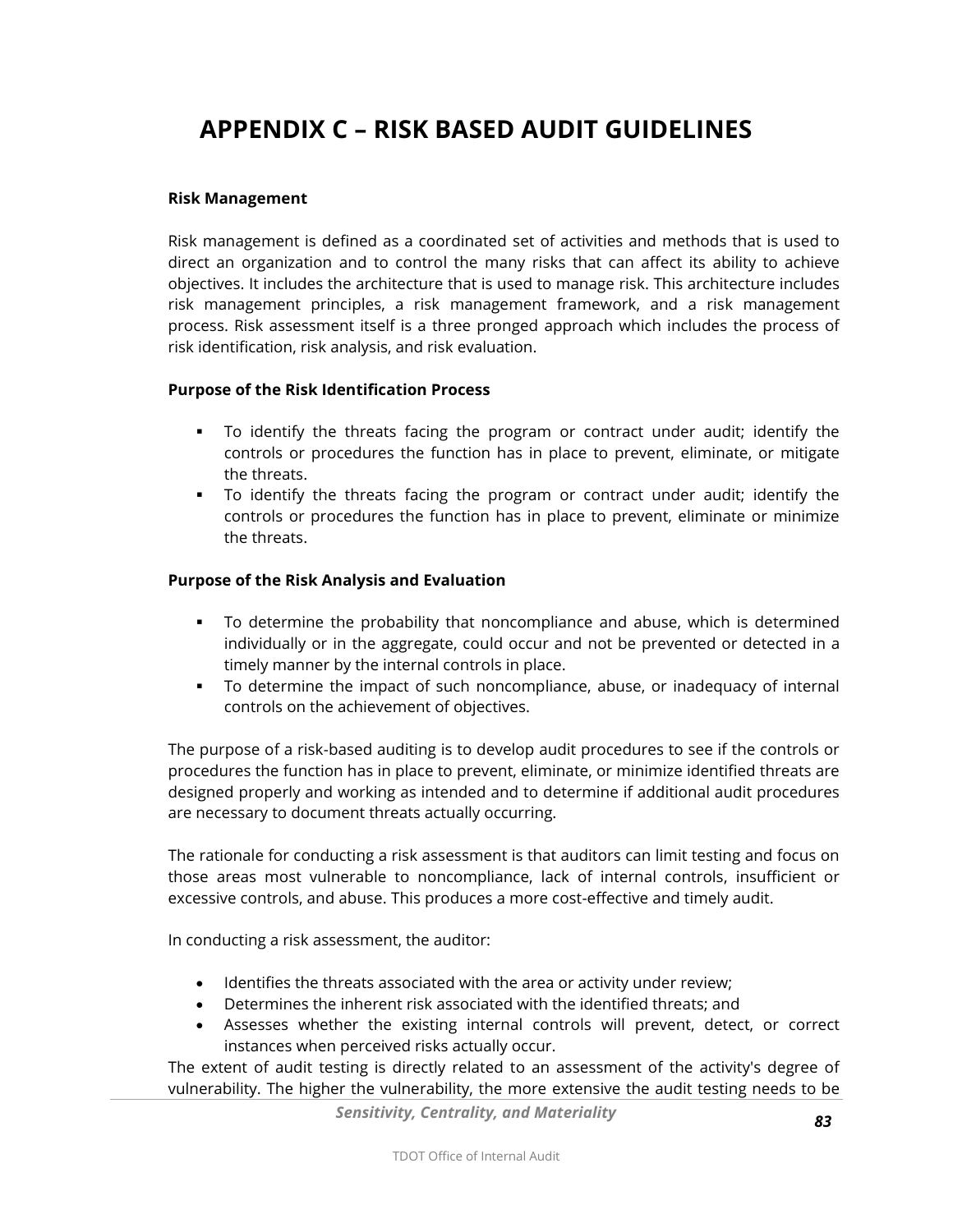and vice versa. Thus, even though an activity may have a high degree of inherent risk, a strong system of internal controls can reduce the entity's exposure to a low or moderate level. Accordingly, the need to conduct detailed audit tests could be reduced to an appropriate level

The risk assessment work should be documented in the audit working papers. This assessment should serve as the foundation for the developing the detailed audit steps and tests to be performed in the Audit Program portion of the Planning Memorandum. The risk assessment should be documented in a completed risk matrix and relevant to the audit objectives.

#### **Risk Assessment Audit Steps**

- 1. Based on information gathered during the Preliminary Survey, prepare a tentative list of business processes relevant to the general audit objectives. Secondly, enumerate the risks related with each business process. If computer processed data is an important or integral part of the audit and the reliability of the data is crucial to accomplishing audit objectives, the auditor should include threats to computer processed data in this list. Auditors must consider the following factors.
	- Assess the risk that abuse or illegal acts could occur and materially impact the auditee's compliance with laws, rules, or regulations or have a material effect on the auditee's operations. Consider whether the auditee has controls that are effective in preventing or detecting illegal acts.
	- If computer systems or computer-processed data are included as threats or as controls above, consult with the Principal Auditor to determine the need for IT auditor assistance.
	- **I** Identify material and significant findings and recommendations from previous reports issued by the office on the agency or program that may require follow-up in the current project. An auditee's failure to rectify outstanding issues and implement previous recommendations are considered threat
- 2. Meet with audit management to review the list of potential threats and include any additional threats to the list. Auditors may send this information to the auditee prior to the meeting. At the same meeting, auditors must document management's internal controls (actual or potential controls) to mitigate the identified threats.
- 3. Complete the risk matrix with the business activity, the identified risks and corresponding identified controls. Use the rating guides to assess each threat's inherent risk, rate each internal control, and assess the vulnerability of each internal control given the threat risk and internal control rating. The Principal Auditor reviews the final risk matrix and the Director of Internal Audit approves the document. A meeting may be held to discuss the matrix and assessment.

#### **Rating Guidelines for Risk Assessment**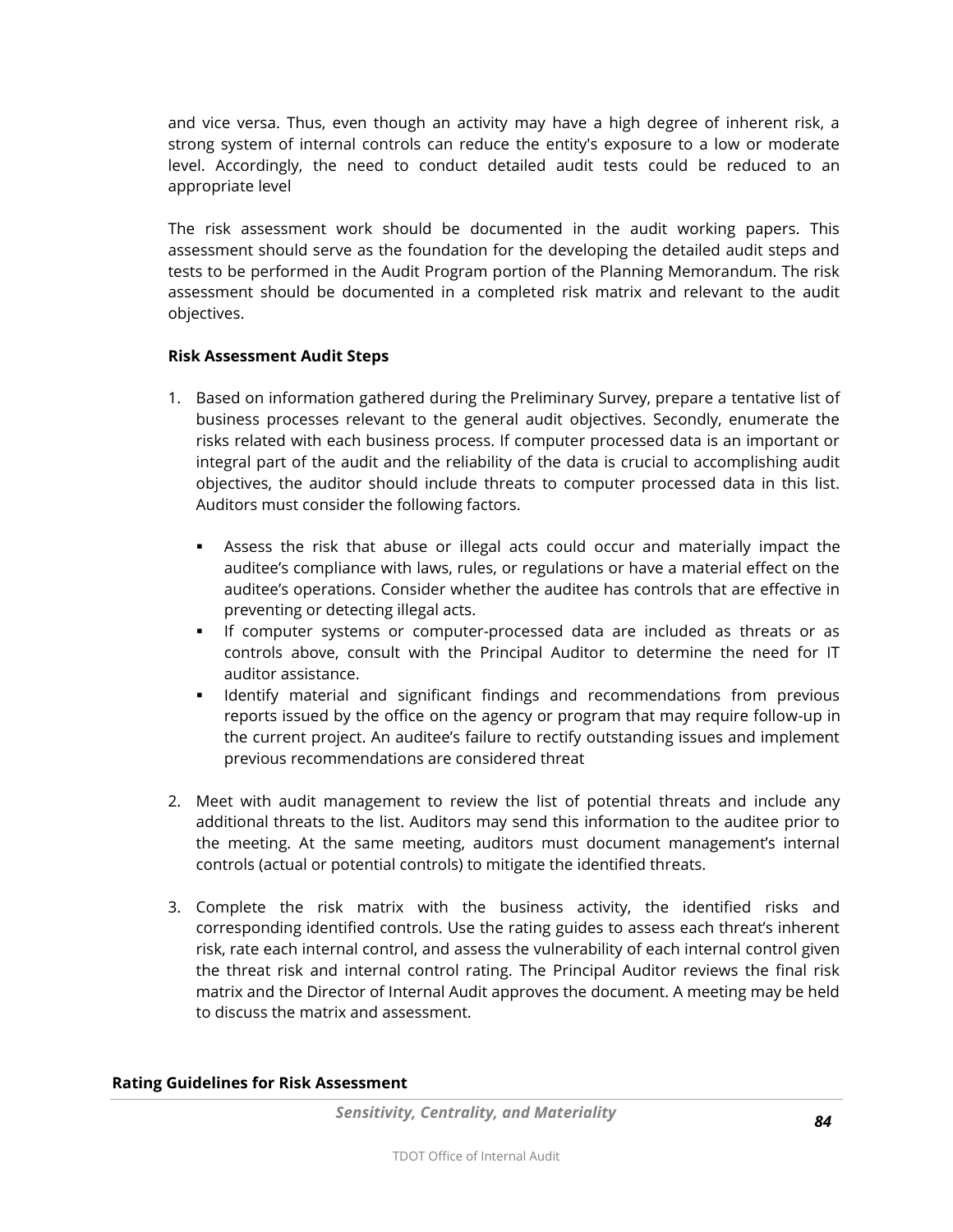| <b>The</b><br><b>Threat's</b><br><b>Inherent</b><br><b>Risk is</b> | If                                                                                                                                                                                                                                                                                                                                                                                                         | <b>The Internal</b><br><b>Control is</b> | If                                                                                                                                                                                                                                                                                                                                                                                                                                                                  |
|--------------------------------------------------------------------|------------------------------------------------------------------------------------------------------------------------------------------------------------------------------------------------------------------------------------------------------------------------------------------------------------------------------------------------------------------------------------------------------------|------------------------------------------|---------------------------------------------------------------------------------------------------------------------------------------------------------------------------------------------------------------------------------------------------------------------------------------------------------------------------------------------------------------------------------------------------------------------------------------------------------------------|
| <b>HIGH</b>                                                        | Noncompliance or abuse<br>$\blacksquare$<br>may result in significant<br>losses to TDOT assets<br>(e.g., monies, funds,<br>equipment, tools, and<br>supplies)<br>Noncompliance or abuse<br>will<br>likely expose TDOT to<br>adverse criticism in the<br>eyes of its citizens<br>Incentives of<br>$\blacksquare$<br>noncompliance or<br>abuse outweigh the<br>potential penalties.                          | <b>WEAK</b>                              | Management and/or staff<br>п<br>demonstrate an<br>uncooperative or<br>uncaring attitude with<br>regard to compliance,<br>recordkeeping, or<br>external review.<br>Prior audits or the<br>preliminary survey has<br>disclosed significant<br>problems.<br>The Risk Matrix reveals<br>that adequate and/or<br>sufficient internal control<br>techniques are not in<br>place.<br>Documentation of<br>procedures is lacking or of<br>little use.                        |
| <b>MEDIUM</b>                                                      | Noncompliance or abuse<br>٠<br>may result in significant<br>losses to TDOT assets<br>(e.g., monies, funds,<br>equipment, tools, and<br>supplies)<br>Noncompliance or abuse<br>will<br>result in inefficient<br>operations or<br>substandard service to<br>the citizens of Tennessee<br>Incentives of<br>$\blacksquare$<br>noncompliance or abuse<br>are approximately equal<br>to the potential penalties. | <b>ADEQUATE</b>                          | Management and staff<br>٠<br>demonstrate a<br>cooperative attitude with<br>regard to<br>compliance,<br>recordkeeping, and<br>external review.<br>Prior audits or the<br>preliminary survey has<br>disclosed some problems<br>but management has<br>implemented remedial<br>action and has<br>satisfactorily responded to<br>audit recommendations.<br>The Risk Matrix reveals<br>that<br>adequate and/or sufficient<br>internal control<br>techniques are in place. |

*Sensitivity, Centrality, and Materiality*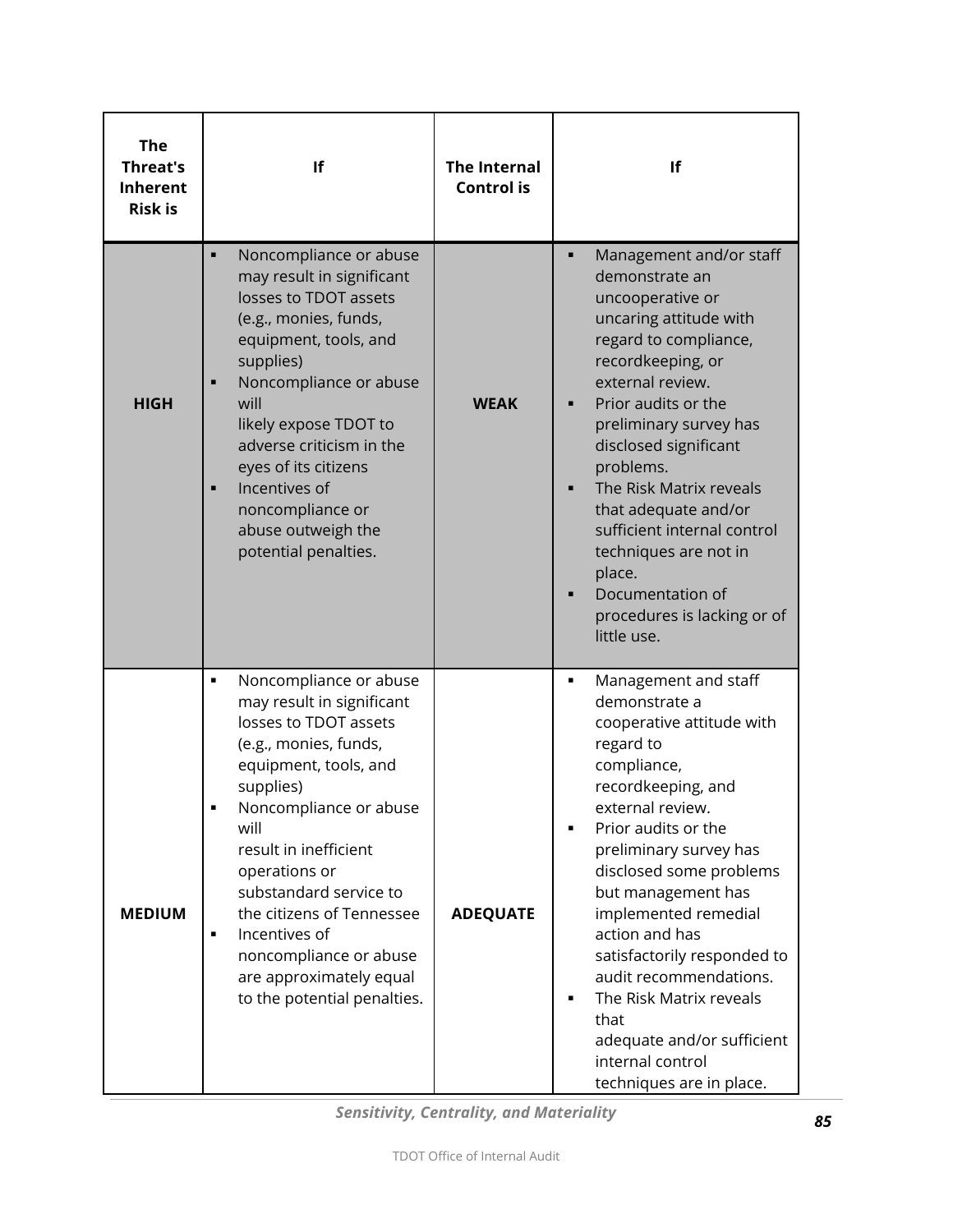|     |                                                                                                                                                                                                                                                                                                                                                                                  |               | Although deficient or<br>outdated, documentation<br>of procedures is still useful<br>or can easily be updated.                                                                                                                                                                                                                                                                               |
|-----|----------------------------------------------------------------------------------------------------------------------------------------------------------------------------------------------------------------------------------------------------------------------------------------------------------------------------------------------------------------------------------|---------------|----------------------------------------------------------------------------------------------------------------------------------------------------------------------------------------------------------------------------------------------------------------------------------------------------------------------------------------------------------------------------------------------|
| LOW | Noncompliance or abuse<br>■<br>may result in significant<br>losses to TDOT of assets<br>(e.g., monies, funds,<br>equipment, tools, and<br>supplies).<br>Noncompliance or abuse<br>■<br>will result in a disregard<br>of an administrative<br>procedure or<br>authoritative standard.<br>The potential penalties<br>■<br>outweigh the incentives<br>of noncompliance or<br>abuse. | <b>STRONG</b> | Management and staff<br>п<br>demonstrate a<br>constructive attitude,<br>including an eagerness to<br>anticipate and forestall<br>problems.<br>Prior audits and the<br>п<br>preliminary survey have<br>not disclosed any<br>problems.<br>The Risk Matrix reveals<br>that<br>numerous and effective<br>internal control<br>techniques are in place.<br>Procedures are well<br>п<br>documented. |

## **Vulnerability Assessment and Testing Extent Matrix**

| <b>Inherent Risk</b> | <b>Internal Control</b> | <b>Vulnerability and Testing Extent</b> |
|----------------------|-------------------------|-----------------------------------------|
|                      | <b>Weak</b>             | <b>High</b>                             |
|                      | <b>Adequate</b>         | <b>Moderate to High</b>                 |
| High                 | <b>Strong</b>           | <b>Low to Moderate</b>                  |
|                      | Weak                    | High                                    |
|                      | Adequate                | <b>Moderate to High</b>                 |
| <b>Medium</b>        | <b>Strong</b>           | <b>Low to Moderate</b>                  |
|                      | <b>Weak</b>             | <b>High</b>                             |
|                      | <b>Adequate</b>         | <b>Moderate to High</b>                 |
| Low                  | <b>Strong</b>           | <b>Low to Moderate</b>                  |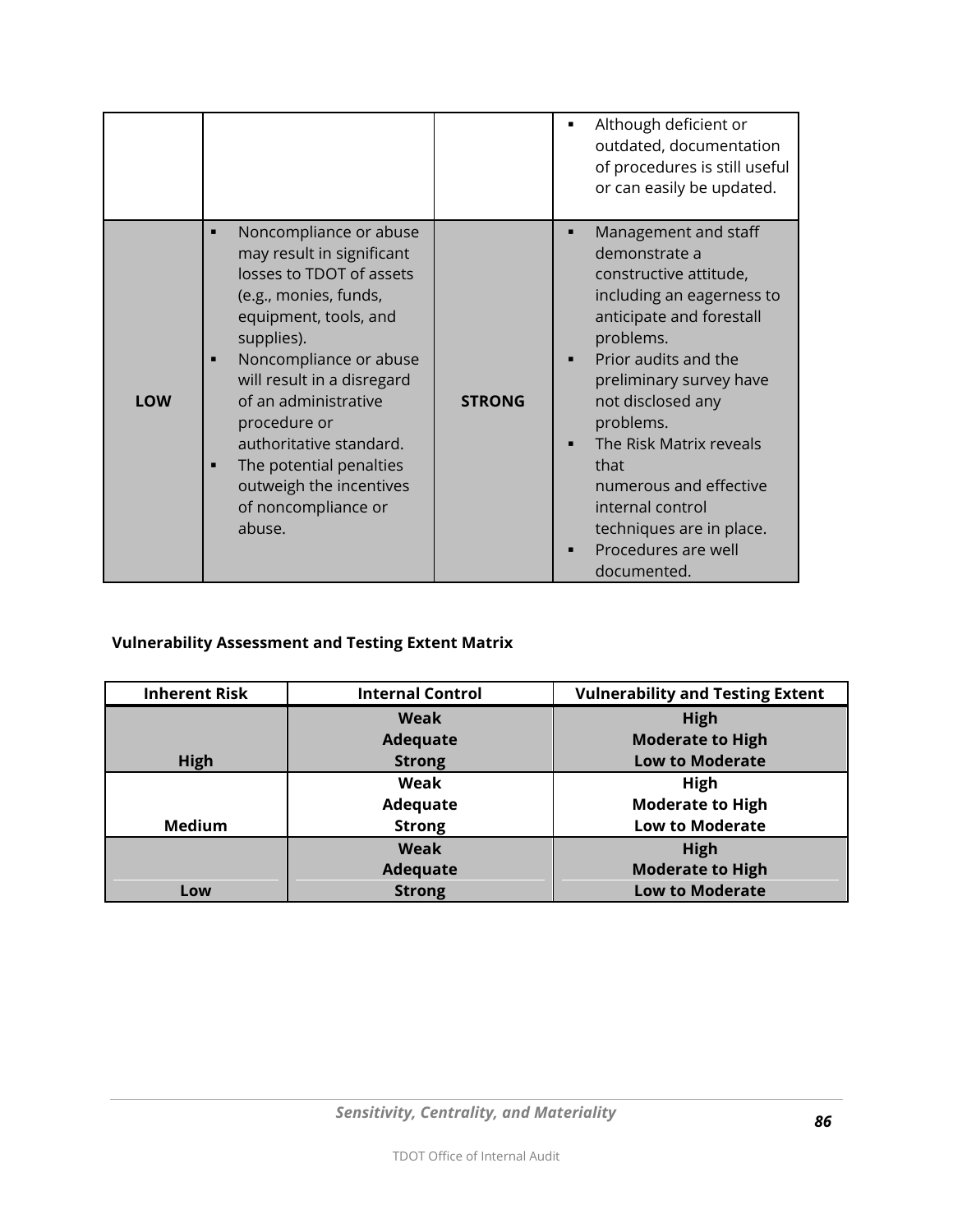# **APPENDIX D –GUIDELINES FORAUDIT TESTING PROCEDURES**

There are many types of audit procedures which can be used to test transactions or processes. The audit objective determines the type of procedure to be used. The auditor must judge the evidence obtained through the audit procedures to make conclusions for each audit objective. The evaluation process requires professional judgment in determining the adequacy, efficiency, economy and effectiveness of what has been audited. Care must be taken in selecting the correct procedure to achieve the audit objective.

#### **The audit risks include:**

- **Selection of an improper audit procedure**
- **Executing the procedure incorrectly**
- **Incorrectly evaluating results of the test work**
- **Faulty conclusions**

The following general types of audit procedures are discussed below: Verification, Observation, Inquiry, and Analysis.

#### **Verification**

Verification is the confirmation of things such as: Assets; Records; Statements; Documents; Compliance with laws and regulations; effectiveness of internal controls; transactions; and processes. The purpose of verification is to establish the accuracy, reliability, or validity of something. Below are types of verification techniques:

- *Count:* An auditor will use this technique to verify the accounting records of a physical asset by physically counting the assets.
- *Compare:* An auditor will identify similar and/or different characteristics of information from two or more sources. Types of comparison include:
	- **Comparison with prescribed standards**
	- Comparison of current operations with past or similar operations.
	- **Comparison with written policies and procedures**
	- **Comparison with laws or regulations**
	- **Comparison with other reasonable criteria.**

#### **Specific examples are:**

- To compare a law requiring that a percentage of taxes will be used for a particular program with the accounting records showing the amount of taxes and how much was spent on the program.
- To compare the documentation of a transaction with the procedure for the transaction.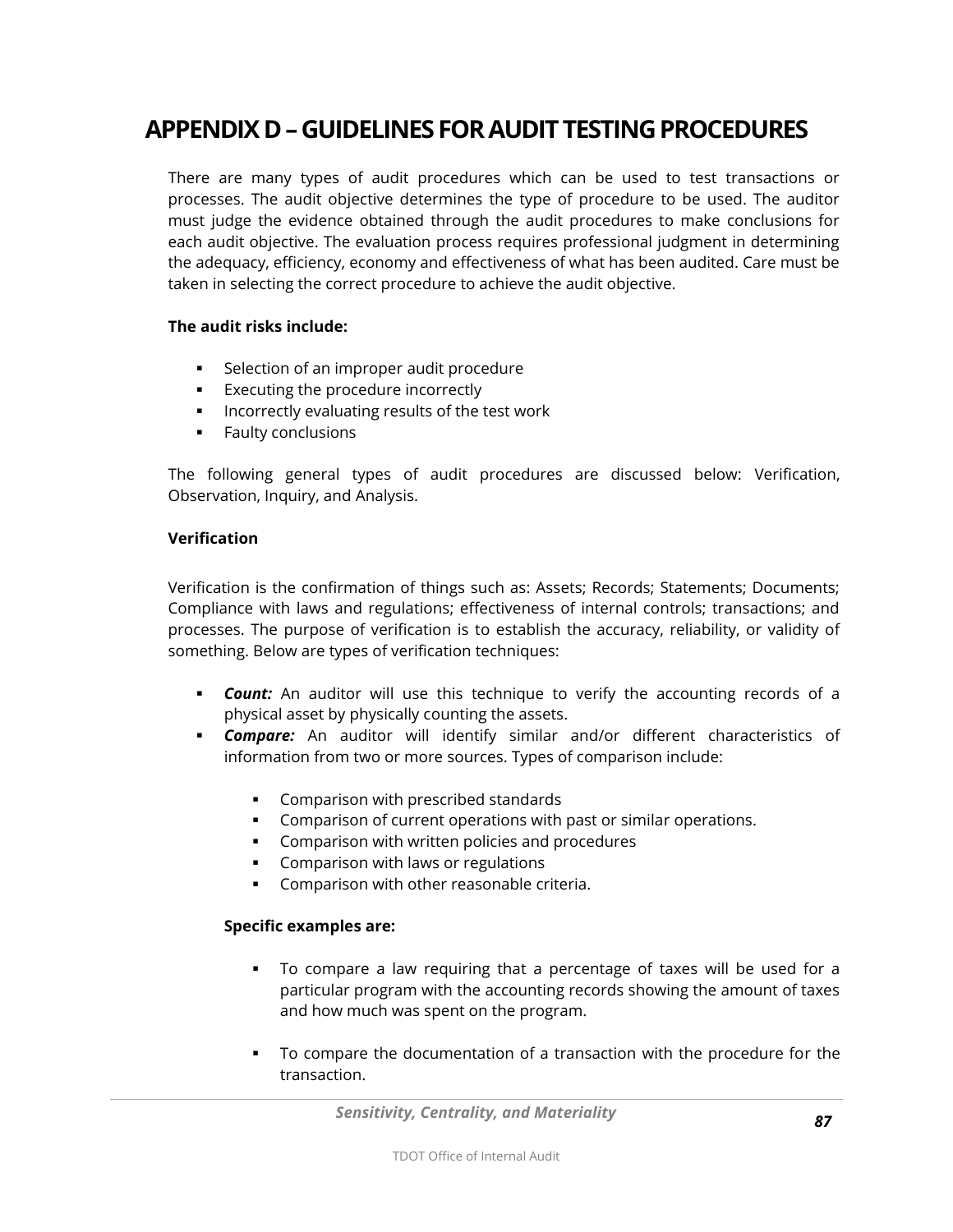- *Examinations:* To look something over carefully, such as a document, especially for the purpose of detecting flaws or irregularities. For example, an auditor may examine a document to verify that it has been executed by authorized persons*.*
- *Inspections:* To look something over carefully, such as a physical asset, especially for the purpose of detecting flaws or irregularities. For example, an auditor may inspect inventory to verify quality*.*
- *Footing:* To recompute the mathematical result of addition or subtraction of columns or rows of numbers in documents or records.
- *Recompute:* To check mathematical computations performed by others.
- *Reconciliations:* The process of matching two independent sets of records and to show mathematically, with supporting documentation, the difference between the two records. For example, the beginning and ending balances in an account could be reconciled to document the transactions that account for the changes between the beginning and the end.
- *Confirmation:* To obtain information from an independent source (third party) for the purpose of verifying information.
- *Vouching:* To verify recorded transactions or amounts by examining supporting documents. In vouching, the direction of testing is from the recorded item to supporting documentation. The purpose for vouching is to verify that recorded transactions represent actual transactions.
- *Tracing:* Tracing procedures begin with the original documents and are followed through the processing cycles into summary accounting records. In tracing, the direction of testing is from supporting documentation to the recorded item. The purpose of tracing is to verify that all actual transactions have been recorded.

### **Observation**

Observation is auditors seeing with a purpose, making mental notes and using judgment to measure what they see against standards in their minds. Experienced auditors may be better able to observe deviations from the norm. Observed deviations usually require confirmation through analysis or corroboration.

## **Types of deficient conditions which can be observed include:**

- **IDLE** Idle personnel, equipment, or facilities
- **Security violations**
- **•** Dangerous conditions or safety violations
- **Backlogs**
- **Current practices vs. Prescribed practice**

### **Inquiry**

Auditors perform interviews with the auditee and related parties throughout the audit. Good oral communication skills on the part of the auditor assist in getting accurate and meaningful information from the interviewee. Auditors should use open-ended questions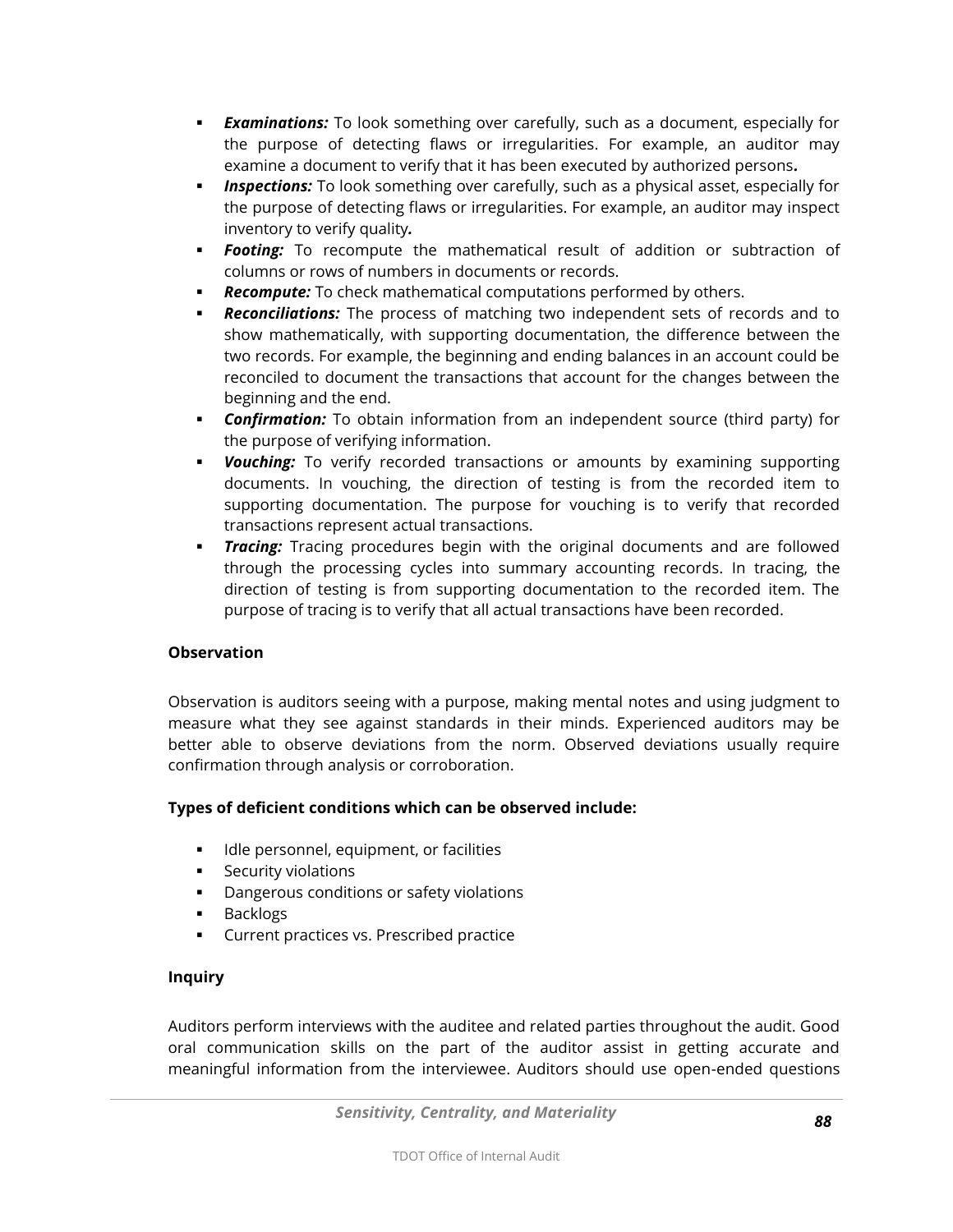when possible. Depending on the type of information received in an interview, it may need to be confirmed through documentation.

#### **Analysis**

Analysis is the separation of an entity for the purpose of studying the individual parts of data. The elements of the entity can be isolated, identified, quantified, and measured. The quantification may require the auditor to perform detailed calculations and computations. Furthermore, the auditor can document ratios and trends, make comparisons and isolate unusual transactions or conditions.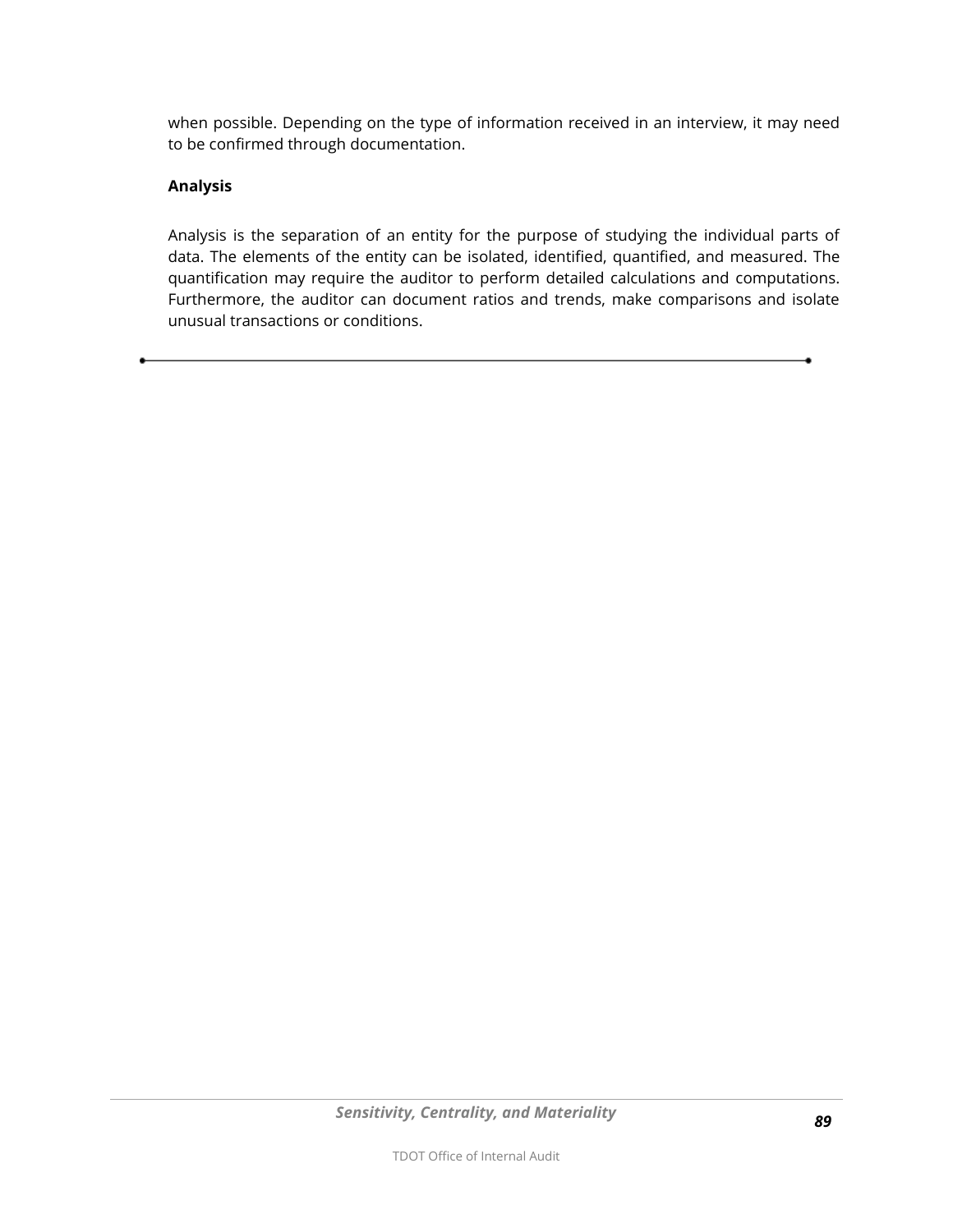# **APPENDIX E –Risk Register Elements**

| <b>OBJECTIVE TYPE</b>                                                                        | <b>DEFINITION</b>                                                                                                                                         | <b>EXPLANATION</b>                                                                                                                                                                                        |
|----------------------------------------------------------------------------------------------|-----------------------------------------------------------------------------------------------------------------------------------------------------------|-----------------------------------------------------------------------------------------------------------------------------------------------------------------------------------------------------------|
| For every objective, indicate whether it is Financial Reporting, Operational, or Compliance. |                                                                                                                                                           |                                                                                                                                                                                                           |
| <b>Financial</b><br><b>Reporting</b>                                                         | Objective relates to preparation<br>of reliable published financial<br>statements.                                                                        | We do this to make sure that financial<br>reporting is timely and accurate.                                                                                                                               |
| <b>Operational</b>                                                                           | Objective relates to effective<br>and efficient use of the<br>company's resources to achieve<br>corporate objectives.                                     | We do this to make sure we achieve our<br>mission, improve and maintain profitability,<br>or reduce and avoid costs.                                                                                      |
| Compliance                                                                                   | Objective relates to the<br>company's compliance with<br>laws and regulations.                                                                            | We do this because a local, state, or federal<br>law requires it.                                                                                                                                         |
|                                                                                              | <b>RISK IMPACT RATING</b>                                                                                                                                 |                                                                                                                                                                                                           |
| For every risk, indicate High, Medium, or Low.                                               |                                                                                                                                                           |                                                                                                                                                                                                           |
| High                                                                                         | A significant barrier that if<br>realized would materially impair<br>the ability to meet the stated<br>objective.                                         | For risks to financial reporting objectives, a<br>lack of control or inadequate control here<br>would result in material errors in the<br>financial statements.                                           |
| <b>Medium</b>                                                                                | A moderate barrier to meeting<br>the stated objective that if<br>realized could be material if<br>aggregated with other moderate<br>to significant risks. | For risks to financial reporting objectives, a<br>lack of control or inadequate control here<br>would create errors that are not clearly<br>immaterial, the aggregation of which could<br>be significant. |
| Low                                                                                          | A minor barrier that if realized is<br>clearly not material to meeting<br>the stated objective.                                                           | For risks to financial reporting objectives, a<br>lack of control or inadequate control here<br>would cause errors that are clearly<br>immaterial.                                                        |
|                                                                                              |                                                                                                                                                           |                                                                                                                                                                                                           |
| <b>RISK LIKELIHOOD RATING</b><br>For every risk, indicate High Medium, or Low.               |                                                                                                                                                           |                                                                                                                                                                                                           |
| High                                                                                         | Is highly likely and expected to<br>occur.                                                                                                                |                                                                                                                                                                                                           |

*Sensitivity, Centrality, and Materiality*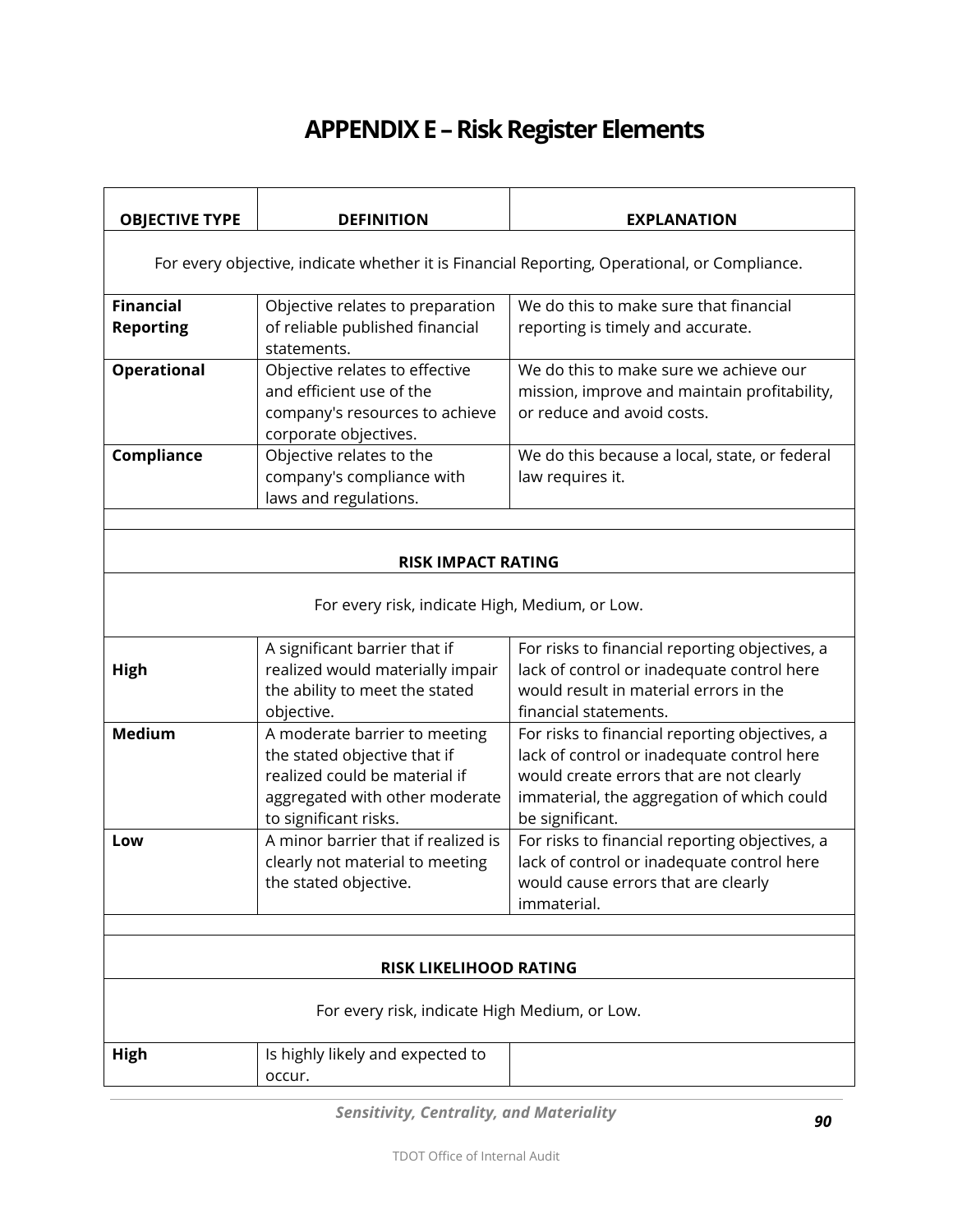| <b>Medium</b>                  | Is reasonably possible and could                                                   |                                                                                              |  |
|--------------------------------|------------------------------------------------------------------------------------|----------------------------------------------------------------------------------------------|--|
|                                | occur several times.                                                               |                                                                                              |  |
| Low                            | Is conceivable, but is highly                                                      |                                                                                              |  |
|                                | unlikely to occur.                                                                 |                                                                                              |  |
|                                |                                                                                    |                                                                                              |  |
|                                | <b>COMPOSITE OR OVERALL RISK RATING</b>                                            |                                                                                              |  |
|                                |                                                                                    | For every risk, indicate High, Medium, or Low based on the combination of risk frequency and |  |
|                                | severity.                                                                          |                                                                                              |  |
| High                           | In the absence of controls for                                                     | High-High, High-medium, or Medium-High all                                                   |  |
|                                | this risk, there is a high risk of                                                 | map to an overall rating of High.                                                            |  |
|                                | not achieving the stated                                                           |                                                                                              |  |
|                                | objective.                                                                         |                                                                                              |  |
| <b>Medium</b>                  | In the absence of controls for                                                     | Medium-Medium, High-Low, or Low-High all                                                     |  |
|                                | this risk, there is a medium risk                                                  | map to an overall rating of Medium.                                                          |  |
|                                | of not achieving the stated                                                        |                                                                                              |  |
|                                | objective.                                                                         |                                                                                              |  |
| Low                            | In the absence of controls for                                                     | Low-Low, Medium-Low, and Low-medium all                                                      |  |
|                                | this risk, there is a low risk of                                                  | map to an overall rating of Low.                                                             |  |
|                                | not achieving the stated                                                           |                                                                                              |  |
|                                | objective.                                                                         |                                                                                              |  |
|                                |                                                                                    |                                                                                              |  |
|                                |                                                                                    |                                                                                              |  |
| <b>COSO CONTROL COMPONENTS</b> |                                                                                    |                                                                                              |  |
|                                |                                                                                    |                                                                                              |  |
| <b>Control</b>                 | For every risk, indicate which component(s) apply.<br>*Establishes the tone of the |                                                                                              |  |
|                                |                                                                                    | *Integrity, ethical values & competence of                                                   |  |
| <b>Environment</b>             | organization<br>*Influences the control                                            | the entity's people                                                                          |  |
|                                |                                                                                    | *Management's control consciousness &                                                        |  |
|                                | consciousness of its people                                                        | operating style                                                                              |  |
|                                | *Provides discipline and<br>structure                                              | *Commitment to competence                                                                    |  |
|                                |                                                                                    | *The attention provided by the Board of                                                      |  |
|                                |                                                                                    | Directors                                                                                    |  |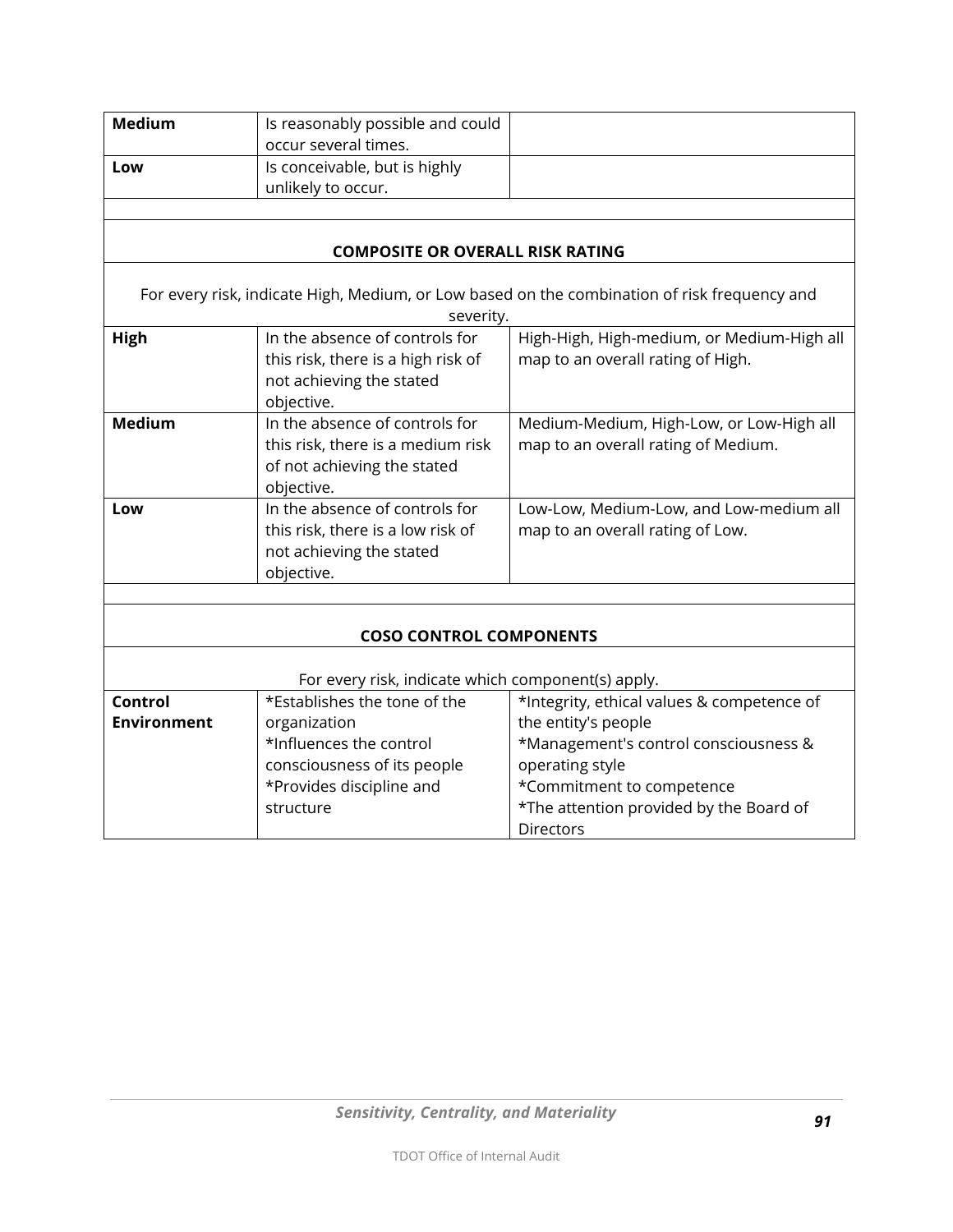| <b>Risk Assessment</b>    | The process of identifying and  | Special areas of focus:                        |
|---------------------------|---------------------------------|------------------------------------------------|
|                           | evaluating risks based on their | *Changes to operating environments             |
|                           | relative significance and       | *Changes in personnel                          |
|                           | probability of occurrence.      | *New or modified system/process                |
|                           | *Includes the establishment of  | *Rapid growth                                  |
|                           | objectives.                     | *New technology                                |
|                           | *Forms the basis for how the    | *New products/markets                          |
|                           | risks should be managed.        | *Restructuring                                 |
|                           | *Helps to manage change.        |                                                |
|                           | *Provides all associates with   |                                                |
|                           | critical means of communicating |                                                |
|                           | significant information         |                                                |
|                           | upstream.                       |                                                |
|                           | *Requires that effective        |                                                |
|                           | communication with external     |                                                |
|                           | parties (customers, suppliers,  |                                                |
|                           | regulators, shareholders) takes |                                                |
|                           | place.                          |                                                |
| <b>Control Activities</b> | Ensure necessary actions taken  | Include a range of activities as diverse as:   |
|                           | to address risks for the        | *Approvals                                     |
|                           | achievement of the entity's     | *Authorizations                                |
|                           | objectives.                     | *Verifications                                 |
|                           | *Include policies and           | *Reviews of operating performance              |
|                           | procedures that help ensure     | *Security of assets                            |
|                           | management's directives are     | *Segregation of duties                         |
|                           | carried out.                    | *Management reports                            |
|                           | *Occur throughout the           | *Access reports                                |
|                           | organization; throughout all    |                                                |
|                           | levels & in all functions.      |                                                |
| <b>Information &amp;</b>  | *Identifies, captures, and      | *Information systems produce reports           |
| Communication             | communicates information in a   | containing, operational, financial, and        |
|                           | form and timeframe that         | compliance-related information that make it    |
|                           | enables people to carry out     | possible to run and control the business       |
|                           | their responsibilities.         | They deal not only with internally generated   |
|                           |                                 | data but also with information about           |
|                           |                                 | external events, activities and conditions.    |
|                           |                                 | *Effective communication must occur in a       |
|                           |                                 | broad sense, flowing down, and throughout      |
|                           |                                 | the organization.                              |
|                           |                                 | *All personnel must receive a clear message    |
|                           |                                 | from top management that control               |
|                           |                                 | responsibility must be taken seriously.        |
|                           |                                 | *All associates must understand their role in  |
|                           |                                 | the internal control system, as well as how    |
|                           |                                 | their activities relate to the role of others. |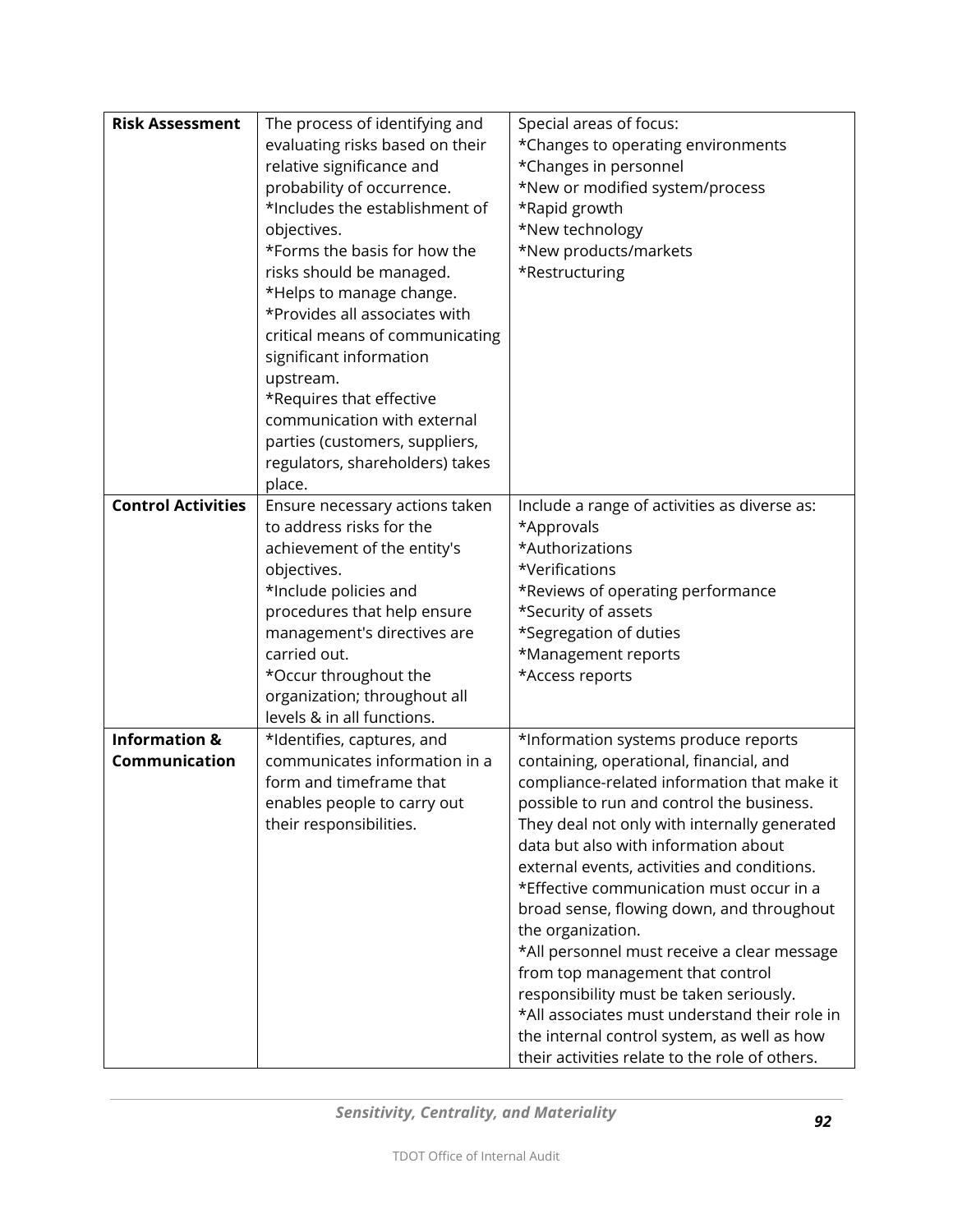| <b>Monitoring</b> | *The on-going and periodic      | *Internal control systems need to be         |
|-------------------|---------------------------------|----------------------------------------------|
|                   | activities that track the       | monitored.                                   |
|                   | relevance and effectiveness of  | *It is a process through on-going monitoring |
|                   | control activities in terms of  | oversight, separate evaluation, or a         |
|                   | their abilities to identify and | combination of the two.                      |
|                   | address new and existing        | *Includes regular management and             |
|                   | business risks.                 | supervisory activities, and other action     |
|                   |                                 | personnel takes in performing their duties.  |
|                   |                                 | *Defining the scope and frequency of         |
|                   |                                 | separate evaluations which depend primarily  |
|                   |                                 | on assessment of risk and on-going           |
|                   |                                 | monitoring procedures.                       |
|                   |                                 | *Requests those internal deficiencies are    |
|                   |                                 | reported upstream with serious matters       |
|                   |                                 | reported to senior management or the         |
|                   |                                 | Comptroller of the Treasury.                 |
|                   |                                 |                                              |

### **CONTROL CATEGORY**

| These controls keep risks from<br>Examples include locking unauthorized<br>people out of systems, restricting certain<br>combinations of accounts in journal entries,<br>and segregation of duties. |
|-----------------------------------------------------------------------------------------------------------------------------------------------------------------------------------------------------|
| Many controls are detective, because they<br>are designed to find an error that may have<br>management that risks have<br>already occurred--these include<br>reconciliations and re-calculations.   |
|                                                                                                                                                                                                     |

#### **CONTROL METHOD**

| Manual           | Some user input or action is    | Example of manual controls are                |
|------------------|---------------------------------|-----------------------------------------------|
|                  | required for this control to    | reconciliations between two reports, reviews  |
|                  | function effectively.           | and approval of data entry, or running a      |
|                  |                                 | query that highlights exceptions to be        |
|                  |                                 | researched by an associate.                   |
| <b>Automatic</b> | The control functions           | For example, blocking certain combination of  |
|                  | automatically, whenever         | chart fields during journal entry input is an |
|                  | needed, without any user input. | automated control.                            |

## **KEY CONTROL?**

*Sensitivity, Centrality, and Materiality*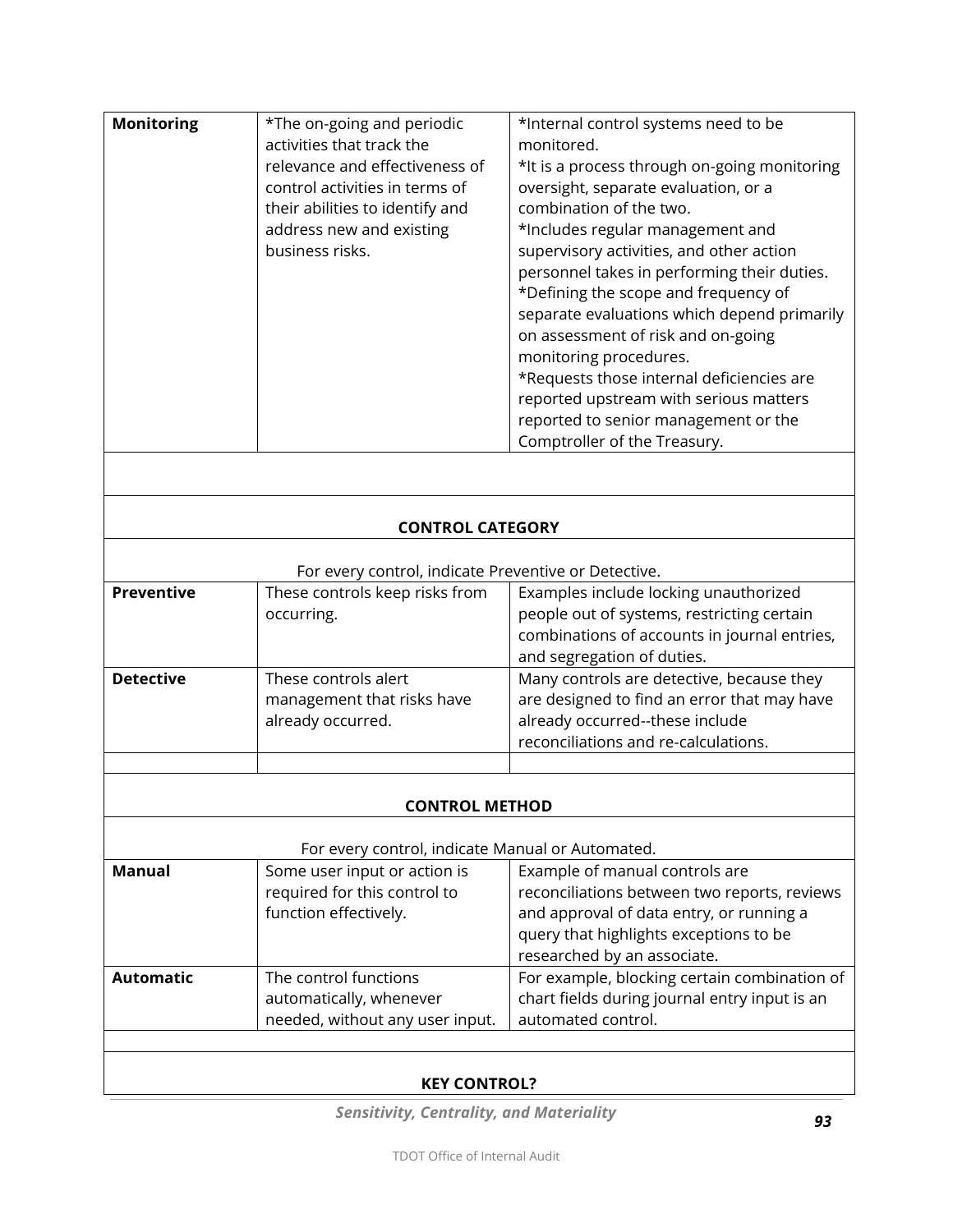| For risks with an overall rating of High or Medium, there must be at least one key control. Low risks<br>will have none. |                                                                                                                                                                                                                  |                                                                                                                                                                                                        |  |
|--------------------------------------------------------------------------------------------------------------------------|------------------------------------------------------------------------------------------------------------------------------------------------------------------------------------------------------------------|--------------------------------------------------------------------------------------------------------------------------------------------------------------------------------------------------------|--|
| Key                                                                                                                      | Key controls are critical to<br>achieving the stated objective.<br>For example, reconciliations,<br>authorizations, and restricted<br>access are critical to ensuring<br>the accuracy of financial<br>reporting. | If the overall risk rating is High or Medium,<br>there should be at least one key control.<br>There may be more than one key control<br>where controls complement, rather than<br>overlap, each other. |  |

Г

### **INITIAL CONTROL ASSESSMENT**

For every risk, indicate (on that row only) if the group of controls, as described, is adequate--prior to walk through or testing.

| Inadequate       | The controls described do not    | The controls are not appropriate for the risk |
|------------------|----------------------------------|-----------------------------------------------|
|                  | provide reasonable assurance     | or no controls are in place at all.           |
|                  | that the risk will be mitigated. |                                               |
| <b>Adequate</b>  | The controls described provide   | The controls seem appropriate to the risk.    |
|                  | reasonable assurance that the    |                                               |
|                  | risk will be mitigated.          |                                               |
| <b>Excessive</b> | The controls described for this  | Too much time, effort, or resources are       |
|                  | risk seem excessive.             | spent controlling this risk.                  |
|                  |                                  |                                               |

### **TEST STEP (Planning Memo Only)**

For key controls only, indicate in which Test Step the control will be tested, or "None."

| <b>Specific Audit</b> | This reference should   |  |
|-----------------------|-------------------------|--|
| <b>Test Step</b>      | correspond to the Audit |  |
|                       | Program in the Planning |  |
|                       | Memorandum              |  |
|                       |                         |  |

#### **ISSUES (Planning Memo Only)**

| For every rating of Inadequate, indicate the control gap. |                               |  |  |
|-----------------------------------------------------------|-------------------------------|--|--|
| <b>Issues</b>                                             | These are gaps for inadequate |  |  |
| <b>Description</b>                                        | controls.                     |  |  |

٦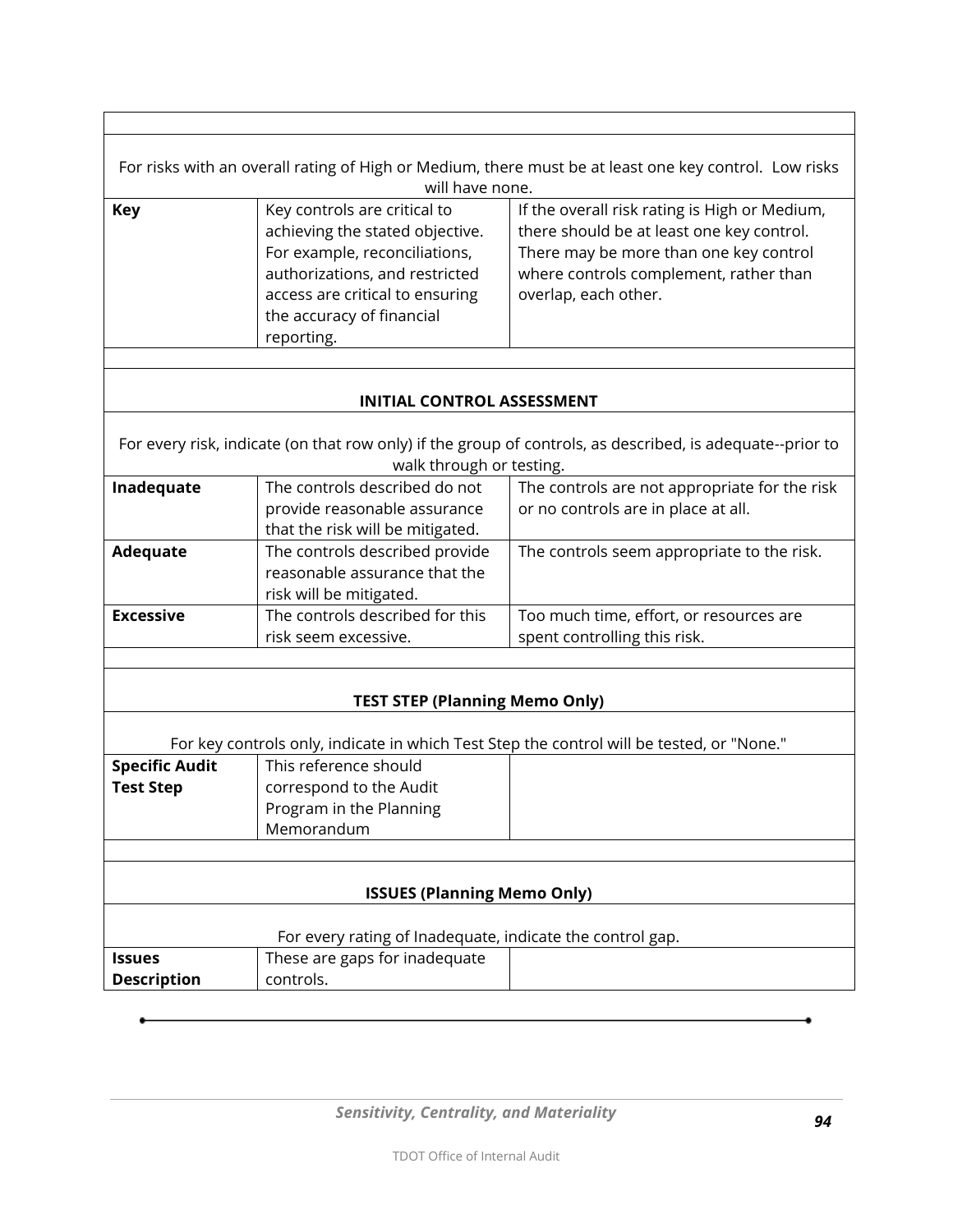# **APPENDIX F –Data Analytics**

#### **Data Analytics**

Data analytics (DA) is the science of examining raw data with the purpose of drawing conclusions about that information. Data analytics is used in auditing to: (1) verify or disprove existing models or theories, (2) sort through data sets to identify undiscovered patterns, and (3) establish hidden relationships within the data set. Data analytics focuses on inference, or the process of deriving a conclusion based solely on interpretation, using informed judgment.

The science of data analytics is generally divided into:

- Exploratory data analysis (EDA) is a type of data analysis where new features in the data are discovered.
- Confirmatory data analysis (CDA) is a type of data analysis where existing hypotheses are proven true or false.
- Qualitative data analysis (QDA) is used in the social sciences to draw conclusions from non-numerical data.

The Office of internal Audit may use several tools for performing data analytics such as MS Excel, MS Access, or the preferred software Audit Command Language (ACL).

#### **Initiating Analytics**

As part of an audit engagement, data analytics can be a vital tool to identify and assess disparate data sets and reveal information regarding a function, process or transactions that would otherwise be obscured from the auditor. However, to optimize and harness data the power of data analytics the auditor or data analyst should follow a set protocol to help ensure that the work performed is efficient, accurate, and thorough.

The Five Stages of Data Analysis:

- Planning As with any endeavor, planning the activity is critical to success. In this phase the audit team defines the objectives for analysis and subsequently develops strategies that will enable the team to meet the stated objectives.
- Data Access in this phase the data requirements are defined, data is located, requested from the proper channels, and transferred to a usable file before handled by ACL.
- Data Integrity Verification in this phase of the analysis, the auditor tests the integrity of the data for accuracy and completeness to ensure that subsequent results are reliable and correct.
- Data Analysis In this phase the auditor performs the tests to achieve the stated planning objectives using a combination of ACL commands, filters, and computed fields to generate the targeted outcome.